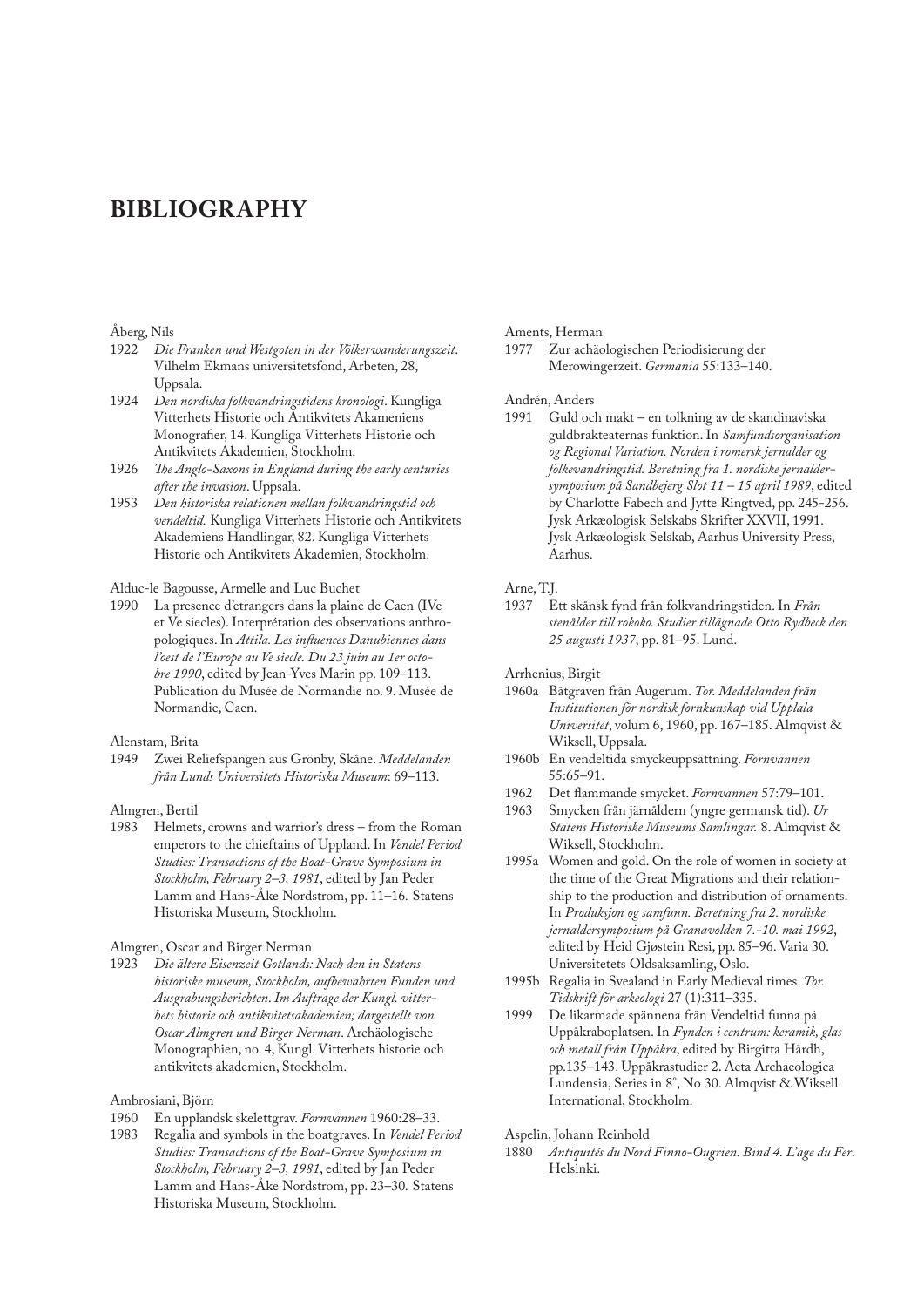### Axboe, Morten

- 1991 Guld og guder i folkevandringstid. Brakteaterne som kilde til politisk/religiøse forhold. In *Samfundsorganisation og Regional Variation. Norden i romersk jernalder og folkevandringstid. Beretning fra 1. nordiske jernaldersymposium på Sandbejerg Slot 11 – 15 april 1989*, edited by Charlotte Fabech and Jytte Ringtved, pp. 187–202. Jysk Arkæologisk Selskabs Skrifter XXVII, 1991. Jysk Arkæologisk Selskab, Aarhus University Press, Aarhus.
- 1999 The chronology of the Scandinavian gold bracteates. In *The Pace of Change. Studies in Early-Medieval Chronology*, edited by John Hines, Karen Høilund Nielsen and Frank Siegmund, pp. 126–147. Cardiff Studies in Arcaheology. Oxbow Books, Oxford.

### Baardsen, Kirsti

- 2014 *Nordnorske koniske spenner fra merovingertid analyse av utbredelse.* Unpublished Master's thesis. Institutt for arkeologi og sosialantropologi, University of Tromsø.
- Badou, Evert and Klas-Göran Selinge
- 1977 *Västernorrlands förhistoria*. Västernorrlands läns landsting, Motala.

### Bakka, Egil

- 1963 *Some English decorated metal objects found in Norwegian Viking graves: contributions to the art history of the eighth century A.D.* Årbok for Universitetet i Bergen, Humanistisk serie, 1963 (I):1–66. Bergen.
- 1972 Eine ovale Schalenfibel von Fehmarn. *Offa.Berichte und Mitteilungen zur Urgeschichte, Frühgeschichte und Mittelalterarchäologie*. Bind 28, 1971. Institut für Ur- und Frühgeschichteund dem Archäologischen Landesmuseum der Christian-Albrechts-Universität zu Kiel sowie dem Landesamt für Vor- und Frühgeschichte von Schleswig-Holstein. Karl Wachholtz Verlag, Neumünster.
- 1973a Goldbrakteaten in norwegischen Grabfunden: Datierungsfragen. *Frühmittelalterliche Studien. Jahrbuch des Instituts für Frühmittelalterforschung der Universität Münster* 7:53-87.
- 1981 Scandinavian type gold bracteates in Kentish and Continental grave finds. In *Angles, Saxons and Jutes. Essays presented to J.N.L. Myres*, edited by Vera I. Evison, pp. 11–35. Clarendon Press, Oxford.

### Ball, Jennifer<br>2005  $Bvza$

- Byzantine dress: Representations of secular dress in eighth*to twelfth-century painting.* Palgrave, New York.
- Balling, Anne Kromann and Peter Vang Petersen
- 1985 Romerske mønter, skattefund og jernalderhuse. Fra et rigdomssenter på Sydfyn. *Nationalmuseets arbejdsmark* 1985:194–206.
- Barth, Fredrik
- 1969 Introduction. In *Ethnic Groups and Boundaries*, edited by Fredrik Barth, pp. 9–38. Little Brown, Boston.

Barth, Fredrik (editor)

1969 *Ethnic Groups and Boundaries*. Little Brown, Boston.

### Bassett, Steven

1989 In search of the origins of Anglo-Saxon kingdoms. In *The Origins of Anglo-Saxon Kingdoms*, edited by Steven Bassett, pp. 3–27. Studies in early history of Britain. Leicester University Press, London.

Becker, Carl Johan

1955 Smykkefundet fra Ørby. Et glimt fra Sjællands glemte storhedstid. *Fra nationalmuseets arbejdsmark* 1955:26–34.

Bemmann, Jan and Güde Hahne

1994 Waffenführende Grabinventare der jüngeren romischen Kaiserzeit und Völkerwanderungszeit in Skandinavien. Studie zur zeitlichen Ordnung anhand der norwegischen Funde. *Bericht der Römisch-Germanischen Kommission* 75. Mainz am Rhein.

Bennett, Agneta<br>1987 Graven.

1987 *Graven. Religiös och social symbol.* Theses and papers in North-European archaeology 18. Institute of Archaeology, University of Stockholm, Stockholm.

### Bentley, G. Carter

1987 Ethnicity and practice. *Comparative Studies in Society and History* 29:24–55.

Bergstøl, Jostein

- 1997 *Fangstfolk og bønder i Østerdalen. Rapport fra Rødsmoprosjektets delprosjekt Marginal Bosetning.* Varia, nr. 42. Universitetets Oldsaksamling, Oslo.
- 2001 Iron technology and magic in Iron Age Norway. In *Metals and Society. Papers from a session held at the European Association of Archaeologists Sixth Annual Meeting in Lisbon 2000*, edited by I. B. Ottaway, pp. 77–82. BAR International Series 1061. Archaeopress, Oxford.
- 2004 Creoles in Iron Age Norway? In *Reconsidering Ethnicity. Material Culture and Identity in the Past*, edited by Susanne E. Hackenbeck and Steven G. Matthews, pp.7-24. Archaeological Review from Cambridge vol. 19.2. The Department of Archaeology, Cambridge.
- 2008 *Samer i Østerdalen? En studie av etnisitet i jernalderen og middelalderen i det nordøstre Hedmark..* Acta Humaniora no. 325. Det humanistiske fakultet, University of Oslo. Oslo.

Bergstøl, Jostein and Gaute Reitan

2008 Samer på Dovrefjell i vikingtiden. Et bidrag til debatten omkring samenes sørgrense i forhistorisk tid. *Historisk Tidsskrift 87*(1):9–27.

Bergsvik, Knut Andreas

2005 En etnisk grense ved Stad i steinalderen. *Primitive Tider* 7:7–27.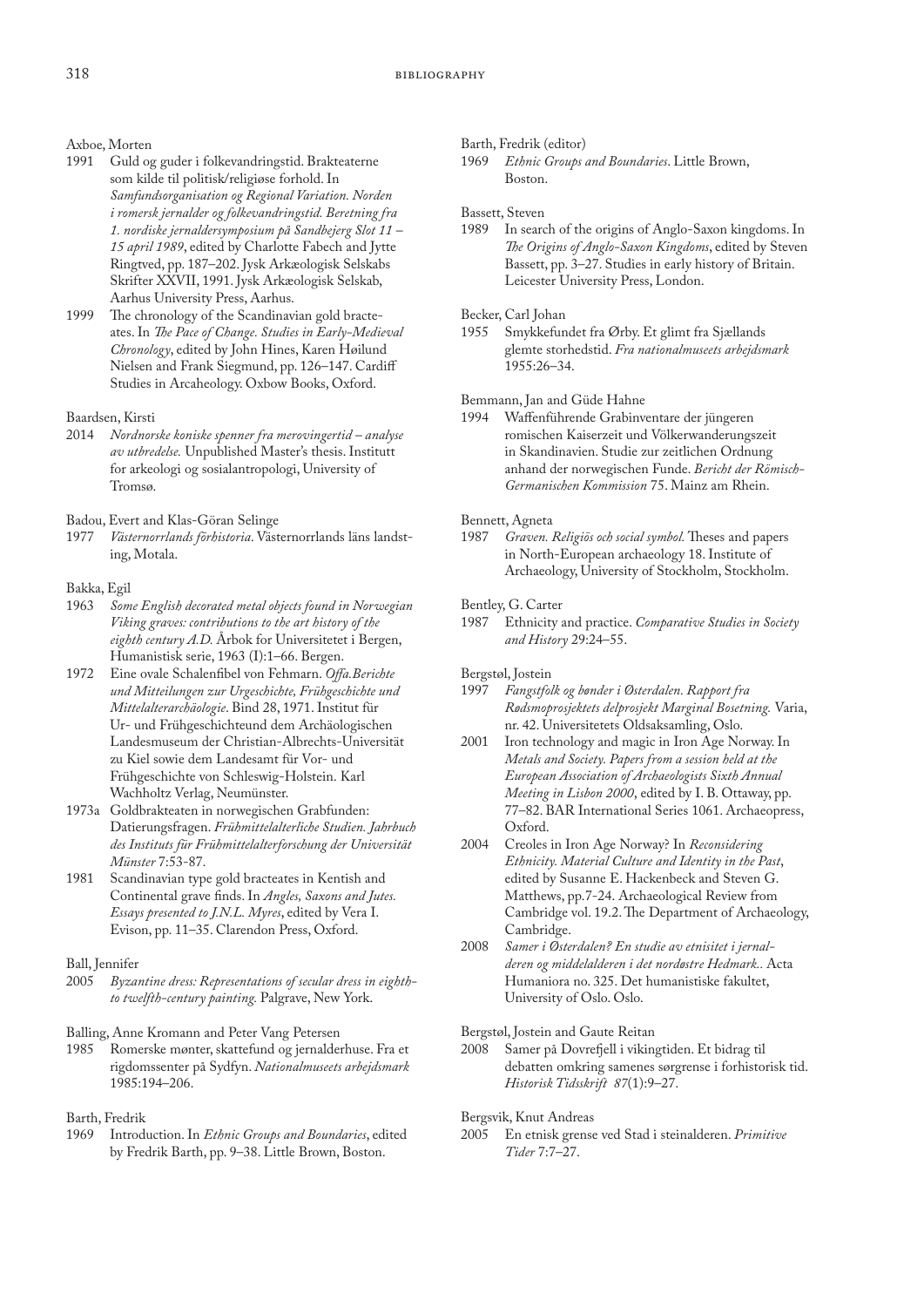### Bitner-Wróblewska, Anna

- 1995 Long Distance Close Connections. Norway and the Balt Lands during Migration Period. *Universitetets Oldsaksamling* Årbok *1993/1994*:171–189. Oslo.
- 2001 *From Samland to Rogaland. East-West Connections in the Baltic Basin during the Early Migration Period.*  Państwowe Muzeum Archeologiczne, Warszawa.

# Biuw, Anita<br>1992 Nor

1992 *Norra Spånga: Bebyggelse och samhälle under järnåldern*. [Monografier utgivna av Stockholms stad,](http://ask.bibsys.no/ask/action/show?pid=822098180&kid=biblio) bind 76. Stockholm.

# Biörnstad, Margareta

1962 Uppkomsten av den sydskandinaviska järnåldersbygden i Storsjöområdet i Jämtland. *Jämtlands och* Härjedalens historia. Arkeologisk *inledning*, pp.73–98. P.A. Norstadt och Söners förlag, Stockholm.

### Bjørgo, Tore

1969 *Innberetning om undersøkelse av gravfelt på Ytre Kvarøy, gnr. 49 brnr. 1 i Lurøy.* Unpublished excavation report, Tromsø Museum.

### Blair, Peter Hunter

1977 *An Introduction to Anglo-Saxon England.* 2nd ed. Cambridge University Press, Cambridge.

#### Blindheim, Charlotte

- 1946 En detalj i eldre jernalders drakthistorie. *Særtrykk av Stavanger Museums Årbok* 1946:47–54. Stavanger.
- 1947 Drakt og smykker. Studier i jernalderens drakthistorie i Norden. *Viking* 11:1–139.

#### Boddington, Andy

1990 Models of Burial, Settlement and Worship: The Final Phase Reviewed. In *Anglo-Saxon Cemeteries: A Reappraisal*, edited by Edmund Southwoth, pp. 177–199. Alan Sutton Publishing, Stroud.

#### Bode, Martina-Johanna

1998 *Schmalstede: Ein Urnengräberfeld der Kaiser- und Völkerwanderungszeit*. [Offa-Bücher: Untersuchungen](http://ask.bibsys.no/ask/action/show?pid=813139244&kid=biblio)  [aus dem Schleswig-Holsteinischen Landesmuseum](http://ask.bibsys.no/ask/action/show?pid=813139244&kid=biblio)  [für Vor- und Frühgeschichte in Schleswig, dem](http://ask.bibsys.no/ask/action/show?pid=813139244&kid=biblio)  [Landesamtfür Vor- und Frühgeschichte von](http://ask.bibsys.no/ask/action/show?pid=813139244&kid=biblio)  [Schleswig-Holstein in Schleswig und dem Institut](http://ask.bibsys.no/ask/action/show?pid=813139244&kid=biblio)  [für Ur- und Frühgeschichte der Universität Kiel](http://ask.bibsys.no/ask/action/show?pid=813139244&kid=biblio). 78. Wachholtz, Neumünster.

### Bondevik, Hjørdis

2007 *Bysantinsk silke og keisarleg drakt med vekt på mellombysantinsk tid omlag 800 – 1200. Hovedfagsoppgave i kunsthistorie*. Unpublished Master's thesis. University of Oslo, Oslo.

#### Bourdieu, Pierre

- 1977 *An Outline of a Theory of Practice*. Cambridge University Press, Cambridge.
- 1995 *Distinksjonen*. *En sosiologisk kritikk av dømmekraften*. Pax Forlag, Oslo.

### Bowlus, Charles R.

2002 Ethnogenesis: The Tyranny of a Concept. In *On Barbarian identity. Critical approaches to ethnicity in the Early Middle Ages*, edited by Andrew Gillett, pp. 241–256*.* Studies in the Early Middle Ages, volume 4. Centre for Medieval Studies University of York. Brepols, Turnhout, Belgia.

### Boye, Vilhelm

1859 Oplysende Fortegnelse over de Genstande i det Kongelige Museum for nordiske Oldsager i København, der ere forarbeidede af eller prydede med ædle Metaller. Første Afdeling (omfattende den hedenske Tid). Thieles, Copenhagen.

# Brown, Thomas

The Transformation of the Roman Mediterranean. 400*-*900. In *The Oxford Illustrated History of Medieval Europe*, edited by George Holmes, pp. 1–61. Reprinted, originally published 1988. Oxford University Press, Oxford.

### Brøgger, Anton W.<br>1925 – Det norske f

- Det norske folk i oldtiden. Instituttet for sammenlignende kulturforskning. Serie A, Forelesninger, 6 a. Oslo.
- 1942 *Glåmdalen i oldtiden.* Glåmdalen, norske bygder, bd. 5. Bergen.

### Buchet, Luc

1988 La déformation crânienne en Gaule et dans les régions limitrophes pendant le haut Moyen Age. Son origine – sa valeur historique. *Archéologie Médiévale*, tome XVIII:55–71.

# Buchet, Luc and Christian Pilet

Les femmes orientales en Basse Normandie au Ve siècle. In *La femme pendant le moyen âge et l'époque moderne. Actes des Sixièmes journées antropologiques de Valbonne, 9-10-11 juin 1992*, edited by Luc Buchet, pp.114–123*.* Dossier de Documentation Archéologique 17. Paris.

# Bursche, Aleksander

Roman gold medallions as power symbols of the Germanic élite. In *Roman gold and the Development of the Early Germanic Kingdoms. Aspects of technical, socio-political, socio-economic, artistic and intellectual development*, *A.D. 1*–*550. – Symposium in Stockholm 14*–*16 November 1997*, edited by Bente Magnus, pp. 83–102. Konferenser 51. Kungl. Vitterhets Historie och Antikvitets Akademien. Almqvist & Wiksell, Stockholm.

# Callmer, Johan<br>1991 Territo

Territory and Dominion in the Late Iron Age in Southern Scandinavia. In *Regions and reflections. In honour of Märta Strömberg*, edited by Kristina Jennbert, Lars Larson, Rolf Petré and Bozena Wyszomirska-Webart, pp. 257–273*.* Acta archeologica Lundensia, Series in 8°, No. 20. Institute of Archaeology and the Historical Museum, Almqvist & Wiksell, Lund.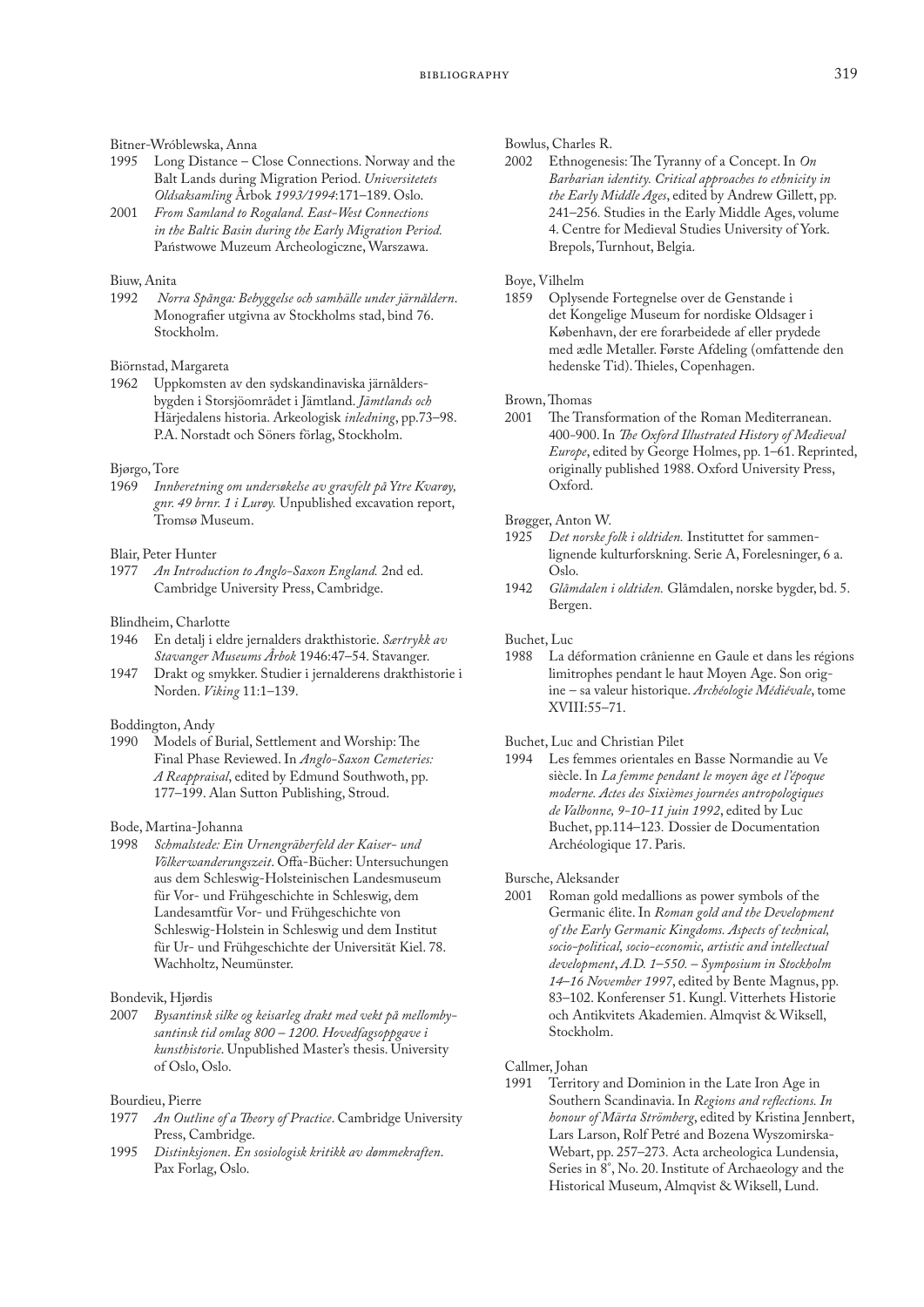# Campbell, Marian<br>2009 Medieval je

- 2009 *Medieval jewellery in Europe 1100*–*1500*. Victoria and Albert museum, London.
- Carlsen, Elisabeth Barfod
- 2002 Fabeldyr i udvikling: en analyse af D-brakteaterne. *Hikuin* 29:119–142.

### Carut, Jo and John Hines

Forthcoming *The Anglo-Saxon Cemeteries at RAF Lakenheath, Eriswell Parish, Suffolk: Excavations 1997–2008.* East Anglian Archaeology. Needham Market.

### Carver, Martin

1999 Exploring, Explaining, Imagining. Anglo-Saxon Archaeology 1998. In *The Archaeology of Anglo-Saxon England: Basic reading*, edited by Catherine E. Karkov, pp. 25–52. Basic Reading in Anglo-Saxon England, vol. 7*.*Garland Publishing, New York & London.

### Chadwick, Sonia E.

1958 The Anglo-Saxon Cemetery at Finglesham, Kent: a Reconsideration. *Medieval Archaeology* 2:1–71.

### Chambers, Raymond W.

1912 *Widsith. A study in Old English Heroic Legend.* University press, Cambridge.

### Chase, Colin R. (editor)

1981 *The Dating of* Beowulf. Centre for Medieval Studies, University of Toronto Press, Toronto.

### Christlein, Rainer

1979 *Die Alamannen. Archäeologie eines lebendigen Volkes.* Konrad Theiss Verlag, Stuttgart.

### Clemmensen, Benita

2014 Kirkemosegård. Et offerfund med smykker fra ældre germansk jernalder. *KUML* 2014:109–143. Aarhus.

### Crawford, Sally

1999 *Childhood in Anglo-Saxon England*. Stroud, Sutton.

### Danielsson, Ing-Marie Back

2007 *Masking Moments. The Transitions of Bodies and Beings in Late Iron Age Scandinavia.* Doctoral thesis in archaeology at Stockholm University, Sweden. Stockholm Studies in Archaeology 40, Department of Archaeology and Classical Studies, Stockholm University.

## Dedekam, Hans<br>1926 To teksti

To tekstilfund fra folkevandringstiden. Evebø og Snartemo. Med et tillæg om hetespænders anvendlse i dragten. *Bergen Museums Aarbok 1924*–*25, Historisk-Antikvarisk række,* nr. 3*,* edited by Carl Fred. Kolderup, pp. 3–57. Bergen museum, Bergen.

# Díaz-Andreu, Margarita

Gender identity. In *The Archaeology of Identity*. *Approaches to gender, age, status, ethnicity and religion*, edited by Margarita Díaz-Andreu, Sam Lucy, Stasa Babic and David N. Edwards, pp. 13–42. Roudtledge, London.

Díaz-Andreu, Margarita and Sam Lucy

2005 Introduction. In *The Archaeology of Identity. Approaches to gender, age, status, ethnicity and religion*, edited by Margarita Díaz-Andreu, Sam Lucy, Stasa Babic and David N. Edwards, pp. 1–12. Roudtledge, London.

# Dickinson, Tania M.<br>1979 On the Origi

- On the Origin and Chronology of the early Anglo-Saxon Disc Brooch. *Anglo-Saxon Studies in Archaeology and History* 1, edited by Sonia Chadwick Hawkes, David Brown and James Campbell, pp. 39–80. BAR British Series 72, BAR, Oxford.
- 1991 Material Culture as Social Expression: The case of Saxon Saucer Brooches with running spiral decoration. In *Studien zür Sachsenforschung* 7, edited by Hans-Jürgen Hässler, pp. 39–70. Veröffenlichungen der Urgeschischtlichen Sammlungen des Landesmuseums zu Hannover, Band 39. Niedersächsiches Landesmuseum, Hildensheim.

# Diinhoff, Søren and Espen Kutschera<br>2002 Dei arkeologiske undersøknin

2002 Dei arkeologiske undersøkningane ved Leikanger sommeren 2001. *Syrstrendingen* 1 (2002):3–13*.*

### Dybsand, Guri

1956 Et folkevandringstids gravfunn fra Ommundrød i Hedrum, Vestfold. *Universitetets Oldsaksamling* Årbok*,*  1954/1955:7–29. Oslo.

### Effros, Bonnie

- 2003 *Merovingian Mortuary Archaeology and the Making of the Early Middle Ages.* The Transformation of the Classical Heritage XXXV. University of California Press, Berkeley, Los Angeles, London.
- 2004 Dressing conservatively: A Critique of Recent Archaeological Discussions of Women's Brooches as markers of ethnic Identity. In *Gender in the Early Medieval World: East and West, 300 – 900*, edited by Julia Smith and Leslie Brubaker, pp. 165–184. Cambridge University Press, Cambridge.

# Eicher, Joanne B.

Introduction: Dress as Expression of Ethnic Identity. In *Dress and Ethnicity. Change Across Space and Time*, edited by Joanne B. Eicher, pp. 1–5. Reprinted. Originally published 1995, Berg Ethnicity and identity series. Berg, Oxford.

# Eicher, Joanne B. (editor)<br>1999 Dress and Ethnicia

Dress and Ethnicity. Change Across Space and Time. Reprinted. Originally published 1995, Berg Ethnicity and identity series. Berg, Oxford.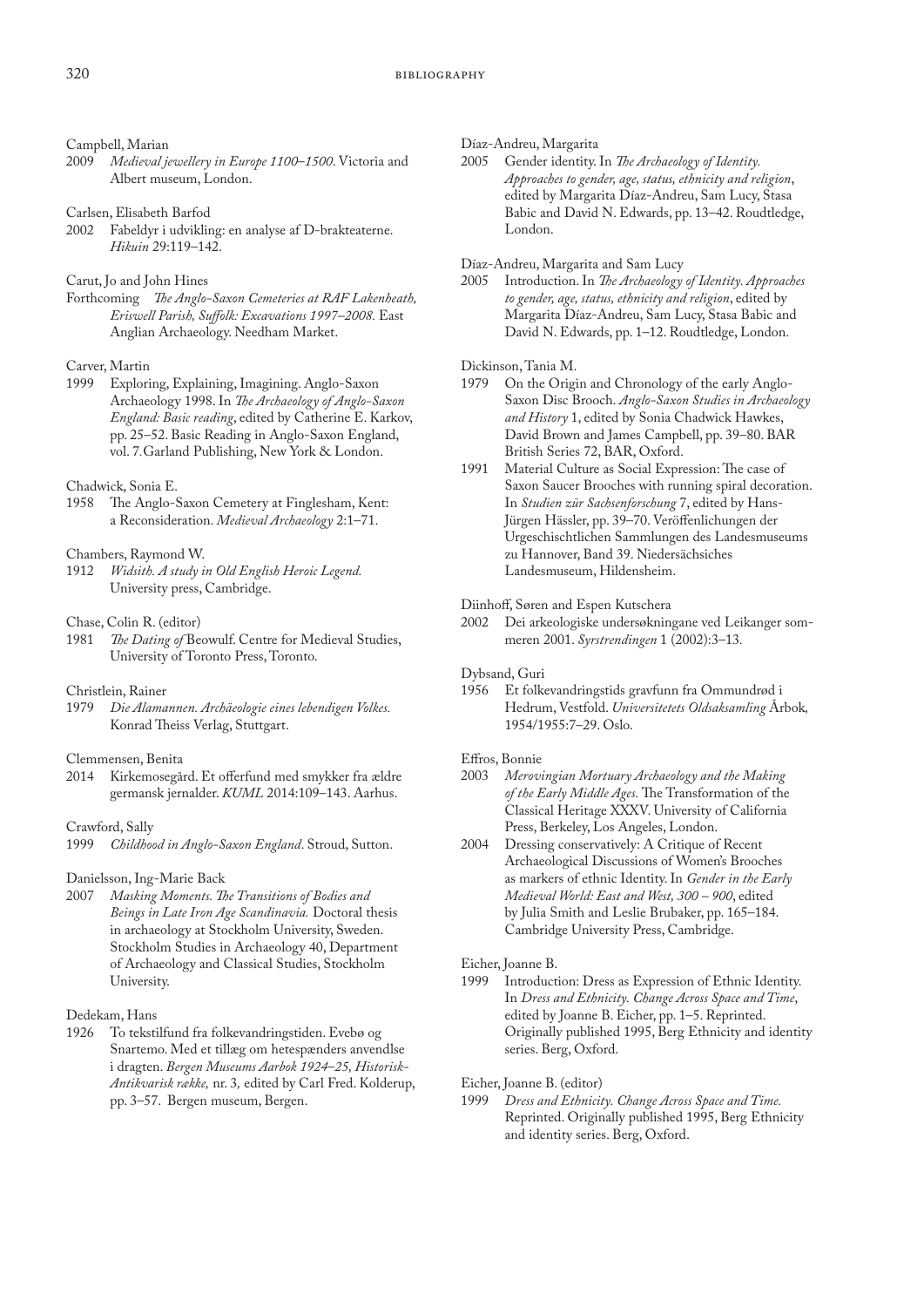# Eicher, Joanne B. and Barbara Sumberg

1999 World Fashion, Ethnic and National Dress. In *Dress and Ethnicity. Change Across Space and Time*, edited by Joanne B. Eicher, pp. 295–306. Reprinted. Originally published 1995, Berg Ethnicity and identity series. Berg, Oxford.

### Engevik, Asbjørn

- 1995 *Fuglenåler fra folkevandringstid. En komparativ analyse av det fenno-skandiske materialet.* Unpublished Master's thesis. University of Bergen.
- 2007 *Bucket-shaped pots: style, chronology and regional diversity in Norway in the late Roman and migration periods.* Dr.art-thesis, University of Bergen.

### Eriksen, Thomas Hylland

2002 *Ethnicity and Nationalism*. *Anthrophological Perspectives.* Anthropology, Culture and Society Series. 2nd ed. Pluto Press, London, Sterling, Virginia.

#### Ethelberg, Per

1987 *Hjemsted – en gravplads fra 4. og 5. årh. e.Kr.* Skrifter fra museumsrådet for Sønderjyllands amt, 2. Haderslev museum, Haderslev.

### Evans, Joan

1952 *Dress in Mediaeval France*. The University Press, Oxford.

### Evans, Stephen S.

1997 *Lords of Battle. Image and reality of the comitatus in Dark-Age Britain.* The Boydell press, Woodbridge.

# Farbregd, Oddmund<br>1980 Perspektiv på

- Perspektiv på Namdalens jernalder. Undersøkningar på Veiem, Sem, Væren og Bertnem. *Viking* 43:20–80.
- 1986 Elveosar Gamle sentra på vandring. *SPOR* 1986  $(2):6-12.$

# Fehr, Hubert<br>2002 "Volk

"Volkstum" as Paradigm: Germanic people and Gallo-Romans in early medieval archaeology since the 1930s. In *On Barbarian identity. Critical approaches to ethnicity in the Early Middle Ages*, edited by Andrew Gillett, pp. 177–200*.* Studies in the Early Middle Ages, volume 4. Centre for Medieval Studies University of York. Brepols, Turnhout, Belgia.

## Ferenius, Jonas

Vårby och Vårberg. En studie i järnålderns begyggelseshistoria. *Studies in North-European Archaeology Series B*, 1. Acta Universitatis Stockholmiensis. Stockholm University, Stockholm.

### Festin, Eric

1937 Brunflofyndet – Ett av Norrlands förnlämligsta praktgravsfynd från äldre folkvandringstid. *Festskrift till Erik Modin på hans 75-årsdag 16/8 1937. Fornvårdaren*  6:80–87. Östersund.

# Fett, Eva Nissen<br>1941 Relief-Fi

- Relief-Fibeln von nordischem Typus in Mitteleuropa. *Bergen Museums Årbok* 1941. Historisk-antikvarisk rekke, nr. 5. Bergen.
- 1974 Relieffspenne fra Nordfjord. *Arkeo arkeologiske meddelelser fra Historisk museum, Universitetet i Bergen*  1974:11–12.

## Feveile, Claus and Stig Jensen<br>2000 Ribe in the 8<sup>th</sup> and 9<sup>th</sup>

Ribe in the 8<sup>th</sup> and 9<sup>th</sup> Century. A Contribution to the Archaeological Chronology of North Western Europe. *Acta Archaeologica* 71:9–24.

### Forster, Edward M.

1992 [1910] *Howards End.* Penguin Books, London.

### Gäimster, Märit

1998 *Vendel period bracteates on Gotland: On the significance of Germanic art.* Acta archaeologica Lundensia. Series in 8°, 27. Lunds Universitets Historiska museum, Lund University, Lund.

### Gansum, Terje

2004 Role of the bones. From iron to steel. *Norwegian Archaeological Review* 37 (I):41–57.

# Gansum, Terje and Hans-Johnny Hansen<br>2004 Fra jern til stål. In Mellom himmel

2004 Fra jern til stål. In *Mellom himmel og jord. Foredrag fra et seminar om religionsarkeologi. Isegrav 31. januar – 2. februar 2002*, edited by Lene Melheim, Lotte Hedeager and Kristin Oma, pp. 344–376. Oslo arkeologiske serie, vol. 2, Institutt for arkeologi, kunsthistorie og konservering, University of Oslo, Oslo.

### Geake, Helen

1997 *The Use of Grave-Goods in Conversion-Period England, c. 600*–*c. 850*. BAR British Series. 261. John and Erica Hedges, British Archaeological Reports, Oxford.

# Geary, Patrick<br>1983 Ethnic

- Ethnic identity as a situational construct in the early middle ages. *Mitteilungen der Anthropologichen Gesellschaft in Wien*, band 113, 1983, pp.15-26. Anthropologischen Gesellschaft in Wien, Horn.
- 1988 *Before France and Germany. The creation and transformation of the Merovingian world*. Oxford University Press, Oxford.
- 2003 *The Myth of Nations. The Medieval Origins of Europe.*  Princeton University press, Princeton, Oxford.
- 2006 *Women at the beginning: Origin myths from the Amazons to the Virgin Mary*. Princeton University Press, Princeton.

## Geisslinger, Helmut<br>1967 Horte als Ges

1967 *Horte als Geschichtsquelle dargestellt an den völkerwanderungs- und merowingerzeitlichen Funden des südwestlichen Ostseeraumes*.  [Offa-Bücher. Untersuchungen](http://ask.bibsys.no/ask/action/show?pid=813139244&kid=biblio)  [aus dem Schleswig-Holsteinischen Landesmuseum](http://ask.bibsys.no/ask/action/show?pid=813139244&kid=biblio)  [für Vor- und Frühgeschichte in Schleswig, dem](http://ask.bibsys.no/ask/action/show?pid=813139244&kid=biblio)  [Landesamt für Vor- und Frühgeschichte von](http://ask.bibsys.no/ask/action/show?pid=813139244&kid=biblio)  [Schleswig-Holstein in Schleswig und dem Institut für](http://ask.bibsys.no/ask/action/show?pid=813139244&kid=biblio)  [Ur- und Frühgeschichte der Universität Kiel](http://ask.bibsys.no/ask/action/show?pid=813139244&kid=biblio). Bind-/ heftenr. 19, Neumünster.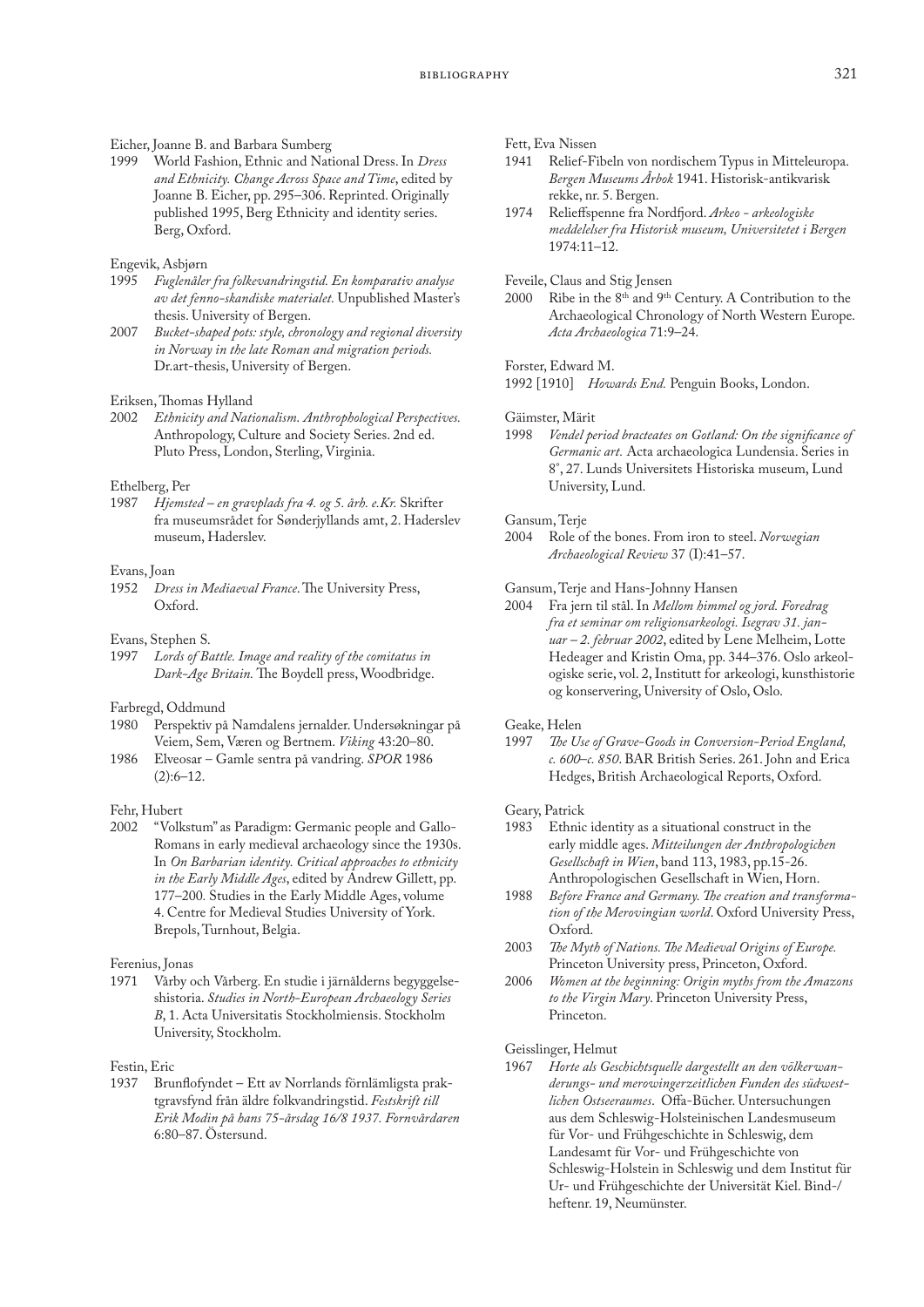Gejwall, Nils Gustaf and Ove Persson

1970 Osteological Analysis of the Human and Animal Cremated Bones. In *Excavations at Helgö III. Report for 1960-1964*, edited by Wilhelm Holmqvist, pp. 227–233. Kungl. Vitterhets historie och antikvitets akademien. Almqvist & Wiksell, Stockholm.

### Gillett, Andrew

- 2002a Introduction: Ethnicity, History, and Methodology. In *On Barbarian identity. Critical approaches to ethnicity in the Early Middle Ages*, edited by Andrew Gillett, pp. 1–18. Studies in the Early Middle Ages, volume 4. Centre for Medieval Studies University of York. Brepols, Turnhout, Belgia.
- 2002b Was Ethnicity politicized in the Earliest Medieval Kingdoms? In *On Barbarian identity. Critical approaches to ethnicity in the Early Middle Ages*, edited by Andrew Gillett, pp. 85–121*.* Studies in the Early Middle Ages, volume 4. Centre for Medieval Studies University of York. Brepols, Turnhout, Belgia.

### Gillett, Andrew (editor)

2002 *On Barbarian identity. Critical approaches to ethnicity in the Early Middle Ages.* Studies in the early middle ages, volume 4. Centre for Medieval Studies University of York. Brepols, Turnhout, Belgia.

# Gjerde, Hege Skalleberg

- 2009 Samiske tufter i Hallingdal? *Viking* 72:197–210.
- 2010 Tilfeldig? Neppe: finsk-ugriske smykker i Sør-Norge. *Viking* 73:49–60.

### Gjessing, Gutorm

- 1929 Norske ryggknappspenner fra vendeltiden. *Det Kongelige norske videnskabers selskab Skrifter* 1929 (8):4–17. Trondhjem.
- 1934 *Studier i norsk merovingertid. Kronologi og oldsakformer.*  Det Norske Videnskaps-Akademi i Oslo Skrifter, II. Hist.-filos. klasse. Jacob Dybwad, Oslo.

### Glørstad, Zanette Tsigaridas and Ingunn Marit Røstad

- 2015 Mot en ny tid? Merovingertidens ryggknappspenner som uttrykk for endring og erindring. In *Smykker – Personlig pynt i kulturhistorisk lys*, edited by Marianne Vedeler and Ingunn M. Røstad, pp. 181–210. Museumsforlaget, Trondheim.
- 2021 Echoes of the Past: Women, memories and discon-bow brooches in Vendel and Viking Period Scandinavia. *European Journal of Archaeology* 24 (1):89–107.

# Goldhahn, Joachim and Terje Østigård<br>2007 Rituelle spesialister i bronse- og je

2007 *Rituelle spesialister i bronse- og jernalderen*. Gotarc serie C. Arkeologiska Skrifter No 65. Institutionen för arkeologi och antikens kultur. University of Gothenburg, Gothenburg.

# Gräslund, Bo

Folkvandringstidens Uppsala. Namn, myter, arkeologi och historia. *Kärnhuset i riksäpplet. Upplands fornminnesförening och hembygdsförbunds* årsbok 1993:173–208.

2008 Fimbulvintern, Ragnarök och klimatkrisen år 536–537 e.Kr. *Saga och Sed. Kungliga Gustav Adolfs Akademiens*  Årsbok 2007:93–123.

# Green, Barbara, Andrew Rogerson and Susan G. White<br>1987 The Anglo-Saxon Cemetery at Morningthorpe,

1987 *The Anglo-Saxon Cemetery at Morningthorpe, Norfolk*. East Anglian Archaeology No. 36. Norfolk Archaeological Unit, Norfolk.

### Grieg, Sigurd

1918 Akerfundet. *Oldtiden* 7:149–163.

### Gudesen, Hans Gude

1980 *Merovingertiden i Øst-Norge. Kronologi, kulturmønstre og tradisjonsforløp.* Varia 2. Universitetets Oldsaksamling, Oslo.

### Gustafson, Lil

2016 *Møter på veien – Kultplass gjennom 1500 år. Et maktsenter på Ringerrike i eldre jernalder.* Museum of Cultural History, University of Oslo. Cappelen Damm, Oslo.

### Hagberg, Ulf Erik

1983 Ein Schatzfund der Völkerwanderungszeit: Djurgårdäng bei Skara, Västergötland, Schweden. *Studien zur Sachsenforschung* 4:79–92.

Hakenbeck, Susanne E.

- 2004 Ethnic Tensions in Early Medieval Cemeteries in Bavaria. In *Reconsidering Ethnicity. Material Culture and Identity in the Past*, edited by Susanne E. Hackenbeck and Steven G. Matthews, pp. 40–55. Archaeological Review from Cambridge vol. 19.2. Department of Archaeology, Cambridge.
- 2006 *Ethnic identity in early medieval cemeteries in Bavaria*. Upublihed Ph.D. dissertation. Department of Archaeology, University of Cambridge.
- 2009 "Hunnic" modified skulls: physical appearance, identity and the transformative nature of migrations. In *Morturary practices and social identities in the Middle Ages. Essays in burial archaeology in honour of Heinrich Härke*, edited by Duncan Sayer and Howard Williams, pp. 64–80. University of Exeter Press, Exeter.

# Halsall, Guy<br>1996 Fema

- Female Status and Power in early Merovingian central Austrasia: the burial evidence. *Early Medieval Europe* 5  $(1):1-24.$
- 1998 Social identities and social relationships in early Merovingian Gaul. *Franks and Alamanni in the Merovingian period. An Ethnographic Perspective*, edited by Ian Wood, pp. 141–165. The Boydell Press, Woodbridge.
- 2005 The Barbarian Invasions. In *The New Cambridge Medieval History volume I, c. 500 – c.700*, edited by Paul Fouracre, pp. 35–55. Cambridge University Press, Cambridge.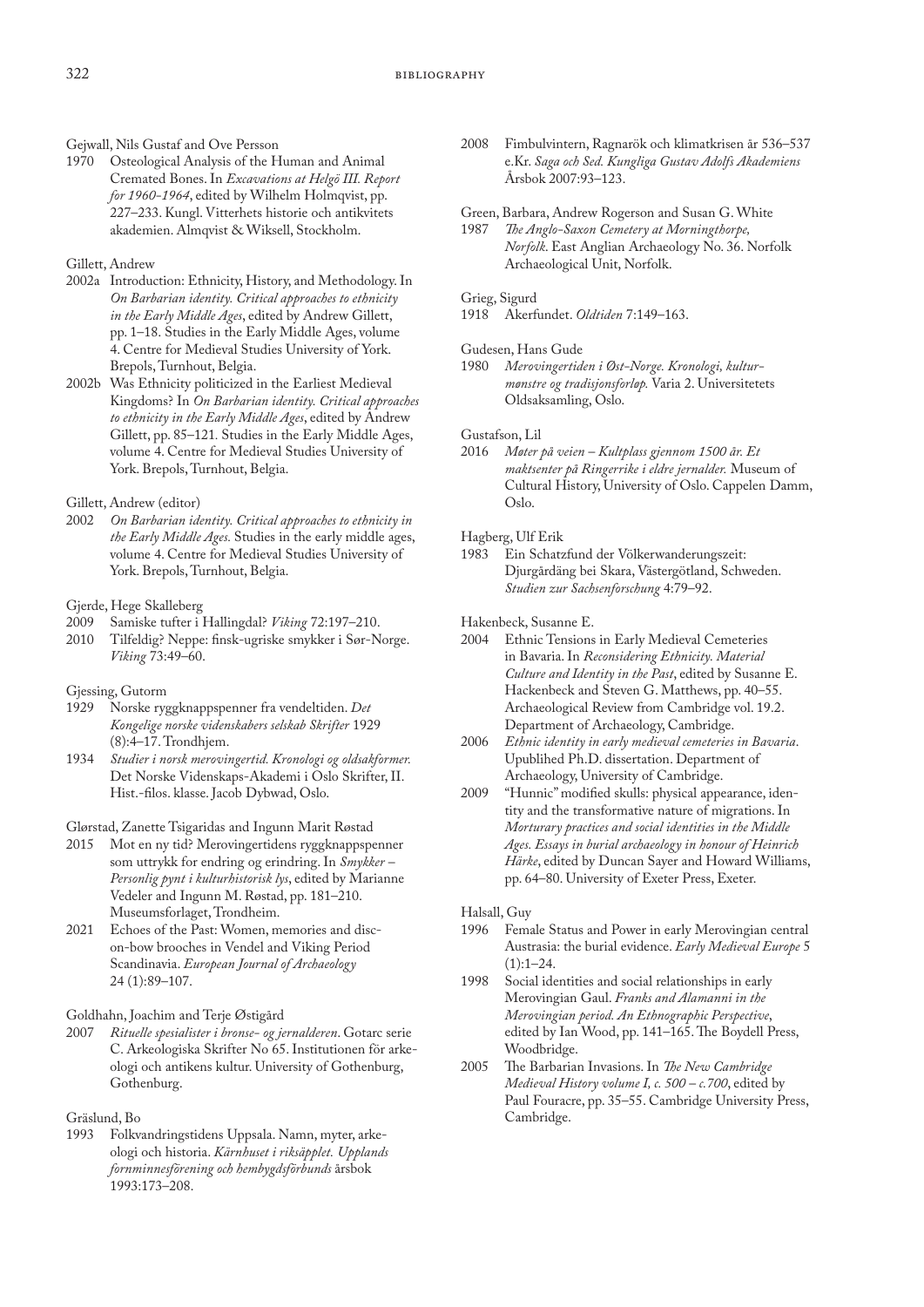# Hamerow, Helen

- Wanderungstheorien und die angelsächsische "Identitätskrise". In *46. Internationales Sachsensymposion "Die Wanderung der Angeln nach England" im Archäeologischen Landesmuseum der Christian-Albrechts – Universität, Schloss Gottorf, Schleswig, 3. Bis 5. September 1995*, edited by Hans-Jürgen Hässler, pp. 121–134. Sonderdruck aus Studien zur Sachsenforsschung 11. Oldenburg.
- 2005 The earliest Anglo-Saxon kingdoms. In *The New Cambridge Medieval History volume I c. 500 – c.700*, edited by Paul Fouracre, pp. 263–288. Cambridge University Press, Cambridge.

## Hanisch, Morten

2003 Gravritualene som fortellinger om ære. *Primitive tider* 5:23–38.

Hansen, Lars Ivar and Bjørnar Olsen

2004 *Samenes historie.* Cappelen Akademisk forlag, Oslo.

### Hansen, Ulla Lund

- 1970 Kvarmløsefundet en analyse af sösdalastilen og dens forudsætninger. *Aarbøger for nordisk oldkyndighed og historie* 1969:63–102.
- 1988 Hovedproblemer i romersk og germansk jernalders kronologi i Skandinavien og på Kontinentet. In *Fra Stamme til Stat i Danmark 1. Jernalderens stammesamfund*, edited by Peder Mortensen and Birgit M. Rasmussen, pp. 21–35. Jysk Arkæologisk Selskabs Skrifter XXII, 1988. Aarhus University Press, Aarhus*.*

### Härke, Heinrich

- 1992 Changing Symbols in a Changing Society: the Anglo-Saxon weapon burial rite in the seventh century. In *The Age of Sutton Hoo. The Seventh Century in North-western Europe*, edited by Martin Carver, pp. 149–165. Boydell Press, Woodbrigde.
- 1997 Early Anglo-Saxon social structure. In *The Anglo-Saxons from the Migration Period to the Eighth Century. An Ethnographic Perspective*, edited by John Hines, pp. 125–160. Studies in Historical Archaeoethnology, Vol. 2. Boydell Press, Woodbridge.

### Harlow, Mary

2004 Clothes maketh man: power dressing and elite masculinity in the late Roman world. In *Gender in the Early Medieval World. East and West 300-900*, edited by Leslie Brubaker and Julia M.H. Smith, pp. 44–69. Cambridge University Press, Cambridge.

### Harrison, Dick

- 1991 Dark Age Migrations and Subjective Ethnicity: The Example of the Lombards. *Scandia, tidskrift för historisk forskning* 57(1):19–36.
- 2009 *Norstedts Sveriges Historia. 600*–*1350.* Norstedts, Stockholm.

### Haseloff, Günther

1981 *Die germanische Tierornamentik der Völkerwanderungszeit. Studien zu Salins Stil I. Mit Beiträgen von Birgit Arrhenius, Sonja Chadwick Hawkes, Wolfgang Krause †, Elisabeth Nau und Dorit Reimann*, Band 1–3. Vorgeschichtliche Forschungen. Begründet von Max Ebert, Fortgeführt vor Ernst Sprockhoff, herausgeben von Herbert Jankuhn, Band 17 I. Walter de Gruyter, Berlin.

Hawkes, Sonja Chadwick 1982 Anglo-Saxon Kent c. 425–725. In *Archaeology in Kent to AD 1500*, edited by Peter E. Leach, pp.64-78. Council for British Arhaeology Research Report 48. London.

# Hawkes, Sonja Chadwick and Mark Pollard

The gold bracteates from sixth-century Anglo-Saxon graves in Kent, in the light of a new find from Finglesham. *Frühmittelalterliche Studien. Jahrbuch des Instituts für Frühmittelalterforschung der Universität Münster* 15:316–370. Berlin.

### Heather, Peter

1998 Disappearing and reappearing tribes. In *Strategies of Distinction. The Construction of Ethnic Communities, 300 – 800*, edited by Walter Pohl, with Helmut Teimitz, pp. 95-111. The Transformation of the Roman World, Vol. 2. Boston, Köln, Brill.

Hedeager, Lotte

- 1988 *Danernes land. Fra ca. år 200 f.Kr. ca. 700 e.Kr.* Gyldendal og Politikens Danmark historie bind 2, edited by Olav Olsen. Nordisk forlag A/S og Politikens Forlag, Copenhagen.
- 1990 *Danmarks jernalder mellem stamme og stat.* Aarhus University Press, Aarhus.
- 1991 Gulddepoterne fra ældre germanertid forsøg på en tolkning. *Samfundsorganisation og Regional Variation. Norden i romersk jernalder og folkevandringstid. Beretning fra 1. nordiske jernaldersymposium på Sandbejerg Slot 11 – 15 april 1989*, edited by Charlotte Fabech and Jytte Ringtved, pp. 203–212. Jysk Arkæologisk Selskabs Skrifter XXVII, 1991. Jysk Arkæologisk Selskab, Aarhus University Press, Aarhus.
- 1992a Kingdoms, Ethnicity and Material Culture: Denmark in a European Perspective. In *The Age of Sutton Hoo. The Seventh Century in North-western Europe*, edited by Martin Carver, pp.279-300. Boydell Press, Woodbrigde, UK.
- 1992b Centerdannelse i et langtidsperspektiv. Danmarks jernalder. In Økonomiske og politiske sentra i Norden ca. 400 – 1000 e.Kr. Åkerseminaret, Hamar 1990, edited by Egil Mikkelsen and Jan Henning Larsen, pp. 89–95. Universitetets Oldsaksamlings Skrifter, Ny rekke, 13. Universitetets Oldsaksamling, Oslo.
- 1993 The Creation of Germanic Identity. A European Origin-Myth. *Frontière d'empire. Actes de la Table Ronde Internationale de Nemours 1992*, edited by P. Brun, S. Van der Leeuw and C.R. Whittaker, pp. 121–131*.* Mémoires du Musée de Préhistoire d'Ile-de-France, 5, 1993.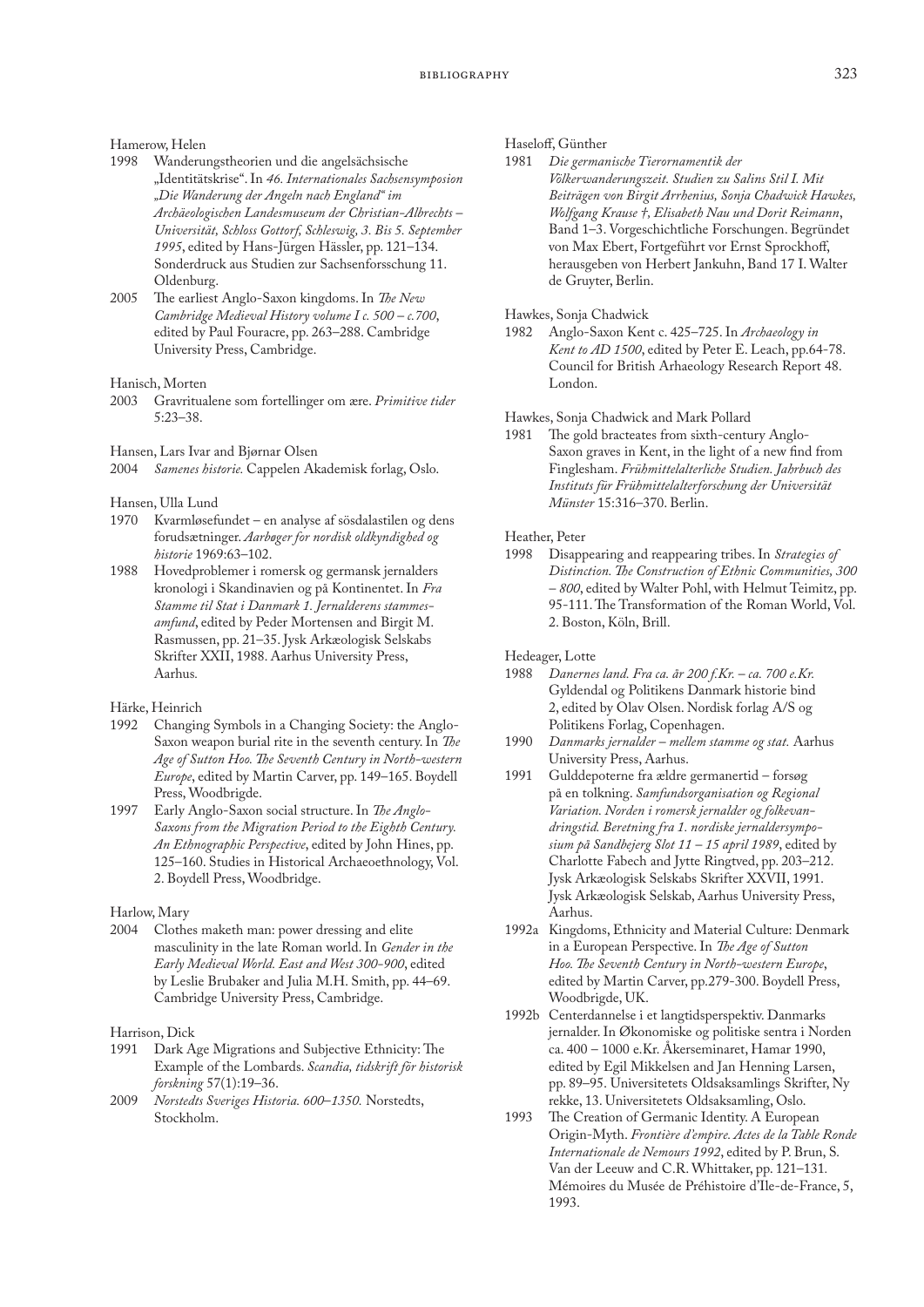- 1999a Sacred topography. Deposition of wealth in the cultural landscape. In *Glyfer och arkeologiska rum – en vänbok till Jarl Nordbladh*, edited by Anders Gustafsson and Håkan Karlsson, pp. 229–252. Gotarc Series A, vol. 3. University of Gothenburg, Gothenburg.
- 1999b Skandinavisk dyreornamentik. Symbolsk repræsentasjon af en førkristen kosmologi. In *Et hus med mange rom. Vennebok til Bjørn Myhre på 60-årsdagen*, edited by Ingrid Fuglestvedt, Terje Gansum and Arnfrid Opedal, pp. 219–238. AmS-Rapport 11 A. Archaeological museum in Stavanger, Stavanger.
- 2000 Migration Period Europe: The Formation of a Political Mentality. In *Rituals of Power. From Late Antiquity to the Early Middle Ages*, edited by Frans Theuws and Janet L. Nelson, pp. 15–57. The Transformation of the Roman World, vol. 8. Ian Wood, series editor. Leiden, Boston, Köln.
- 2002 *Danernes land (ca. 200 f.Kr. 700 e.Kr.). Gyldendals Danmarkshistorie. Bind 2*, edited by Olaf Olsen. Revised and enlarged edition, originally published 1988. Gyldendals Bogklubber, Copenhagen.
- 2004 Asgård rekonstruert? In *Mellom himmel og jord. Foredrag fra et seminar om reliegionsarkeologi. Isegrav 31. januar – 2. februar 2002*, edited by Lene Melheim, Lotte Hedeager and Kristin Oma, pp. 156–183. Oslo arkeologiske serie, vol. 2. Institutt for arkeologi, kunsthistorie og konservering, University of Oslo, Oslo.
- 2011 *Iron Age Myth and Materiality. An Archaeology of Scandinavia AD 400–1000.* Routledge, London and New York.

Hedeager, Lotte and Henrik Tvarnø

- 2001 *Tusen* års *europahistorie*. *Romere, germanere og nordboere*. Norwegian edition, translated by Kåre A. Lie. Originally published 1991. Pax Forlag, Oslo.
- Helgen, Geir
- 1982 *Odd og egg. Merovingertidsfunn fra Hordaland, Sogn og Fjordane.* Arkeologiske avhandlinger fra Historisk museum i Bergen. No. 3. Historical Museum, University of Bergen.
- Helgesson, Bertil
- 2002 *Järnålderns Skåne. Samhälle, centra och regioner. Uppåkrastudier 5*. Acta Archaeological Lundensia. Series in 8°. Arkeologiska institutionen Lund. Almqvist & Wiksell International, Stockholm.
- Helms, Mary W.<br>1988 *Ulysses' St*
- 1988 *Ulysses' Sail. An Ethnographic Odyssey of Power, Knowledge, and Geographical Distance.* Princeton University Press, Princeton, New Jersey.
- Hills, Catherine<br>1979 The Arc
- The Archaeology of Anglo-Saxon England in the pagan period: a review. In *Anglo-Saxon England* 8, edited by Peter Clemoes, pp. 297–329. Cambridge University Press, Cambridge.
- 2003 *Origins of the English*. Duckworth, London.

Hines, John

- 1984 *The Scandinavian Character of Anglian England in the pre-Viking Period*, British Archaeological Reports, British Series. 124. British Archaeological Reports, Oxford.
- 1986 A "Norwegian-Type" Wrist-Clasp from Willoughbyon-the-Wolds, Nottinghamshire, England. *Universitetets Oldsaksamling* Årbok *1984/1985*:87-98. Oslo.
- 1989 Ritual hoarding in Migration-Period Scandinavia: a review of recent interpretations. *Proceedings of the Prehistoric Society* 55:193–205. Cambridge.
- 1993a *Clasps: Hektespenner: Agraffen. Anglo-Scandinavian Clasps of Classes A-C of the 3*rd *to 6*th *centuries A.D. Typology, Diffusion and Function*. Kungl. Vitterhets Historie och Antikvitets Akademien, Stockholm.
- 1993b På tvers av Nordsjøen Britiske perspektiv på Skandinaviens senere jernalder. *Universitetets Oldsaksamling* Årbok *1991/1992*:103–124. Oslo.
- 1994 The Becoming of the English: Identity, Material Culture and Language in Early Anglo-Saxon England. *Anglo-Saxon Studies in Archaeology and History* 7, edited by William Filmer-Sankey and David Griffiths, pp. 49–59. Oxford University Committee for Archaeology, Institute of Archaeology, Oxford.
- 1995 Cultural Change and Social Organisation in Early Anglo-Saxon England. In *After Empire. Towards an Ethnology of Europe's Barbarians*, edited by Giorgio Ausenda, pp. 75–88. Studies in Historical Archaeoethnology. Vol. 1. Center for Interdisciplinary Research on Social Stress, San Marino.
- 1997 *A New Corpus of Anglo-Saxon Great Square-Headed Brooches*. Reports of the Research Committee of the Society of Antiquaries of London 51. The Boydell Press, Woodbridge.
- 2013 The Archaeological Study of Early Anglo-Saxon Cemeteries. In *Anglo-Saxon Graves and Grave Goods of the 6*th *and 7*th *Centuries AD: A Chronological Framework*, edited by John Hines and Alex Bayliss, pp. 13–32. The Society for Medieval Archaeology Monographs 33, Leeds.

Hines, John and Alex Bayliss eds.

2013 *Anglo-Saxon Graves and Grave Goods of the 6*th *and 7*th *Centuries AD: A Chronological Framework*. The Society for Medieval Archaeology Monographs 33, Leeds.

Hjørungdal, Tove<br>1991 Det skulte 1991 *Det skulte kjønn. Patriarkal tradisjon og feministisk visjon i arkeologien belyst med fokus* på en *jernalderkontekst.*  Acta achaeologica Lundensia. Series in 8°. Nr. 19. Almqvist & Wiksell international, Lund.

# Hodder, Ian

- Economic and social stress and material culture patterning. *American Antiquity* 44:446–454.
- 1982 *Symbols in Action*. Cambridge University Press, Cambridge.
- 1986 *Reading the past. Current Approaches to interpretation in Archaeology*. Cambridge University Press, Cambridge.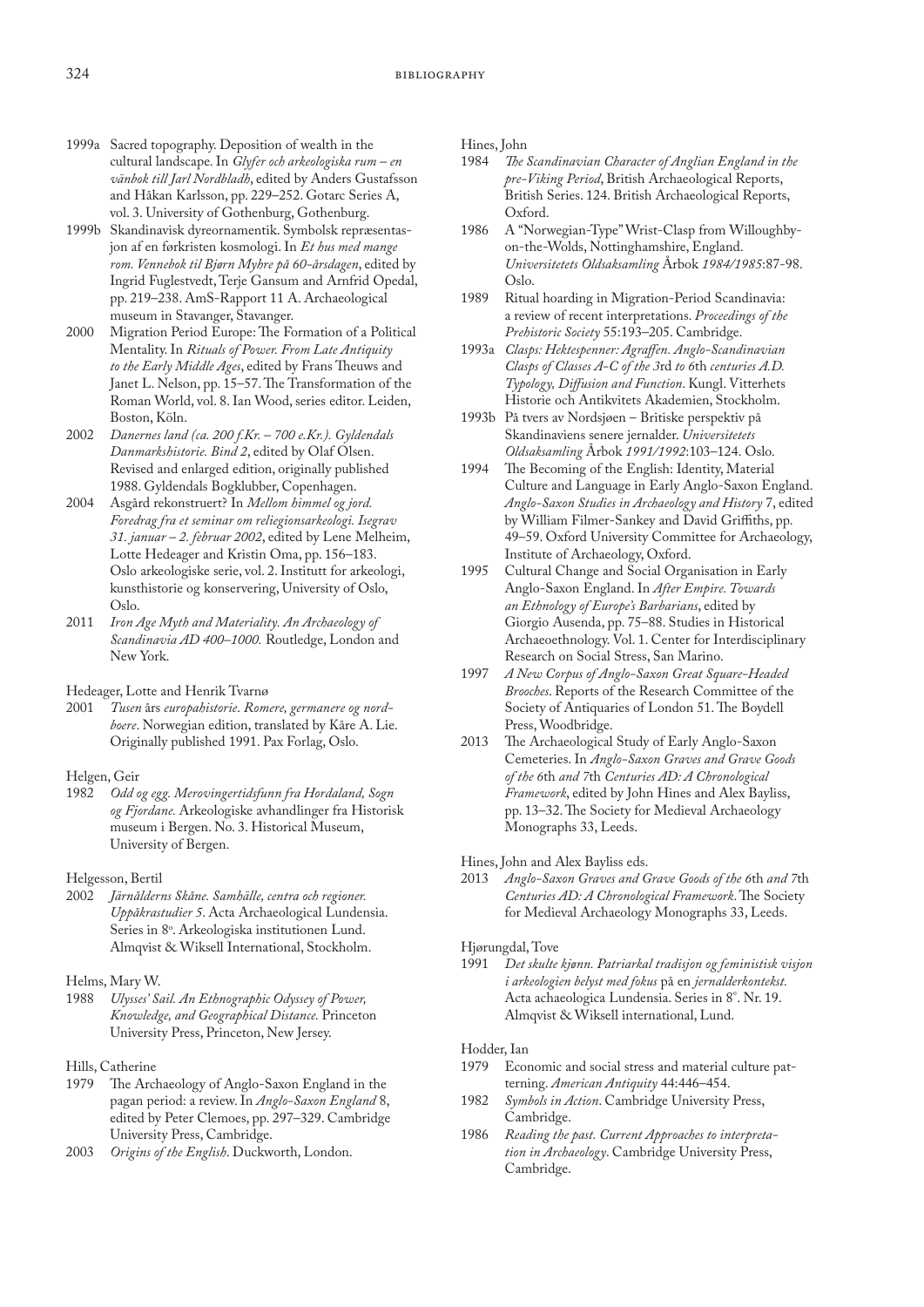Hofseth, Ellen Høigård

Valgets kval. To rekonstruksjoner fra folkevandringstid. *Universitetets Oldsaksamling Årbok 1997/1998*:93–112. Oslo.

Holmqvist, Wilhelm

1972 Relief brooches. Comparative analysis of the A-B-C elements at the Helgö workshop. In *Excavations at Helgö IV. Workshop*, edited by Wilhelm Holmqvist, pp. 230–255. Kungl. Vitterhets historie och antikvitets akademien, Stockholm.

## Hougen, Bjørn<br>1924 Grav og

- 1924 *Grav og gravplass. Eldre jernalders gravskikk i Østfold og Vestfold.* Videnskapsselskapets Skrifter. II. Historiskfilosofisk Klasse. 1924, 6. Dybwad, Kristiania.
- 1936 *The migration style of ornament in Norway. Catalogue of the exhibition of Norwegian jewellery from the migration period.* International congress of prehistoric and protohistoric sciences. Second session, Oslo.

# Hougen, Ellen Karine

1968 Glassbegre i Norge fra sjette til tiende århundre. *Viking*  32:85–109.

# Hyenstrand, Åke<br>1996 *Leionet, d*

Lejonet, draken och korset. Sverige 500 – 1000. Studentlitteratur, Lund.

Hyslop, Miranda

1963 Two Anglo-Saxon Cemeteries at Chamberlains Barn, Leighton Buzzard, Bedfordshire. *The Archaeological Journal* 120:161–200.

### Hårdh, Birgitta

2003 Uppåkra i folkvandringstiden. *Fler fynd i centrum. Materialstudier i och kring Uppåkra. Uppåkrastudier 9*, edited by Birgitta Hårdh pp. 41–80. Acta Archaeological Lundensia. Series in 8°. Department of Archaeology, Lund. Amqvist & Wiksell International, Stockholm.

Insoll, Timothy

2007 Introduction. Configuring identities in archaeology. In *The Archaeology of Identities. A Reader*, edited by Timothy Insoll, pp. 1–18. Routledge, London and New York.

Iregren, Elisabeth

1972a *Vårby och Vårberg II: Studie av kremerat människo- och djurbensmaterial från järnåldern.* [Theses and papers in](http://ask.bibsys.no/ask/action/show?pid=822156075&kid=biblio)  [North-European archaeology, vol. 1. The Institute of](http://ask.bibsys.no/ask/action/show?pid=822156075&kid=biblio)  [Archaeology, University of Stockholm,](http://ask.bibsys.no/ask/action/show?pid=822156075&kid=biblio) Stockholm.

- 1972b Osteologisk analys av bränt benmaterial från gravfält 57, Viken, Lovö sn, Uppland. In *Undersökningar* på *Lovö 1958 – 1966.* Arkeologiska rapporter och meddelanden från institutionen för arkeologi, särskilt nordeuropeisk vid Stockholms universitet. Vol. 1, 1972, pp. 102–129. University of Stokholm, Stockholm.
- 1983 Förhistoriska kremationer i Västmanland. *Västmanlands fornminnesförening och Västmanlands läns museum årskrift 61, 1983*:23–39. Västerås.

Iwagami, Miki

19th century. The Empire Style and Court Clothing. In *Fashion. A history from the 18*th *to the 20*th *century. Volume I: 18*th *and 19*th *Century,* edited by Akiko Fukai, pp. 148–149. Taschen, Köln.

## James, Edward

- The Origins of barbarian kingdoms: The continental evidence. In *The Origin of Anglo-Saxon Kingdoms*, edited by Steven Bassett, pp. 40–52. Leicester University Press, London.
- 1991 *The Franks.* The Peoples of Europe. Reprinted, originally published 1988, Blackwell, Oxford.
- 2001 The Northern World in the Dark Ages, 400*–900.* In *The Oxford Illustrated History of Medieval Europe*, edited by George Holmes, pp. 63–114. Reprinted, originally published 1988, Oxford University Press, Oxford.

#### Jenkins, Richard

- 1994 Rethinking ethnicity: Identity, categorization and power. *Ethnic and Racial Studies* 17 (2):197–223.
- 1997 *Rethinking Ethnicity. Arguments and Explorations*. SAGE, London, Thousand Oakes, New Delhi.

## Jensen, Jørgen<br>2004 Yngre

2004 *Yngre jernalder og vikingetid: 400 – 1050 e.Kr. Danmarks oldtid.* Bind 4. Gyldendal, Copenhagen.

#### Jenssen, Atle

1998 *Likearmede spenner. Overgangen mellom eldre og yngre jernalder i Norge – en kronologisk analyse.* Unpublished Master's thesis, University of Bergen.

Jones, Siân<br>1996 Dis

- Discourses of identity in the interpretation of the past. In *Cultural identity and archaeology. The construction of European communities*, edited by Paul Graves–Brown, Siân Jones and Clive Gamble, pp. 62–80. Routledge, New York.
- 1997 *The Archaeology of Ethnicity. Constructing identities in the past and present*. Routledge, London.
- 1999 Historical categories and the praxis of identity: the interpretation of ethnicity in historical archaeology. In *Historical archaeology. Back from the edge*, edited by Pedro Paulo A. Funari, Martin Hall and Siân Jones, pp. 219–232. Routledge, London.
- 2000 Discourses of identity in the interpretation of the past. In *Interpretive archaeology. A reader*, edited by Julian Thomas, pp. 445–457. Leicester University Press, London, New York.
- 2007 Discourses of identity in the interpretation of the past. In *The Archaeology of Identities. A Reader*, edited by Timothy Insoll, pp. 44–58. Routledge, London, New York.

Jørgensen, Anne Nørgård

1999 *Waffen und Gräber: typologische und chronologische Studien zu skandinavischen Waffengräbern 520/30 bis 900 n.Chr.* Nordiske fortidsminder. Serie B, vol. 17. Det Kongelige Nordiske Oldskriftsselskab, Copenhagen.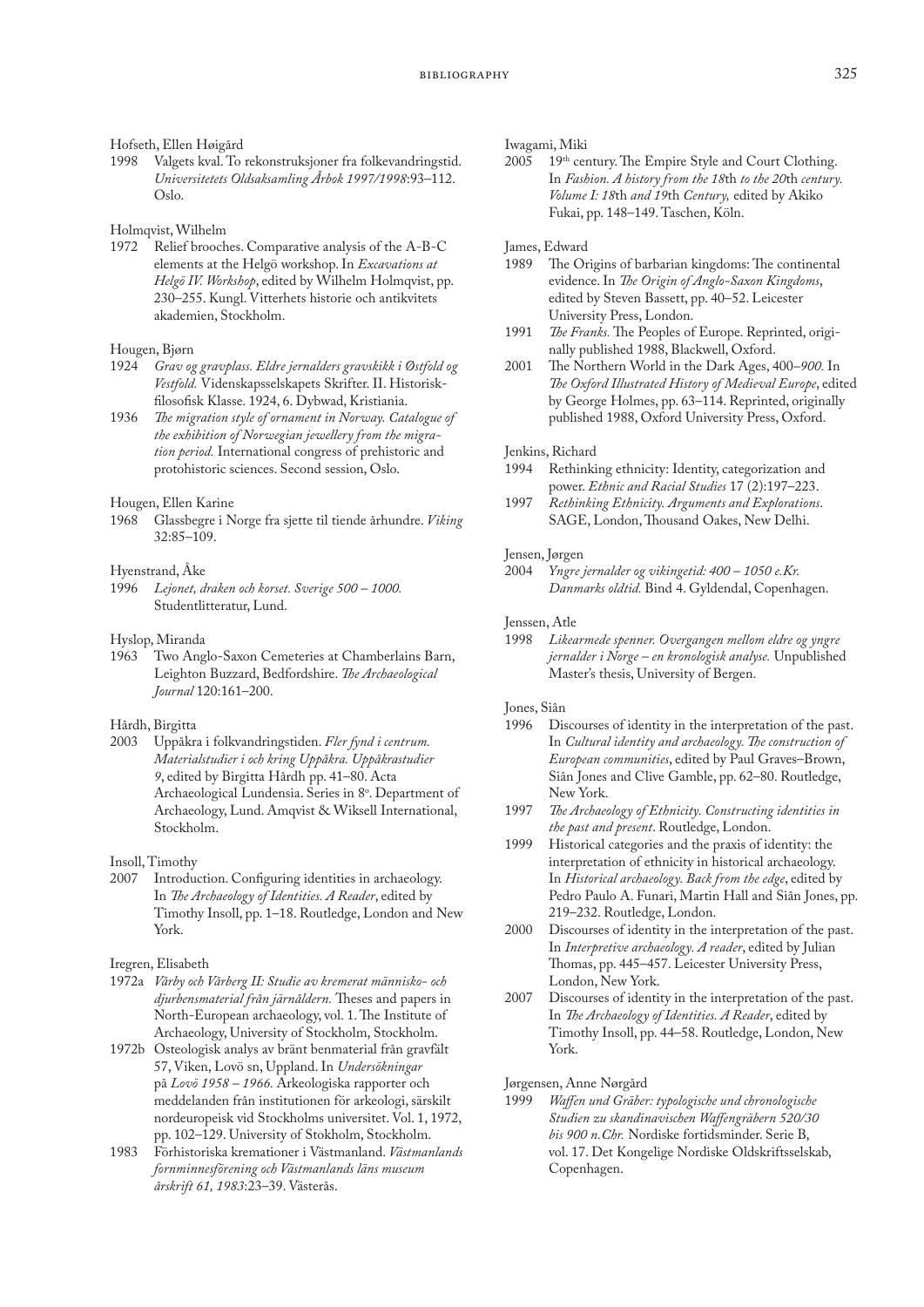Jørgensen, Lars

- En kronologi for yngre romersk og ældre germansk jernalder på Bornholm. In *Simblegård–Trelleborg. Danske gravfund fra førromersk jernalder til vikingetid*, edited by Lars Jørgensen, pp.168–187. Arkæologiske Skrifter, 3. Institute of Prehistoric and Classical Archaeology, University of Copenhagen, Copenhagen.
- 1991 Våbengrave og krigeraristokrati. Etableringen af en centralmagt på Bornholm i det 6. – 8. årh. e.Kr. In *Fra Stamme til Stat i Danmark 2. Høvdingesamfund og Kongemagt*, edited by Peder Mortensen and Birgit M. Rasmussen, pp. 109–125. Jysk Arkæologisk Selskabs Skrifter XXII:2. Aarhus University Press, Aarhus*.*
- 1994a Fibel und Fibeltracht § 35. VWZ.a F.–Typen *Reallexikon der Germanischen Altertumskunde*. Band 8.Walter de Gruyter, Berlin, New York.
- 1994b The Find Material from the Settlement of Gudme II – Composition and Interpretation. In *The Archaeology of Gudme and Lundeborg. Papers presented at a Conference at Svendborg, October 1991*, edited by P. O. Nielsen, K. Randsborg and Henrik Thrane, pp. 53–63. Arkæologiske studier. Institute of Prehistoric and Classical Archaeology, University of Copenhagen, volume X. Akademisk Forlag, Universitetsforlaget, Copenhagen.

Jørgensen, Lars and Anne Nørgård Jørgensen<br>1997 Nørre Sandegård Vest. A Cemetery from

1997 *Nørre Sandegård Vest. A Cemetery from the 6th–8th Centuries on Bornholm*. Nordiske Fortidsminder. Serie B. Volume 14. Det kongelige nordiske oldskriftselskab, Copenhagen.

Jørgensen, Lise Bender

- 1991 The Textiles of Saxons, Anglo-Saxons and Franks. In *Studien zur Sachsenforschung* 7, edited by Hans-Jürgen Hässler, pp. 11–23. Veröffenlichungen der Urgeschichtlichen Sammlungen des Landesmuseums zu Hannover Band 39. Niedersächsisches Landesmuseum, Hildesheim.
- 1992 *North European Textiles until AD 1000*. Aarhus University Press, Aarhus.
- 2003 Krigerdragten i folkevandringstiden. In *Snartemofunnene i nytt lys*, edited by Perry Rolfsen and Frans-Arne Stylegar, pp. 53–79. Universitetets kulturhistoriske museer. Skrifter nr. 2. Universitetes kulturhistoriske museer, University of Oslo, Oslo.

### Kaiser, Susan B.

Toward a Contextual Social Psychology of Clothing: A Synthesis of Symbolic Interactionist and Cognitive Theoretical Perspectives. *Clothing and Textiles Research Journal* 1983, vol. 2 (1):1–8.

# Kalamara, Paraskévé<br>2001 – Le système Ve.

Le système Vestimentaire à Byzance du IVe jusqu' à la fin *du Xie siècle.* Thèse du Nouveau Doctorat Histoire et Cicvlisations, Presses universitaires du Septentrion, Villeneuve d'Ascq.

Klindt-Jensen, Ole

1957 *Bornholm i Folkevandringstiden og forutsætningerne i tidlig Jernalder. Med bidrag af H. Helbæk, U. Møhl o.a.* Nationalmuseets skrifter. Større beretninger. Bind-/heftenr. 2. National Museum of Denmark, Copenhagen.

# Koch, Ursula

1999 Nordeuropäisches Fundmaterial in Gräbern Süddeutschlands rechts des Rheins. *Völker an Nord– und Ostsee und die Franken. Akten des 48. Sachesensymposiums in Mannheim vom 7. bis 11. September 1997*, edited by Uta von Freeden, Ursula Koch and Alfried Wieczorek, pp.175–194*.* Kolloquien zur Vor- und Frühgeschichte, bind 3. Römisch-Germanische Kommission, Reiss-Museum Mannheim, Bonn.

Koivunen, Pentti

1975 A gilded relief brooch of the migration period from Finnish Lapland. *Acta Universitatis Ouluensis, Series B, Humaniora*, 4. University of Oulu, Oulu.

# Kristiansen, Kristian<br>1989 Fortids Krat

1989 "Fortids Kraft og Kæmpestyrke". Om national og politisk brug av forhistorien. I *Brugte historier. Ti essays om brug og misbrug af historien*, edited by Lotte Hedeager and Karen Schousboe, pp.187–218. Det Humanistiske Forskningscenter, University of Copenhagen. Akademisk Forlag, Copenhagen.

Kristoffersen, Elna Siv

- 1993 Gård og gjenstandsmateriale sosial sammenheng og økonomisk struktur. *Minneskrift til Egil Bakka*, edited by Bergljot Solberg, pp.151–206. Arkeologiske skrifter 7. Historisk Museum, University of Bergen, Bergen.
- 1995 Transformation in Migration Period Animal Art. *Norwegian Archaeological Review* 28/1:1–17.
- 1999 Migration Period Chronology in Norway. In *The Pace of Change. Studies in Early-Medieval Chronology*, edited by John Hines, Karen Høilund Nielsen and Frank Siegmund, pp. 93–114. Cardiff Studies in Archaeology. Oxbow Books, Oxford.
- 2000 *Sverd og spenne. Dyreornamentikk og sosial kontekst.* Studia Humanitatis Bergensia, vol. 13. Høyskoleforlaget, Kristiansand.
- 2004 Bridal jewels in life and death. In *Combining the Past and the Present. Archaeological perspectives on society*, edited by Terje Oestigaard, Niels Anfinset and Tore Saetersdal, pp. 31–37. BAR International Series 1210. Oxford.
- 2006 *Kvinnedrakten fra Rogaland i folkevandringstid. Draktutstyr.* AmS-Varia 45. Archaeological Museum in Stavanger, Stavanger.

Kristoffersen, Elna Siv and Bente Magnus<br>2010 Spannformete kar. Utvikling og tradi

2010 *Spannformete kar. Utvikling og tradisjon.* AmS-Varia, 50. Archaeological Museum, University of Stavanger, Stavanger.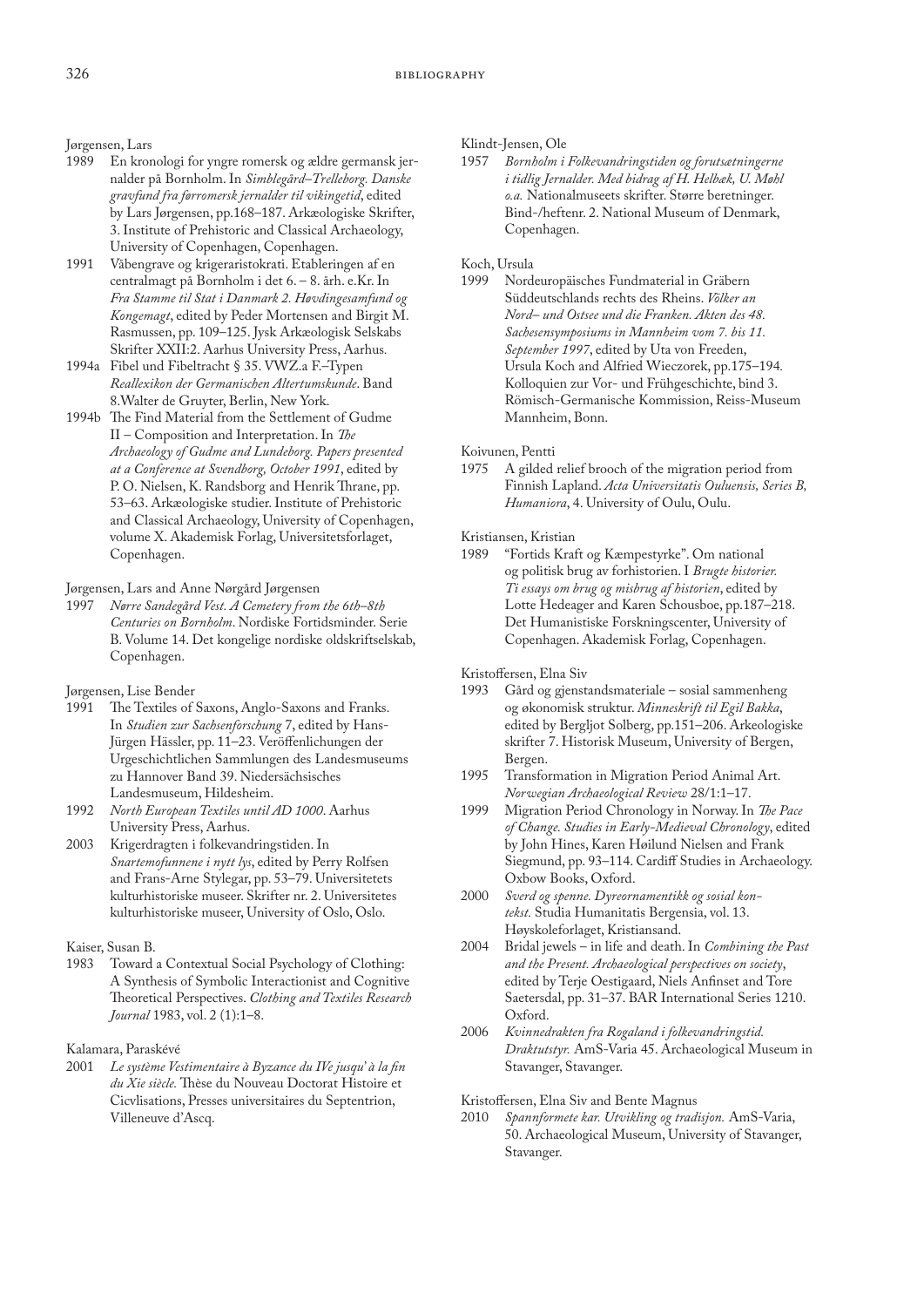# Kristoffersen, Elna Siv and Unn Pedersen<br>2020 Changing perspectives in southwe

Changing perspectives in southwest Norwegian Style I. *Barbaric Splendour: The Use of Image Before and After Rome*, edited by Toby F. Martin and Wendy Morrison, pp. 47–60. Archaeopress, Oxford.

### Kühn, Herbert

1965 *Die germanischen Bügelfibeln der Völkerwanderungszeit in der Rheinprovinz.* Reprinted, originally published 1940. Akademische Druck- und Verlagsanstalt, Graz, Austria.

### Kulikowski, Michael

2002 Nation versus Army: A Necessary Contrast? In *On Barbarian identity. Critical Approaches to Ethnicity in the Early Middle Ages*, edited by Andrew Gillett, pp. 69–84*.* Studies in the Early Middle Ages, vol. 4. Centre for Medieval Studies, University of York. Brepols, Turnhout.

### Lamm, Jan Peder

- 1979 De folkvandringstida reliefspännena från Hamre och Rallsta. *Västmanlands Fornminnesförening Årsskrift* 57:126–134. Västerås.
- 1983 Nicktunafunnet. *Västmanlands fornminnesförening och Västmanlands läns museum. Årsskrift 61, 1983*:15–22. Västerås.

#### Lamm, Kristina

1972 Clasp buttons. In *Excavations at Helgö IV. Workshop.*  Part I, edited by Wilhelm Holmqvist, pp. 70-131. Kungl. Vitterhets historie och antikvitets akademien, Stockholm.

Leeds, Edward Thurlow

1945 The distribution of the Angles and Saxons archaeologically considered. *Archaeologica* 91:1–106.

### Leigh, David

- 1980 *The square-headed brooches of sixth-century Kent.*  Upublisert Ph.D. thesis, University College, Cardiff.
- 1991 Aspects of Early Brooch design and Production. In *Anglo-Saxon Cemeteries. A reappraisal. Proceedings of a Conference held at Liverpool Museum 1986*, edited by Edmund Southworth, pp. 107–124. Alan Sutton, **Stroud.**

### Lethbridge, Thurlow C.

1936 *A Cemetery at Shudy Camps, Cambridgeshire. Report of the Excavation of a Cemetery of the Christian Anglo-Saxon Period in 1933.* Cambridge Antiquarian Society, Cambridge.

Lillehammer, Arnvid<br>1994 Fra jeger til bo

1994 *Fra jeger til bonde – inntil 800 e.Kr.* Aschehougs Norgeshistorie, bind 1. Aschehoug, Oslo.

### Lillehammer, Grete

1996 *Død og grav: Gravskikk på Kvassheimfeltet, Hå i Rogaland*. Ams-Skrifter, 13. Archaeological Museum in Stavanger, Stavanger.

# Lindqvist, Anna-Karin and Per H. Ramqvist<br>1993 Gene. En stormansgård från *äldre* jär

1993 Gene. En stormansgård från *äldre* järnålder i Mellannorrland. HB Prehistorica, Umeå.

### Lindqvist, Sune

- 1926 *Vendelkulturens* ålder *och ursprung.* Kungliga Vitterhets Historie och Antikvitets Akademiens handlingar, del 36:1. Akademiens förlag, Stockholm.
- 1936 *Uppsala högar och Ottarshögen*. Kungliga Vitterhets Historie och Antikvitets Akademiens Monografier, 23. Wahlström & Widstrand, Stockholm.

Ljungkvist, John<br>2005 Uppsala

- Uppsala högars datering och några konsenkvenser av en omdatering till tidliga vendeltiden. *Fornvännen* 100(4):245–59.
- 2008 Dating two Royal Mounds of Old Uppsala Evaluating the Elite of the  $6<sup>th</sup>-7<sup>th</sup>$  Century in Middle Sweden. *Archaeologische Korrespondenzblatt* 38 (2):263–282.
- 2010 Influences from the Empire: Byzantine-related Objects in Sweden and Scandinavia – 560/570–750/800 AD. In *Byzanz – das Römerreich im Mittelalter. Teil 3. Peripherie und Nachbarschaft*, edited by Falko Daim and Jörg Drauschke, pp. 419–441. Römisch-Germanisches Zentralmuseum, Forschungsinstitut für Vor- und Frühgeschichte, Mainz.

### Ljungkvist, John and Per Frölund

2015 Gamla Uppsala – the Emergence of a Centre and a Magnate Complex. *Journal of Archaeology and Ancient History* 16:3–29.

Lucy, Sam<br>1997 He

- Housewives, warriors and slaves? Sex and gender in Anglo-Saxon burials. In *Invisible People and Processes,*  edited by Jenny Moore and Eleanor Scott, pp. 150–168. Leicester University Press, Leicester.
- 1998 *The Early Anglo-Saxon Cemeteries of East Yorkshire. An Analysis and Reinterpretation.* British Archaeological Reports, British Series 272. British Archaeological Reports, Oxford.
- 2000 *The Anglo-Saxon Way of Death. Burial Rites in Early England.* Sutton Publishing, Stroud, Gloucestershire.
- 2005 Ethnic and cultural identities. In *The Archaeology of Identity. Approaches to gender, age, status, ethnicity and religion*, edited by Margarita Díaz–Andreu, Sam Lucy, Stasa Babic and David N. Edwards, pp. 86–109. Routledge, London, New York.

Lund, Wenche Helliksen<br>2008 – Gray kult og hall

- Grav, kult og hall i folkevandringstid og merovingertid på Sande i Farsund k., Vest-Agder. *Primitive tider*  10:7–19.
- Lundh, Kiki and Monika Rasch
- 1991 V. Långlöts socken. Ölands *järnåldersgravfält II*, edited by Ulf Erik Hagberg, Berta Stjernquist and Monika Rasch, pp. 263–338. Riksantikvarieämbetet and Statens historiska museer, Stockholm.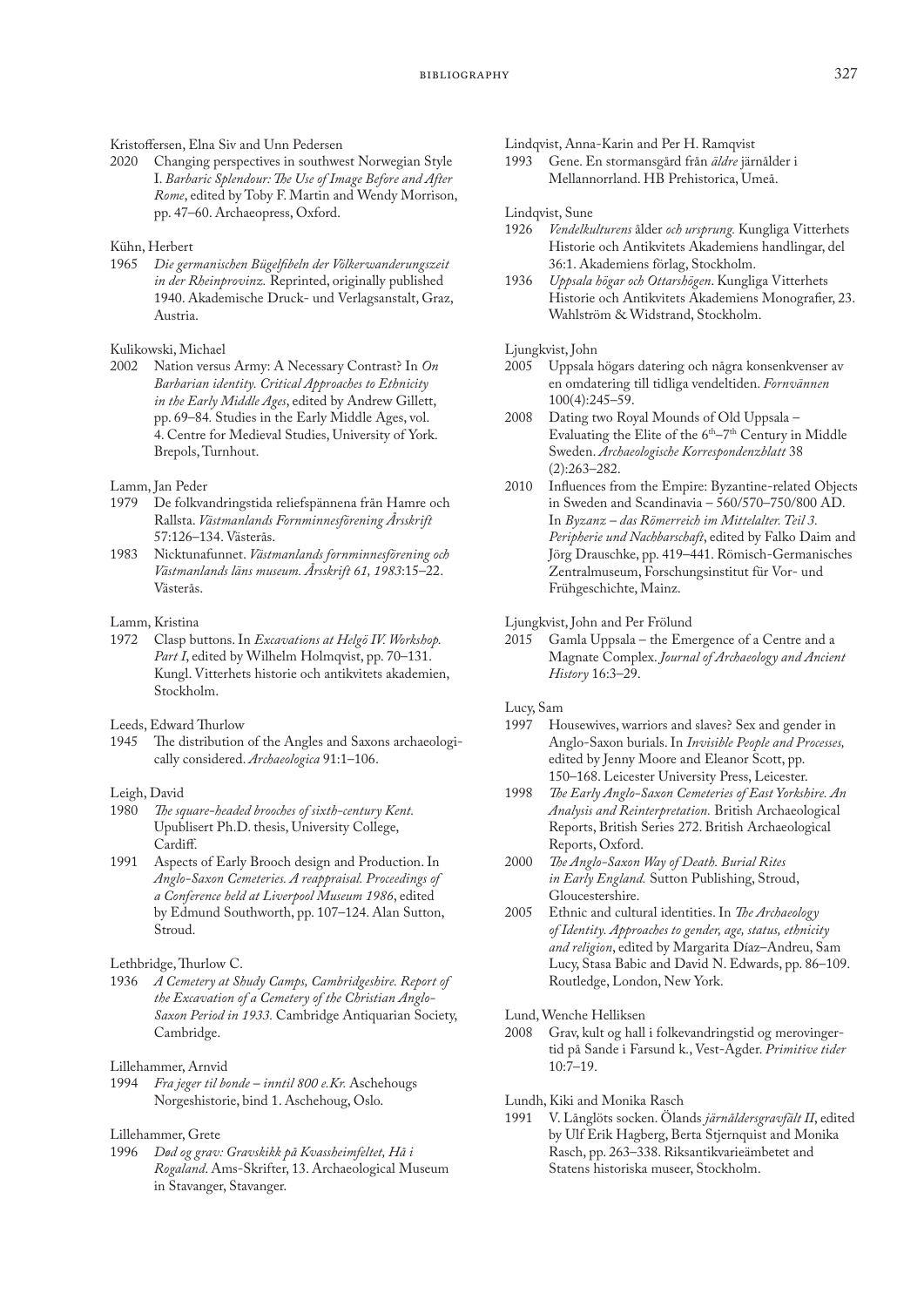Lundström, Agneta<br>1969 Utländsk lys

- 1969 Utländsk lyx i inhemsk handel. Handelshuset på Helgö. In *Helgö – den gåtfulla* ön, edited by Wilhelm Holmqvist and Karl–Erik Granath, pp. 80–85. Rabén & Sjögren, Uddevalla.
- 1972 Chapter 4. Relief brooches. Introduction to form-element and variation. In *Excavations at Helgö IV. Workshop. Part I*, edited by Wilhelm Holmqvist, pp. 132–229. Kungl. Vitterhets historie och antikvitets akademien, Stockholm.

# Lynch, Joseph H.<br>1986 Godbarent

1986 *Godparents and kinship in Early Medieval Europe.* Princeton University Press, Princeton.

# MacMullen, Ramsay<br>1967 Soldier and ci-

1967 *Soldier and civilian in the Later Roman Empire.* Harvard Historical Monographs LII. Reprinted, originally published 1963. Harvard University press, Cambridge, Massachusetts.

# Magnus, Bente<br>1975 Krossha

- 1975 *Krosshaugfunnet. Et forsøk på kronologisk og stilhistorisk plassering i 5. århundre.* Stavanger Museums Skrifter, 9. Archaeological Museum in Stavanger, Stavanger.
- 1995 Praktspennen fra Gillberga. *Från Bergslag och Bondebygd.* Årsbok *för Örebro läns hembygdsförbund och Stiftelsen* Örebron *läns museum* 46:29–40. Örebro.
- 1999a The assemblage from Hade in Gästrikland. *The Pace of Change. Studies in Early-Medieval Chronology*, edited by John Hines, Karen Høilund Nielsen and Frank Siegmund, pp. 115–125. Cardiff Studies in Archaeology. Oxbow Books, Oxford.
- 1999b Monsters and birds of prey. Some reflections on form and style in the Migration Period. *Studies in Archaeology and History* 10:161–172.
- 2001 Relieffspenner fra Uppåkra og andre steder i Skåne. *Uppåkra. Centrum och sammanhang. Uppåkrastudier 3*, edited by Birgitta Hårdh, pp. 175–185*.* Acta archaeologica Lundensia. Series in 8°, No. 34. Arkeologiska institutionen, Lund University, Lund.
- 2004a Ørnen flyr om Stil I i Norden. *Hikuin* 29 (2002):105–118.
- 2004b Brooches on the move in Migration Period Europe. *Fornvännen* 99:273–283.
- 2005 Et etnisk signal? Noen tanker om vikingtidens kvinnedrakt. *Frá haug ok heidni* 2005 (2): 9–11.
- 2006 Tanker omkring et funnkart. *Samfunn, symboler og identitet – Festskrift til Gro Mandt* på 70-årsdagen, edited by Randi Barndon, Sonja M. Innselset, Kari I. Kristoffersen and Tron K. Lødøen, pp. 399–410. UBAS – Universitetet i Bergen Arkeologiske Skrifter. Nordisk 3. University of Bergen, Bergen.
- 2007 Die Frau aus Grav 84 von Szentes-Nagyhegy und die Gleicharmigen Relieffibeln der Völkerwanderungszeit. *Communicationes achæologicæ Hungariæ* 2007:175–193.

### Magnus, Bente and Bjørn Myhre

1976 *Forhistorien. Fra jegergrupper til høvdingsamfunn. Norges historie, bind 1.* Cappelen, Oslo.

Malone, Kemp (editor)<br>1962 *Widsith*. Revise

Widsith. Revised edition. Rosenkilde and Bagger, Copenhagen. Originally published 1936, Rosenkilde and Bagger, Copenhagen.

### Mannering, Ulla

2006 *Billeder af dragt. En analyse af påklædte figurer fra yngre jernalder i Skandinavien. Ph.d.-afhandling af cand. mag, M.Phil. Ulla Mannering. Københavns Universitet, Saxo-Instituttet, Afdeling for Forhistorisk og Klassisk Arkæologi, Februar 2006.* Unpublised Ph.D. dissertation, University of Copenhagen.

### Marstrander, Sverre

- 1956 Hovedlinjer i Trøndelags forhistorie. *Viking*  20:1–69.
- 1978 Sandvikgravfeltet på Jøa med "sittende lik". *Sætrykk av Årbok for Namdalen* 1978:3–23. Namsos.

### Martin, Max

1995 Schmuck und Tracht des frühen Mittelalters. In *Frühe Baiern im Straubinger Land*, edited by Martin, M. and J. Prammer, pp. 40–71. Gaübodenmuseum Straubing, Straubing.

### Martin, Toby F.

- 2013 Women, knowledge and power: the iconography of early Anglo-Saxon cruciform brooches. *Anglo-Saxon Studies in Archaeology and History* 18, edited by Helena Hamerow, pp. 1–17. Oxford University School of Archaeology, Institute of Archaeology, Oxford.
- 2015 *The Cruciform Brooch and Anglo-Saxon England*. Anglo-Saxon Studies. Boydell Press, Woodbridge.

### Meaney, Audrey

1981 *Anglo-Saxon Amulets and Curing Stones.* British Archaeological Reports, British Series, 96. British Archaeological Reports, Oxford.

Metcalf, Peter and Richard Huntington<br>1991 Celebrations of death. The Anthrot

1991 *Celebrations of death. The Anthropology of Mortuary Ritual. Second Edition.* Originally published 1979. Cambridge University Press, Cambridge.

Meyer, Eva Nissen

1935 *Relieffspenner i Norden*. Bergens Museum Årbok 1934. Historisk–antikvarisk rekke, vol. 4. University of Bergen, Bergen.

### Moen, Ole O.<br>2009  $\frac{1}{18}$

2009 *USA. Annerledeslandet i en ny tid.* Historie og Kultur, Oslo.

# Monrad-Krohn, Danckert<br>1969 Innberetning om ut

1969 *Innberetning om utgravning av gravhauger på gnr. 65, bnr. 2, tomt nr. 16, Store Tune, Tune s. & pgd., Østfold, juni–august 1969.* Unpublised excavation report, Museum of Cultural History's Archive, Oslo.

## Mortimer, Catherine M.<br>1990 Some aspects of equ

Some aspects of early medieval copper-alloy technology, as *illustrated by the Anglian cruciform brooch.* Unpublised D.Phil. thesis, University of Oxford, Oxford.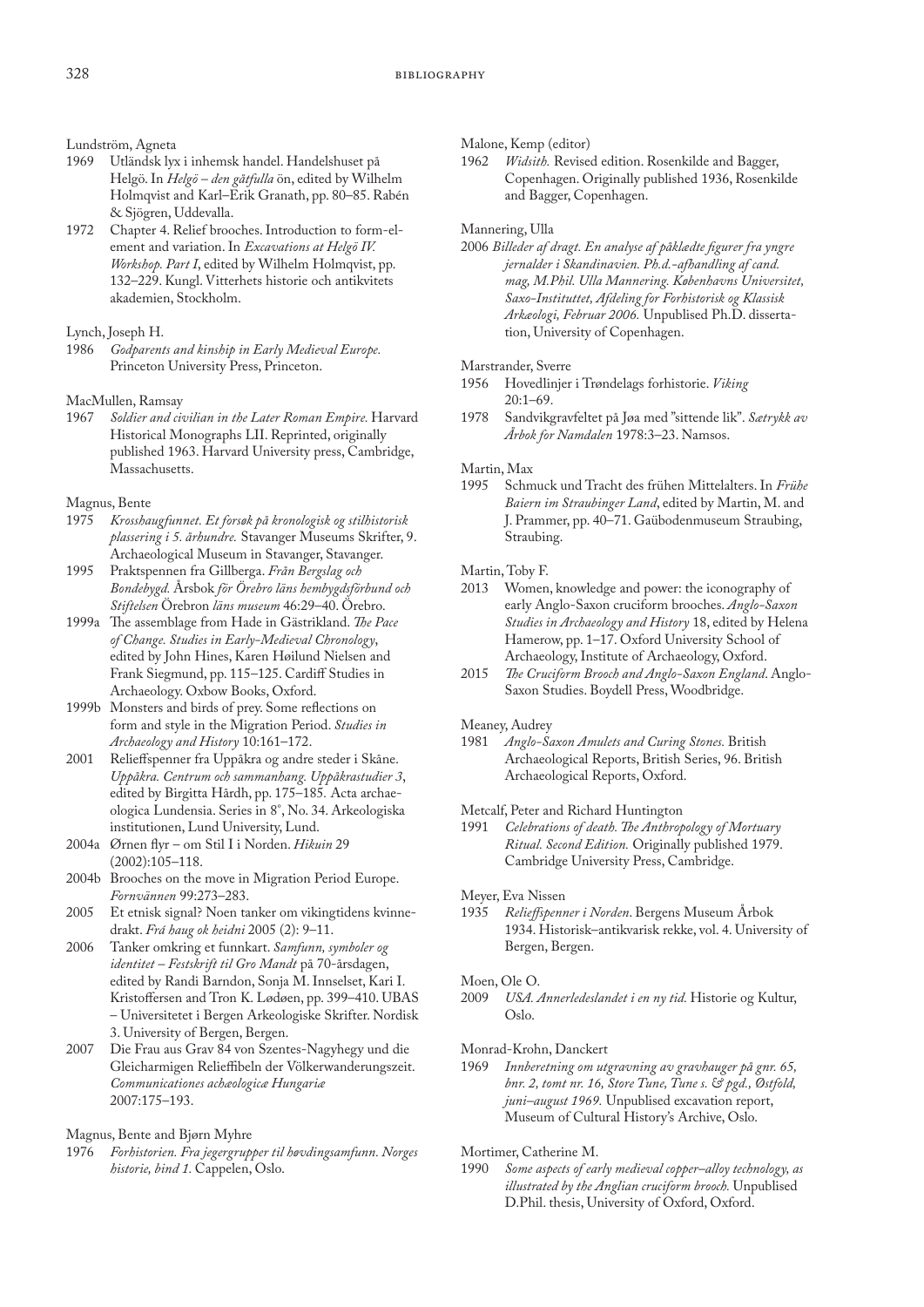1993 The Cruciform Brooches. *Anglo-Saxon Studies in Archaeology and History* 6, edited by William Filmer-Sankey, pp. 122. Oxford University Commitee for Archaeology, Oxford.

### Müller-Wille, Michael

1970 *Bestattung im Boot. Sudien zu einer nordeuropaisschen Grabsitte*. Offa 25/26. Berichte und Mitteilungen aus dem Schleswig-Holsteinischen Landesmuseum für Vor- und Frühgeschichte in Schleswig, dem Landesamt für Vor- und Frühgeschichte von Schleswig-Holstein in Schleswig und dem Institut für Ur- und Frühgeschichte an der Universität Kiel. Band 25/26, edited by Karl Kersten and Georg Kossack, Kiel.

### Munch, Gerd Stamsø

- 1976 En 1300 år gammel kvinnegrav på Tjeldøya i Nordland. *Gløtt fra Tromsø museum, 33, på sporet av fortidens mennesker i Nord–Norge*, edited by Bjørn Aarseth and Dikka Storm, pp. 40–42. Ottar 89, populære småskrifter fra Tromsø museum. Tromsø Museum, Tromsø.
- 1979 En merovingertids kvinnegrav fra Haukenes i Hadsel. *Hofdasegl* 27:57–70. Stokmarknes.

# Munksgaard, Elisabeth

- 1966 Guldfundet fra Kitnæs strand ved Jægerspris. Et skattefund fra germansk jernalder. *Nationalmuseets arbejdsmark* 1966:5–20. Copenhagen.
- 1974 *Oldtidsdragter.* National Museum of Denmark, Copenhagen.

# Muthesius, Anna<br>2004 Studies in

- Studies in silk in Byzantium. Pindar Press, London.
- 2008 *Studies in Byzantine, Islamic and Near Eastern silk weaving*. Pindar Press, London.

#### Myhre, Bjørn

- 1966 Et gravfunn fra Eikeland i Time. *Stavanger Museum Årbok* 1965:59–78. Stavanger.
- 1982 Rogaland forut for Hafrsfjordslaget. In *Rikssamlingen og Harald Hårfagre. Historisk seminar på Karmøy 10. og 11. Juni 1993*, edited by Marit S. Vea with introduction by Bjørn Myhre, pp. 41–64. Karmøy kommune, Kopervik.
- 1987a Chieftains' graves and chiefdom territories in South Norway in the Migration Period. *Studien zur Sachsenforschung* 6, edited by Hans-Jürgen Häßler, pp. 169–187*.* Verlag August Lax Hildesheim, Hildesheim.
- 1987b Fra smårike til stat. In *Hafrsfjord. Fra rikssamling til lokalt selvstyre*, edited by Hilmar Rommetvedt, pp. 111–125. Dreyer bok, Stavanger.
- 1991 Bosetning og politisk organisasjon i Vest–Norge før vikingtid. In *Nordatlantiske foredrag. Seminar om nordatlantisk kulturforskning i Nordens Hus på Færøyene 27.–30. august 1990*, edited by Jóan Pauli Joensen, Ruth Johansen and Jan Kløvstad, pp. 10–19. Annales Societatis Scientarium Færoensis. Supplementa, 15. Nordurlandahusid i Føroyum, Torshavn.
- 1992a Borre et merovingertidssenter i Øst-Norge. In Økonomiske *og politiske sentra i Norden ca. 400 – 1000 e.Kr.* Åkerseminaret*, Hamar 1990*, edited by Egil Mikkelsen and Jan Henning Larsen, pp. 155–179. Universitetets Oldsaksamlings Skrifter, Ny rekke, 13. Universitetets Oldsaksamling, Oslo.
- 1992b The Royal Cemetery at Borre, Vestfold: A Norwegian centre in a European periphery. In *The Age of Sutton Hoo. The Seventh Century in North-western Europe*, edited by Martin Carver, pp. 301–313. Boydell Press, Woodbrigde.
- 1993 The beginning of the Viking Age some current archaeological problems. In *Viking revaluations. Viking socielty centenary symposium 14–15 May 1992*, edited by Anthony Faulkes and Richard Perkins, pp. 182–205. Viking Society for Northern Research, University College, London.
- 2002 *Jorda blir levevei. Norges landbrukshistorie 1. 4000 f.Kr. 1350 e.Kr.* Det norske samlaget, Oslo.
- 2003 The Iron Age. In *The Cambridge History of Scandinavia, volume 1. Prehistory to 1520*, edited by Knut Helle, pp. 60–93. Cambridge University Press, Cambridge.
- 2005 Kriger i en overgangstid. In *Fra funn til samfunn. Jernalderstudier tilegnet Bergljot Solberg på 70-års dagen*, edited by Knut Andreas Bergsvik and Asbjørn Engevik, pp. 279–306. Universitetet i Bergens Arkeologiske Skrifter 1. Arkeologisk institutt, University of Bergen, Bergen.
- Myhre, Lise Nordenborg
- 1994 *Arkeologi og politikk. En arkeo-politisk analyse av faghistoria i tida 1900–1960*. Varia 26. Universitetets Oldsaksamling, Oslo.
- Møllerop, Odmund
- 1961 Foreløpig meddelelse om et smedgravfunn fra Vestly i Time. *Stavanger Museums Årbok* 70:5–14. Stavanger.
- Neidorf, Leonard<br>2018 Caesar's w
- Caesar's wine and the dating of Widsith. *Medium* Ævum*,* vol. LXXXCIII (1):124–128.
- Neidorf, Leonard (editor)
- 2014 *The Dating of* Beowulf*: A Reassessment*. Anglo-Saxon Studies. D S Brewer, Cambridge.

### Nerman, Birger

- 1935 *Die Völkerwanderungszeit Gotlands. Im Auftrage der Kungl. Vitterhets historie och antikvitetsakademien dargestellt von Birger Nerman*. Monografier 21. Kungl. Vitterhets historie och antikvitetsakademien, Akademien, Stockholm.
- 1969 *Die Vendelzeit Gotlands. Im Auftrage der Kungl. Vitterhets historie och Antikvitets Akademien. II. Tafeln.*  Kungl. Vitterhets historie och antikvitetsakademien, Almqvist & Wiksell, Stockholm.
- 1975 *Die Vendelzeit Gotlands. Text herausgegeben von Agneta Lundström.* Kungl. Vitterhets historie och antikvitetsakademien, I:1. Almqvist og Wiksell, Stockholm.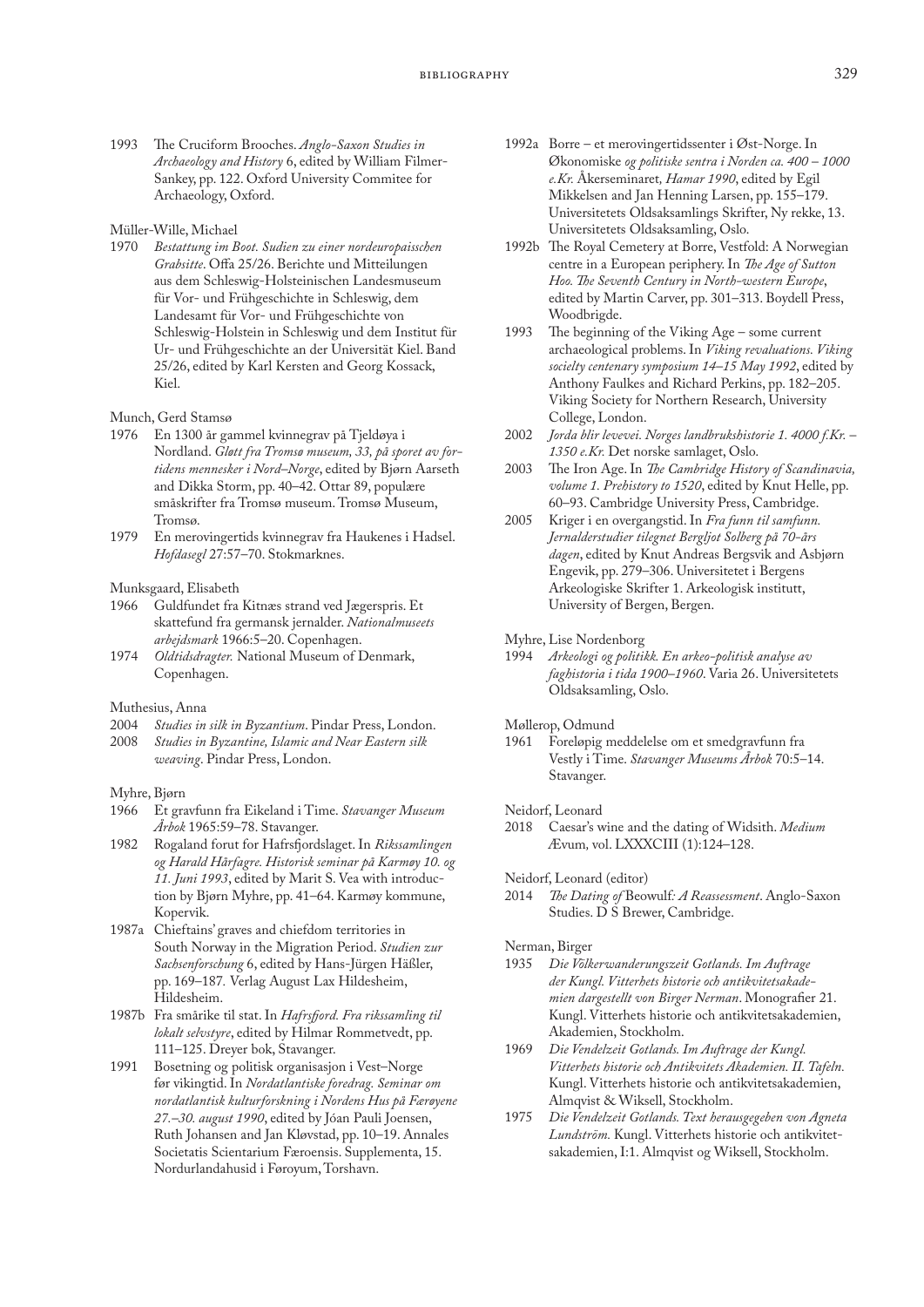Newton, Stella Mary

2002 *Fashion in the Age of the Black Prince. A Study of the years 1340–1365*. Originally published 1980. The Boydell Press, Great Britain.

### Nielsen, Jens N.

- 2000a *Sejlflod ein eisenzeitliches Dorf in Nordjütland. Katalog der Grabfunde. Band I: Text und Pläne.* Det kongelige nordiske oldskriftselskab, Copenhagen.
- 2000b *Sejlflod ein eisenzeitliches Dorf in Nordjütland. Katalog der Grabfunde. Band II: Abbildungen und Tafeln.* Det kongelige nordiske oldskriftselskab, Copenhagen.
- 2002 Bejsebakken, a Central Site near Aalborg in Northern Jutland. *Central places in the Migration and Merovingian periods. Papers from the 52*nd *Sachsensymposium. Uppåkrastudier 6*, edited by Birgitta Hårdh and Lars Larsson, pp. 197–213. Acta Archaeological Lundensia. Series in 8°, No. 39. Amqvist & Wiksell International, Arkeologiska institutionen, Lund.
- Nielsen, Karen Høilund
- 1987 Zur Chronologie der jüngeren germanischen Eisenzeit auf Bornholm. Untersuchungen zu Schmuckgarnituren. *Acta Archaeologie* 57 (1986):47–86.
- 1991 Centrum og periferi i 6. 8. årh. Territoriale studier af dyrestil og kvindesmykker i yngre gærmansk jernalder i Syd- og Østskandinavien. In *Fra Stamme til Stat i Danmark 2. Høvdingesamfund og Kongemagt*, edited by Peder Mortensen and Birgit M. Rasmussen, pp. 127–154. Jysk Arkæologisk Selskabs Skrifter XXII: 2, 1991. Jysk Arkæologisk Selskab, Aarhus.
- 1997a Die frühmittelalterliche perlen Skandinaviens. Chronologische Untersuchungen. In *Perlen. Archäeologie, Technike. Analysen. Akten des Internationalen Perlensymposiums in Mannheim vom 11. bis 14. November 1994*, edited by U. Von Freeden and A. Wieczorek, pp. 187–196. Kolloquien zur Vor- und Frühgeschichte, Römisch-Germanische Kommission, Bind I. Römisch-Germanische Kommission, Reiss-Museum der Stadt Mannheim, Bonn.
- 1997b The schism of Anglo-Saxon chronology. In *Burial and Society*, edited by Claus Kjeld Jensen and Karen Høilund Nielsen, pp. 71–99. Aarhus University Press, Aarhus.
- 1999 Female grave goods of southern and eastern Scandinavia from the Late Germanic Iron Age or Vendel Period. In *The pace of change. Studies in Early-Medieval Chronology*, edited by John Hines, Karen Høilund Nielsen and Frank Siegmund, pp. 160–194. Cardiff Studies in Archaeology. Oxbow Books, Oxford.
- 2002 Den anden germanske dyrestil og dens vej til Norge. *Frå Haug ok Heidi* 2(2002):18–27.

Nielsen, Karen Høilund and Christopher P. Loveluck

2006 Fortid og fremtid på Stavnsager – om de britiske undersøgelser august 2005 og de foreløbige resultater. *Kulturhistorisk Museum Randers Årbog* 2006:63–79. Randers.

### Niles, John D.

1999 *Widsith* and the Anthropology of the Past. *Philological Quarterly* 78:171–213.

Nilsen, Marianne Vedeler

1998 Gravdrakt i østnorsk middelalder. Et eksempel fra Uvdal. *Collegium Medievale* 11:69–85.

### Nockert, Margareta

1991 *The Högom find and other Migration period textiles and costumes in Scandinavia.* Archaeology and Environment, 9. Högom 2. Department of Archaeology, University of Umeå, Umeå.

### Noréen, Adolf

1920 Nordens älsta folk- och ortnamn. *Fornvännen* 1920:23–50.

Näsman, Ulf

- 1984 Zwei Relieffibeln von der Insel Öland. *Praehistorische Zeitschrift* 59:48–80.
- 1991a Nogle bemærkninger om det nordiske symposium «Samfundsorganisation og Regional Variation" på Sandbjerg Slot den 11. – 15. april 1989. In *Samfundsorganisation og Regional Variation. Norden i romersk jernalder og folkevandringstid. Beretning fra 1. nordiske jernaldersymposium på Sandbjerg Slot 11. – 15. april 1989*, edited by Charlotte Fabech and Jytte Ringtved, pp. 321–333. Jysk Arkæologisk Selskabs Skrifter XXVII, 1991. Jysk Arkæologisk Selskab, Aarhus University Press, Aarhus.
- 1991b Det syvende århundrede et mørkt tidsrum i ny belysning. In *Fra Stamme til Stat i Danmark 2. Høvdingesamfund og Kongemagt*, edited by Peder Mortensen and Birgit M. Rasmussen, pp. 165–177. Jysk Arkæologisk Selskabs Skrifter XXII: 2, 1991. Jysk Arkæologisk Selskab, Aarhus.
- 1993 Från region till rike fra stamme til stat. Om danernas etnogenes och om den danska riksbildningen. *Meta* 1993:3–4.
- 1998 The Justinianic Era of South Scandinavia. An Archaeological view. In *The Sixth Century: Production, Distribution and Demand*, edited by Richard Hodges and William Bowden, pp. 255–278. The Transformation of the Roman Word, 3. Brill, Leiden.
- 2006 Danerne og det danske kongeriges opkomst. Om forskningsprogrammet "Fra Stamme til Stat i Danmark". *KUML* 2006:205–241. Aarhus

# Næss, Jenny Rita<br>1996 *Undersøke*

1996 *Undersøkelser i jernalderens gravskikk på Voss*. AmSrapport, 7. Archaeological Museum in Stavanger, Stavanger.

### Odner, Knut

- 1973 *Økonomiske strukturer på Vestlandet i eldre jernalder.* Ullshelleren i Valldalen II. Historical Museum, University of Bergen, Bergen.
- 1974 Economic Structure in Western Norway in the Early Iron Age. *Norwegian Archaeological Review* 7:104–112.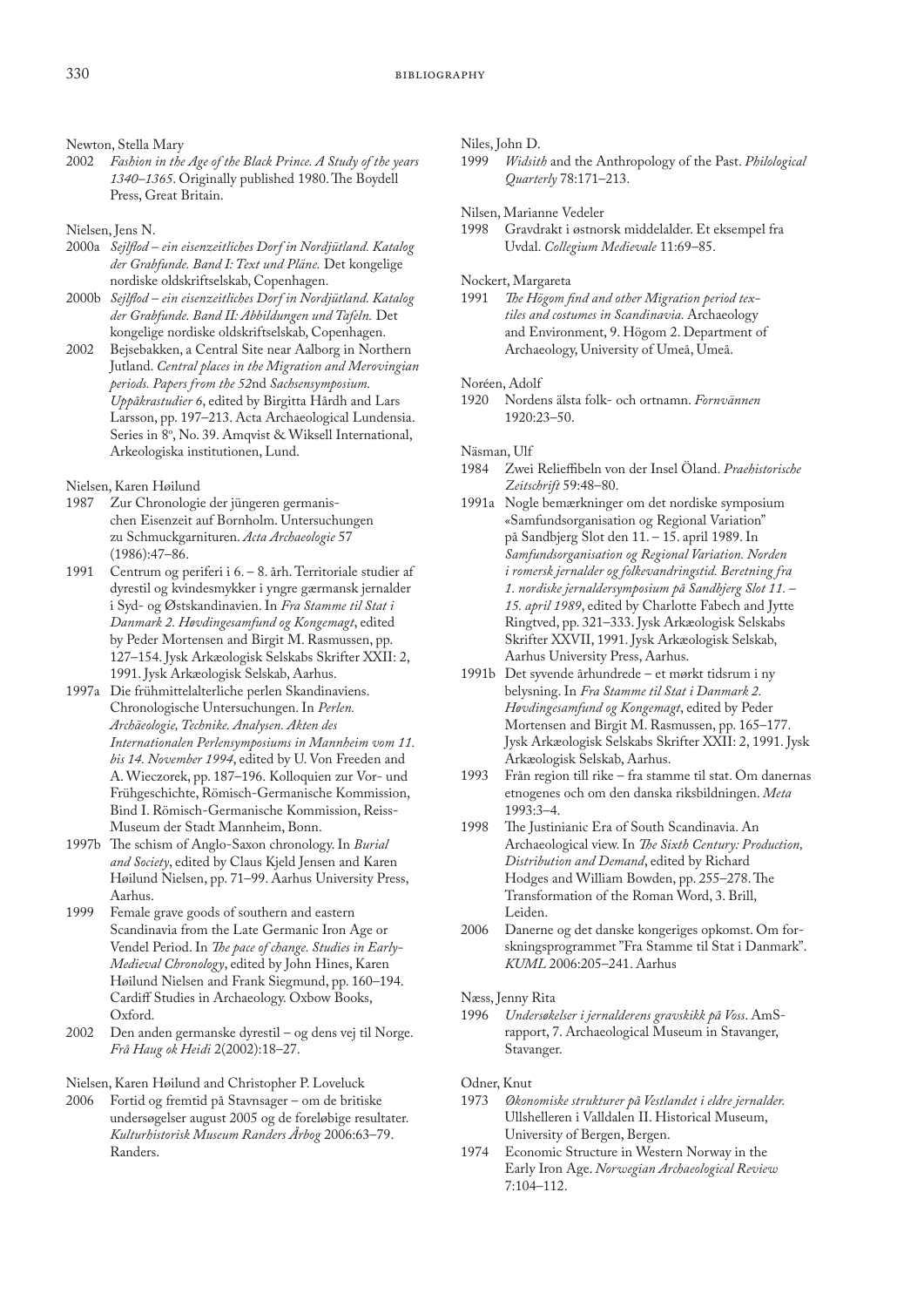1983 *Finner og Terfinner. Etniske prosesser i det nordlige Fenno–Skandinavia*. Oslo Occasional papers in social anthropology, 9. University of Oslo, Oslo.

### Ørsnes, Mogens

- 1966 *Form og stil i Sydskandinaviens yngre germanske jernalder.* Nationalmuseets skrifter, Arkæologisk–historisk række, bd. 11. National Museum of Denmark, Copenhagen.
- 1984 *Sejrens pris. Våbenofre i Ejsbøl mose ved Haderslev. Mit deutscher Zusammenfassung*. Haderslev Museum, Haderslev.
- 1988 *Ejsbøl 1. Waffenopferfunde des 4.–5. Jahrh. nach Chr.* Nordiske fortidsminder. Serie B, in quarto, bd. 11. Det Kongelige Nordiske Oldskriftselskab, Copenhagen.

#### Olsen, Bjørnar

- 1984 *Stabilitet og endring. Produksjon og samfunn i Varanger 800 f.Kr. – 1700 e.Kr.* Magister (Master) thesis, University of Tromsø, Tromsø.
- 1985a Arkeologi og etnisitet; et teoretisk og empirisk bidrag. In *Arkeologi og etnisitet*, edited by Jenny-Rita Næss, pp. 25–32. AmS-Varia 15. Archaeological Museum in Stavanger, Stavanger.
- 1985b Comments on Saamis, Finns and Scandinavians in History and Prehistory. *Norwegian Archaeological Review* 18:13–18.
- 1986 Norwegian archaeology and the people without (pre-) history: or how to create a myth of a uniform past. *Archaeological Review from Cambridge* 5:25–42.
- 1997 *Fra ting til tekst. Teoretiske perspektiv i arkeologisk forskning*. Universitetsforlaget, Oslo.

### Olsen, Bjørnar and Zbigniew Kobiliński

1991 Ethnicity in anthropological and archaeological research: a Norwegian–Polish perspective. *Archaeologia Polona* 29:5–27.

#### Olsen, Magnus

- 1905 Det gamle norske ønavn *Njarðarlǫg. Christiania Videnskaps-selskabs Forhandlinger for 1905*, vol. 5, pp. 1–29. Jacob Dybwad, Christiania.
- 1915 Hedenske kultminder i norske Stedsnavne. *Videnskapsselskapets Skrifter* II, Historisk-filosofisk klasse, 1914, vol. 4. Jacob Dybwad, Kristiania.

#### Opedal, Arnfrid

1998 *De glemte skipsgravene: makt og myter på Avaldsnes.* AmS-småtrykk 47. Archaeological Museum in Stavanger, Stavanger.

Owen-Crocker, Gale R.

2004 *Dress in Anglo-Saxon England. Revised and enlarged edition.* The Boydell Press, Woodbridge. Revised edition, originally published 1986. Manchester University Press, Manchester.

### Pader, Ellen-Jane

1980 Material symbolism and social relations in mortuary studies. In *Anglo-Saxon cemeteries 1979. The Fourth Anglo-Saxon Symposium of Oxford 1980*, edited by Philip A. Rahtz, Tania Dickinson and Lorna Watts, pp. 143–159. British Archaeological Reports 82. British Archaeological Reports, Oxford.

### Parker Pearson, Michael

1993 The powerful dead: archaeological relationships between the living and the dead. *Cambridge Archaeological Journal* 3(2):203–229.

# Pedersen, Ellen-Anne<br>1976 Innberetning fi

Innberetning fra Gamme gnr. 181, bnr. 3, Gran s., p., *k., Oppland. Utgravning av rest av Haug 13 (Grieg, Hadeland s.100).* Unpublished excavation report. Museum of Cultural History's Archive, University of Oslo, Oslo.

### Persson, Ove

1972 Osteologisk analys av obränt benmaterial från gravfält 57, Viken, Lovö sn, Uppland. In *Undersökningar* på *Lovö 1958–1966.* Arkeologiska rapporter och meddelanden från institutionen för arkeologi, särskilt nordeuropeisk vid Stockholms universitet 1, 1972, pp. 130–140. Institutionen för Arkeologi, särskilt Nordeuropeisk, Stockholm University, Stockholm.

# Petersen, Jan<br>1919 De no

- 1919 *De norske vikingesverd. En typologisk–kronologisk studie over vikingetidens vaaben.* Videnskapsselskapets Skrifter. II. Historisk-filosofisk klasse 1919, 1. Jacob Dybwad, Kristiania.
- 1928 *Vikingetidens smykker*. Stavanger museums skrifter 2. Stavanger Museum, Stavanger.
- 1945 En praktspenne fra folkevandringstiden fra Jorenkjøl i Varhaug. *Stavanger Museum* Årsfhefte 1944:7–11. Stavanger.
- 1951 *Vikingetidens redskaper.* Det Norske Videnskapsakademi Skrifter, 2. Historisk-filosofisk Klasse, 1951:4. Dybwad, Oslo.

#### Petersen, Peter Vang

1994 Excavations at Sites of Treasure Trove Finds at Gudme. In *The Archaeology of Gudme and Lundeborg. Papers presented at a Conference at Svendborg, October 1991*, edited by P. O. Nielsen, Klavs Randsborg and Henrik Thrane, pp. 30–40. Arkæologiske studier. Institute of Prehistoric and Classical Archaeology, University of Copenhagen, volume X. Akademisk Forlag, Universitetsforlaget, Copenhagen.

# Petersen, Theodor<br>1905 Fortsatte u

- 1905 Fortsatte utgravninger i Namdalen. II. *Forening til norske fortidsmindesmærkers bevaring. Aarsberetning for 1904:*200–213.
- 1907 A Celtic reliquary found in a Norwegian burial– mound. *Det kongelige norske videnskabers selskabs skrifter* 1907 (8): 3–25. Trondhjem.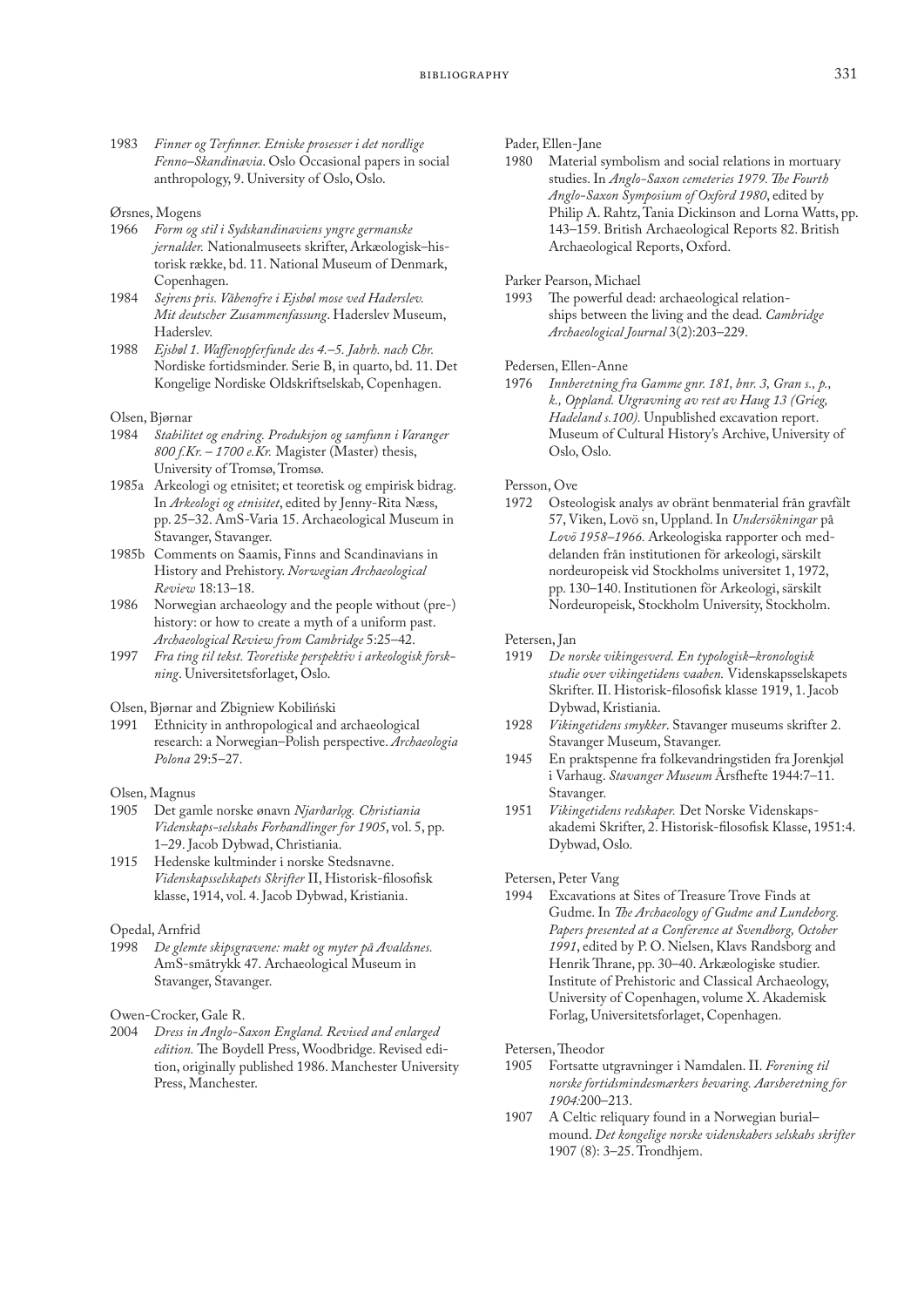# Petré, Bo<br>1984 A

1984 *Arkeologiska undersökningar* på *Lovö, del 2. Fornlämning RAÄ 27, Lunda.* Acta Universitatis Stokholmiensis. Studies in North–European Archaeology 8. Almqvist og Wiksell International, Stockholm.

# Pettersson, Håkan<br>2005 – Nationalst

Nationalstaten och arkeologin: vetenskapsideologi och nationalism, *Primitive tider* 8:7–19.

Pilet, Christian, Luc Buchet and Michel Kazanski

1994 Derniers vestiges culturels des peuples barbares. La mode "danubienne". In *La nécropole de Saint-Martinde-Fontenay. Calvados. Recherches sur le peuplement de la plaine de Caen. Du Ve s. avant J.-C. au VIIe s. après J.-C.*, edited by Christian Pilet, pp. 96–111. 54e supplément à Gallia, 1994. Sentre national de la recherche scientifique, Paris.

### Pohl, Walter

- 1991 Conceptions of ethnicity in Early Medieval studies. *Archaeologia Polona* 29:39–49.
- 1997 Ethnic names and identities in the British isles: A comparative perspective. In *The Anglo-Saxons. From the Migration Period to the eighth century. An ethnographic Perspective*, edited by John Hines, pp. 7–31. Studies in Historical Archaeology, volume 2. The Boydell Press, Woodbridge.
- 1998a Telling the Difference: Signs of ethnic Identity. In *Strategies of Distinction. The Construction of Ethnic Communities, 300 – 800*, edited by Walter Pohl, pp. 17–69. The Transformation of the Roman World, Vol. 2. Boston, Köln, Brill.
- 1998b Introduction: Strategies of Distinction. In *Strategies of Distinction. The Construction of Ethnic Communities, 300 – 800*, edited by Walter Pohl, pp. 1–15. The Transformation of the Roman World, Vol. 2. Boston, Köln, Brill.
- 2004 Chapter 2. Gender and ethnicity in the early Middle Ages. In *Gender in the Early Medieval World. East and west, 300–900*, edited by Leslie Brubaker and Julia M.H. Smith, pp. 23–43. Cambridge University Press, Cambridge.

Pohl, Walter (editor)

- 1998 *Strategies of Distinction. The Construction of Ethnic Communities, 300 – 800*. The Transformation of the Roman World, Vol. 2. Boston, Köln, Brill.
- Price, Neil<br>2002 The
- The Viking Way. Religion and War in Late Iron Age *Scandinavia.* AUN 31, Department of Archaeology and Ancient History, Uppsala University, Uppsala.

# Procopius<br>2006 H

2006 *History of the wars, books V–VI,15. With an English translation by H. B. Dewing.* Harvard University Press, Cambridge, Massachusets, London, England.

Ramqvist, Per H.<br>1983 Gene. On

- Gene. On the Origin, function and development of *sedentary Iron Age settlement in Northern Sweden.* Archaeology and Environment, 1. University of Umeå, Department of Archaeology. Umeå.
- 1991 Perspektiv på regional variation och samhälle i Nordens folkvandringstid. In *Samfundsorganisation og regional variation. Norden i romersk jernalder og folkevandringstid. Beretning fra 1. nordiske jernaldersymposium* på *Sandbjerg slot 11 – 15 april 1989*, edited by Charlotte Fabech and Jytte Ringtved, pp. 305–318. Jysk Arkæologisk Selskabs skrifter XXVII. Aarhus University Press, Aarhus.
- 1992 *Högom. The excavation 1949 1984. Högom part I.*  Archaeology and environment, 13. University of Umeå, Department of Archaeology. Umeå.
- 1995 Artefakter och samhällelig interaktion. En diskussion med utgångspunkt från några av föremålen i Högom, Medelpad. In *Produksjon og samfunn. Beretning fra 2. nordiske jernaldersymposium på Granavolden 7.–10. mai 1992*, edited by Heid Gjøstein Resi, pp. 147–162. Varia 30. Universitetets Oldsaksamling, Oslo.

### Ramqvist, Per H. and Michael Müller-Wille

1988 Regionale und überregionale Bedeutung des völkerwanderungszeitlichen Gräberfeldes von Högom, Medelpad, Nordschweden. Ein Vorbericht*. Germania* 66(1):95–133.

### Rasch, Monika

1991 II. Glömminge socken. In Ölands järnåldersgravfält II, edited by Margareta Beschow Sjöberg, pp. 39–147. Riksantikvarieämbetet and Statens historiska museer, Stockholm.

### Rau, Andreas

2010 *Jernalderen i Nordeuropa. Nydam mose 1. Die personengebundenen Gegenstände. Gravungen 1989–1999. Text.*  Jysk Arkæologisk Selskab, Aarhus.

### Reichstein, Joachim

1975 *Die Kreuzförmige Fibel. Zur Chronologie der späten römischen Kaiserzeit und der Völkerwanderungszeit in Skandinavien, auf dem Kontinent und in England.*  Offa-bücher, Band 34. Georg Kossack and Karl W. Struve, Kiel.

### Ringstad, Bjørn

- 1990 Ein Webschwert der Völkerwanderungszeit mit Entrelacs-Ornamentik aus Kvåle, Sogndal, Westnorwegen. *Offa* 46 (1989):145–158.
- 1992 Økonomiske og politiske senter på Vestlandet ca. 400 – 1000 e.Kr. In Økonomiske *og politiske sentra i Norden ca. 400 – 1000 e.Kr.* Åkerseminaret*, Hamar 1990*, edited by Egil Mikkelsen and Jan Henning Larsen, pp. 107–128. Universitetets Oldsaksamlings Skrifter, Ny rekke, 13. Universitetets Oldsaksamling, Oslo.

### Ringtved, Jytte

1988a Jyske gravfund fra yngre romertid og ældre germanertid. Tendenser i samfundsudviklingen. *KUML*  1986:*95–231*. Aarhus.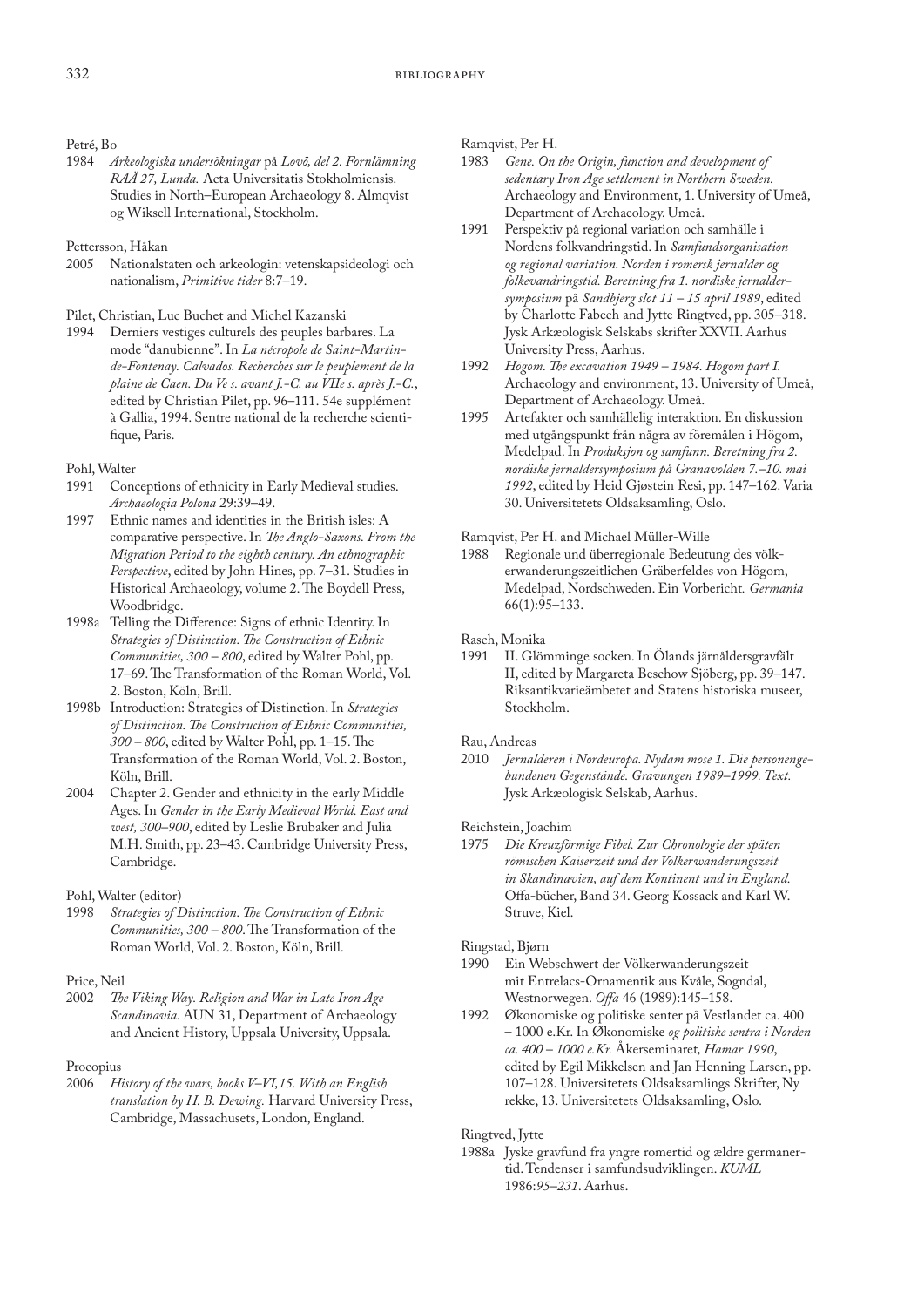- 1988b Regionalitet. Et jysk eksempel fra yngre romertid og ældre germanertid. In *Fra Stamme til Stat i Danmark. 1. Jernalderens Stammesamfund*, edited by Peder Mortensen and Birgit M. Rasmussen, pp. 37–52. Jysk Arkæologisk Selskabs Skrifter XXII. Jysk Arkæologisk Selskabs Skrifter, Aarhus University Press, Aarhus.
- 1991 Fremmede genstande på Sejlflodgravpladsen, Nordjylland. Importens lokale kontekst. In *Samfundsorganisation og Regional Variation. Norden i romersk jernalder og folkevandringstid. Beretning fra 1. nordiske jernaldersymposium på Sandbejerg Slot 11 – 15 april 1989*, edited by Charlotte Fabech and Jytte Ringtved, pp. 47–73. Jysk Arkæologisk Selskabs Skrifter XXVII. Jysk Arkæologisk Selskab, Aarhus University Press, Aarhus.

Rødsrud, Christian Løchsen

2005 Dypets maker – en fortolkning av våpenofferfunnene som offernedleggelser. *Primitive tider* 8:47–60.

Rødsrud, Christian Løchsen and Ingunn Marit Røstad

2020 Hedmarkens merovingertid i et fugleperspektiv. In *Ingen vei utenom. Arkeologiske undersøkelser i forbindelse med etablering av ny rv. 3/25 i Løten og Elverum kommuner, Innlandet*, edited by Christian Løchsen Rødsrud and Axel Mjærum, pp.175–186. Cappelen Damm Akademisk, Oslo.

Rønne, Ola

- 2003 Smeden i jernalder ildens hersker. *Primitive tider* 5:55–63.
- 2008 Kapittel 6 Rødbøl 27 Lokalitet med smieplass fra romertid, eldre jernalders gårdsanlegg, gravrøyser fra eldre- og yngre jernalder. In *Steinalderboplasser, boplasspor, graver og dyrkningsspor. E18-prosjektet Vestfold. Bind 2*, edited by Lars Erik Gjerpe, pp. 61–120. Varia, 72. Fornminneseksjonen, Museum of Cultural History, University of Oslo, Oslo.

Røstad, Ingunn Marit<br>2001 *Skandinaviske* 

- 2001 *Skandinaviske trekk i angelsaksisk England ca 450–800 e.Kr. Materiell kultur og sosial identitet*. Unpublished Master's thesis, Institute of Archaeology, Conservation Studies and Art History, University of Oslo.
- 2003 Fra saksisk leiesoldat til prins Beowulf: Skandinavisk identitet i angelsaksisk England. *Primitive tider* 5:7–21.
- 2008a En liten perle. Om perler og magi i folkevandringstid. In *Facets of Archaeology. Essays in Honour of Lotte Hedeager on her 60th Birthday*, edited by Kontantinus Childis, Julie Lund and Christopher Prescott, pp. 439–450. Oslo Archaeological Series, 10. Institute of Archaeology, Conservation Studies and History, University of Oslo, Oslo.
- 2008b Fugl eller fisk? En liten fugleformet spenne fra merovingertid. *Viking* 71:103–114.
- 2016 *Smykkenes språk. Smykker og identitetsforhandlinger i Skandinavia ca. 400–650/700 e.Kr.* Unpublished PhD dissertation. Faculty of Humanities, University of Oslo.
- 2018 The Immortal Brooch. The Tradition of Great Ornamental Bow Brooches in Migration and Merovingian Period Norway. In *Charismatic Objects. From Roman Times to the Middle Ages*, edited by Marianne Vedeler, Ingunn Marit Røstad, Elna Siv Kristoffersen and Ann Zanette Tsigaridas Glørstad, pp. 73–101. Cappelen Damm Akademisk, Oslo.
- 2020 The Åker Assemblage Fit for a King? A New Account and Discussion of a Collection of Treasure of the Norwegian Merovingian Period. *Medieval Archaeology* 64 (1):1–30.
- 2021 *Dress-accessories from Migration and early Merovingianperiod Scandinavia, c. AD 400–650/700.* DUO Research Archive University of Oslo. Permanent link: <http://urn.nb.no/URN:NBN:no-86140>

Rundkvist, Martin

- 2003 *Barshalder. A Cemetery in Grötlingbo and Fide Parishes, Gotland, Sweden, c. AD 1–1100: Excevations and Finds 1826–1921.* Stockholm Archaeological Reports, 40. Institute of Archaeology, Stockholm University, Stockholm.
- 2007 Kort meddelande. Östergötland's First Gold Foil Figure Die Found at Sättuna in Kaga Parish. *Förnvännen* 102:119–122.

#### Rydh, Hanna

1936 *Förhistoriska undersökningar på Adelsö.* Kungliga Vitterhets Historie och Antikvitets Akademien, Wahlström & Widstrand, Stockholm.

Rygh, Karl<br>1904 Vic

Videnskabsselskabets Oldsagsamlingens tilvækst i 1904 af Sager ældre end Reformationen. *Det kongelige Norske Videnskabers Selskab Skrifter* 3*:*1–27.

#### Rygh, Oluf

1885 *Norske Oldsager*. Cammermeyer, Christiania.

# Sage, Walter<br>1984 Das

1984 *Das Reihengräberfeld von Altenerding in Oberbayern. 1: Katalog der anthropologischen und archäeologischen Funde und Befunde.* Germanischer Denkmäler der Völkerwanderungszeit. Serie A, Römisch-Germanische Kommission des Deutschen Archäologischen Instituts, 14. Gebrüder Mann, Berlin.

# Salin, Bernhard<br>1904 *Die Alts*

1904 *Die Altgermanische Thierornamentik. Typologische Studie über Germanische Metallgegenstände aus dem IV. bis IX. Jahrhundert, nebst einer Studie über Irische Ornamentik.* Wahlström & Widstrand, Stockholm.

Särlvik, Ingegerd<br>1982 Paths tow

Paths towards a Stratified Society. A Study of Economic, *Cultural and Social Formations in South-West Sweden during the Roman Iron Age and the Migration Period.*  Stockholm Studies in Archaeology 3. Institute of Archaeology, Stockholm University, Stockholm.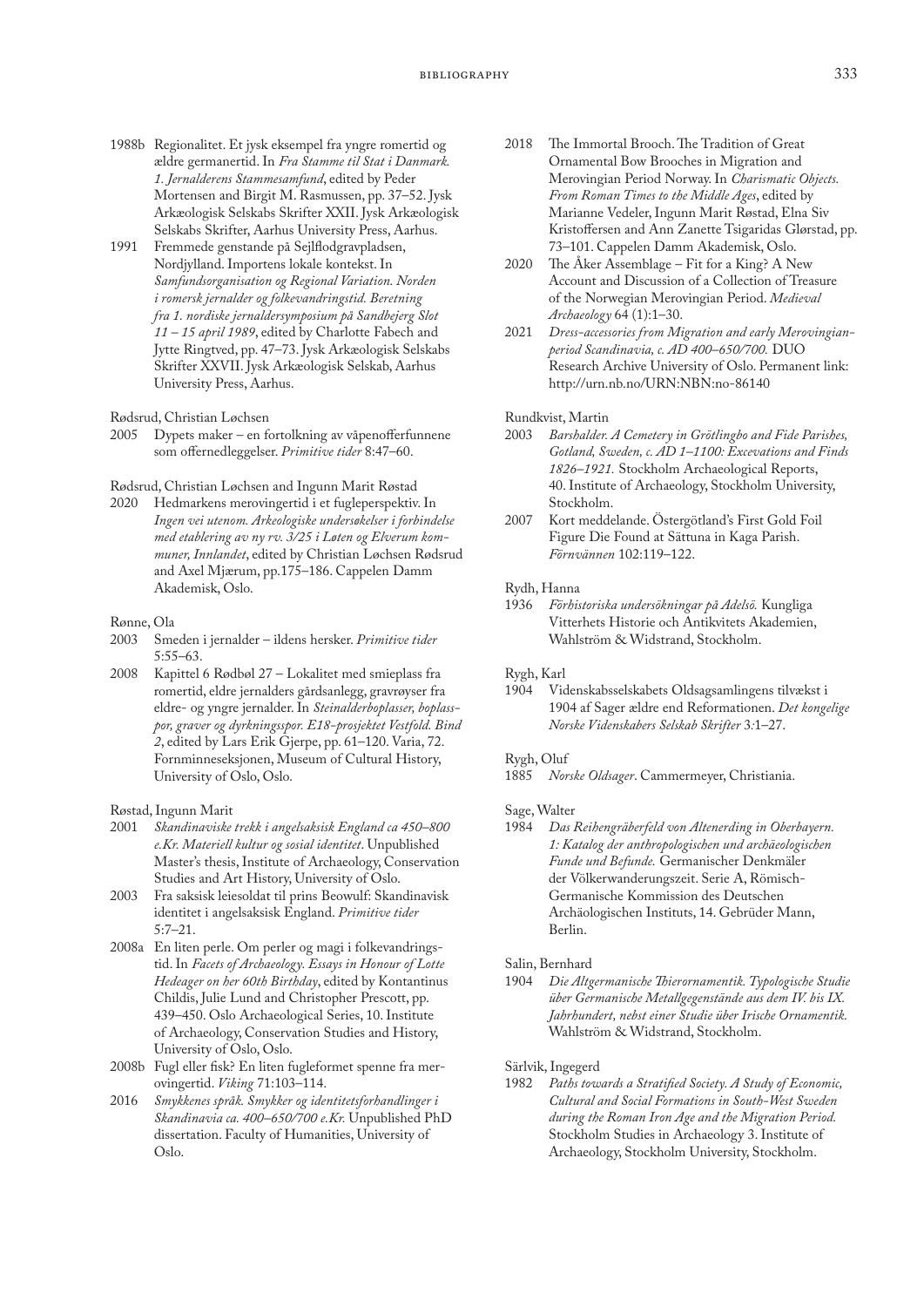Saugstad, Letten Fegersten and Ørnulf Ødegård

- Naboskap og ekteskap. Giftermålsmønsteret i en norsk fjellbygd 1600–1850. *Norveg* 19:99–115.
- Schanche, Audhild
- 1989 Jernalderens bosettingsmønster i et fleretnisk perspektiv. In *Framskritt for fortida i nord. I Povl Simonsens fotefar*, edited by Reidar Berthelsen, Per Kyrre Reymert and Astrid Utne, pp. 171–183*.* Tromsø museums skrifter, 22. Tromsø Museum, Tromsø.
- 2000 *Graver i ur og berg. Samisk gravskikk og religion fra forhistorisk til nyere tid.* Davvi Girji, Karasjok.

## Schetelig, Haakon<br>1906 The Crucifo

- The Cruciform Brooches of Norway. Bergens Museums Aarbog 8. Bergen Museum, Bergen.
- 1910 Smaa broncespænder fra folkevandringstiden. *Oldtiden* 1:51–99.
- 1912 *Vestlandske graver fra jernalderen*. Bergens Museums Skrifter. Ny række. Bd. II, no. 1. Griegs boktrykkeri, Bergen.
- 1917a Nye jernaldersfund paa Vestlandet. *Bergen Museums Årbok*, 1916, 7. Bergen.
- 1917b Universitetes Oldsaksamlings tilvekst 1904–1915. *Oldtiden* 6 (2):191–288.

### Schubert, Gabriella

- 1993 *Kleidung als Zeichen: Kopfbedeckungen im Donau– Balkan-Raum*. Balkanologische Veröffentlichungen, bind 20. [Osteuropa-Institut an der Freien Universität](http://ask.bibsys.no/ask/action/show?pid=874227909&kid=biblio)  [Berlin](http://ask.bibsys.no/ask/action/show?pid=874227909&kid=biblio), Berlin.
- Schulze, Mechthild
- 1976 Einflüsse byzantinischer Prunkgewänder auf die fränkische Frauentracht. *Archäologisches korrespondenzblatt*  6:149–161.
- Scott, Margaret
- 2007 *Medieval dress and fashion.* British Library, London.

### Scull, Christopher

1993 Archaeology, Early Anglo-Saxon Society and the Origins of Anglo-Saxon Kingdoms. *Anglo-Saxon Studies in Archaeology and History 6*, edited by William Filmer-Sanky, pp. 65–82. Oxford University Committee for Archaeology, Institute of Archaeology, Oxford.

Sellevold, Berit J., Ulla Lund Hansen and Jørgen Balslev Jørgensen<br>1984 In

1984 *Iron Age Man in Denmark*. Prehistoric Man in Denmark, vol. III. Nordiske Fortidsminder, serie B. Bind 8. Det Kongelige Nordiske Oldskriftselskab, Copenhagen.

### Serning, Inga

1960 Övre *Norrlands järnålder*. [Skrifter utgivna av](http://ask.bibsys.no/ask/action/show?pid=930083792&kid=biblio)  [Vetenskapliga Biblioteket i Umeå,](http://ask.bibsys.no/ask/action/show?pid=930083792&kid=biblio) bind 4. Vetenskapliga biblioteket i Umeå, Umeå.

## Shennan, Stephen J.<br>1991 Some curren

Some current issues in the archaeological identification of past peoples. *Archaeologia Polona* 29:29–37.

Shetelig, Haakon

- 1922a Tilvekst fortegnelse for 1918–19 for Bergen museum. *Oldtiden* 9:1–69.
- 1922b Bergens Museums tilvekst av oldsaker 1920. *Bergens museums aarbok* 1920–1921:1–50. Bergen.
- 1925 *Norges forhistorie. Problemer og resultater i norsk arkæologi.* Instituttet for sammenlignende kulturforskning. Serie A, Forelesninger, 5 a. Oslo.

# Siegmund, Frank<br>1998 Social stru

1998 Social structure and relations. In *Franks and Alamanni in the Merovingian period. An Ethnographic Perspective*, edited by Ian Wood, pp. 177–199. The Boydell Press, Woodbridge.

Sjöberg, Margareta Beskow

1987 VI. Bredsätra socken. In Ölands *järnåldersgravfält I*, edited by Margareta Beschow Sjöberg, pp. 199–287. Riksantikvarieämbetet and Statens historiska museer, Stockholm.

### Sjøvold, Thorleif

- 1952 Oldsaksamlingens tilvekst 1940–1949. *Acta Borealia, B Humaniora, 1.* Tromsø museum, Tromsø.
- 1962 *The Iron Age settlement of Arctic Norway. A study in the expansion of European Iron Age culture within the Arctic Circle, 1. Early Iron Age (Roman and Migration periods).* Tromsø Museums skrifter, vol. X, 1. Norwegian universities press, Tromsø, Oslo.
- 1974 *The Iron Age settlement of Arctic Norway. A study in the expansion of European Iron Age culture within the Arctic Circle, I1. Late Iron Age (Merovingian and Viking periods).* Tromsø Museums skrifter, vol. X, 2. Norwegian universities press, Tromsø, Oslo, Bergen.
- 1993 *The Scandinavian Relief Brooches of the Migration Period. An Attempt at a new Classification. With a Contribution by Torstein Sjøvold.* Norske Oldfunn XV. Institutt for arkeologi, kunsthistorie og numismatikk. Oldsaksamlingen, Oslo.

### Skre, Dagfinn

1998 *Herredømmet. Bosetning og besittelse på Romerike 200–1350 e.Kr.* Acta Humaniora 32. Det historisk– filosofiske fakultet, University of Oslo.

### Slomann, Wenche

- 1986a [1977] Der Übergang zwischen der späten kaiserzeit und der frühen Völkerwanderungszeit in Norwegen. In *Hjemlig tradisjon og fremmede innslag i norsk jernalder. Festskrift til Wenche Slomann*, edited by Irmelin Martens, Bjørn Myhre and Eldrid Straume, pp. 145–148. Universitetets Oldsaksamlings Skrifter. Ny rekke. Nr. 6. Universitetets oldsaksamling, Oslo.
- 1986b [1956] Folkevandringstiden i Norge. In *Hjemlig tradisjon og fremmede innslag i norsk jernalder. Festskrift til Wenche Slomann*, edited by Irmelin Martens, Bjørn Myhre and Eldrid Straume, pp. 41–60. Universitetets Oldsaksamlings Skrifter. Ny rekke. Nr. 6. Universitetets oldsaksamling, Oslo.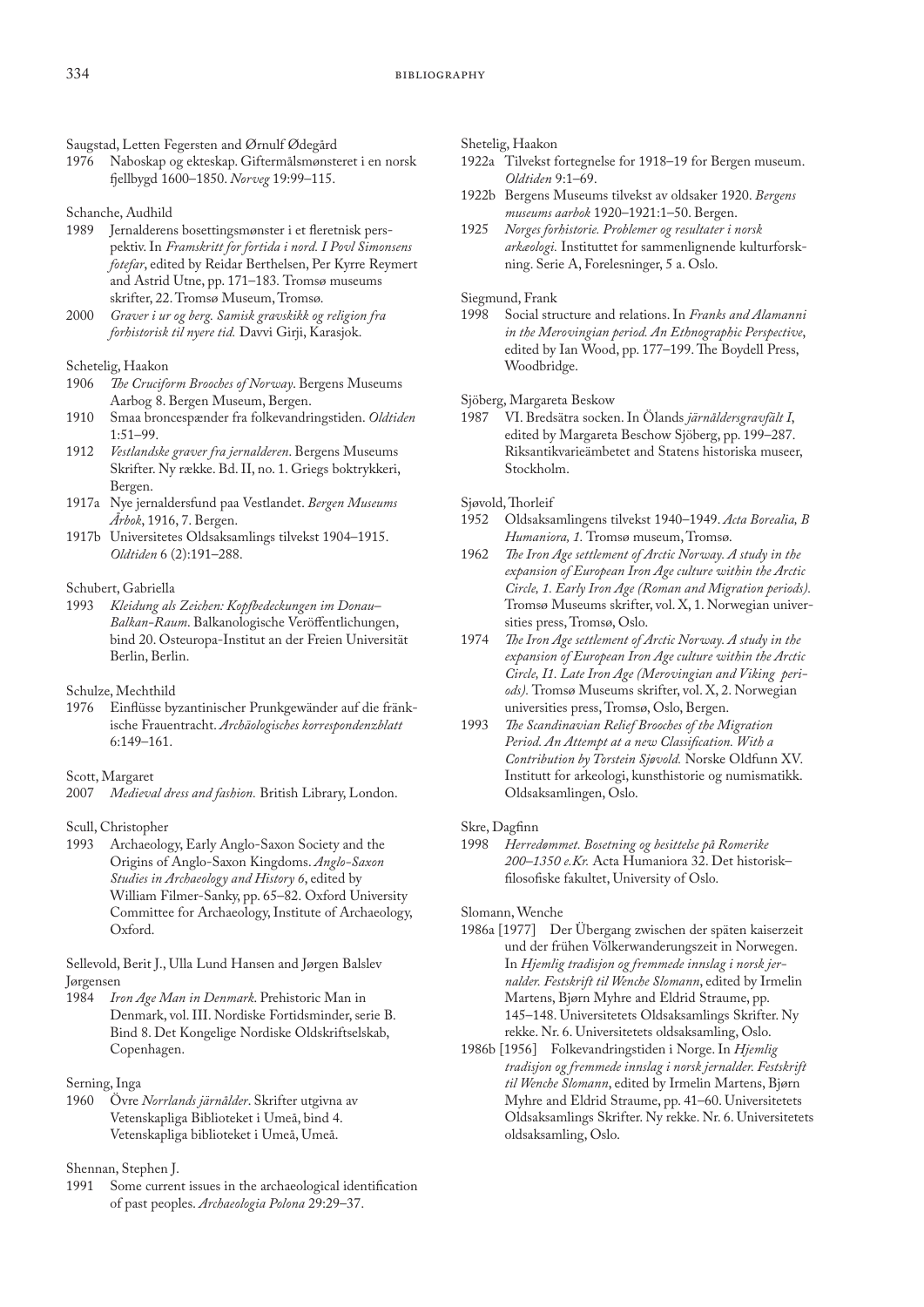#### Solberg, Bergljot

- 1981 Spearheads in the transition period between the Early and the Late Iron Age in Norway. *Acta Arcaeologica*  51:153–172.
- 1996 Husfruen på Veiberg og hennes eksotiske eiendeler. *Arkeo* 2:27–30.
- 2000 *Jernalderen i Norge. 500 før Kristus til 1030 etter Kristus*. Cappelen Akademisk Forlag, Oslo.

### Solli, Brit

2002 *Seid: Myter, sjamanisme og kjønn i vikingenes tid.* Pax, Oslo.

## Spangen, Marte<br>2005 Edelmete

2005 *Edelmetalldepoene i Nord-Norge. Komplekse identiteter i vikingtid og tidlig middelalder.* Unpublished Master's thesis. Institute of Archaeology, University of Tromsø.

### Sponsler, Claire

1992 *Narrating the Social Order: Medieval Clothing Laws.*  CLIO, A Journal of Literature, History and the Philosophy of History, vol. 21:3.

### Stenton, Frank

2001 *Anglo-Saxon England.* Third edition, originally published 1943. Oxford University Press, Oxford.

### Stenvik, Lars

1996 Gravminner og maktsentra. In *Før og etter Stiklestad 1030. Regligionsskifte, kulturforhold, politisk makt. Seminar på Stiklestad, 1994*, edited by Øystein Walberg, pp. 79–92. Stiklestad Nasjonale Kultursenter, Verdal.

### Sternquist, Berta<br>1961 – Über die

1961 Über die Kulturbeziehungen der Völkerwanderungszeit. Die Kunde, N.F. 12:16–42.

#### Steuer, Heiko

- 1982 *Frühgeschichtliche Sozialstrukturen in Mitteleuropa: Eine Analyse der Auswertungsmethoden des archäologischen Quellenmaterials*. [Abhandlungen der Akademie der](http://ask.bibsys.no/ask/action/show?pid=854229639&kid=biblio)  [Wissenschaften in Göttingen, Philologisch–historische](http://ask.bibsys.no/ask/action/show?pid=854229639&kid=biblio) [Klasse. 3. Folge](http://ask.bibsys.no/ask/action/show?pid=854229639&kid=biblio). Nr. 128. Vandenhoek & Ruprecht, Göttingen.
- 1987 Helm und Ringschwert: Prunkbewaffnung und Rangabzeichen germanischer Krieger. Eine Übersicht. *Studien zur Sachsenforschung* 6:189–236.

### Stjerna, Knut<br>1905 Bidra

1905 *Bidrag till Bornholms befolkningshistoria under järnåldern.* Antikvarisk tidsskrift för Sverige, 18, 1. Kungliga Vitterhets Historie och Antikvitets Akademien, Stockholm.

#### Storli, Inger

2006 *Hålogaland før rikssamlingen. Politiske prosesser i perioden 200–900 e.Kr.* Instituttet for sammenlignende kulturforskning. Serie B Skrifter. Vol. 123. Novus forlag, Oslo. Straume, Eldrid

- 1987 *Gläser mit Facettenschliff aus scandinavischen Gräbern des 4. und 5. Jahrhunderts n.Chr.* Instituttet for sammenlignende kulturforskning, Serie B, Skrifter. Bind 73. Novus, Oslo.
- 1993 Gravene. In *Minneskrift til Egil Bakka*, edited by Bergljot Solberg, pp. 207–234. Arkeologiske skrifter 7. Historisk Museum, University of Bergen.
- 1995 On the questions of exogamy as a basis for distribution in the Germanic Iron Age. In *Produksjon og samfunn. Beretning fra 2. nordiske jernaldersymposium på Granavolden 7.–10. mai 1992*, edited by Heid Gjøstein Resi, pp. 97–101. Varia 30. Universitetets Oldsaksamling, Oslo.

# Strauss, Ernst-Günter<br>1992 Studien zur Fil

Studien zur Fibeltracht der Merowingerzeit. Universitätsforschungen zur prähistorischen Archäologie. Band 13. Dem Institut für Ur- und Frühgeschichte der Universität Kiel.

#### Strömberg, Märta

- 1961a *Untersuchungen zur Jüngeren Eisenzeit in Schonen. Volkerwanderungzeit – Wikingerzeit. I Textband.* Acta Archaeologica Lundensia. Series in 4°. N° 4, Lund.
- 1961b *Untersuchungen zur Jüngeren Eisenzeit in Schonen. Volkerwanderungzeit – Wikingerzeit. II Katalog und Tafeln.* Acta Archaeologica Lundensia. Series in 4°. N° 4, Lund.

### Suoh, Tamami

2005 18th century. Fashion in the Revolutionary Period. In *Fashion. A history from the 18*th *to the 20*th *century. Volume I: 18*th *and 19*th *Century,* edited by Akiko Fukai, pp. 30–31. Taschen, Köln.

# Svanberg, Fredrik<br>2003 Decolonizii

2003 *Decolonizing the Viking Age 1.* Acta Archaeologica Lundensia Series in 8° No. 43, Acta Archaeologica Lundensia. Series in 4°, 24. Almqvist & Wiksell International, Stockholm.

## Svennung, Josef

- 1964 De nordiska folknamnen hos Jordanes. *Fornvännen* 1964:65–102.
- 1965 Jordanes Scandia–kapitel. *Fornvännen* 1965:1–41.
- 1967 *Jordanes und Scandia*. Skrifter utgivna av Kungliga Humanistiska Vetenskapssamfundet i Uppsala, band 44, A. Almqvist & Wiksell, Stockholm.
- 1972 Jordanes und die gotische Stammsage. In *Studia Gotica*, edited by Ulf. E. Hagberg, pp. 20–56*.* Kungliga Vitterhets Historie och Antikvitets Akademiens Handlingar, Antikvariska serien, 25. Almqvist & Wiksell International, Stockholm.

Svensson, J.V.<br>1918 De no

- 1918 De nordiska folknamnen hos Jordanes. *Namn och bygd. Tidskrift för Nordisk Ornamnsforskning* 5 (1917):109–157.
- 1919 Ptolemæus' redogörelse för folken på ön Skandia. *Namn och bygd. Tidskrift för Nordisk Ornamnsforskning* 7 (1919):1–16.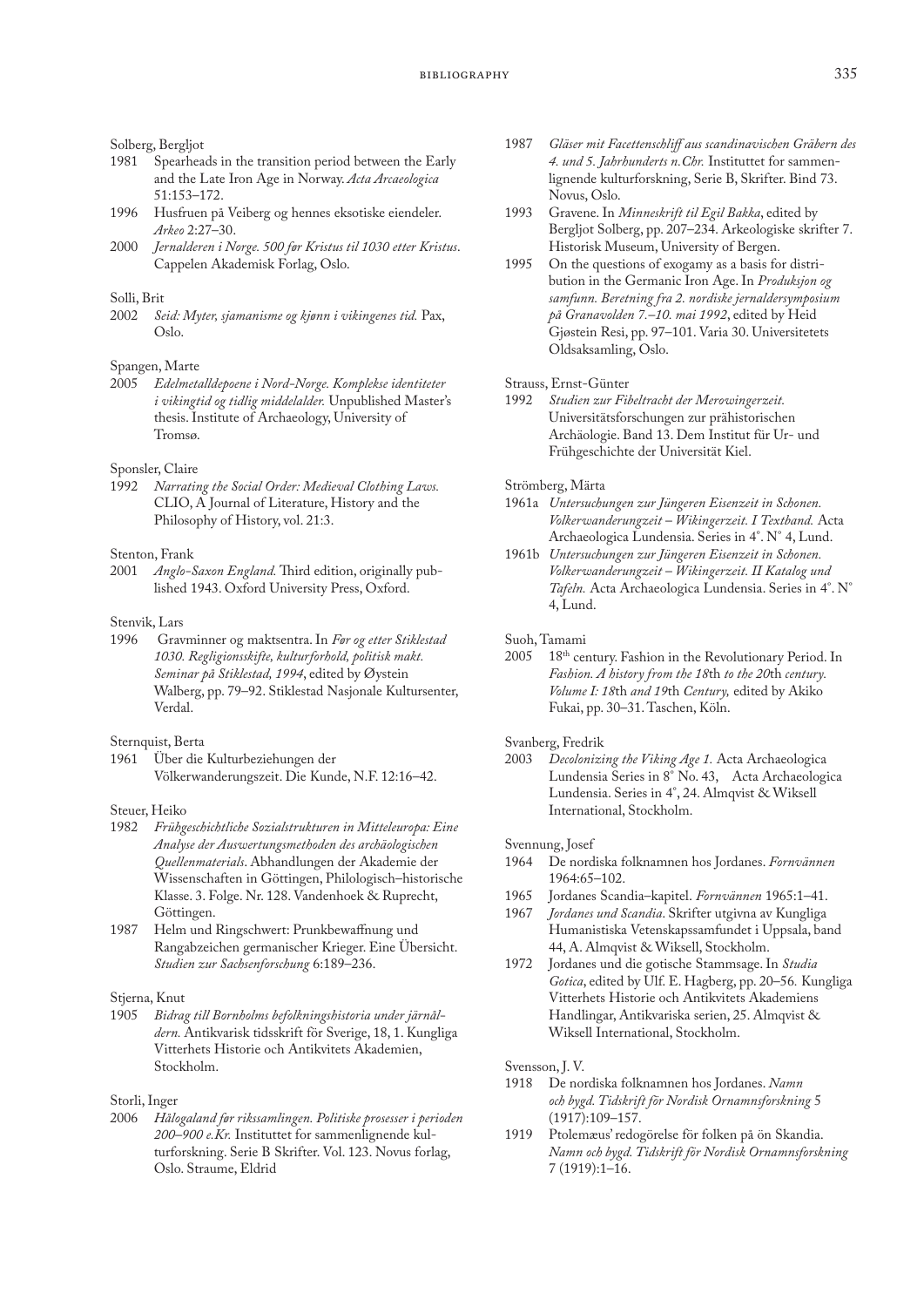# Swanton, Michael (editor)<br>1997 Beowulf. Revised E

1997 *Beowulf*. *Revised Edition. Introduction, commentaries and prose translation by Michael Swanton.* Manchester Medieval Classics. Manchester University Press, Manchester.

### Sørensen, Marie Louise Stig

- 1991 Gender construction through appearance. In *The Archaeology of Gender. Proceedings of the twenty–second Annual Conference of the Archaeological Association of the University of Calgary*, edited by Dale Walde and Noreen D. Willows, pp. 121–129. The Archaeological association of the University of Calgary, Calgary.
- 1997 Reading Dress: The Construction of Social Categories and Identities in Bronze Age Europe. *Journal of European Archaeology* 5:93–114.
- 2004 *Gender Archaeology*. Reprinted. Originally published 2000. Polity Press, Cambridge.

### Sørensen, Pernille

1999 *A Reassessment of the Jutish Nature of Kent, Southern Hampshire and the Isle of Wight*. Unpublished D.Phil. thesis, Oxford University, Oxford.

Tischler, Otto and Heinrich Kemke

- 1902 *Ostpreußische Altertümer aus der Zeit der grossen Gräberfelder nach Christi Geburt*. Koch, Königsberg.
- Todd, Malcolm
- 2004 *The Early Germans*. Second edition, originally published 1992. The peoples of Europe. Blackwell, Malden, Massachusetts.
- Trigger, Bruce C.<br>1989 A History
- 1989 *A History of Archaeological Thought*. Cambridge University Press, Cambridge.

### Turner, Terence S.

1979 *The social skin: bodily adornment, social meaning and personal identity.* Unpublished manuscript, University of Chicago.

### Vallet, Françoise

- 1993 Parures féminines étrangères du début de l'époque mérovingienne, trouvées dans le Soissonnais. *Studien zur Sachsenforschung 8. Beiträge com 39. Sachsensymposion in Caen, Normandie 12. bis 16. September 1988*, edited by Hans-Jürgen Hässler and Claude Lorren, pp. 109–121. Veröffentlichungen der urgeschichtlichen Sammlungen des Landesmuseums zu Hannover. Band 40. Niedersächsisches Landesmuseum Hannover, Urgeschichts-Abteilung, Hildesheim.
- 1995 *De Clovis à Dagobert. Les Mérovingiens.* Réunion des musées nationaux Histoire. Gallimard, Paris.

### Vedeler, Marianne

2007 *Klær og formspråk i norsk middelalder.* Dr.art.–avhandling. Acta Humaniora, 280. Faculty of Humanities, University of Oslo, Oslo.

Vierck, Hayo

- 1978a Zur Angelsächsischen Frauentracht. In *Sachsen und Angelsachsen.Zur Schmuck- und Waffentechnik. Ausstellung des Helms-Museums Hamburgisches Museum für Vor- und Frühgeschichte 18. November 1978 bis 28. Februar 1979*. Veröffentlichungen des Helms-Museums 32, pp. 255–262. Prof. Dr. Claus Ahrens, Hamburg.
- 1978b Die anglische Frauentracht. In *Sachsen und Angelsachsen. Zur Schmuck- und Waffentechnik. Ausstellung des Helms-Museums Hamburgisches Museum für Vor- und Frühgeschichte 18. November 1978 bis 28. Februar 1979*. Veröffentlichungen des Helms-Museums 32, pp. 245–253. Prof. Dr. Claus Ahrens, Hamburg.
- 1978c Zur seegermanischen Männertracht. In *Sachsen und Angelsachsen. Zur Schmuck- und Waffentechnik. Ausstellung des Helms-Museums Hamburgisches Museum für Vor- und Frühgeschichte 18. November 1978 bis 28. Februar 1979*. Veröffentlichungen des Helms-Museums 32, pp. 263–283. Prof. Dr. Claus Ahrens, Hamburg.
- 1981 Imitatio imperii and interpretatio Germanica vor der Wikingerzeit. In *Les Pays du Nord et Byzance (Scandinavie et Byzance*). *Actes du colloque nordique et international de byzantinologie tenu à Upsal 20–22 avril 1979*, edited by Rudolf Zeitler, pp. 64–113. Figura, Uppsala studies in the History of Arts, Acta Universitatis Uppsaliensis Nova Series, 19. University of Uppsala, Uppsala.

Vinsrygg, Synnøve

- 1973 En ny merovingertids kvinnegrav frå Vest-Noreg. *Arkeo* 1972 (1):17–22.
- 1974 Merovingartidsfunn frå Ferkingstad på Karmøy. *Frá haug ok heidni* 1974 (2):119–123.
- 1979 *Merovingartid i Nord-Noreg. Studie i utvalt materiale frå gravfunn*. Arkeologiske avhandlinger fra Historisk museum i Bergen. No. 2. Historisk museum, University of Bergen, Bergen.

### Voss, Olfert

1954 The Høstentorp silver hoard and its period. A study of a Danish find of scrap silver from about 500 AD. *Acta Archaeologica* 25:171–220.

### Waller, Jutta

- 1972 Dress pins. In *Excavations at Helgö IV. Workshop part I*, edited by Wilhelm Holmqvist pp. 27–69. Kungliga Vitterhets Historie och Antikvitets Akademien. Almqvist & Wiksell, Stockholm.
- 1986 Draktnålar manliga eller kvinnliga tillbehör? En sammanställning av osteologiskt undersökta brandgravar från folkvandringstid/vendeltid i östra Mälardalen. *Fornvännen* 81:145–157.
- 1996 *Dräktnålar och dräktskick i* östra *Mälardalen: Kontinuitet och förändring under folkvandringstid och vendeltid.* Aun: Archeological studies 23. Institute of North European Archeology, Uppsala University. Uppsala.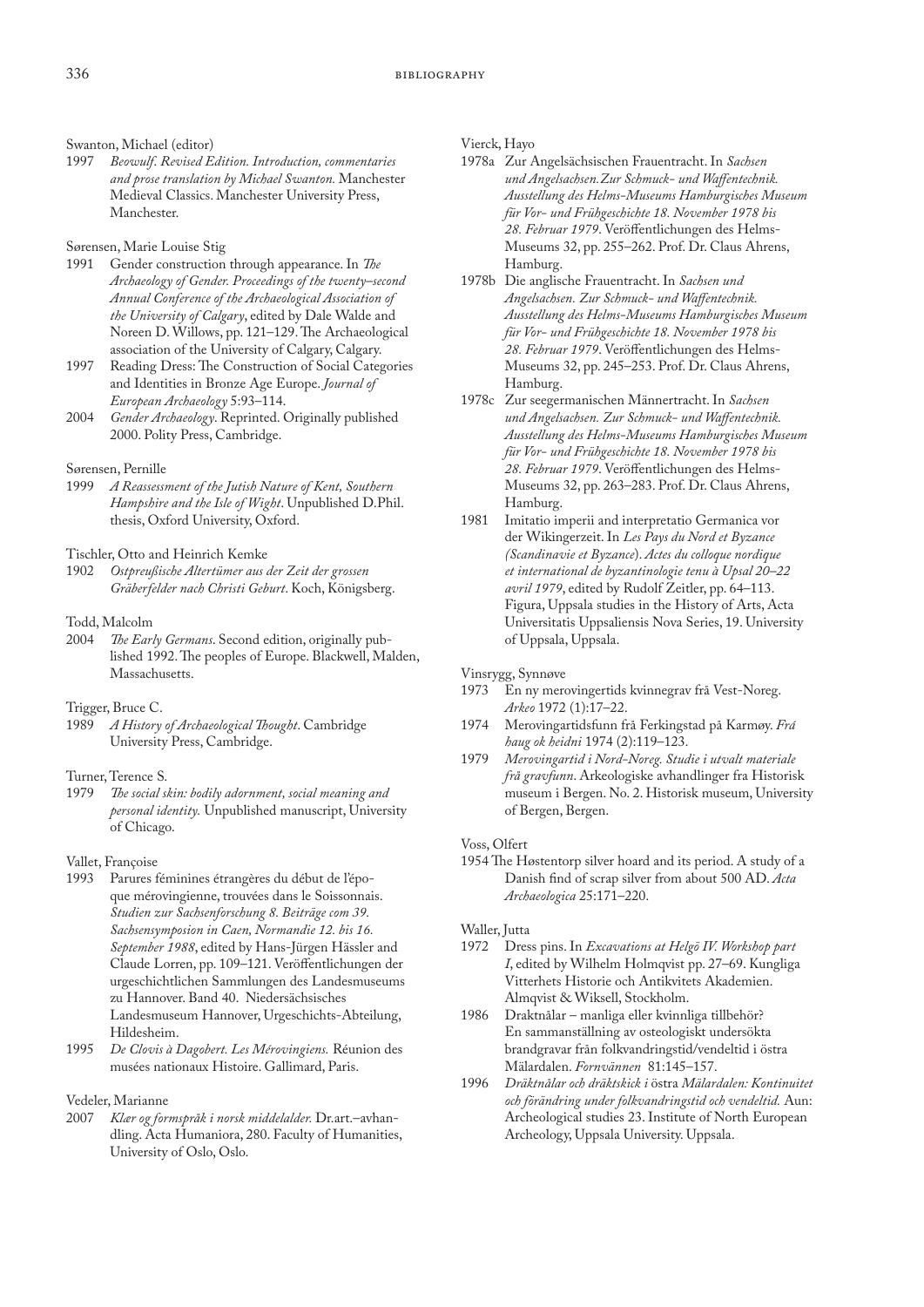# Watt, Margrethe<br>1991 Sorte mu

Sorte muld. Høvdingesæde og kultcentrum fra Bornholms yngre jernalder. In *Fra Stamme til Stat i Danmark 2. Høvdingesamfund og Kongemagt*, edited by Peder Mortensen and Birgit Rasmussen, pp. 89–107*.* Jysk Arkæologisk Selskabs Skrifter XXII:2. Aarhus University Press, Aarhus*.*

### Welch, Martin

1992 *English Heritage Book of Anglo-Saxon England*. B.T. Batsford, London.

# Welinder, Stig<br>1998 The Cu

- The Cultural Construction of Childhood in Scandinavia, 3500 BC – 1350 AD. *Current Swedish Archaeology* 6:185–204.
- 2009 *Norstedts Sveriges Historia. 13000 f.Kr.–600 e.Kr.* Norstedts, Stockholm.

### Wenskus, Reinhard

1961 *Stammesbildung und Verfassung. Das Werden der frühmittelalterlichen gentes.* Böhlau Verlag, Köln, Graz.

### Werner, Joachim

- 1956 *Beiträge zur Archäeologie des Attila-Reiches.* Bayerische Akademie der Wissenschaften. Philosophischhistorische Klasse. Abhandlungen, Neue Folge Heft 38 A. Bayerischen Akademie der Wissenschaften, München.
- 1970 Zur Verbreitung frühgeschichtlicher Metallarbeiden (Werkstatt – Wanderhandwerk – Handel – Familienverbindung). *Antikvarisk Arkiv* 38, Early Medieval Studies 1, pp. 65–81. Kungl. Vitterhets Historie och Antikvitets Akademien, Stockholm.
- 1981 Zu einer elbgermanischen Fibel des 5. Jahrhunderts aus Gaukönigshofen, Ldr. Würzburg. *Bayerische Vorgeschichtsblatt* 46:225–254.

### Wiessner, Polly<br>1989 Style an

Style and changing relations between the individual and society. In *The Meanings of Things*, edited by Ian Hodder, pp. 56–63. Undwin & Hyman, London.

Wik, Birgitta

1985 Jernalderen. In *Helgelands historie*, *bind 1*, edited by Kristian Pettersen and Birgitta Wik, pp. 162–274. Helgeland Historielag, Mosjøen.

# Wiker, Gry<br>2000 Gul

2000 *Gullbrakteatene – I dialog med naturkreftene. Ideologi og endring sett i lys av de skandinaviske brakteatnedleggelsene.* Unpublished Master's thesis. Institute of Archaeology, Conservation Studies and Art History, University of Oslo, Oslo.

## Williams, Howard<br>2006 Death and i

2006 *Death and memory in early medieval Britain.* Cambridge University Press, Cambridge.

# Wolfram, Herwig<br>1970 The shapir

- The shaping of the early medieval kingdom. *Viator*. *Medieval and renaissance studies* 1:1–20.
- 1990 *Die Goten: Von den Anfængen bis zur Mitte des sechsten Jahrhunderts : Entwurf einer historischen Ethnographie*. 3. Revised edition. Originally published 1979. Verlag C.H. Beck, München.

## Wood, Ian<br>1998 Co

1998 Conclusion: Strategies of Distinction. In *Strategies of Distinction. The Construction of Ethnic Communities, 300 – 800*, edited by Walter Pohl, pp. 297–303. The Transformation of the Roman World, Vol. 2. Boston, Köln, Brill.

### Yorke, Barbara

- 1990 *Kings and Kingdoms of Early Anglo-Saxon England*. Seaby, London.
- 2003 *Nunneries and the Anglo-Saxon royal houses.* Women, Power and Politics. Continuum, London*.*

### Ystgaard, Ingrid

2014 *Krigens praksis. Organisert voldsbruk og materiell kultur i Midt-Norge ca. 100–900 e.Kr.* Unpublished PhD dissertation. Institute of Historical Studies, Norwegian University of Science and Technology, Trondheim.

### Zachrisson, Inger

1997 *Möten i gränsland: Samer och germaner i Mellanskandinavien. Med bidrag av Margareta Nockert*. Monographs 4. Statens Historiska museum, Stockholm.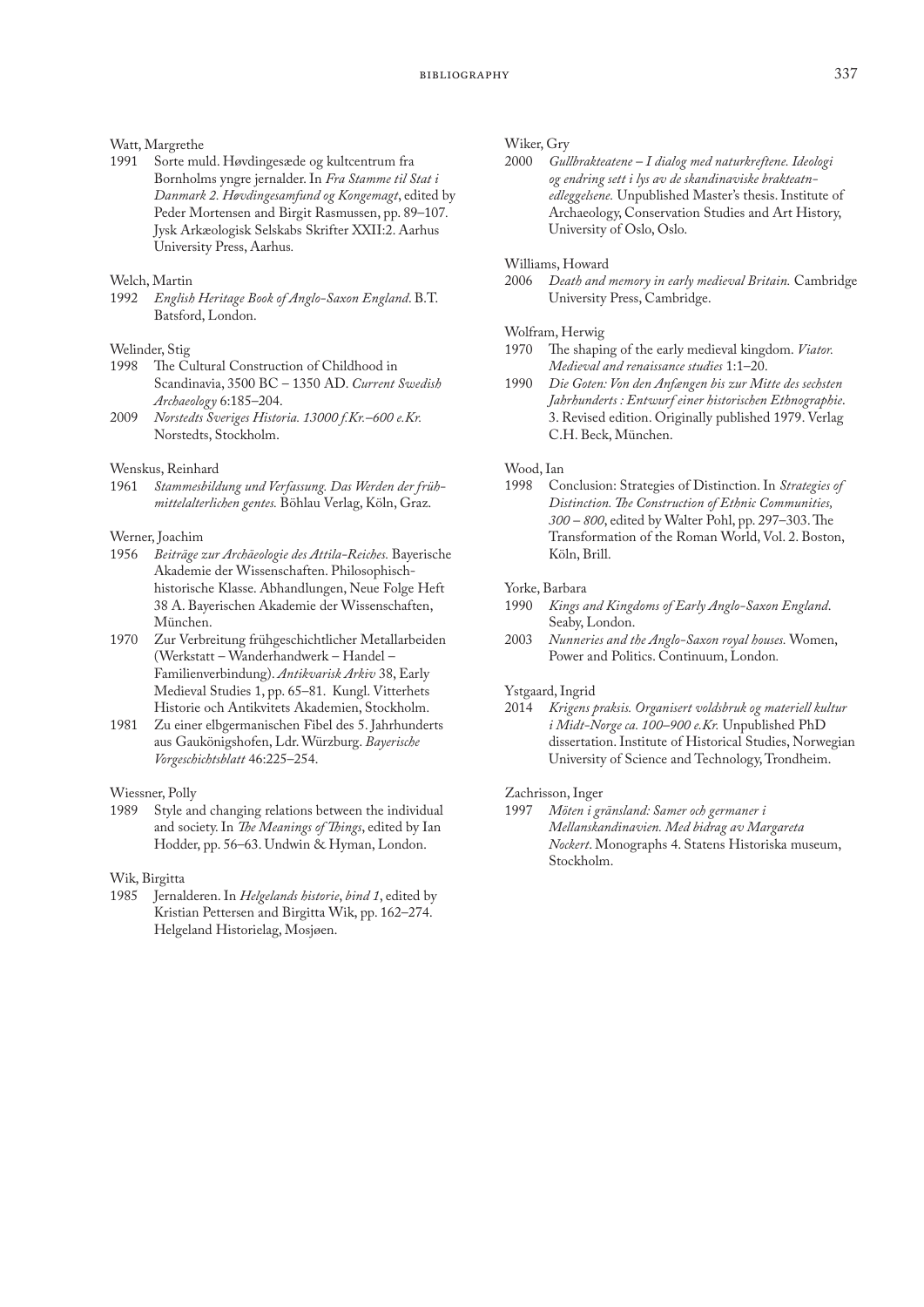# **ABBREVIATIONS USED IN THE CATALOGUE**

### **Norway**

| Arkeologisk museum, UiS     |             |
|-----------------------------|-------------|
| Historisk museum, UiB       | В           |
| Kulturhistorisk museum, UiO | C           |
| Skien museum                | <b>SM</b>   |
| Tromsø museum, UiT          | $T_{\rm s}$ |
| Vitenskapsmuseet, NTNU      | T           |
| Alesund museum              |             |

### **Sweden**

| Blekinge museum                      | Blekinge m.          |
|--------------------------------------|----------------------|
| Falbygdens museum (Falköping)        | Falbygdens m.        |
| Gotlands Fornsal, Gotlands museum    | GF                   |
| Göteborgs arkeologiska museum        | <b>GAM</b>           |
| Hälsinglands museum (Hudiksvall)     | HM                   |
| Jämtlands läns museum (Ostersund)    | <b>JLM</b>           |
| Kalmar museum                        | Kalmar m.            |
| Lunds universitets historiska museum | <b>LUHM</b>          |
| Länsmuseet Murberget                 | Länsmuseet Murberget |
| Skövde museum                        | Skövde m.            |
| Statens historiska museum            | <b>SHM</b>           |
| Stockholm stadsmuseum                | SSM                  |
| Sundsvall museum                     | Sundsvall m.         |
| Uppsala universitets museum          | UUM                  |
| Umeå, Institutionen för arkeologi,   |                      |
| Umeå Universitet                     | Umeå                 |
| Västergötlands museum (Skara)        | VM                   |
| Västmanlands läns museum             | VLM                  |
| Osterlens museum (Simrishamn)        | Osterlens m.         |

### **Denmark**

| Antikvariske samling, Ribe              | ASR        |
|-----------------------------------------|------------|
| Fyens stiftsmuseum                      | FS         |
| Haderslev museum                        | HМ         |
| Herning museum                          | <b>HEM</b> |
| Hobro museum                            | <b>HOM</b> |
| Langelands museum                       | LAM        |
| Morslands historiske museum             | <b>MHM</b> |
| Nationalmuseet                          | C          |
| Nationalmuseet, danefæ                  | C.df       |
| Nationalmuseet, Boyes fortegnelse       | C.Boye     |
| Randers Amts Museum                     | RAM        |
| Ringkøbing museum                       | <b>RIM</b> |
| Sorø amts museum                        | SAM        |
| Vendsyssel historiske museum (Hjørring) | VHM        |
| Viborgs stiftsmuseum                    | VSM        |
| Alborg historisk museum                 | ÀHM        |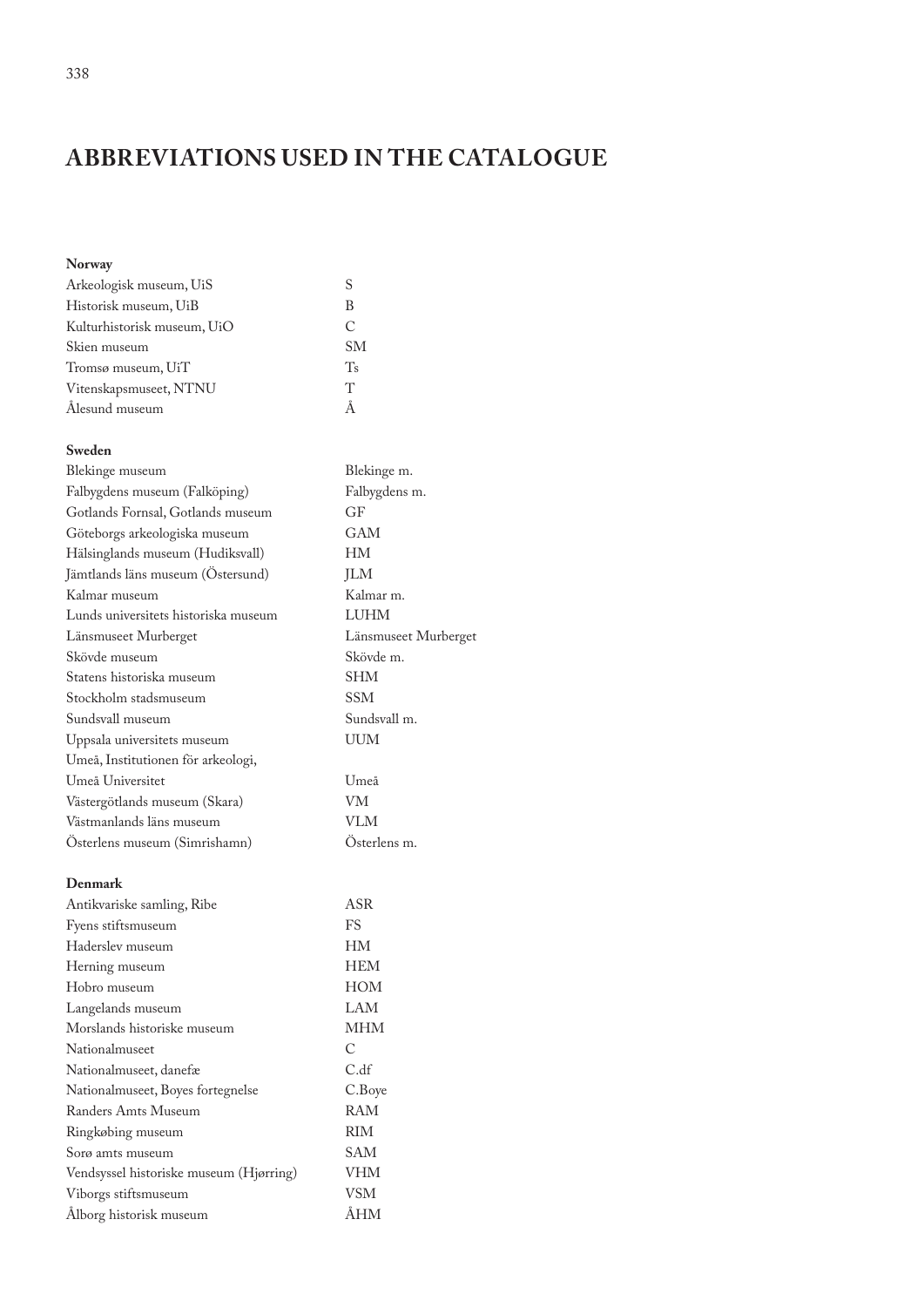# **CATALOGUE**

### **Inventory no. Province Municipality Farm/Location Type Find category Phase** C8481 Akershus Nes Fjuk Unclassifiable Grave C8481 Akershus Nes Fjuk Unclassifiable Grave C30161 Akershus Ski Grønstvedt Unclassifiable Grave C29034, 29677 | Aust-Agder | Arendal | Nedenes | Individual form | Grave | Phase D2a C29034, 29677 Aust-Agder Arendal Nedenes Foldvik-Empingham Grave Phase D2a C29034, 29677 Aust-Agder Arendal Nedenes Unclassifiable Grave Phase D2a C2458-66 Aust-Agder Birkenes Birkeland Tveitane-Hunn Grave Phase D1 C2458-66 Aust-Agder Birkenes Birkeland Tveitane-Hunn Grave Phase D1 C2458-66 Aust-Agder Birkenes Birkeland Lunde Grave Phase D1 C21287 Aust-Agder Birkenes Skreros Individual form Grave Phase D1 C21287 Aust-Agder Birkenes Skreros Individual form Grave Phase D1 C21287 Aust-Agder Birkenes Skreros Individual form Grave Phase D1 C17444-50 Aust-Agder Bygland Nordre Nese Lima Grave Phase D2a C11083 Aust-Agder Evje og Hornnes Fossvik av Rosseland Unclassifiable  $\Box$  Grave C11096 | Aust-Agder | Evje og Hornnes Fossvik av Rosseland | Unclassifiable | Grave C26479 Aust-Agder Evje og **Hornnes** Fossvik av Rosseland | Unclassifiable | Grave C29487 Aust-Agder Evje og Hornnes Fossvik av Rosseland | Tveitane-Hunn | Grave | Phase D1 C29487 Aust-Agder Evje og Hornnes Fossvik av Rosseland | Tveitane-Hunn | Grave | Phase D1 C30426 Aust-Agder Froland Mjølhus Vestre Unclassifiable Grave C30426 Aust-Agder Froland Mjølhus Vestre Individual form Grave C20149 Aust-Agder Froland Tveiten Foldvik-Empingham Grave Phase D2a C20149 Aust-Agder Froland Tveiten Valandsmoen Grave Phase D2a C20149 Aust-Agder Froland Tveiten Foldvik-Empingham Grave Phase D2a C30481 Aust-Agder Grimstad Frivoll Unclassifiable Grave C24364 Aust-Agder Grimstad Havstad Individual form Grave C30491 Aust-Agder Grimstad Trålum Øvre Unclassifiable Grave C7072-82, 7354-57 Aust-Agder Grimstad Vik Unclassifiable Grave Phase D2a C7072-82, 7354-57 Aust-Agder Grimstad Vik Unclassifiable Grave Phase D2a C7358-7368 | Aust-Agder | Grimstad | Vik | Lima | Grave | Phase D2a C7358-7368 | Aust-Agder | Grimstad | Vik | Individual form | Grave | Phase D2a C21439 Aust-Agder Åmli Åmli Tveitane-Hunn Grave Phase D1 C52898 Buskerud Lier Hørte (Storøy i Holsfjorden) Individual form Stray find

### **CRUCIFORM BROOCHES NORWAY**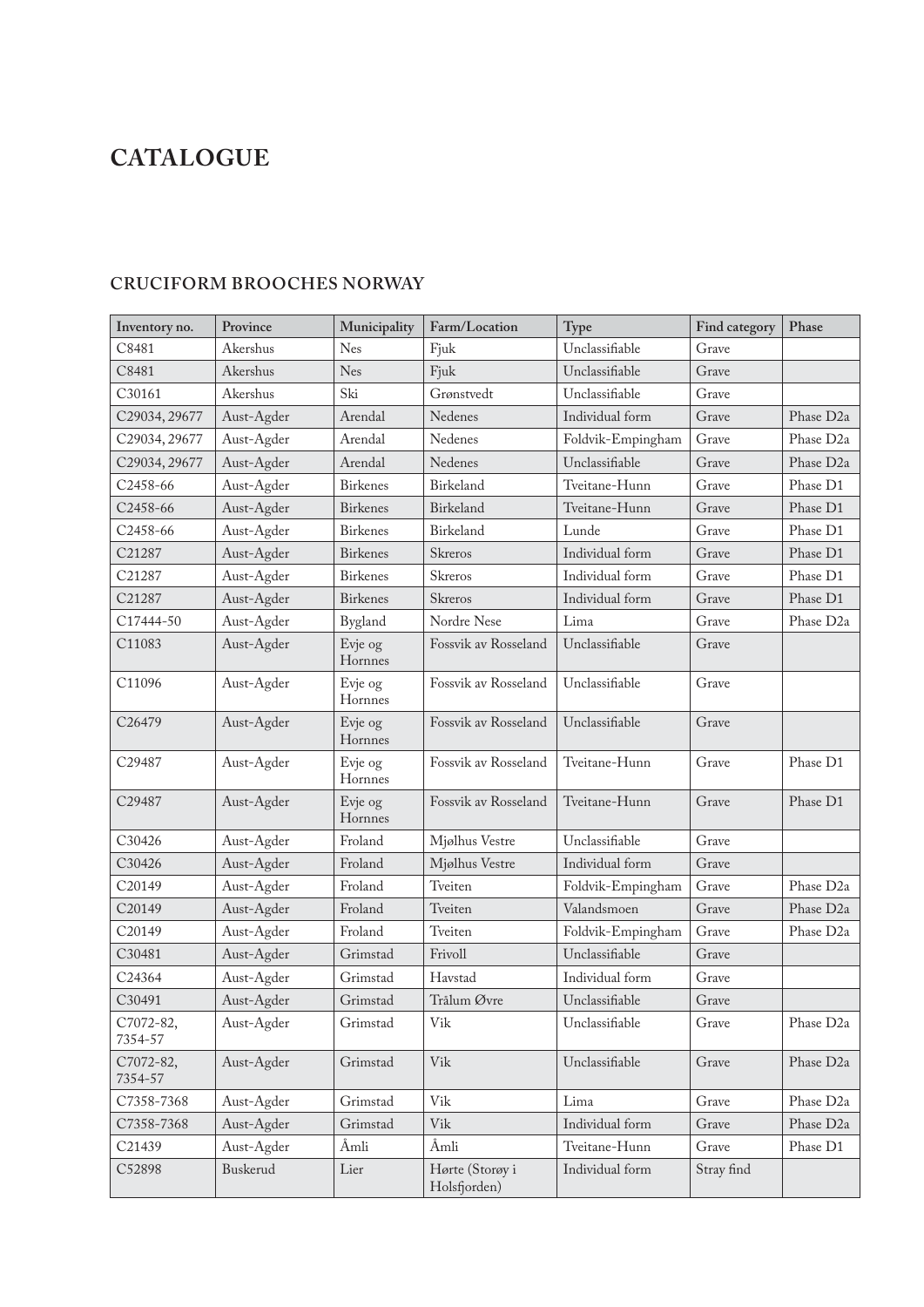| Inventory no.      | Province  | Municipality | Farm/Location                    | Type                                 | Find category | Phase                 |
|--------------------|-----------|--------------|----------------------------------|--------------------------------------|---------------|-----------------------|
| C335               | Buskerud  | Ringerike    | Veien                            | Individual form                      | Grave         | Phase D1              |
| C5153              | Buskerud  | Ringerike    | Veien                            | Individual form,<br>similar to Eine  | Grave         |                       |
| C20848             | Buskerud  | Sigdal       | Skatvet                          | Lunde                                | Grave         | Phase D1              |
| C20848             | Buskerud  | Sigdal       | Skatvet                          | Tveitane-Hunn                        | Grave         | Phase D1              |
| C34356             | Buskerud? | Kongsberg?   | Unknown                          | Individual form,<br>similar to Lunde | Stray find    |                       |
| C16444             | Buskerud  | Øvre Eiker   | Besseberg nordre                 | Unclassifiable                       | Grave         |                       |
| C <sub>24016</sub> | Buskerud  | Øvre Eiker   | Hvitsten                         | Individual form                      | Grave         |                       |
| C24016             | Buskerud  | Øvre Eiker   | Hvitsten                         | Individual form                      | Grave         |                       |
| C24016             | Buskerud  | Øvre Eiker   | Hvitsten                         | Individual form                      | Grave         |                       |
| C24016             | Buskerud  | Øvre Eiker   | Hvitsten                         | Individual form                      | Grave         |                       |
| Ts4307             | Finnmark  | Vardø        | Grunnes                          | Mundheim                             | Grave         | Phase D <sub>2a</sub> |
| C15685-92          | Hedmark   | Hamar        | Eine                             | Eine                                 | Grave         | Phase D1              |
| C15685-92          | Hedmark   | Hamar        | Eine                             | Individual form                      | Grave         | Phase D1              |
| C15685-92          | Hedmark   | Hamar        | Eine                             | Lunde                                | Grave         | Phase D1              |
| C37059             | Hedmark   | Hamar        | Skattum                          | Unclassifiable                       | Stray find    |                       |
| C9701              | Hedmark   | Løten        | Store Benningstad                | Unclassifiable                       | Stray find    |                       |
| C24800             | Hedmark   | Ringsaker    | Saugstadviken                    | Hasle                                | Stray find    |                       |
| C56657             | Hedmark   | Sør-Odal     | Ullern store                     | Unclassifiable                       | Stray find    |                       |
| <b>B5888</b>       | Hordaland | Etne         | Grindheim                        | Unclassifiable                       | Grave         |                       |
| B5889              | Hordaland | Etne         | Grindheim                        | Individual form                      | Grave         |                       |
| B9971              | Hordaland | Etne         | Grindheim                        | Unclassifiable                       | Grave         |                       |
| B9971              | Hordaland | Etne         | Grindheim                        | Unclassifiable                       | Grave         |                       |
| B10202             | Hordaland | Etne         | Grindheim                        | Mundheim                             | Grave         | Phase D <sub>2a</sub> |
| B10202             | Hordaland | Etne         | Grindheim                        | Unclassifiable                       | Grave         | Phase D <sub>2a</sub> |
| B10202             | Hordaland | Etne         | Grindheim                        | Unclassifiable                       | Grave         | Phase D <sub>2a</sub> |
| B7767              | Hordaland | Etne         | Øvstebø                          | Unclassifiable                       | Grave         | Phase D <sub>2a</sub> |
| B7767              | Hordaland | Etne         | Øvstebø                          | Unclassifiable                       | Grave         | Phase D <sub>2a</sub> |
| B7767              | Hordaland | Etne         | Øvstebø                          | Ålgard                               | Grave         | Phase D <sub>2a</sub> |
| B4338              | Hordaland | Kvam         | Augestadsanden in<br>Strandebarm | Individual form                      | Grave         |                       |
| <b>B6658</b>       | Hordaland | Kvam         | Birkeland<br>(Byrkjeland) nordre | Draugsvoll                           | Grave         | Phase D <sub>2a</sub> |
| <b>B6658</b>       | Hordaland | Kvam         | Birkeland<br>(Byrkjeland) nordre | Individual form                      | Grave         | Phase D <sub>2a</sub> |
| B6756              | Hordaland | Kvam         | Mundheim                         | Mundheim                             | Grave         | Phase D <sub>2a</sub> |
| B6756              | Hordaland | Kvam         | Mundheim                         | Mundheim                             | Grave         | Phase D <sub>2a</sub> |
| B4096              | Hordaland | Kvinnherad   | Nordhus                          | Unclassifiable                       | Grave         | Phase D <sub>2a</sub> |
| B432               | Hordaland | Kvinnherad   | Setberg                          | Unclassifiable                       | Stray find    |                       |
| B432               | Hordaland | Kvinnherad   | Setberg                          | Unclassifiable                       | Stray find    |                       |
| B432               | Hordaland | Kvinnherad   | Setberg                          | Unclassifiable                       | Stray find    |                       |
| B3731              | Hordaland | Kvinnherad   | Øvsthus (Ysthus)                 | Unclassifiable                       | Grave         |                       |
| B11475             | Hordaland | Lindås       | Fosse indre                      | Tveitane-Hunn                        | Grave         | Phase D1              |
| B2258-68           | Hordaland | Lindås       | Gjervik                          | Røssøy                               | Grave         | Phase D1              |
| B2258-68           | Hordaland | Lindås       | Gjervik                          | Gross Siemss                         | Grave         | Phase D1              |
| B3175              | Hordaland | Lindås       | Lygra                            | Skogøya (/Volstad/<br>Eidbukten)     | Grave         | Phase D <sub>2a</sub> |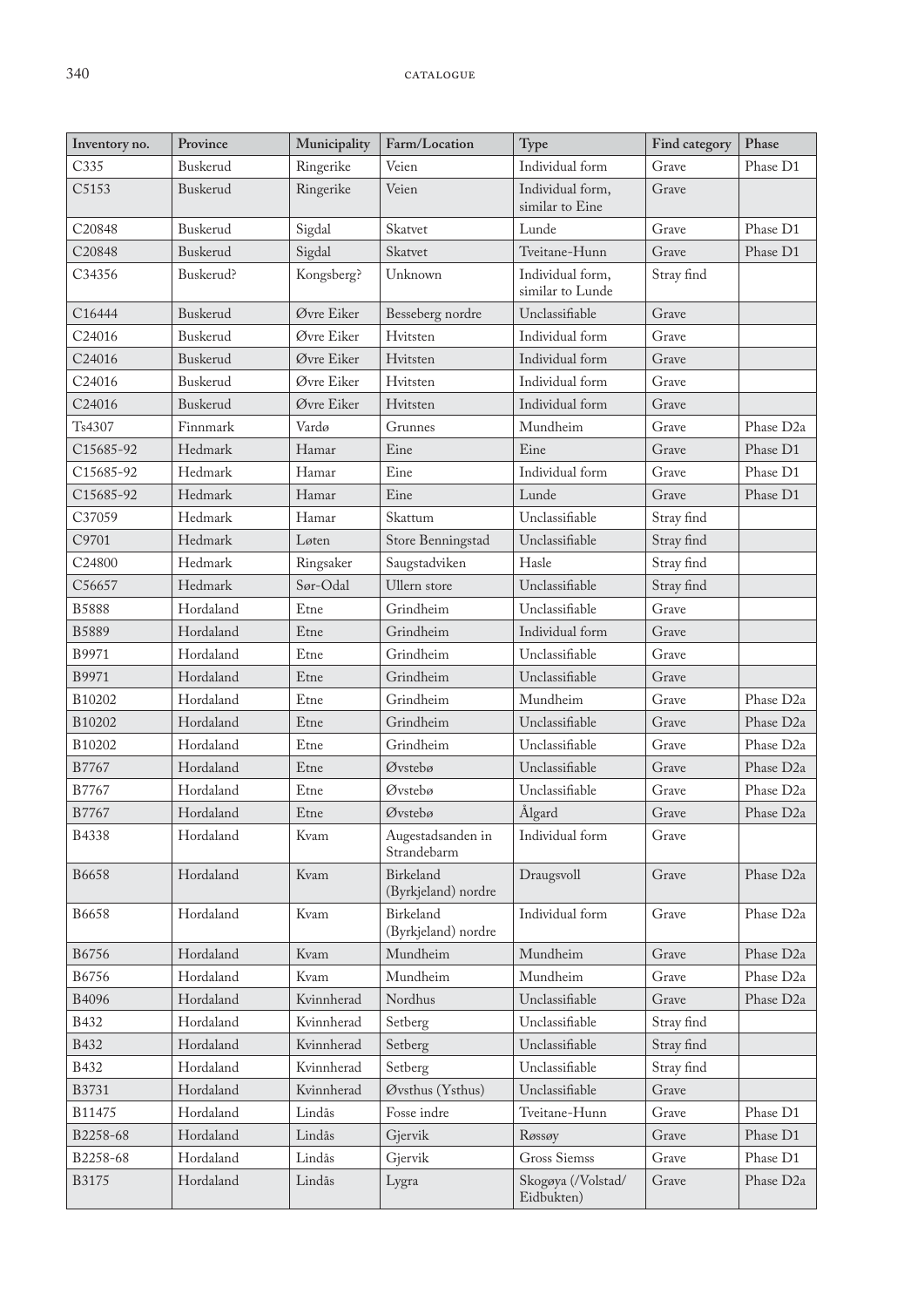| Inventory no. | Province        | Municipality  | Farm/Location              | Type                             | Find category | Phase                 |
|---------------|-----------------|---------------|----------------------------|----------------------------------|---------------|-----------------------|
| <b>B450</b>   | Hordaland       | Odda          | Unknown                    | Mundheim                         | Stray find    | Phase D <sub>2a</sub> |
| B6032         | Hordaland       | $\mathrm{Os}$ | Døsen                      | Eine                             | Grave         | Phase D1              |
| B6090         | Hordaland       | Os            | Døsen                      | Søndre Gammelsrød                | Grave         | Phase D <sub>2a</sub> |
| B8579         | Hordaland       | Osterøy       | Mjelda øvre                | Ådland                           | Grave         | Phase D <sub>2a</sub> |
| B8579         | Hordaland       | Osterøy       | Mjelda øvre                | Skjervum                         | Grave         | Phase D <sub>2a</sub> |
| B576-583      | Hordaland       | Osterøy       | Mjelde (Mjelda)<br>midtre  | Mundheim                         | Grave         | Phase D <sub>2a</sub> |
| B4512         | Hordaland       | Osterøy       | Raknes                     | Mundheim                         | Grave?        | Phase D <sub>2a</sub> |
| B439-41       | Hordaland       | Osterøy       | Rongve                     | Draugsvoll                       | Grave         | Phase D <sub>2a</sub> |
| <b>B8200</b>  | Hordaland       | Ullensvang    | Lote                       | Unclassifiable                   | Grave         |                       |
| B5733         | Hordaland       | Ullensvang    | Måge                       | Unclassifiable                   | Grave         | Phase D <sub>2a</sub> |
| B5733         | Hordaland       | Ullensvang    | Måge                       | Gjerla                           | Grave         | Phase D <sub>2a</sub> |
| B5733         | Hordaland       | Ullensvang    | Måge                       | Lyminge                          | Grave         | Phase D <sub>2a</sub> |
| B6409         | Hordaland       | Ullensvang    | Opedal                     | Individual form                  | Grave         |                       |
| B7509         | Hordaland       | Ulvik         | Varberg                    | Mundheim                         | Grave         | Phase D <sub>2a</sub> |
| B4353         | Hordaland       | <b>Voss</b>   | Draugsvoll                 | Draugsvoll                       | Grave         | Phase D <sub>2a</sub> |
| B12047        | Hordaland       | <b>Voss</b>   | Gjerstad                   | Unclassified*/not<br>seen        | Grave         |                       |
| B12047        | Hordaland       | <b>Voss</b>   | Gjerstad                   | Unclassifiable                   | Grave         |                       |
| B661-69       | Hordaland       | <b>Voss</b>   | Gjukastein<br>(Djukastein) | Individual form                  | Grave         | Phase D <sub>2a</sub> |
| B661-69       | Hordaland       | <b>Voss</b>   | Gjukastein<br>(Djukastein) | Draugsvoll                       | Grave         | Phase D <sub>2a</sub> |
| B661-69       | Hordaland       | <b>Voss</b>   | Gjukastein<br>(Djukastein) | Individual form                  | Grave         | Phase D <sub>2a</sub> |
| B5637         | Hordaland       | <b>Voss</b>   | Haugo                      | Draugsvoll                       | Grave         | Phase D <sub>2a</sub> |
| B1345-57      | Hordaland       | <b>V</b> oss  | Olde                       | Individual form                  | Grave         | Phase D1              |
| B1345-57      | Hordaland       | <b>Voss</b>   | Olde                       | Individual form                  | Grave         | Phase D1              |
| <b>B732</b>   | Hordaland       | <b>Voss</b>   | Seim                       | Draugsvoll                       | Grave         | Phase D <sub>2a</sub> |
| <b>B4446</b>  | Møre og Romsdal | Giske         | Godøy                      | Fristad                          | Stray find    | Phase D <sub>2a</sub> |
| B719-27       | Møre og Romsdal | Giske         | Staurnes/Giskegjerde       | Skogøya (/Volstad/<br>Eidbukten) | Grave         | Phase D <sub>2a</sub> |
| B719-27       | Møre og Romsdal | Giske         | Staurnes/Giskegjerde       | Foldvik-Empingham                | Grave         | Phase D <sub>2a</sub> |
| B719-27       | Møre og Romsdal | Giske         | Staurnes/Giskegjerde       | Skogøya (/Volstad/<br>Eidbukten) | Grave         | Phase D <sub>2a</sub> |
| B7079         | Møre og Romsdal | Norddal       | Veiberg                    | Lunde                            | Grave         | Phase D1              |
| B7079         | Møre og Romsdal | Norddal       | Veiberg                    | Lunde                            | Grave         | Phase D1              |
| T10113-17     | Møre og Romsdal | Rauma         | Hen                        | Individual form                  | Grave         | Phase D <sub>2a</sub> |
| T10113-17     | Møre og Romsdal | Rauma         | Hen                        | Mundheim                         | Grave         | Phase D <sub>2a</sub> |
| T10113-17     | Møre og Romsdal | Rauma         | Hen                        | Unclassifiable                   | Grave         | Phase D <sub>2a</sub> |
| T2805-25      | Møre og Romsdal | Rauma         | Hole                       | Mundheim                         | Grave         | Phase D <sub>2a</sub> |
| T2805-25      | Møre og Romsdal | Rauma         | Hole                       | Individual form                  | Grave         | Phase D <sub>2a</sub> |
| T2805-25      | Møre og Romsdal | Rauma         | Hole                       | Individual form                  | Grave         | Phase D <sub>2a</sub> |
| T2805-25      | Møre og Romsdal | Rauma         | Hole                       | Individual form                  | Grave         | Phase D <sub>2a</sub> |
| B5102         | Møre og Romsdal | Rauma         | Måndalen i<br>Romsdalen    | Individual form                  | Stray find    |                       |
| B5102         | Møre og Romsdal | Rauma         | Måndalen i<br>Romsdalen    | Individual form                  | Stray find    |                       |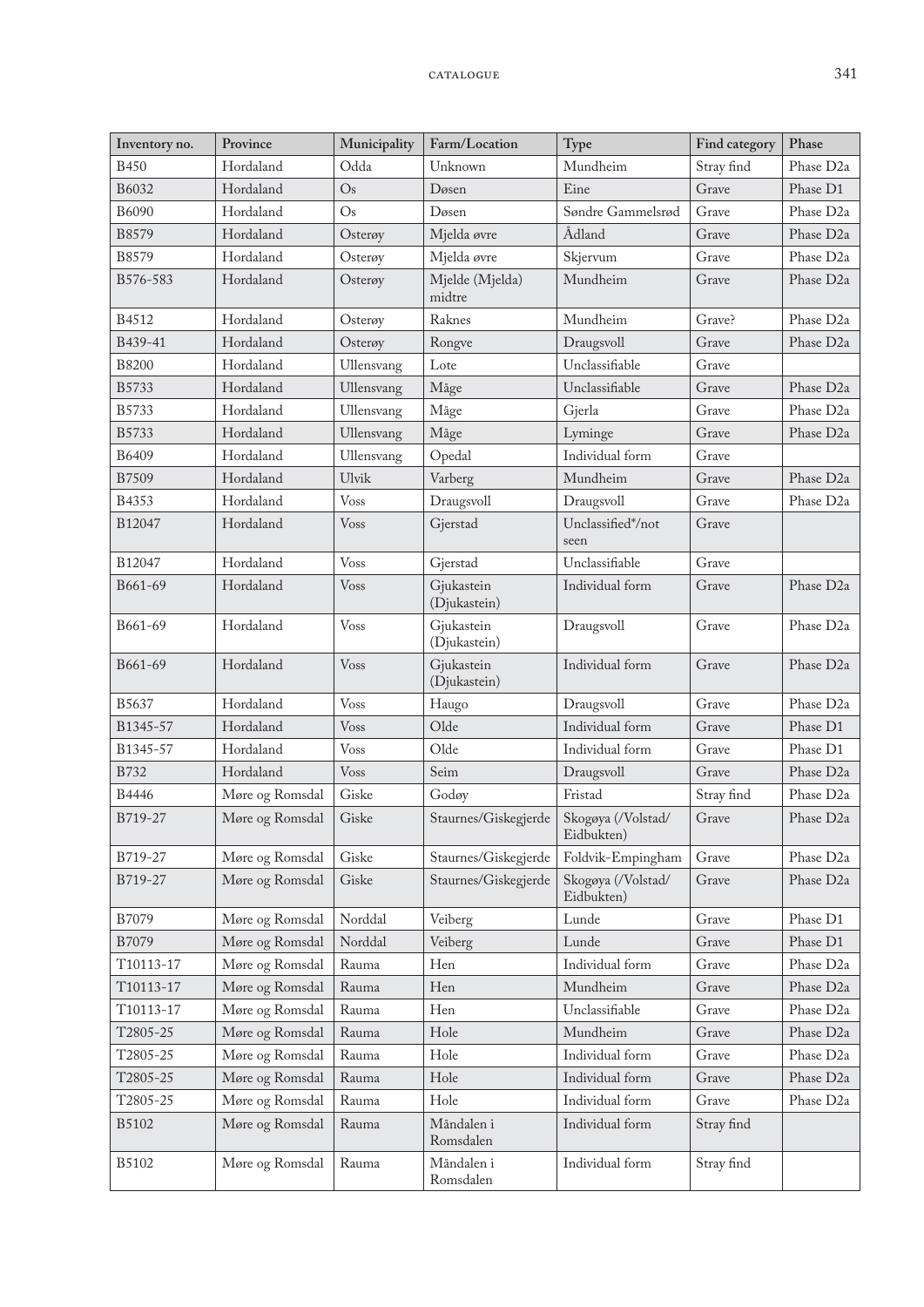| Inventory no.       | Province        | Municipality   | Farm/Location                 | Type                                    | Find category               | Phase                 |
|---------------------|-----------------|----------------|-------------------------------|-----------------------------------------|-----------------------------|-----------------------|
| <b>B5102</b>        | Møre og Romsdal | Rauma          | Måndalen i<br>Romsdalen       | Individual form                         | Stray find                  |                       |
| T2069-73            | Møre og Romsdal | Rauma          | Sæterbø                       | Similar to<br>Mundheim                  | Grave                       | Phase D <sub>2a</sub> |
| T2069-73            | Møre og Romsdal | Rauma          | Sæterbø                       | Similar to<br>Mundheim                  | Grave                       | Phase D <sub>2a</sub> |
| B444-46             | Møre og Romsdal | Rauma          | Unknown                       | Skogøya (/Volstad/<br>Eidbukten)        | Grave                       | Phase D <sub>2a</sub> |
| B444-46             | Møre og Romsdal | Rauma          | Unknown                       | Unclassifiable                          | Grave                       | Phase D <sub>2a</sub> |
| B444-46             | Møre og Romsdal | Rauma          | Unknown                       | Unclassifiable                          | Grave                       | Phase D <sub>2a</sub> |
| C6197-6206          | Møre og Romsdal | Rauma          | Åk                            | Nygard                                  | Grave                       | Phase D1              |
| C6197-6206          | Møre og Romsdal | Rauma          | Åk                            | Nygard                                  | Grave                       | Phase D1              |
| B12923              | Møre og Romsdal | Sande          | Hauge                         | Unclassifiable                          | Grave                       |                       |
| Å995-996            | Møre og Romsdal | Ulstein        | Store Hatløy                  | Individual form,<br>similar to Mo/Skaim | Grave                       | Phase D <sub>2a</sub> |
| T13845              | Møre og Romsdal | Vestnes        | Sørsylte                      | Mundheim                                | Grave                       | Phase D <sub>2a</sub> |
| B7548               | Møre og Romsdal | Ålesund        | Emblem                        | Nygard                                  | Grave                       | Phase D1              |
| B7548               | Møre og Romsdal | Ålesund        | Emblem                        | Nygard                                  | Grave                       | Phase D1              |
| B7548               | Møre og Romsdal | Ålesund        | Emblem                        | Individual form                         | Grave                       | Phase D1              |
| <b>B7548</b>        | Møre og Romsdal | Ålesund        | Emblem                        | Unclassifiable                          | Grave                       |                       |
| T2845               | Nordland        | Alstahaug      | Belsvåg                       | Witmarsum                               | Grave                       | Phase D1              |
| T13603              | Nordland        | Alstahaug      | Stamnes                       | Skogøya (/Volstad/<br>Eidbukten)        | Grave                       | Phase D <sub>2a</sub> |
| Ts7747              | Nordland        | Andøy          | Bleik                         | Unclassified*/not<br>seen               | Settlement/<br>Midden layer |                       |
| Ts7747              | Nordland        | Andøy          | Bleik                         | Unclassified*/not<br>seen               | Settlement/<br>Midden layer |                       |
| Ts1750              | Nordland        | Andøy          | Lovik                         | Unclassifiable                          | Grave                       |                       |
| Ts1240              | Nordland        | Ballangen      | Skarstad                      | Røssøy                                  | Grave                       | Phase D1              |
| T16105              | Nordland        | Bindal         | Holm                          | Similar to<br>Mundheim                  | Stray find                  | Phase D <sub>2a</sub> |
| Ts1424-29           | Nordland        | Bodø           | Ljønes                        | Skogøya (/Volstad/<br>Eidbukten)        | Grave                       | Phase D <sub>2a</sub> |
| Ts1424-29           | Nordland        | Bodø           | Ljønes                        | Skogøya (/Volstad/<br>Eidbukten)        | Grave                       | Phase D <sub>2a</sub> |
| T <sub>s</sub> 4238 | Nordland        | Bodø           | Rønnvik Nedre<br>(Storgt. 57) | Mundheim                                | Grave                       | Phase D <sub>2a</sub> |
| Ts7370              | Nordland        | Bø             | Fjærvoll                      | Unclassified*/not<br>seen               | Grave/Stray<br>find         |                       |
| Ts1564              | Nordland        | $B\sigma$      | Ramberg (på Buøya)            | Unclassifiable                          | Grave                       |                       |
| Ts2049-56           | Nordland        | Bo             | Ramberg (på Buøya)            | Skogøya (/Volstad/<br>Eidbukten)        | Grave                       | Phase D <sub>2a</sub> |
| Ts2049-56           | Nordland        | $B\sigma$      | Ramberg (på Buøya)            | Skogøya (/Volstad/<br>Eidbukten)        | Grave                       | Phase D <sub>2a</sub> |
| Ts2049-56           | Nordland        | Bo             | Ramberg (på Buøya)            | Skogøya (/Volstad/<br>Eidbukten)        | Grave                       | Phase D <sub>2a</sub> |
| Ts2049-56           | Nordland        | $B\varnothing$ | Ramberg (på Buøya)            | Skogøya (/Volstad/<br>Eidbukten)        | Grave                       | Phase D <sub>2a</sub> |
| Ts2066-74           | Nordland        | Bo             | Ramberg (på Buøya)            | Skogøya (/Volstad/<br>Eidbukten)        | Grave                       | Phase D <sub>2a</sub> |
| Ts1549              | Nordland        | $B\varnothing$ | Steine                        | Søndre Gammelsrød                       | Grave                       | Phase D <sub>2a</sub> |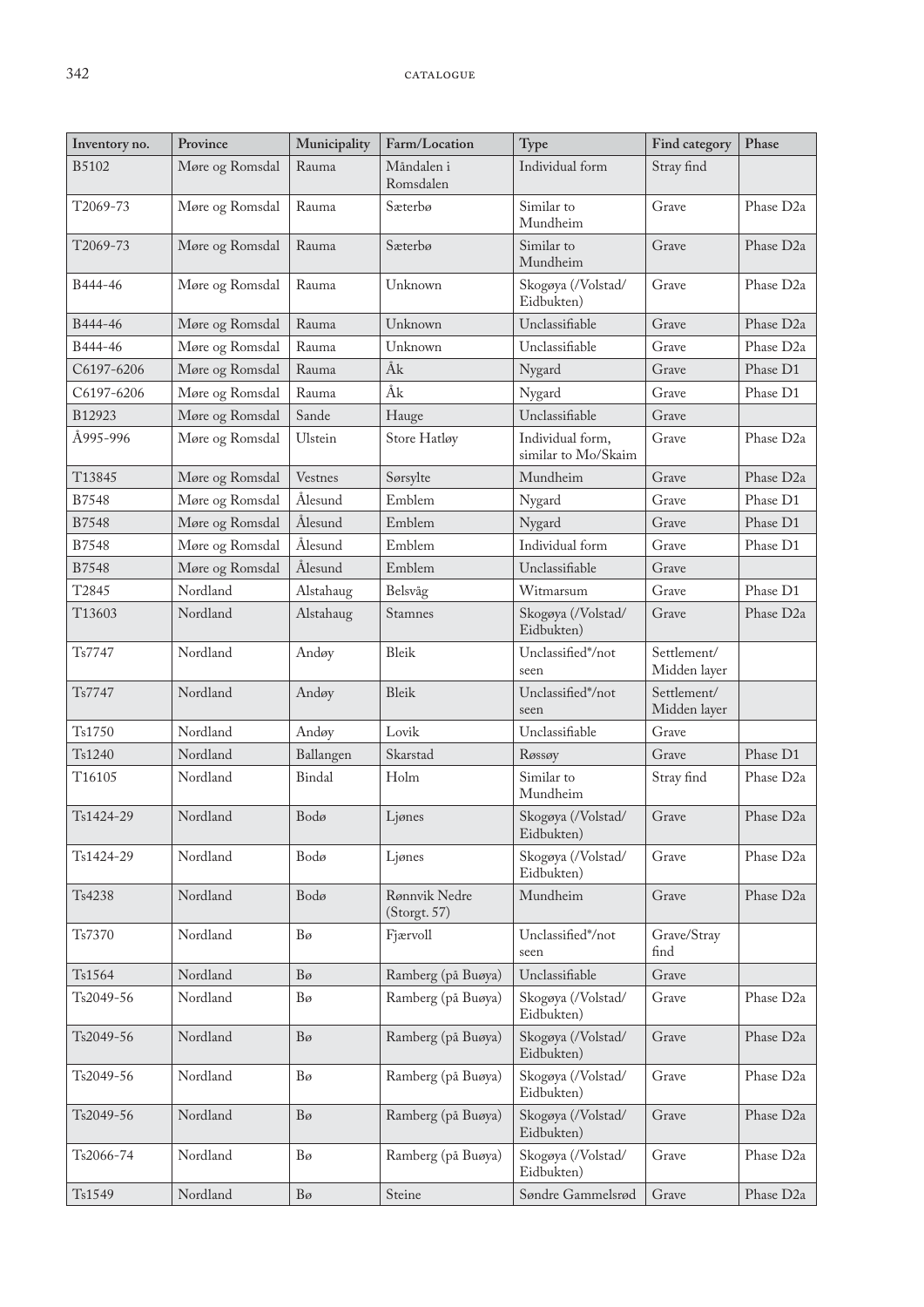| Inventory no. | Province | Municipality   | Farm/Location                           | Type                             | Find category | Phase                  |
|---------------|----------|----------------|-----------------------------------------|----------------------------------|---------------|------------------------|
| Ts1513        | Nordland | Bo             | Svinøy/Svinøykalven                     | Individual form                  | Grave         |                        |
| Ts2127        | Nordland | $B\varnothing$ | Svinøy/Svinøykalven                     | Unclassifiable                   | Grave         |                        |
| <b>B728</b>   | Nordland | Dønna          | Gjesfjorden                             | Røssøy                           | Grave         | Phase D1               |
| T17931        | Nordland | Dønna          | Glein                                   | Unclassifiable                   | Grave         |                        |
| Ts6351        | Nordland | Evenes         | Tårstad                                 | Individual form                  | Grave         |                        |
| Ts2674        | Nordland | Hamarøy        | Finnøy                                  | Skogøya (/Volstad/<br>Eidbukten) | Grave         | Phase D <sub>2a</sub>  |
| Ts4320        | Nordland | Hamarøy        | Hillingan                               | Skogøya (/Volstad/<br>Eidbukten) | Grave         | Phase D <sub>2a</sub>  |
| Ts1252        | Nordland | Lødingen       | Hustad                                  | Skogøya (/Volstad/<br>Eidbukten) | Grave         | Phase D <sub>2a</sub>  |
| Ts3539        | Nordland | Lødingen       | Offersøy, Vestøy<br>$(\mathcal{O}$ yen) | Skogøya (/Volstad/<br>Eidbukten) | Grave         | Phase D <sub>2a</sub>  |
| Ts3539        | Nordland | Lødingen       | Offersøy, Vestøy<br>$(\mathcal{O}$ yen) | Skogøya (/Volstad/<br>Eidbukten) | Grave         | Phase D <sub>2a</sub>  |
| Ts5253        | Nordland | Lødingen       | Vågeshamn (Våge)                        | Skogøya (/Volstad/<br>Eidbukten) | Grave         | Phase D <sub>2a</sub>  |
| Ts2815        | Nordland | Meløy          | Eidbukten (Bugt<br>indre)               | Skogøya (/Volstad/<br>Eidbukten) | Grave         | Phase D <sub>2a</sub>  |
| T14942        | Nordland | Nesna          | Alsøy                                   | Unclassifiable                   | Grave         |                        |
| T13544        | Nordland | Sømna          | Jarmunnen                               | Skogøya (/Volstad/<br>Eidbukten) | Grave         | Phase D <sub>2a</sub>  |
| Ts1343-45     | Nordland | Sortland       | <b>Bremnes</b>                          | Individual form                  | Grave         | Phase D1               |
| Ts1343-45     | Nordland | Sortland       | <b>Bremnes</b>                          | Røssøy                           | Grave         | Phase D1               |
| Ts1434-40     | Nordland | Steigen        | Hagbartsholmen<br>(Steigen mellem)      | Skogøya (/Volstad/<br>Eidbukten) | Grave         | Phase D <sub>2a</sub>  |
| Ts1434-40     | Nordland | Steigen        | Hagbartsholmen<br>(Steigen mellem)      | Skogøya (/Volstad/<br>Eidbukten) | Grave         | Phase D <sub>2a</sub>  |
| Ts1434-40     | Nordland | Steigen        | Hagbartsholmen<br>(Steigen mellem)      | Skogøya (/Volstad/<br>Eidbukten) | Grave         | Phase D <sub>2a</sub>  |
| Ts1194        | Nordland | Steigen        | Røssøy                                  | Feering                          | Grave         | Phase D <sub>2</sub> b |
| Ts1195-1205   | Nordland | Steigen        | Røssøy                                  | Individual form                  | Grave         | Phase D1               |
| Ts1195-1205   | Nordland | Steigen        | Røssøy                                  | Individual form                  | Grave         | Phase D1               |
| Ts1195-1205   | Nordland | Steigen        | Røssøy                                  | Røssøy                           | Grave         | Phase D1               |
| Ts1195-1205   | Nordland | Steigen        | Røssøy                                  | Røssøy                           | Grave         | Phase D1               |
| Ts1117-21     | Nordland | Steigen        | Skogøya (Lillesæter)                    | Skogøya (/Volstad/<br>Eidbukten) | Grave         | Phase D <sub>2a</sub>  |
| Ts1117-21     | Nordland | Steigen        | Skogøya (Lillesæter)                    | Mundheim                         | Grave         | Phase D <sub>2a</sub>  |
| Ts1117-21     | Nordland | Steigen        | Skogøya (Lillesæter)                    | Skogøya (/Volstad/<br>Eidbukten) | Grave         | Phase D <sub>2a</sub>  |
| Ts1117-21     | Nordland | Steigen        | Skogøya (Lillesæter)                    | Skogøya (/Volstad/<br>Eidbukten) | Grave         | Phase D <sub>2a</sub>  |
| Ts1122-30     | Nordland | Steigen        | Skogøya (Lillesæter)                    | Individual form                  | Grave         | Phase D <sub>2a</sub>  |
| Ts1122-30     | Nordland | Steigen        | Skogøya (Lillesæter)                    | Individual form                  | Grave         | Phase D <sub>2a</sub>  |
| Ts1122-30     | Nordland | Steigen        | Skogøya (Lillesæter)                    | Skogøya (/Volstad/<br>Eidbukten) | Grave         | Phase D <sub>2a</sub>  |
| Ts1122-30     | Nordland | Steigen        | Skogøya (Lillesæter)                    | Skogøya (/Volstad/<br>Eidbukten) | Grave         | Phase D <sub>2a</sub>  |
| Ts1131-37     | Nordland | Steigen        | Skogøya (Lillesæter)                    | Skogøya (/Volstad/<br>Eidbukten) | Grave         | Phase D <sub>2</sub> a |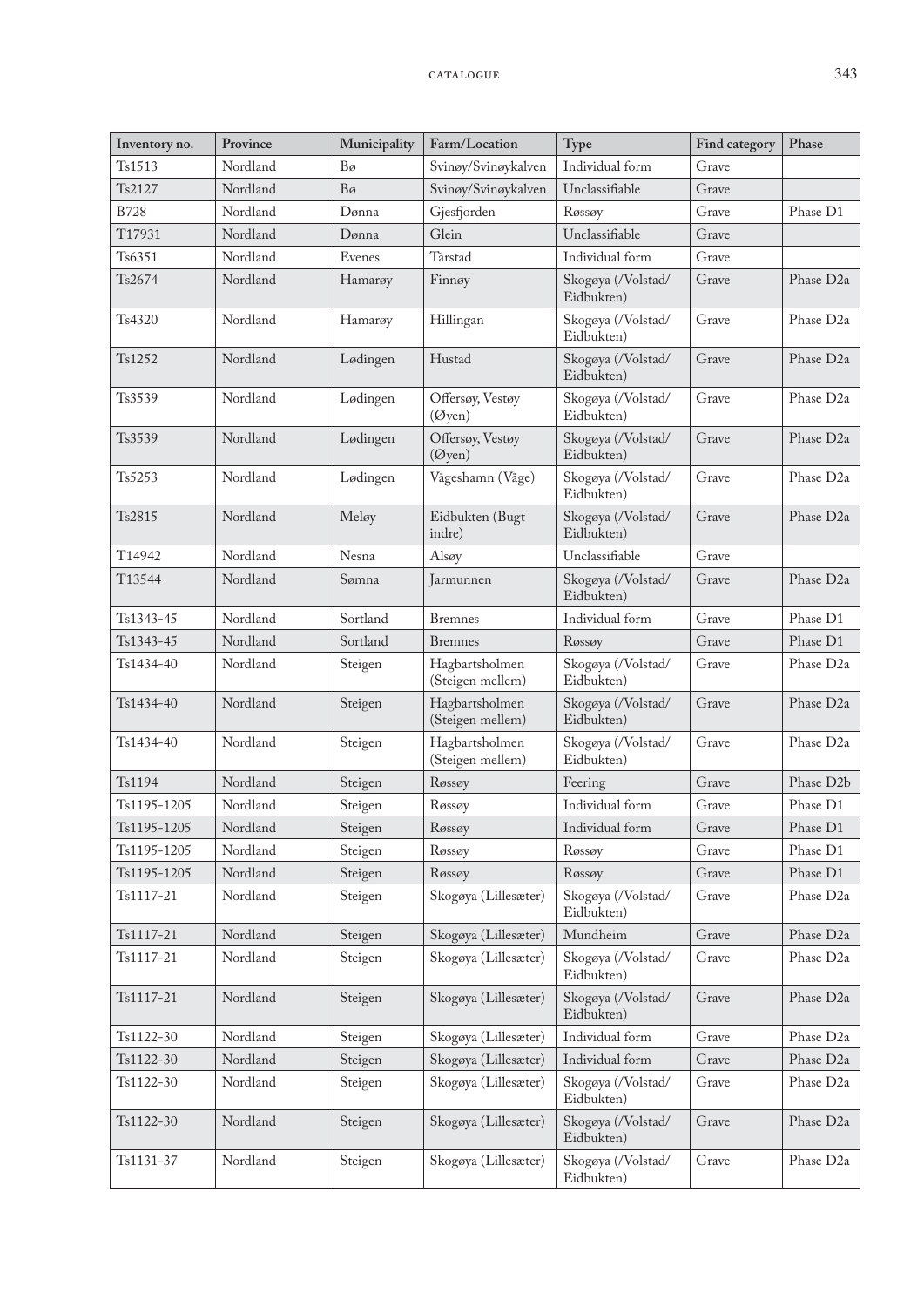| Skogøya (Lillesæter)<br>Skogøya (/Volstad/<br>Grave<br>Phase D <sub>2a</sub><br>Ts1131-37<br>Nordland<br>Steigen<br>Eidbukten)<br>Skogøya (/Volstad/<br>Phase D <sub>2a</sub><br>Ts1131-37<br>Nordland<br>Steigen<br>Skogøya (Lillesæter)<br>Grave<br>Eidbukten)<br>Nordland<br>Skogøya (/Volstad/<br>Phase D <sub>2a</sub><br>Ts1138-42<br>Steigen<br>Skogøya (Lillesæter)<br>Grave<br>Eidbukten)<br>Nordland<br>Skogøya (Lillesæter)<br>Skogøya (/Volstad/<br>Phase D <sub>2a</sub><br>Ts1145-49<br>Steigen<br>Grave<br>Eidbukten)<br>Nordland<br>Skogøya (Lillesæter)<br>Skogøya (/Volstad/<br>Grave<br>Phase D <sub>2a</sub><br>Ts2685-92,<br>Steigen<br>2790<br>Eidbukten)<br>Stray find/<br>Ts5709<br>Sand<br>Unclassified*/not<br>Nordland<br>Tjeldsund<br>Grave<br>seen<br>Nordland<br>Mundheim<br>Grave<br>Phase D <sub>2a</sub><br>Ts1286<br>Tysfjord<br>Tysnes<br>T18101<br>Nordland<br>Vefsn<br>Dolstad<br>Mundheim<br>Phase D <sub>2a</sub><br>Stray find<br>Individual form<br>Phase D1<br>T18453<br>Nordland<br>Vefsn<br>Lindset<br>Grave<br>T18453<br>Vefsn<br>Phase D1<br>Nordland<br>Lindset<br>Grave<br>Røssøy<br>T8583<br>Nordland<br>Moen av Eidem<br>Phase D <sub>2a</sub><br>Vega<br>Lima<br>Grave<br>Lima<br>Phase D <sub>2a</sub><br>T8583<br>Nordland<br>Moen av Eidem<br>Grave<br>Vega<br>Nordland<br>Øksnes<br>Kirkevik<br>Grave<br>Phase D <sub>2a</sub><br>T <sub>s</sub> 2494-96<br>Skjervum<br>Ts2494-96<br>Nordland<br>Øksnes<br>Kirkevik<br>Individual form<br>Grave<br>Phase D <sub>2a</sub><br>Nordland<br>Unclassifiable<br>Grave<br>Ts124-126<br>Øksnes<br>Nærøy<br>Ts2487-89<br>Nordland<br>Sommarøy<br>Unclassifiable<br>Grave<br>Phase D1<br>Øksnes<br>Phase D <sub>2a</sub><br>Ts8608<br>Nordland<br>Sommarøy<br>Unclassifiable<br>Øksnes<br>Grave<br>(Sommerøyholmen)<br>Nordland<br>Sommarøy,<br>Individual form<br>Grave<br>Ts2481-86<br>Øksnes<br>Sommarøyholmen<br>Hol<br>Grave<br>Phase D <sub>2a</sub><br>T9822-42<br>Nord-Trøndelag<br>Inderøy<br>Varhaug<br>T12243<br>Leka<br>Nord-Trøndelag<br>Kvaløy<br>Lima<br>Grave<br>Phase D <sub>2a</sub><br>Steine<br>Phase D1<br>T1227<br>Nord-Trøndelag<br>Leka<br>Grave<br>Røssøy<br>T12917<br>Nord-Trøndelag<br>Storborg (Børøy)<br>Individual form<br>Grave<br>Levanger<br>Nord-Trøndelag<br>Klungset (Steine)<br>Similar to Lima<br>Grave<br>Phase D <sub>2a</sub><br>T13164/12570<br>Nærøy<br>Grave<br>T14668<br>Leirvik<br>Skogøya (/Volstad/<br>Phase D <sub>2</sub> a<br>Nord-Trøndelag<br>Nærøy<br>Eidbukten)<br>Individual form<br>T14201<br>Nord-Trøndelag<br>Nærøy<br>Varøy<br>Grave<br>C34758<br>Unclassifiable<br>Gran<br>Gamme<br>Grave<br>Oppland<br>Unclassifiable<br>C22591<br>Oppland<br>Tingelstad nedre<br>Grave<br>Gran<br>Oppland<br>Råstad<br>Individual form<br>Stray find<br>C27279<br>Lunner<br>(with 'star-shaped'<br>foot)<br>C15066<br>Oppland<br>Nord-Aurdal<br>Hippesbygda<br>Skjervum<br>Stray find<br>Phase D <sub>2a</sub><br>Kvålen<br>Stray find<br>C5700<br>Oppland<br>Nord-Fron<br>Eine<br>Phase D1<br>Mundheim<br>Phase D <sub>2a</sub><br>B4041<br>Rogaland<br>Bjerkreim<br>Stray find<br>Bjerkreim<br>S8607<br>Rogaland<br>Holmen<br>Søndre Gammelsrød<br>Grave<br>Phase D <sub>2a</sub><br>Bjerkreim<br>Rogaland<br>Holmen<br>Phase D <sub>2a</sub><br>S8607<br>Lima<br>Grave<br>Bjerkreim<br>S8607<br>Rogaland<br>Holmen<br>Grave<br>Phase D <sub>2a</sub><br>Bjerkreim<br>Lima<br>S324<br>Individual form<br>Grave?<br>Rogaland<br>Bjerkreim<br>Røysland<br>S6385<br>Rogaland<br>Sagland<br>Grave<br>Phase D <sub>2a</sub><br>Bjerkreim<br>Sagland<br>S6385<br>Rogaland<br>Sagland<br>Lima<br>Grave<br>Phase D <sub>2a</sub><br>Bjerkreim | Inventory no. | Province | Municipality | Farm/Location | Type     | Find category | Phase                 |
|-------------------------------------------------------------------------------------------------------------------------------------------------------------------------------------------------------------------------------------------------------------------------------------------------------------------------------------------------------------------------------------------------------------------------------------------------------------------------------------------------------------------------------------------------------------------------------------------------------------------------------------------------------------------------------------------------------------------------------------------------------------------------------------------------------------------------------------------------------------------------------------------------------------------------------------------------------------------------------------------------------------------------------------------------------------------------------------------------------------------------------------------------------------------------------------------------------------------------------------------------------------------------------------------------------------------------------------------------------------------------------------------------------------------------------------------------------------------------------------------------------------------------------------------------------------------------------------------------------------------------------------------------------------------------------------------------------------------------------------------------------------------------------------------------------------------------------------------------------------------------------------------------------------------------------------------------------------------------------------------------------------------------------------------------------------------------------------------------------------------------------------------------------------------------------------------------------------------------------------------------------------------------------------------------------------------------------------------------------------------------------------------------------------------------------------------------------------------------------------------------------------------------------------------------------------------------------------------------------------------------------------------------------------------------------------------------------------------------------------------------------------------------------------------------------------------------------------------------------------------------------------------------------------------------------------------------------------------------------------------------------------------------------------------------------------------------------------------------------------------------------------------------------------------------------------------------------------------------------------------------------------------------------------------------------------------------------------------------------------------------------------------------------------------------------------------------------------------------------------------------------------------------------------------------------------------------------------------------------------------------------------------------------------------------------------|---------------|----------|--------------|---------------|----------|---------------|-----------------------|
|                                                                                                                                                                                                                                                                                                                                                                                                                                                                                                                                                                                                                                                                                                                                                                                                                                                                                                                                                                                                                                                                                                                                                                                                                                                                                                                                                                                                                                                                                                                                                                                                                                                                                                                                                                                                                                                                                                                                                                                                                                                                                                                                                                                                                                                                                                                                                                                                                                                                                                                                                                                                                                                                                                                                                                                                                                                                                                                                                                                                                                                                                                                                                                                                                                                                                                                                                                                                                                                                                                                                                                                                                                                                                     |               |          |              |               |          |               |                       |
|                                                                                                                                                                                                                                                                                                                                                                                                                                                                                                                                                                                                                                                                                                                                                                                                                                                                                                                                                                                                                                                                                                                                                                                                                                                                                                                                                                                                                                                                                                                                                                                                                                                                                                                                                                                                                                                                                                                                                                                                                                                                                                                                                                                                                                                                                                                                                                                                                                                                                                                                                                                                                                                                                                                                                                                                                                                                                                                                                                                                                                                                                                                                                                                                                                                                                                                                                                                                                                                                                                                                                                                                                                                                                     |               |          |              |               |          |               |                       |
|                                                                                                                                                                                                                                                                                                                                                                                                                                                                                                                                                                                                                                                                                                                                                                                                                                                                                                                                                                                                                                                                                                                                                                                                                                                                                                                                                                                                                                                                                                                                                                                                                                                                                                                                                                                                                                                                                                                                                                                                                                                                                                                                                                                                                                                                                                                                                                                                                                                                                                                                                                                                                                                                                                                                                                                                                                                                                                                                                                                                                                                                                                                                                                                                                                                                                                                                                                                                                                                                                                                                                                                                                                                                                     |               |          |              |               |          |               |                       |
|                                                                                                                                                                                                                                                                                                                                                                                                                                                                                                                                                                                                                                                                                                                                                                                                                                                                                                                                                                                                                                                                                                                                                                                                                                                                                                                                                                                                                                                                                                                                                                                                                                                                                                                                                                                                                                                                                                                                                                                                                                                                                                                                                                                                                                                                                                                                                                                                                                                                                                                                                                                                                                                                                                                                                                                                                                                                                                                                                                                                                                                                                                                                                                                                                                                                                                                                                                                                                                                                                                                                                                                                                                                                                     |               |          |              |               |          |               |                       |
|                                                                                                                                                                                                                                                                                                                                                                                                                                                                                                                                                                                                                                                                                                                                                                                                                                                                                                                                                                                                                                                                                                                                                                                                                                                                                                                                                                                                                                                                                                                                                                                                                                                                                                                                                                                                                                                                                                                                                                                                                                                                                                                                                                                                                                                                                                                                                                                                                                                                                                                                                                                                                                                                                                                                                                                                                                                                                                                                                                                                                                                                                                                                                                                                                                                                                                                                                                                                                                                                                                                                                                                                                                                                                     |               |          |              |               |          |               |                       |
|                                                                                                                                                                                                                                                                                                                                                                                                                                                                                                                                                                                                                                                                                                                                                                                                                                                                                                                                                                                                                                                                                                                                                                                                                                                                                                                                                                                                                                                                                                                                                                                                                                                                                                                                                                                                                                                                                                                                                                                                                                                                                                                                                                                                                                                                                                                                                                                                                                                                                                                                                                                                                                                                                                                                                                                                                                                                                                                                                                                                                                                                                                                                                                                                                                                                                                                                                                                                                                                                                                                                                                                                                                                                                     |               |          |              |               |          |               |                       |
|                                                                                                                                                                                                                                                                                                                                                                                                                                                                                                                                                                                                                                                                                                                                                                                                                                                                                                                                                                                                                                                                                                                                                                                                                                                                                                                                                                                                                                                                                                                                                                                                                                                                                                                                                                                                                                                                                                                                                                                                                                                                                                                                                                                                                                                                                                                                                                                                                                                                                                                                                                                                                                                                                                                                                                                                                                                                                                                                                                                                                                                                                                                                                                                                                                                                                                                                                                                                                                                                                                                                                                                                                                                                                     |               |          |              |               |          |               |                       |
|                                                                                                                                                                                                                                                                                                                                                                                                                                                                                                                                                                                                                                                                                                                                                                                                                                                                                                                                                                                                                                                                                                                                                                                                                                                                                                                                                                                                                                                                                                                                                                                                                                                                                                                                                                                                                                                                                                                                                                                                                                                                                                                                                                                                                                                                                                                                                                                                                                                                                                                                                                                                                                                                                                                                                                                                                                                                                                                                                                                                                                                                                                                                                                                                                                                                                                                                                                                                                                                                                                                                                                                                                                                                                     |               |          |              |               |          |               |                       |
|                                                                                                                                                                                                                                                                                                                                                                                                                                                                                                                                                                                                                                                                                                                                                                                                                                                                                                                                                                                                                                                                                                                                                                                                                                                                                                                                                                                                                                                                                                                                                                                                                                                                                                                                                                                                                                                                                                                                                                                                                                                                                                                                                                                                                                                                                                                                                                                                                                                                                                                                                                                                                                                                                                                                                                                                                                                                                                                                                                                                                                                                                                                                                                                                                                                                                                                                                                                                                                                                                                                                                                                                                                                                                     |               |          |              |               |          |               |                       |
|                                                                                                                                                                                                                                                                                                                                                                                                                                                                                                                                                                                                                                                                                                                                                                                                                                                                                                                                                                                                                                                                                                                                                                                                                                                                                                                                                                                                                                                                                                                                                                                                                                                                                                                                                                                                                                                                                                                                                                                                                                                                                                                                                                                                                                                                                                                                                                                                                                                                                                                                                                                                                                                                                                                                                                                                                                                                                                                                                                                                                                                                                                                                                                                                                                                                                                                                                                                                                                                                                                                                                                                                                                                                                     |               |          |              |               |          |               |                       |
|                                                                                                                                                                                                                                                                                                                                                                                                                                                                                                                                                                                                                                                                                                                                                                                                                                                                                                                                                                                                                                                                                                                                                                                                                                                                                                                                                                                                                                                                                                                                                                                                                                                                                                                                                                                                                                                                                                                                                                                                                                                                                                                                                                                                                                                                                                                                                                                                                                                                                                                                                                                                                                                                                                                                                                                                                                                                                                                                                                                                                                                                                                                                                                                                                                                                                                                                                                                                                                                                                                                                                                                                                                                                                     |               |          |              |               |          |               |                       |
|                                                                                                                                                                                                                                                                                                                                                                                                                                                                                                                                                                                                                                                                                                                                                                                                                                                                                                                                                                                                                                                                                                                                                                                                                                                                                                                                                                                                                                                                                                                                                                                                                                                                                                                                                                                                                                                                                                                                                                                                                                                                                                                                                                                                                                                                                                                                                                                                                                                                                                                                                                                                                                                                                                                                                                                                                                                                                                                                                                                                                                                                                                                                                                                                                                                                                                                                                                                                                                                                                                                                                                                                                                                                                     |               |          |              |               |          |               |                       |
|                                                                                                                                                                                                                                                                                                                                                                                                                                                                                                                                                                                                                                                                                                                                                                                                                                                                                                                                                                                                                                                                                                                                                                                                                                                                                                                                                                                                                                                                                                                                                                                                                                                                                                                                                                                                                                                                                                                                                                                                                                                                                                                                                                                                                                                                                                                                                                                                                                                                                                                                                                                                                                                                                                                                                                                                                                                                                                                                                                                                                                                                                                                                                                                                                                                                                                                                                                                                                                                                                                                                                                                                                                                                                     |               |          |              |               |          |               |                       |
|                                                                                                                                                                                                                                                                                                                                                                                                                                                                                                                                                                                                                                                                                                                                                                                                                                                                                                                                                                                                                                                                                                                                                                                                                                                                                                                                                                                                                                                                                                                                                                                                                                                                                                                                                                                                                                                                                                                                                                                                                                                                                                                                                                                                                                                                                                                                                                                                                                                                                                                                                                                                                                                                                                                                                                                                                                                                                                                                                                                                                                                                                                                                                                                                                                                                                                                                                                                                                                                                                                                                                                                                                                                                                     |               |          |              |               |          |               |                       |
|                                                                                                                                                                                                                                                                                                                                                                                                                                                                                                                                                                                                                                                                                                                                                                                                                                                                                                                                                                                                                                                                                                                                                                                                                                                                                                                                                                                                                                                                                                                                                                                                                                                                                                                                                                                                                                                                                                                                                                                                                                                                                                                                                                                                                                                                                                                                                                                                                                                                                                                                                                                                                                                                                                                                                                                                                                                                                                                                                                                                                                                                                                                                                                                                                                                                                                                                                                                                                                                                                                                                                                                                                                                                                     |               |          |              |               |          |               |                       |
|                                                                                                                                                                                                                                                                                                                                                                                                                                                                                                                                                                                                                                                                                                                                                                                                                                                                                                                                                                                                                                                                                                                                                                                                                                                                                                                                                                                                                                                                                                                                                                                                                                                                                                                                                                                                                                                                                                                                                                                                                                                                                                                                                                                                                                                                                                                                                                                                                                                                                                                                                                                                                                                                                                                                                                                                                                                                                                                                                                                                                                                                                                                                                                                                                                                                                                                                                                                                                                                                                                                                                                                                                                                                                     |               |          |              |               |          |               |                       |
|                                                                                                                                                                                                                                                                                                                                                                                                                                                                                                                                                                                                                                                                                                                                                                                                                                                                                                                                                                                                                                                                                                                                                                                                                                                                                                                                                                                                                                                                                                                                                                                                                                                                                                                                                                                                                                                                                                                                                                                                                                                                                                                                                                                                                                                                                                                                                                                                                                                                                                                                                                                                                                                                                                                                                                                                                                                                                                                                                                                                                                                                                                                                                                                                                                                                                                                                                                                                                                                                                                                                                                                                                                                                                     |               |          |              |               |          |               |                       |
|                                                                                                                                                                                                                                                                                                                                                                                                                                                                                                                                                                                                                                                                                                                                                                                                                                                                                                                                                                                                                                                                                                                                                                                                                                                                                                                                                                                                                                                                                                                                                                                                                                                                                                                                                                                                                                                                                                                                                                                                                                                                                                                                                                                                                                                                                                                                                                                                                                                                                                                                                                                                                                                                                                                                                                                                                                                                                                                                                                                                                                                                                                                                                                                                                                                                                                                                                                                                                                                                                                                                                                                                                                                                                     |               |          |              |               |          |               |                       |
|                                                                                                                                                                                                                                                                                                                                                                                                                                                                                                                                                                                                                                                                                                                                                                                                                                                                                                                                                                                                                                                                                                                                                                                                                                                                                                                                                                                                                                                                                                                                                                                                                                                                                                                                                                                                                                                                                                                                                                                                                                                                                                                                                                                                                                                                                                                                                                                                                                                                                                                                                                                                                                                                                                                                                                                                                                                                                                                                                                                                                                                                                                                                                                                                                                                                                                                                                                                                                                                                                                                                                                                                                                                                                     |               |          |              |               |          |               |                       |
|                                                                                                                                                                                                                                                                                                                                                                                                                                                                                                                                                                                                                                                                                                                                                                                                                                                                                                                                                                                                                                                                                                                                                                                                                                                                                                                                                                                                                                                                                                                                                                                                                                                                                                                                                                                                                                                                                                                                                                                                                                                                                                                                                                                                                                                                                                                                                                                                                                                                                                                                                                                                                                                                                                                                                                                                                                                                                                                                                                                                                                                                                                                                                                                                                                                                                                                                                                                                                                                                                                                                                                                                                                                                                     |               |          |              |               |          |               |                       |
|                                                                                                                                                                                                                                                                                                                                                                                                                                                                                                                                                                                                                                                                                                                                                                                                                                                                                                                                                                                                                                                                                                                                                                                                                                                                                                                                                                                                                                                                                                                                                                                                                                                                                                                                                                                                                                                                                                                                                                                                                                                                                                                                                                                                                                                                                                                                                                                                                                                                                                                                                                                                                                                                                                                                                                                                                                                                                                                                                                                                                                                                                                                                                                                                                                                                                                                                                                                                                                                                                                                                                                                                                                                                                     |               |          |              |               |          |               |                       |
|                                                                                                                                                                                                                                                                                                                                                                                                                                                                                                                                                                                                                                                                                                                                                                                                                                                                                                                                                                                                                                                                                                                                                                                                                                                                                                                                                                                                                                                                                                                                                                                                                                                                                                                                                                                                                                                                                                                                                                                                                                                                                                                                                                                                                                                                                                                                                                                                                                                                                                                                                                                                                                                                                                                                                                                                                                                                                                                                                                                                                                                                                                                                                                                                                                                                                                                                                                                                                                                                                                                                                                                                                                                                                     |               |          |              |               |          |               |                       |
|                                                                                                                                                                                                                                                                                                                                                                                                                                                                                                                                                                                                                                                                                                                                                                                                                                                                                                                                                                                                                                                                                                                                                                                                                                                                                                                                                                                                                                                                                                                                                                                                                                                                                                                                                                                                                                                                                                                                                                                                                                                                                                                                                                                                                                                                                                                                                                                                                                                                                                                                                                                                                                                                                                                                                                                                                                                                                                                                                                                                                                                                                                                                                                                                                                                                                                                                                                                                                                                                                                                                                                                                                                                                                     |               |          |              |               |          |               |                       |
|                                                                                                                                                                                                                                                                                                                                                                                                                                                                                                                                                                                                                                                                                                                                                                                                                                                                                                                                                                                                                                                                                                                                                                                                                                                                                                                                                                                                                                                                                                                                                                                                                                                                                                                                                                                                                                                                                                                                                                                                                                                                                                                                                                                                                                                                                                                                                                                                                                                                                                                                                                                                                                                                                                                                                                                                                                                                                                                                                                                                                                                                                                                                                                                                                                                                                                                                                                                                                                                                                                                                                                                                                                                                                     |               |          |              |               |          |               |                       |
|                                                                                                                                                                                                                                                                                                                                                                                                                                                                                                                                                                                                                                                                                                                                                                                                                                                                                                                                                                                                                                                                                                                                                                                                                                                                                                                                                                                                                                                                                                                                                                                                                                                                                                                                                                                                                                                                                                                                                                                                                                                                                                                                                                                                                                                                                                                                                                                                                                                                                                                                                                                                                                                                                                                                                                                                                                                                                                                                                                                                                                                                                                                                                                                                                                                                                                                                                                                                                                                                                                                                                                                                                                                                                     |               |          |              |               |          |               |                       |
|                                                                                                                                                                                                                                                                                                                                                                                                                                                                                                                                                                                                                                                                                                                                                                                                                                                                                                                                                                                                                                                                                                                                                                                                                                                                                                                                                                                                                                                                                                                                                                                                                                                                                                                                                                                                                                                                                                                                                                                                                                                                                                                                                                                                                                                                                                                                                                                                                                                                                                                                                                                                                                                                                                                                                                                                                                                                                                                                                                                                                                                                                                                                                                                                                                                                                                                                                                                                                                                                                                                                                                                                                                                                                     |               |          |              |               |          |               |                       |
|                                                                                                                                                                                                                                                                                                                                                                                                                                                                                                                                                                                                                                                                                                                                                                                                                                                                                                                                                                                                                                                                                                                                                                                                                                                                                                                                                                                                                                                                                                                                                                                                                                                                                                                                                                                                                                                                                                                                                                                                                                                                                                                                                                                                                                                                                                                                                                                                                                                                                                                                                                                                                                                                                                                                                                                                                                                                                                                                                                                                                                                                                                                                                                                                                                                                                                                                                                                                                                                                                                                                                                                                                                                                                     |               |          |              |               |          |               |                       |
|                                                                                                                                                                                                                                                                                                                                                                                                                                                                                                                                                                                                                                                                                                                                                                                                                                                                                                                                                                                                                                                                                                                                                                                                                                                                                                                                                                                                                                                                                                                                                                                                                                                                                                                                                                                                                                                                                                                                                                                                                                                                                                                                                                                                                                                                                                                                                                                                                                                                                                                                                                                                                                                                                                                                                                                                                                                                                                                                                                                                                                                                                                                                                                                                                                                                                                                                                                                                                                                                                                                                                                                                                                                                                     |               |          |              |               |          |               |                       |
|                                                                                                                                                                                                                                                                                                                                                                                                                                                                                                                                                                                                                                                                                                                                                                                                                                                                                                                                                                                                                                                                                                                                                                                                                                                                                                                                                                                                                                                                                                                                                                                                                                                                                                                                                                                                                                                                                                                                                                                                                                                                                                                                                                                                                                                                                                                                                                                                                                                                                                                                                                                                                                                                                                                                                                                                                                                                                                                                                                                                                                                                                                                                                                                                                                                                                                                                                                                                                                                                                                                                                                                                                                                                                     |               |          |              |               |          |               |                       |
|                                                                                                                                                                                                                                                                                                                                                                                                                                                                                                                                                                                                                                                                                                                                                                                                                                                                                                                                                                                                                                                                                                                                                                                                                                                                                                                                                                                                                                                                                                                                                                                                                                                                                                                                                                                                                                                                                                                                                                                                                                                                                                                                                                                                                                                                                                                                                                                                                                                                                                                                                                                                                                                                                                                                                                                                                                                                                                                                                                                                                                                                                                                                                                                                                                                                                                                                                                                                                                                                                                                                                                                                                                                                                     |               |          |              |               |          |               |                       |
|                                                                                                                                                                                                                                                                                                                                                                                                                                                                                                                                                                                                                                                                                                                                                                                                                                                                                                                                                                                                                                                                                                                                                                                                                                                                                                                                                                                                                                                                                                                                                                                                                                                                                                                                                                                                                                                                                                                                                                                                                                                                                                                                                                                                                                                                                                                                                                                                                                                                                                                                                                                                                                                                                                                                                                                                                                                                                                                                                                                                                                                                                                                                                                                                                                                                                                                                                                                                                                                                                                                                                                                                                                                                                     |               |          |              |               |          |               |                       |
|                                                                                                                                                                                                                                                                                                                                                                                                                                                                                                                                                                                                                                                                                                                                                                                                                                                                                                                                                                                                                                                                                                                                                                                                                                                                                                                                                                                                                                                                                                                                                                                                                                                                                                                                                                                                                                                                                                                                                                                                                                                                                                                                                                                                                                                                                                                                                                                                                                                                                                                                                                                                                                                                                                                                                                                                                                                                                                                                                                                                                                                                                                                                                                                                                                                                                                                                                                                                                                                                                                                                                                                                                                                                                     |               |          |              |               |          |               |                       |
|                                                                                                                                                                                                                                                                                                                                                                                                                                                                                                                                                                                                                                                                                                                                                                                                                                                                                                                                                                                                                                                                                                                                                                                                                                                                                                                                                                                                                                                                                                                                                                                                                                                                                                                                                                                                                                                                                                                                                                                                                                                                                                                                                                                                                                                                                                                                                                                                                                                                                                                                                                                                                                                                                                                                                                                                                                                                                                                                                                                                                                                                                                                                                                                                                                                                                                                                                                                                                                                                                                                                                                                                                                                                                     |               |          |              |               |          |               |                       |
|                                                                                                                                                                                                                                                                                                                                                                                                                                                                                                                                                                                                                                                                                                                                                                                                                                                                                                                                                                                                                                                                                                                                                                                                                                                                                                                                                                                                                                                                                                                                                                                                                                                                                                                                                                                                                                                                                                                                                                                                                                                                                                                                                                                                                                                                                                                                                                                                                                                                                                                                                                                                                                                                                                                                                                                                                                                                                                                                                                                                                                                                                                                                                                                                                                                                                                                                                                                                                                                                                                                                                                                                                                                                                     |               |          |              |               |          |               |                       |
|                                                                                                                                                                                                                                                                                                                                                                                                                                                                                                                                                                                                                                                                                                                                                                                                                                                                                                                                                                                                                                                                                                                                                                                                                                                                                                                                                                                                                                                                                                                                                                                                                                                                                                                                                                                                                                                                                                                                                                                                                                                                                                                                                                                                                                                                                                                                                                                                                                                                                                                                                                                                                                                                                                                                                                                                                                                                                                                                                                                                                                                                                                                                                                                                                                                                                                                                                                                                                                                                                                                                                                                                                                                                                     |               |          |              |               |          |               |                       |
|                                                                                                                                                                                                                                                                                                                                                                                                                                                                                                                                                                                                                                                                                                                                                                                                                                                                                                                                                                                                                                                                                                                                                                                                                                                                                                                                                                                                                                                                                                                                                                                                                                                                                                                                                                                                                                                                                                                                                                                                                                                                                                                                                                                                                                                                                                                                                                                                                                                                                                                                                                                                                                                                                                                                                                                                                                                                                                                                                                                                                                                                                                                                                                                                                                                                                                                                                                                                                                                                                                                                                                                                                                                                                     |               |          |              |               |          |               |                       |
|                                                                                                                                                                                                                                                                                                                                                                                                                                                                                                                                                                                                                                                                                                                                                                                                                                                                                                                                                                                                                                                                                                                                                                                                                                                                                                                                                                                                                                                                                                                                                                                                                                                                                                                                                                                                                                                                                                                                                                                                                                                                                                                                                                                                                                                                                                                                                                                                                                                                                                                                                                                                                                                                                                                                                                                                                                                                                                                                                                                                                                                                                                                                                                                                                                                                                                                                                                                                                                                                                                                                                                                                                                                                                     |               |          |              |               |          |               |                       |
|                                                                                                                                                                                                                                                                                                                                                                                                                                                                                                                                                                                                                                                                                                                                                                                                                                                                                                                                                                                                                                                                                                                                                                                                                                                                                                                                                                                                                                                                                                                                                                                                                                                                                                                                                                                                                                                                                                                                                                                                                                                                                                                                                                                                                                                                                                                                                                                                                                                                                                                                                                                                                                                                                                                                                                                                                                                                                                                                                                                                                                                                                                                                                                                                                                                                                                                                                                                                                                                                                                                                                                                                                                                                                     | S6385         | Rogaland | Bjerkreim    | Sagland       | Mundheim | Grave         | Phase D <sub>2a</sub> |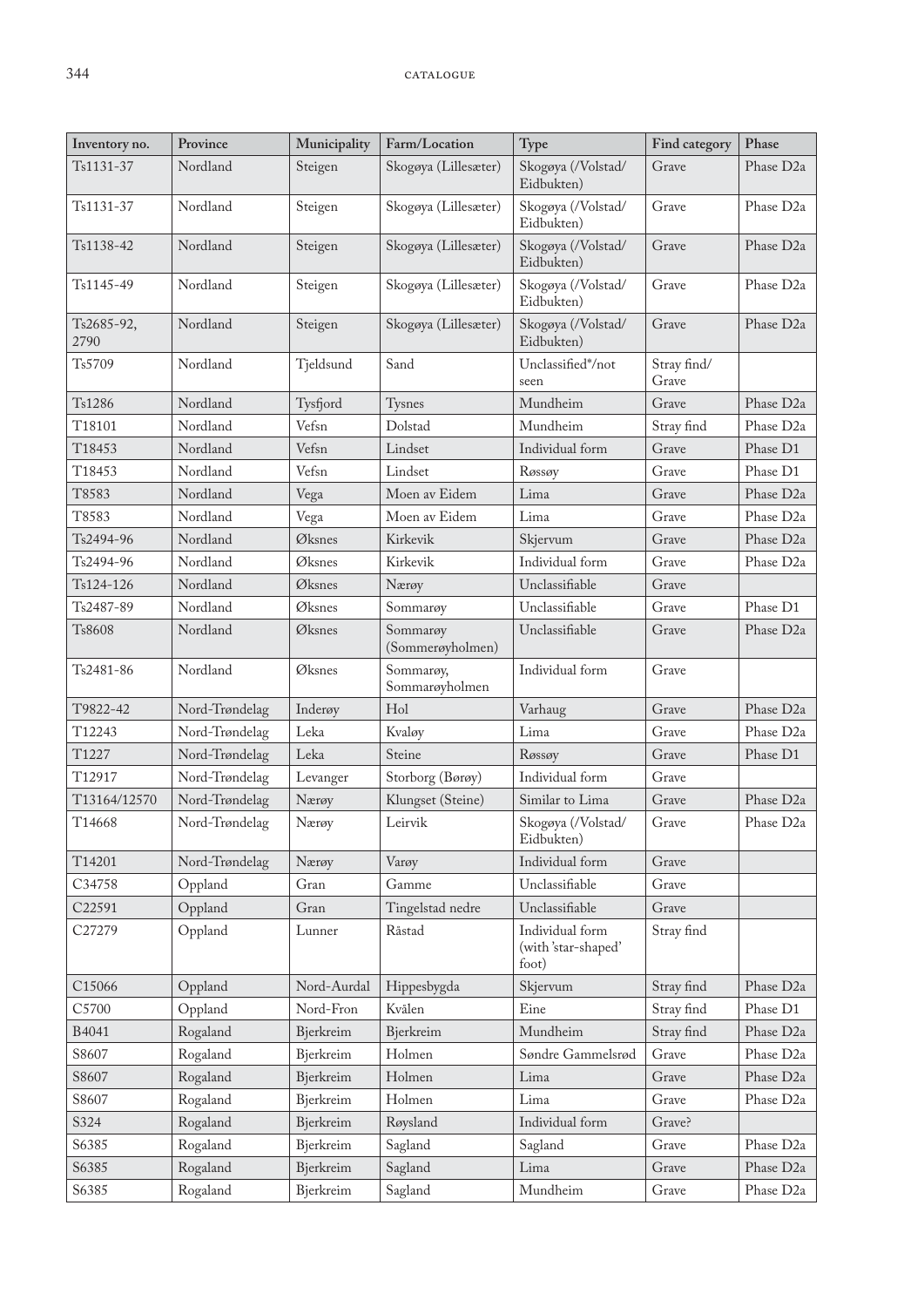| Inventory no. | Province | Municipality | Farm/Location           | Type                             | Find category | Phase                 |
|---------------|----------|--------------|-------------------------|----------------------------------|---------------|-----------------------|
| S5045         | Rogaland | Bjerkreim    | Slettabø                | Unclassifiable                   | Grave         |                       |
| S5046         | Rogaland | Bjerkreim    | Slettabø                | Mundheim                         | Grave         | Phase D <sub>2a</sub> |
| S5046         | Rogaland | Bjerkreim    | Slettabø                | Mundheim                         | Grave         | Phase D <sub>2a</sub> |
| S5046         | Rogaland | Bjerkreim    | Slettabø                | Lima                             | Grave         | Phase D <sub>2a</sub> |
| S5046         | Rogaland | Bjerkreim    | Slettabø                | Lima                             | Grave         | Phase D <sub>2a</sub> |
| S4969, 5105   | Rogaland | Bjerkreim    | Vasbø                   | Bützfleht                        | Grave         |                       |
| S4969, 5105   | Rogaland | Bjerkreim    | Vasbø                   | Individual form                  | Grave         |                       |
| S1433-37      | Rogaland | Bjerkreim    | Versland (Værsland)     | Søndre Gammelsrød                | Grave         | Phase D <sub>2a</sub> |
| S1433-37      | Rogaland | Bjerkreim    | Versland (Værsland)     | Mundheim                         | Grave         | Phase D <sub>2a</sub> |
| S3445         | Rogaland | Bjerkreim    | Vigesdal (Kjørren)      | Lima                             | Grave         | Phase D <sub>2a</sub> |
| S2276         | Rogaland | Eigersund    | Hovland                 | Unclassifiable                   | Grave         |                       |
| S3052         | Rogaland | Eigersund    | Skjeipstad              | Valandsmoen                      | Stray find    | Phase D <sub>2a</sub> |
| S3457         | Rogaland | Forsand      | Berge                   | Skogøya (/Volstad/<br>Eidbukten) | Grave         | Phase D <sub>2a</sub> |
| S2948         | Rogaland | Forsand      | Fossanmoen<br>(Forsand) | Individual form                  | Grave         |                       |
| S3887         | Rogaland | Forsand      | Fossanmoen<br>(Forsand) | Unclassifiable                   | Grave         |                       |
| S4082         | Rogaland | Forsand      | Fossanmoen<br>(Forsand) | Mundheim                         | Grave         | Phase D <sub>2a</sub> |
| S4082         | Rogaland | Forsand      | Fossanmoen<br>(Forsand) | Unclassifiable                   | Grave         | Phase D <sub>2a</sub> |
| S3564         | Rogaland | Forsand      | Helle                   | Mundheim                         | Grave         | Phase D <sub>2a</sub> |
| S3564         | Rogaland | Forsand      | Helle                   | Individual form                  | Grave         | Phase D <sub>2a</sub> |
| S3564         | Rogaland | Forsand      | Helle                   | Sagland                          | Grave         | Phase D <sub>2a</sub> |
| S2718         | Rogaland | Forsand      | Lyse                    | Byrkje                           | Grave         | Phase D <sub>2a</sub> |
| S2723         | Rogaland | Forsand      | Lyse                    | Individual form                  | Grave         |                       |
| S7117         | Rogaland | Forsand      | Underberge av Berge     | Individual form                  | Grave         |                       |
| S2435         | Rogaland | Gjesdal      | Dirdal                  | Mundheim                         | Grave         | Phase D <sub>2a</sub> |
| S2435         | Rogaland | Gjesdal      | Dirdal                  | Mundheim                         | Grave         | Phase D <sub>2a</sub> |
| S5722         | Rogaland | Gjesdal      | Dirdal                  | Unclassifiable                   | Grave         |                       |
| S5722         | Rogaland | Gjesdal      | Dirdal                  | Unclassifiable                   | Grave         |                       |
| S5853         | Rogaland | Gjesdal      | Edland                  | Mundheim                         | Grave         | Phase D <sub>2a</sub> |
| S5853         | Rogaland | Gjesdal      | Edland                  | Skogøya (/Volstad/<br>Eidbukten) | Grave         | Phase D <sub>2a</sub> |
| S1738-40      | Rogaland | Gjesdal      | Lima                    | Lima                             | Grave         | Phase D <sub>2a</sub> |
| S1738-40      | Rogaland | Gjesdal      | Lima                    | Lima                             | Grave         | Phase D <sub>2a</sub> |
| S1738-40      | Rogaland | Gjesdal      | Lima                    | Søndre Gammelsrød                | Grave         | Phase D <sub>2a</sub> |
| S2035-39      | Rogaland | Gjesdal      | Ålgard                  | Individual form                  | Grave         | Phase D <sub>2a</sub> |
| S2035-39      | Rogaland | Gjesdal      | Ålgard                  | Ålgard                           | Grave         | Phase D <sub>2a</sub> |
| S2550         | Rogaland | Hjelmeland   | Byrkje                  | Individual form                  | Grave         |                       |
| S5068         | Rogaland | Hjelmeland   | Byrkje                  | Varhaug                          | Grave         | Phase D <sub>2a</sub> |
| S5068         | Rogaland | Hjelmeland   | Byrkje                  | Individual form                  | Grave         | Phase D <sub>2a</sub> |
| S5068         | Rogaland | Hjelmeland   | Byrkje                  | Varhaug                          | Grave         | Phase D <sub>2a</sub> |
| S5068         | Rogaland | Hjelmeland   | Byrkje                  | Byrkje                           | Grave         | Phase D <sub>2a</sub> |
| S6895         | Rogaland | Hjelmeland   | Fevoll øvre             | Unclassifiable                   | Grave         |                       |
| S7300         | Rogaland | Hjelmeland   | Geisfiell               | Individual form                  | Grave         |                       |
| S7300         | Rogaland | Hjelmeland   | Geisfjell               | Individual form                  | Grave         |                       |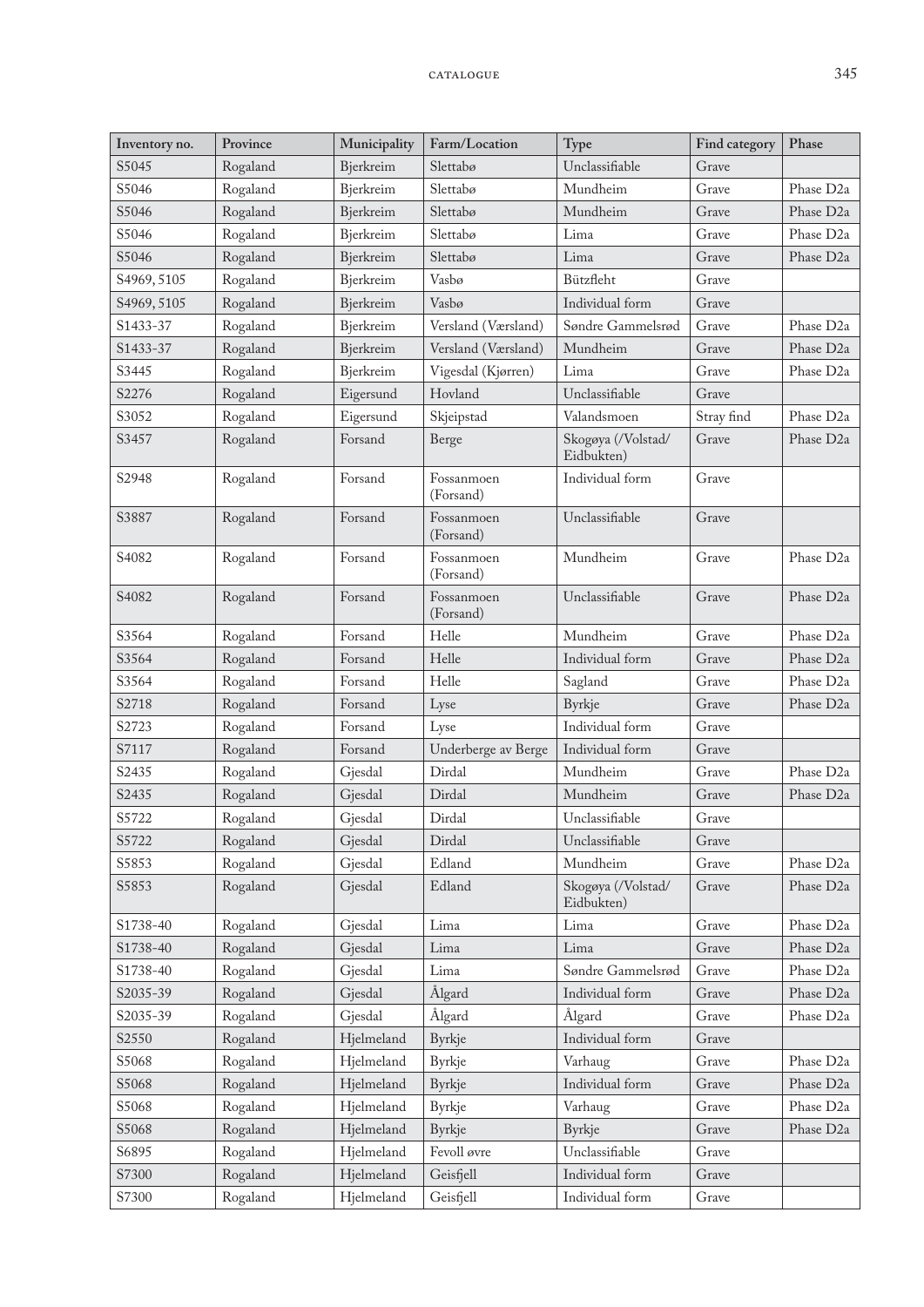### 346 CATALOGUE

| Inventory no.      | Province | Municipality | Farm/Location | Type              | Find category | Phase                  |
|--------------------|----------|--------------|---------------|-------------------|---------------|------------------------|
| S2376              | Rogaland | Hjelmeland   | Kleivaland    | Mundheim          | Grave         | Phase D <sub>2a</sub>  |
| S2371              | Rogaland | Hjelmeland   | Mæle øvre     | Eine              | Grave         | Phase D1               |
| S2371              | Rogaland | Hjelmeland   | Mæle øvre     | Eine              | Grave         | Phase D1               |
| S2371              | Rogaland | Hjelmeland   | Mæle øvre     | Unclassifiable    | Grave         | Phase D1               |
| S2587              | Rogaland | Hjelmeland   | Riskadal      | Lima              | Grave         | Phase D <sub>2a</sub>  |
| S2587              | Rogaland | Hjelmeland   | Riskadal      | Mundheim          | Grave         | Phase D <sub>2a</sub>  |
| S4476              | Rogaland | Hjelmeland   | Soppaland     | <b>Byrkje</b>     | Grave         | Phase D <sub>2a</sub>  |
| S4476              | Rogaland | Hjelmeland   | Soppaland     | Lima              | Grave         | Phase D <sub>2a</sub>  |
| S4890              | Rogaland | Hå           | Brusand (Bru) | Lima              | Grave         | Phase D <sub>2a</sub>  |
| S4890              | Rogaland | Hå           | Brusand (Bru) | Mundheim          | Grave         | Phase D <sub>2a</sub>  |
| B4879              | Rogaland | Hå           | Bo            | Mundheim          | Grave         | Phase D <sub>2a</sub>  |
| C7530              | Rogaland | Hå           | Bo            | Individual form   | Stray find    |                        |
| S828-35            | Rogaland | Hå           | Bø            | Fristad           | Grave         | Phase D <sub>2a</sub>  |
| S828-35            | Rogaland | Hå           | Bo            | Individual form   | Grave         | Phase D <sub>2a</sub>  |
| S828-35            | Rogaland | Hå           | Bo            | Fristad           | Grave         | Phase D <sub>2a</sub>  |
| S4059              | Rogaland | Hå           | Fuglestad     | Individual form   | Grave         |                        |
| S9515              | Rogaland | Hå           | Hå            | Unclassifiable    | Grave         |                        |
| B4834              | Rogaland | Hå           | Hårr          | Unclassifiable    | Grave         |                        |
| B4834              | Rogaland | Hå           | Hårr          | Unclassifiable    | Grave         |                        |
| B4834              | Rogaland | Hå           | Hårr          | Mundheim          | Grave         | Phase D <sub>2a</sub>  |
| B4834              | Rogaland | Hå           | Hårr          | Mundheim          | Grave         | Phase D <sub>2a</sub>  |
| B4834              | Rogaland | Hå           | Hårr          | Lima              | Grave         | Phase D <sub>2a</sub>  |
| B4834              | Rogaland | Hå           | Hårr          | Lima              | Grave         | Phase D <sub>2a</sub>  |
| B4834              | Rogaland | Hå           | Hårr          | Lima              | Grave         | Phase D <sub>2a</sub>  |
| B4834              | Rogaland | Hå           | Hårr          | Unclassifiable    | Grave         |                        |
| B4834              | Rogaland | Hå           | Hårr          | Unclassifiable    | Grave         |                        |
| C21251             | Rogaland | Hå           | Hårr          | Mundheim          | Stray find    | Phase D <sub>2a</sub>  |
| C <sub>21251</sub> | Rogaland | Hå           | Hårr          | Individual form   | Stray find    | Phase D <sub>2</sub> a |
| <b>B5550</b>       | Rogaland | Hå           | Kvalbein      | Individual form   | Grave         |                        |
| B5296              | Rogaland | Hå           | Kvassheim     | Unclassifiable    | Grave         | Phase D <sub>2a</sub>  |
| <b>B5296</b>       | Rogaland | Hå           | Kvassheim     | Unclassifiable    | Grave         | Phase D <sub>2</sub> a |
| B5296              | Rogaland | Hå           | Kvassheim     | Unclassifiable    | Grave         | Phase D <sub>2a</sub>  |
| B5296              | Rogaland | Hå           | Kvassheim     | Mundheim          | Grave         | Phase D <sub>2a</sub>  |
| B5302              | Rogaland | Hå           | Kvassheim     | Tveitane-Hunn     | Grave         | Phase D1               |
| B5302              | Rogaland | Hå           | Kvassheim     | Lunde             | Grave         | Phase D1               |
| B5302              | Rogaland | Hå           | Kvassheim     | Unclassifiable    | Grave         | Phase D1               |
| <b>B5306</b>       | Rogaland | Hå           | Kvassheim     | Individual form   | Grave         | Phase D1               |
| <b>B5306</b>       | Rogaland | Hå           | Kvassheim     | Individual form   | Grave         | Phase D1               |
| B5351              | Rogaland | Hå           | Kvassheim     | Unclassified *not | Grave         |                        |
|                    |          |              |               | found             |               |                        |
| B5359              | Rogaland | Hå           | Kvassheim     | Mundheim          | Grave         | Phase D <sub>2a</sub>  |
| B5363              | Rogaland | Hå           | Kvassheim     | Unclassifiable    | Grave         |                        |
| B5363              | Rogaland | Hå           | Kvassheim     | Unclassifiable    | Grave         |                        |
| <b>B5368</b>       | Rogaland | Hå           | Kvassheim     | Unclassifiable    | Grave         |                        |
| <b>B5368</b>       | Rogaland | Hå           | Kvassheim     | Individual form   | Grave         |                        |
| <b>B5368</b>       | Rogaland | Hå           | Kvassheim     | Individual form   | Grave         |                        |
| B5387              | Rogaland | Hå           | Kvassheim     | Unclassifiable    | Grave         |                        |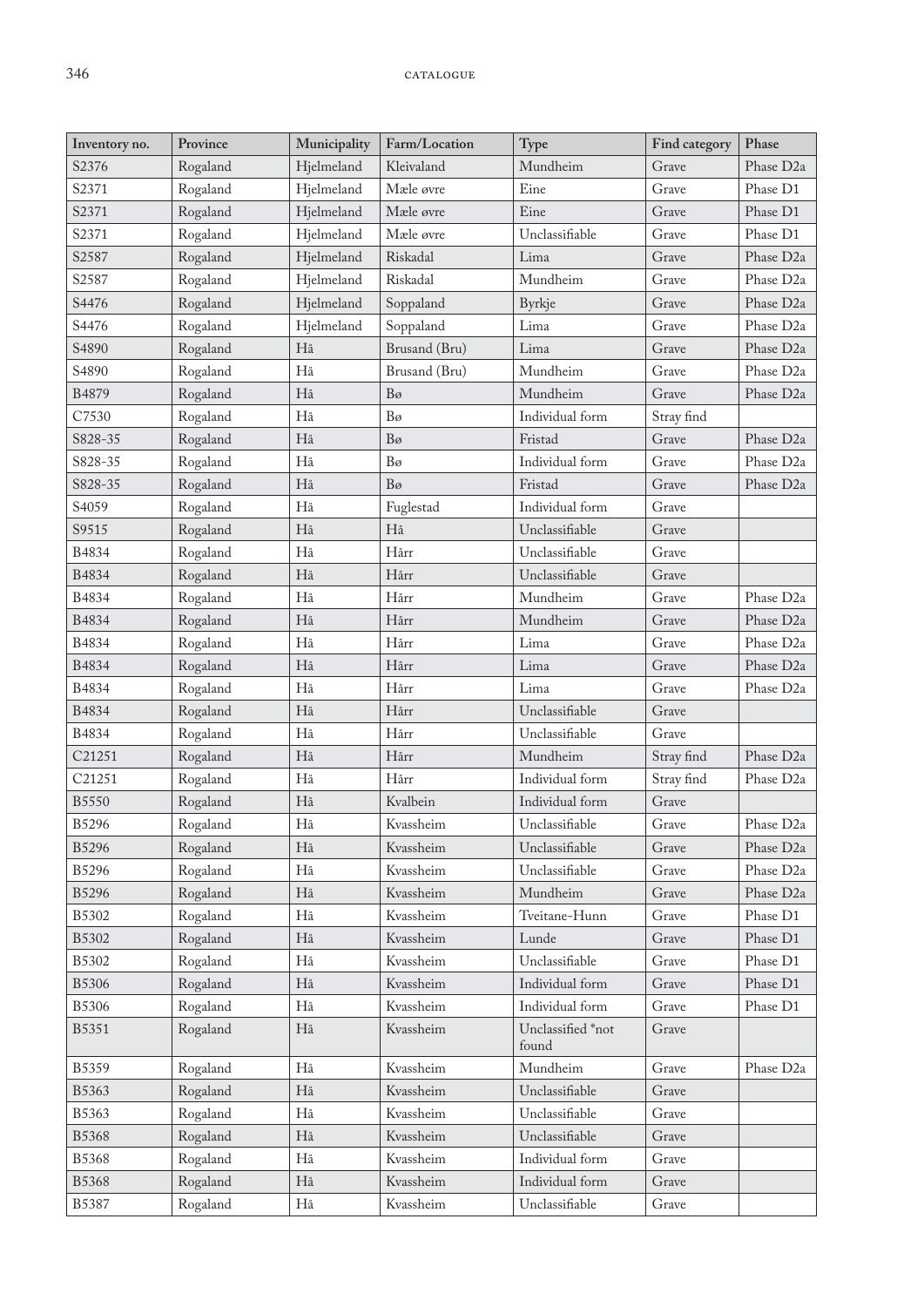| Inventory no. | Province | Municipality | Farm/Location | Type                   | Find category | Phase                 |
|---------------|----------|--------------|---------------|------------------------|---------------|-----------------------|
| B5984         | Rogaland | Hå           | Kvassheim     | Søndre Gammelsrød      | Grave         | Phase D <sub>2a</sub> |
| <b>B5984</b>  | Rogaland | Hå           | Kvassheim     | Similar to<br>Mundheim | Grave         | Phase D <sub>2a</sub> |
| <b>B5984</b>  | Rogaland | Hå           | Kvassheim     | Individual form        | Grave         | Phase D <sub>2a</sub> |
| B5984         | Rogaland | Hå           | Kvassheim     | Søndre Gammelsrød      | Grave         | Phase D <sub>2a</sub> |
| B6004         | Rogaland | Hå           | Kvassheim     | Unclassifiable         | Grave         |                       |
| S948          | Rogaland | Hå           | Kvassheim     | Individual form        | Grave         |                       |
| S949          | Rogaland | Hå           | Kvassheim     | Individual form        | Grave         |                       |
| S1460         | Rogaland | Hå           | Madland       | Individual form        | Grave         |                       |
| S6296         | Rogaland | Hå           | Madland       | Unclassifiable         | Grave         | Phase D <sub>2a</sub> |
| S6296         | Rogaland | Hå           | Madland       | Mundheim               | Grave         | Phase D <sub>2a</sub> |
| S6296         | Rogaland | Hå           | Madland       | Lima                   | Grave         | Phase D <sub>2a</sub> |
| S6296         | Rogaland | Hå           | Madland       | Unclassifiable         | Grave         | Phase D <sub>2a</sub> |
| S6296         | Rogaland | Hå           | Madland       | Mundheim               | Grave         | Phase D <sub>2a</sub> |
| S6451         | Rogaland | Hå           | Madland       | Unclassifiable         | Stray find    |                       |
| B4343         | Rogaland | Hå           | Nærbø         | Unclassifiable         | Grave         | Phase D <sub>2a</sub> |
| B4343         | Rogaland | Hå           | Nærbø         | Mundheim               | Grave         | Phase D <sub>2a</sub> |
| B4343         | Rogaland | Hå           | Nærbø         | Unclassifiable         | Grave         | Phase D <sub>2a</sub> |
| B4343         | Rogaland | Hå           | Nærbø         | Unclassifiable         | Grave         | Phase D <sub>2a</sub> |
| B4343         | Rogaland | Hå           | Nærbø         | Unclassifiable         | Grave         | Phase D <sub>2a</sub> |
| B4343         | Rogaland | Hå           | Nærbø         | Unclassifiable         | Grave         | Phase D <sub>2a</sub> |
| S2061         | Rogaland | Hå           | Nærland       | Mundheim               | Stray find    | Phase D <sub>2a</sub> |
| S4767         | Rogaland | Hå           | Nærland       | Unclassifiable         | Stray find    |                       |
| B4254         | Rogaland | Hå           | Obrestad      | Søndre Gammelsrød      | Grave         | Phase D <sub>2a</sub> |
| B4254         | Rogaland | Hå           | Obrestad      | Individual form        | Grave         | Phase D <sub>2a</sub> |
| B4344         | Rogaland | Hå           | Obrestad      | Individual form        | Grave         |                       |
| B4344         | Rogaland | Hå           | Obrestad      | Individual form        | Grave         |                       |
| B4344         | Rogaland | Hå           | Obrestad      | Søndre Gammelsrød      | Grave         | Phase D <sub>2a</sub> |
| B4344         | Rogaland | Hå           | Obrestad      | Søndre Gammelsrød      | Grave         | Phase D <sub>2a</sub> |
| S1559         | Rogaland | Hå           | Varhaug       | Varhaug                | Stray find    | Phase D <sub>2a</sub> |
| S6450         | Rogaland | Hå           | Varhaug       | Søndre Gammelsrød      | Grave         | Phase D <sub>2a</sub> |
| S6450         | Rogaland | Hå           | Varhaug       | Søndre Gammelsrød      | Grave         | Phase D <sub>2a</sub> |
| S6450         | Rogaland | Hå           | Varhaug       | Sagland                | Grave         | Phase D <sub>2a</sub> |
| S1506         | Rogaland | Hå           | Varhaug sogn  | Mundheim               | Stray find    | Phase D <sub>2a</sub> |
| <b>B5018</b>  | Rogaland | Jæren?       | Unknown       | Unclassifiable         | Stray find    |                       |
| B2973         | Rogaland | Klepp        | Anda          | Unclassifiable         | Grave         |                       |
| S7131         | Rogaland | Klepp        | Erga          | Unclassifiable         | Grave         | Phase D1              |
| S7131         | Rogaland | Klepp        | Erga          | Unclassifiable         | Grave         | Phase D1              |
| S7703         | Rogaland | Klepp        | Erga          | Unclassifiable         | Grave         |                       |
| S3548         | Rogaland | Klepp        | Fristad       | Fristad                | Grave         | Phase D <sub>2a</sub> |
| B2269-99      | Rogaland | Klepp        | Hauge         | Unclassifiable         | Grave         | Phase D1              |
| S1026-31      | Rogaland | Klepp        | Laland        | Lima                   | Grave         | Phase D <sub>2a</sub> |
| B4176         | Rogaland | Klepp        | Nese          | Unclassifiable         | Grave         |                       |
| B2575         | Rogaland | Klepp        | Orre          | Mundheim               | Grave?        | Phase D <sub>2a</sub> |
| S1821         | Rogaland | Klepp        | Orre          | Individual form        | Grave?        |                       |
| S5791         | Rogaland | Klepp        | Orstad        | Mundheim               | Grave         | Phase D <sub>2a</sub> |
| S1741         | Rogaland | Klepp        | Reve          | Individual form        | Stray find    |                       |
|               |          |              |               |                        |               |                       |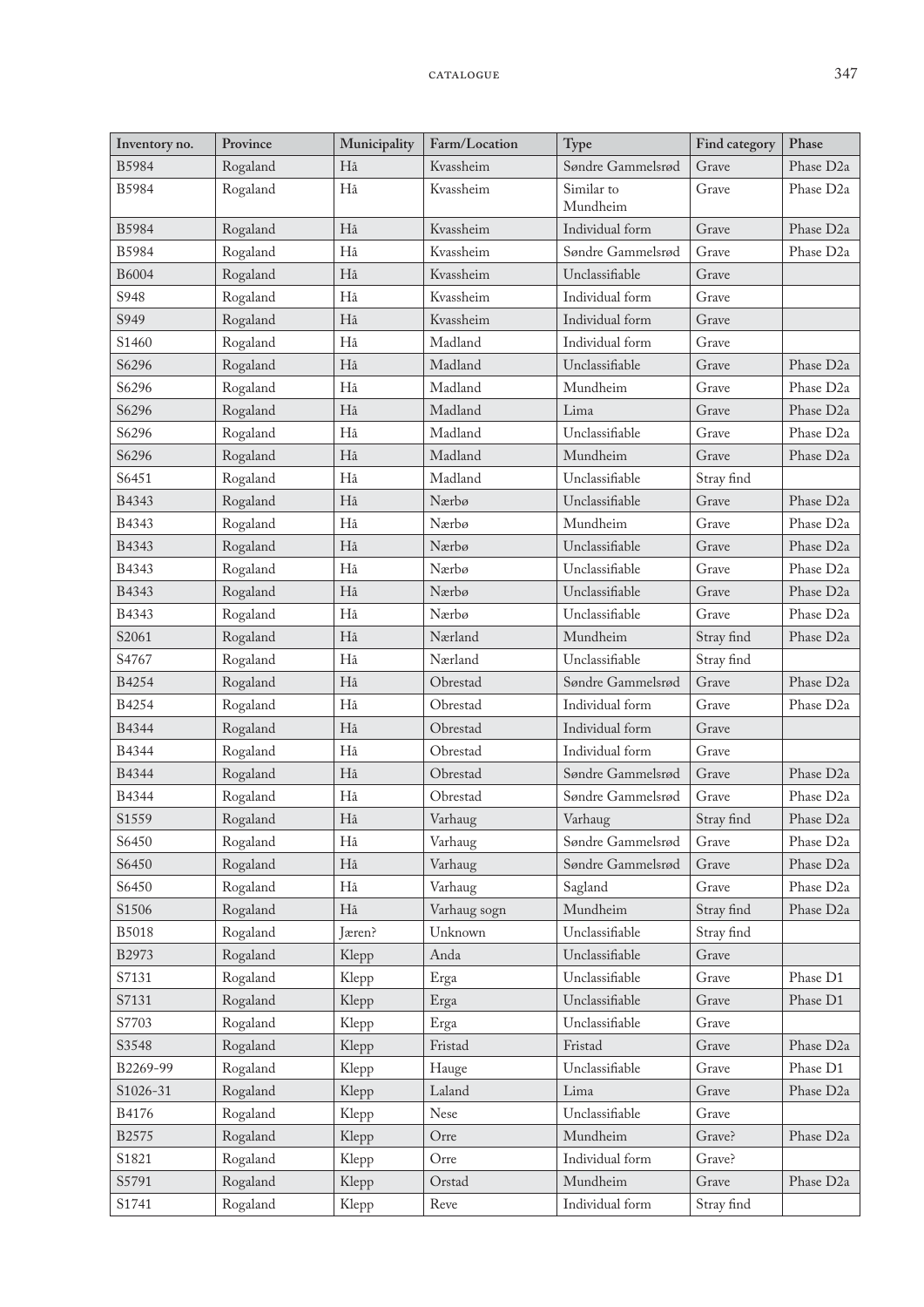| Inventory no. | Province | Municipality | Farm/Location         | Type                             | Find category | Phase                 |
|---------------|----------|--------------|-----------------------|----------------------------------|---------------|-----------------------|
| S1827         | Rogaland | Klepp        | Reve                  | Individual form                  | Stray find    |                       |
| S1971         | Rogaland | Klepp        | Reve                  | Unclassifiable                   | Stray find    |                       |
| S2830         | Rogaland | Klepp        | Reve                  | Unclassifiable                   | Grave         |                       |
| S2830         | Rogaland | Klepp        | Reve                  | Individual form                  | Grave         |                       |
| B4226         | Rogaland | Klepp        | Skeie (Tjøtta)        | Mundheim                         | Grave?        | Phase D <sub>2a</sub> |
| B4226         | Rogaland | Klepp        | Skeie (Tjøtta)        | Individual form                  | Grave?        |                       |
| B4226         | Rogaland | Klepp        | Skeie (Tjøtta)        | Individual form                  | Grave?        |                       |
| B4226         | Rogaland | Klepp        | Skeie (Tjøtta)        | Individual form                  | Grave?        |                       |
| B4226         | Rogaland | Klepp        | Skeie (Tjøtta)        | Lima                             | Grave?        | Phase D <sub>2a</sub> |
| B4226         | Rogaland | Klepp        | Skeie (Tjøtta)        | Individual form                  | Grave?        |                       |
| S7399         | Rogaland | Klepp        | Skeie                 | Individual form                  | Grave         |                       |
| S1057         | Rogaland | Klepp        | Stangeland            | Tveitane-Hunn                    | Stray find    | Phase D1              |
| S5678         | Rogaland | Klepp        | Sveinsvoll            | Skogøya (/Volstad/<br>Eidbukten) | Grave         | Phase D <sub>2a</sub> |
| C4923-25      | Rogaland | Klepp        | Tjøtta                | Lima                             | Grave         | Phase D <sub>2a</sub> |
| S6286         | Rogaland | Klepp        | Tjøtta                | Unclassifiable                   | Grave         |                       |
| B2505-17      | Rogaland | Klepp        | Tu                    | Mundheim                         | Grave         | Phase D <sub>2a</sub> |
| B2505-17      | Rogaland | Klepp        | Tu                    | Individual form                  | Grave         | Phase D <sub>2a</sub> |
| B2505-17      | Rogaland | Klepp        | Tu                    | Individual form                  | Grave         | Phase D <sub>2a</sub> |
| B2505-17      | Rogaland | Klepp        | Tu                    | Mundheim                         | Grave         | Phase D <sub>2a</sub> |
| C21407        | Rogaland | Klepp        | Tu                    | Mundheim                         | Grave         | Phase D <sub>2a</sub> |
| S6273         | Rogaland | Klepp        | Tu                    | Unclassifiable                   | Grave         |                       |
| B542-45       | Rogaland | Klepp        | Øksnavad              | Mundheim                         | Grave         | Phase D <sub>2a</sub> |
| B542-45       | Rogaland | Klepp        | Øksnavad              | Mundheim                         | Grave         | Phase D <sub>2a</sub> |
| S950          | Rogaland | Randaberg    | Harastad              | Lunde                            | Grave         | Phase D1              |
| <b>B2476</b>  | Rogaland | Sandnes      | Bråstein              | Similar to<br>Mundheim           | Grave?        | Phase D <sub>2a</sub> |
| C1286-88      | Rogaland | Sandnes      | Bråstein              | Mundheim                         | Grave         | Phase D <sub>2a</sub> |
| C1286-88      | Rogaland | Sandnes      | Bråstein              | Similar to<br>Mundheim           | Grave         | Phase D <sub>2a</sub> |
| C1286-88      | Rogaland | Sandnes      | $\rm Br\ddot{a}stein$ | Mundheim                         | Grave         | Phase D <sub>2a</sub> |
| S1927         | Rogaland | Sandnes      | Selvik                | Unclassifiable                   | Stray find    |                       |
| S1841         | Rogaland | Sandnes      | Skjæveland            | Unclassifiable                   | Stray find    |                       |
| S4590         | Rogaland | Sandnes      | Skjørestad            | Unclassifiable                   | Grave         |                       |
| S6392         | Rogaland | Sandnes      | Stokka                | Unclassifiable                   | Grave         | Phase D <sub>2a</sub> |
| S6392         | Rogaland | Sandnes      | Stokka                | Mundheim                         | Grave         | Phase D <sub>2a</sub> |
| S6392         | Rogaland | Sandnes      | Stokka                | Unclassifiable                   | Grave         | Phase D <sub>2a</sub> |
| S6392         | Rogaland | Sandnes      | Stokka                | Unclassifiable                   | Grave         | Phase D <sub>2a</sub> |
| S1299-1301    | Rogaland | Sola         | Rege (Rægje)          | Søndre Gammelsrød                | Grave         | Phase D <sub>2a</sub> |
| S2497         | Rogaland | Sola         | Røyneberg             | Individual form                  | Grave         |                       |
| B4528         | Rogaland | Sola         | Sandnes               | Mundheim                         | Grave         | Phase D <sub>2a</sub> |
| S1926         | Rogaland | Stavanger    | Kannik (Våland)       | Mundheim                         | Stray find    | Phase D <sub>2a</sub> |
| S2848, 5372   | Rogaland | Suldal       | Nærheim               | Individual form                  | Grave         | Phase D <sub>2a</sub> |
| S2848, 5372   | Rogaland | Suldal       | Nærheim               | Similar to<br>Mundheim           | Grave         | Phase D <sub>2a</sub> |
| B6771         | Rogaland | Time         | Haugland øvre         | Unclassifiable                   | Grave         |                       |
| S328          | Rogaland | Time         | Norheim               | Unclassifiable                   | Stray find    |                       |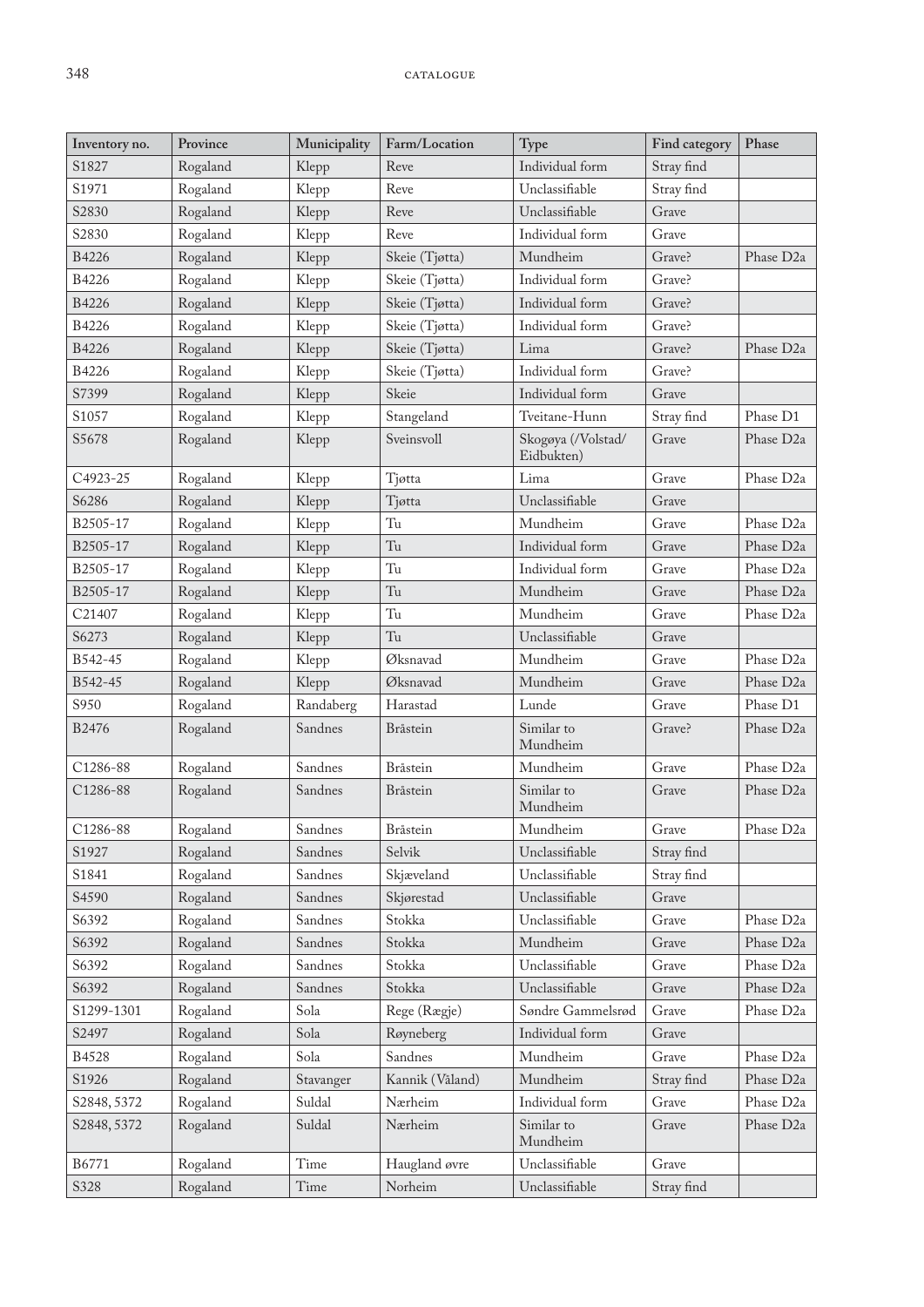| Inventory no. | Province         | Municipality | Farm/Location            | Type                                          | Find category | Phase                 |
|---------------|------------------|--------------|--------------------------|-----------------------------------------------|---------------|-----------------------|
| S3856         | Rogaland         | Time         | Tegle                    | Sagland                                       | Grave         | Phase D <sub>2a</sub> |
| B2528-54      | Rogaland         | Time         | Vestly                   | Ådland                                        | Grave         | Phase D <sub>2a</sub> |
| B2528-54      | Rogaland         | Time         | Vestly                   | Ådland                                        | Grave         | Phase D <sub>2a</sub> |
| B2528-54      | Rogaland         | Time         | Vestly                   | Unclassifiable                                | Grave         |                       |
| B2528-54      | Rogaland         | Time         | Vestly                   | Søndre Gammelsrød                             | Grave         | Phase D <sub>2a</sub> |
| B2528-54      | Rogaland         | Time         | Vestly                   | Lima                                          | Grave         | Phase D <sub>2a</sub> |
| B2528-54      | Rogaland         | Time         | Vestly                   | Mundheim                                      | Grave         | Phase D <sub>2a</sub> |
| B6314         | Rogaland         | Unknown      | Jæren                    | Unclassifiable                                | Grave         |                       |
| S1438-39      | Rogaland         | Unknown      | Unknown                  | Mundheim                                      | Stray find    | Phase D <sub>2a</sub> |
| S9324         | Rogaland         | Unknown      | Unknown                  | Stedje                                        | Stray find    | Phase D <sub>2a</sub> |
| S9326         | Rogaland         | Unknown      | Unknown                  | Similar to<br>Mundheim                        | Stray find    | Phase D <sub>2a</sub> |
| S5491         | Rogaland         | Vindafjord   | Helgavoll                | Unclassifiable                                | Stray find    |                       |
| S5491         | Rogaland         | Vindafjord   | Helgavoll                | Individual form                               | Stray find    |                       |
| S3683         | Rogaland         | Vindafjord   | Stolpe                   | Individual form                               | Grave         |                       |
| S6815         | Rogaland         | Vindafjord   | Stolpe                   | Unclassifiable                                | Grave         | Phase D <sub>2a</sub> |
| S6815         | Rogaland         | Vindafjord   | Stolpe                   | Mundheim                                      | Grave         | Phase D <sub>2a</sub> |
| S6815         | Rogaland         | Vindafjord   | Stolpe                   | Søndre Gammelsrød                             | Grave         | Phase D <sub>2a</sub> |
| B8552         | Sogn og Fjordane | Aurland      | Skaim                    | Individual form                               | Grave         | Phase D <sub>2a</sub> |
| B8552         | Sogn og Fjordane | Aurland      | Skaim                    | Individual form                               | Grave         | Phase D <sub>2a</sub> |
| B8552         | Sogn og Fjordane | Aurland      | Skaim                    | Mo/Skaim                                      | Grave         | Phase D <sub>2a</sub> |
| B8552         | Sogn og Fjordane | Aurland      | Skaim                    | Individual form                               | Grave         | Phase D <sub>2a</sub> |
| B12130        | Sogn og Fjordane | Balestrand   | Målsnes                  | Unclassifiable                                | Grave         |                       |
| B12130        | Sogn og Fjordane | Balestrand   | Målsnes                  | Unclassifiable                                | Grave         |                       |
| B11249        | Sogn og Fjordane | Eid          | Henne (Henden)<br>øvre   | Unclassifiable                                | Stray find    |                       |
| B13133        | Sogn og Fjordane | Fjaler       | Dale                     | Mo/Skaim                                      | Grave         | Phase D <sub>2a</sub> |
| B2825-29      | Sogn og Fjordane | Førde        | Mo                       | Unclassifiable                                | Grave         | Phase D <sub>2a</sub> |
| B2825-29      | Sogn og Fjordane | Førde        | Mo                       | Mo/Skaim                                      | Grave         | Phase D <sub>2a</sub> |
| B2825-29      | Sogn og Fjordane | Førde        | Mo                       | Mo/Skaim                                      | Grave         | Phase D <sub>2a</sub> |
| B14215        | Sogn og Fjordane | Gaular       | Osen                     | Unclassified*/not<br>seen/Individual<br>form? | Grave         |                       |
| B4591         | Sogn og Fjordane | Gloppen      | Evebø                    | Unclassifiable                                | Grave         |                       |
| T4882         | Sogn og Fjordane | Gloppen      | Haugane eller<br>Sandane | Mundheim                                      | Stray find    | Phase D <sub>2a</sub> |
| B14296        | Sogn og Fjordane | Gloppen      | Ryssdalen                | Unclassifiable                                | Grave         |                       |
| B6588         | Sogn og Fjordane | Gloppen      | Skrøppa (Skryppa)        | Søndre Gammelsrød                             | Grave         | Phase D <sub>2a</sub> |
| <b>B7008</b>  | Sogn og Fjordane | Gloppen      | Steinsåker               | Mundheim                                      | Grave         | Phase D <sub>2a</sub> |
| B2671         | Sogn og Fjordane | Gulen        | Oppedal indre            | Mundheim                                      | Grave         | Phase D <sub>2a</sub> |
| B434-38       | Sogn og Fjordane | Leikanger    | Henjum (Hølseng)         | Mo/Skaim                                      | Grave         | Phase D <sub>2a</sub> |
| B434-38       | Sogn og Fjordane | Leikanger    | Henjum (Hølseng)         | Mo/Skaim                                      | Grave         | Phase D <sub>2a</sub> |
| B10090        | Sogn og Fjordane | Leikanger    | Njøs                     | Mo/Skaim                                      | Grave         | Phase D <sub>2a</sub> |
| B10090        | Sogn og Fjordane | Leikanger    | Njøs                     | Skjervum                                      | Grave         | Phase D <sub>2a</sub> |
| B10090        | Sogn og Fjordane | Leikanger    | Njøs                     | Individual form                               | Grave         | Phase D <sub>2a</sub> |
| B15903 A      | Sogn og Fjordane | Leikanger    | Røysum                   | Lunde                                         | Grave         | Phase D1              |
| B15903 A      | Sogn og Fjordane | Leikanger    | Røysum                   | Eine                                          | Grave         | Phase D1              |
| B15903 A      | Sogn og Fjordane | Leikanger    | Røysum                   | Eine                                          | Grave         | Phase D1              |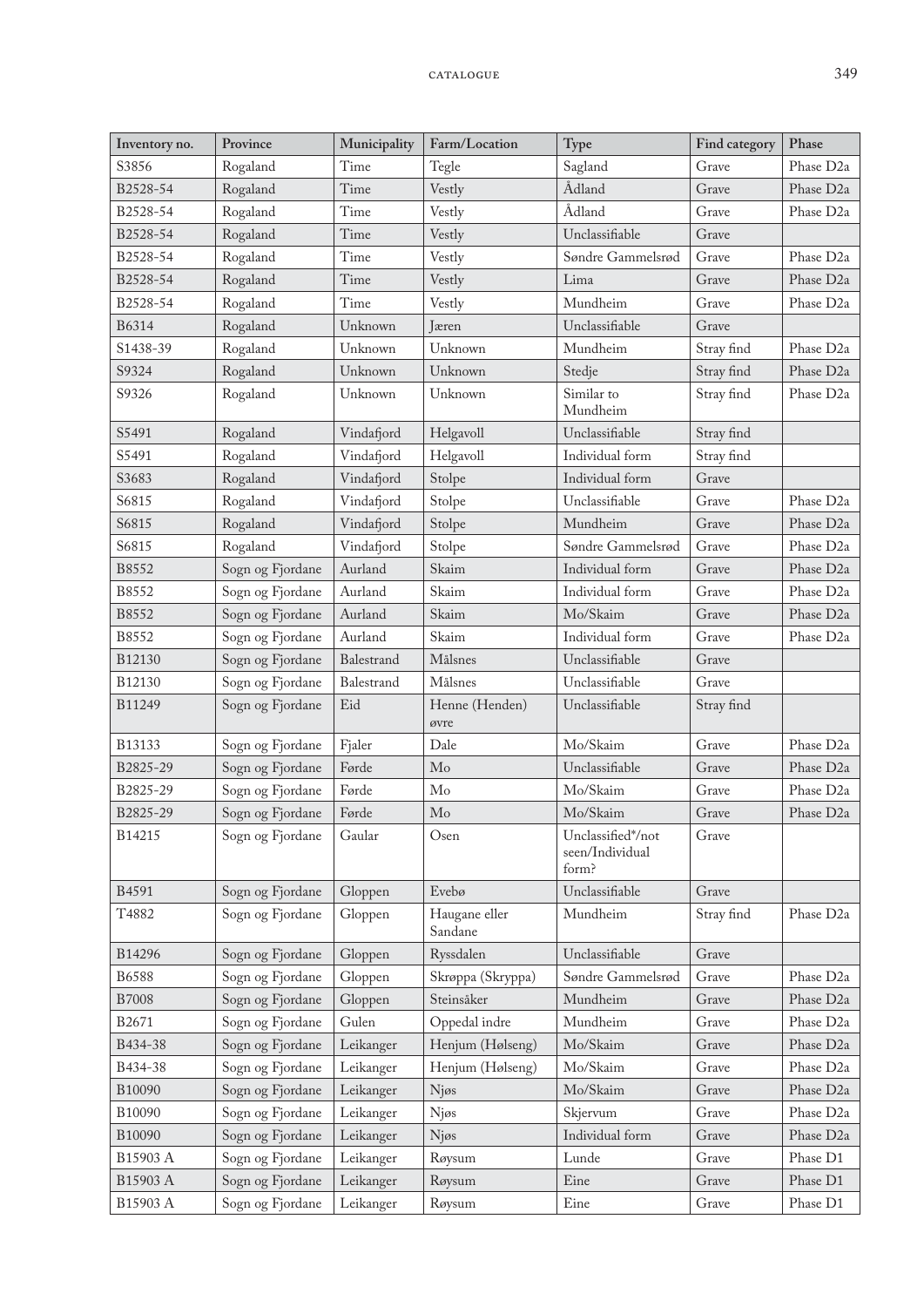| Inventory no.                                 | Province         | Municipality | Farm/Location                      | Type                                           | Find category    | Phase                 |
|-----------------------------------------------|------------------|--------------|------------------------------------|------------------------------------------------|------------------|-----------------------|
| B15903 B                                      | Sogn og Fjordane | Leikanger    | Røysum                             | Individual form,<br>similar to Gross<br>Siemss | Grave            |                       |
| B6798                                         | Sogn og Fjordane | Luster       | Eikjum                             | Individual form                                | Grave?           |                       |
| B4179                                         | Sogn og Fjordane | Luster       | Kroken                             | Unclassifiable                                 | Grave            |                       |
| B11431                                        | Sogn og Fjordane | Luster       | Modvo under Setre                  | Nygard                                         | Grave            | Phase D1              |
| <b>B6110</b>                                  | Sogn og Fjordane | Luster       | Nygarden                           | Individual form                                | Grave            | Phase D1              |
| B6110                                         | Sogn og Fjordane | Luster       | Nygarden                           | Nygard                                         | Grave            | Phase D1              |
| B8223                                         | Sogn og Fjordane | Luster       | Stuppelshaug av<br>Dale prestegård | Unclassified*/not<br>seen                      | Grave            |                       |
| B8223                                         | Sogn og Fjordane | Luster       | Stuppelshaug av<br>Dale prestegård | Unclassified*/not<br>seen                      | Grave            |                       |
| B9224                                         | Sogn og Fjordane | Selje        | Øyra                               | Unclassifiable                                 | Grave            |                       |
| C54551                                        | Sogn og Fjordane | Sogndal      | Danøire, Nornes                    | Mo/Skaim                                       | Stray find       | Phase D <sub>2a</sub> |
| B13954                                        | Sogn og Fjordane | Sogndal      | Kvåle                              | Individual form                                | Grave            | Phase D <sub>2a</sub> |
| B13954                                        | Sogn og Fjordane | Sogndal      | Kvåle                              | Mo/Skaim                                       | Grave            | Phase D <sub>2a</sub> |
| B13954                                        | Sogn og Fjordane | Sogndal      | Kvåle                              | Mo/Skaim                                       | Grave            | Phase D <sub>2a</sub> |
| B13954                                        | Sogn og Fjordane | Sogndal      | Kvåle                              | Individual form                                | Grave            | Phase D <sub>2a</sub> |
| B9688                                         | Sogn og Fjordane | Sogndal      | <b>Nornes</b>                      | Mo/Skaim                                       | Grave            | Phase D <sub>2a</sub> |
| B4640                                         | Sogn og Fjordane | Sogndal      | Unknown                            | Stedje                                         | Stray find       | Phase D <sub>2a</sub> |
| B5968                                         | Sogn og Fjordane | Sogndal      | Ølnes                              | Unclassifiable                                 | Grave            |                       |
| B5968                                         | Sogn og Fjordane | Sogndal      | Ølnes                              | Unclassifiable                                 | Grave            |                       |
| B5968                                         | Sogn og Fjordane | Sogndal      | Ølnes                              | Individual form                                | Grave            |                       |
| <b>B5968</b>                                  | Sogn og Fjordane | Sogndal      | Ølnes                              | Individual form                                | Grave            |                       |
| <b>B5968</b>                                  | Sogn og Fjordane | Sogndal      | Ølnes                              | Unclassifiable                                 | Grave            |                       |
| B5968                                         | Sogn og Fjordane | Sogndal      | Ølnes                              | Unclassifiable                                 | Grave            |                       |
| B4842                                         | Sogn og Fjordane | Stryn        | $B\sigma$                          | Individual form                                | Grave            | Phase D1              |
| B8031                                         | Sogn og Fjordane | Vik          | Fedje                              | Mo/Skaim                                       | Grave            | Phase D <sub>2a</sub> |
| B4159                                         | Sogn og Fjordane | Vik          | Hopperstad                         | Mundheim                                       | Grave            | Phase D <sub>2a</sub> |
| <b>B560</b>                                   | Sogn og Fjordane | Vik          | Hove                               | Individual form<br>(with spatulate foot)       | Grave            |                       |
| <b>B8830</b>                                  | Sogn og Fjordane | Vik          | Skjervum (Skjervo)                 | Skjervum                                       | Grave            | Phase D <sub>2a</sub> |
| T5460                                         | Sør-Trøndelag    | Bjugn        | Val                                | Individual form                                | Stray find       |                       |
| T15490                                        | Sør-Trøndelag    | Hitra        | Myren av<br>Kjerringvåg            | Individual form,<br>similar to Skogøya         | Hoard/<br>Cache? | Phase D <sub>2a</sub> |
| T5310                                         | Sør-Trøndelag    | Oppdal       | Grøte                              | Lima                                           | Stray find       | Phase D <sub>2a</sub> |
| C21648                                        | Telemark         | Nome         | Lunde nedre                        | Tveitane-Hunn                                  | Grave            | Phase D1              |
| C21648                                        | Telemark         | Nome         | Lunde nedre                        | Tveitane-Hunn                                  | Grave            | Phase D1              |
| C21648                                        | Telemark         | Nome         | Lunde nedre                        | Lunde                                          | Grave            | Phase D1              |
| C21648                                        | Telemark         | Nome         | Lunde nedre                        | Lunde                                          | Grave            | Phase D1              |
| National m.<br>C8031, 8306-<br>08, 8411, 8420 | Telemark         | Nome         | Stenstad                           | Lunde                                          | Grave            | Phase D1              |
| C11710                                        | Telemark         | Notodden     | Haugetuft                          | Unclassifiable                                 | Stray find       |                       |
| C10361-64                                     | Telemark         | Sauherad     | Hem (Hæm)                          | Gjerla                                         | Grave            | Phase D <sub>2a</sub> |
| C21856                                        | Telemark         | Skien        | Falkum                             | Foldvik-Empingham                              | Grave            | Phase D <sub>2a</sub> |
| C21856                                        | Telemark         | Skien        | Falkum                             | Foldvik-Empingham                              | Grave            | Phase D <sub>2a</sub> |
| C27093                                        | Telemark         | Skien        | Mæla nordre                        | Eine                                           | Grave            | Phase D1              |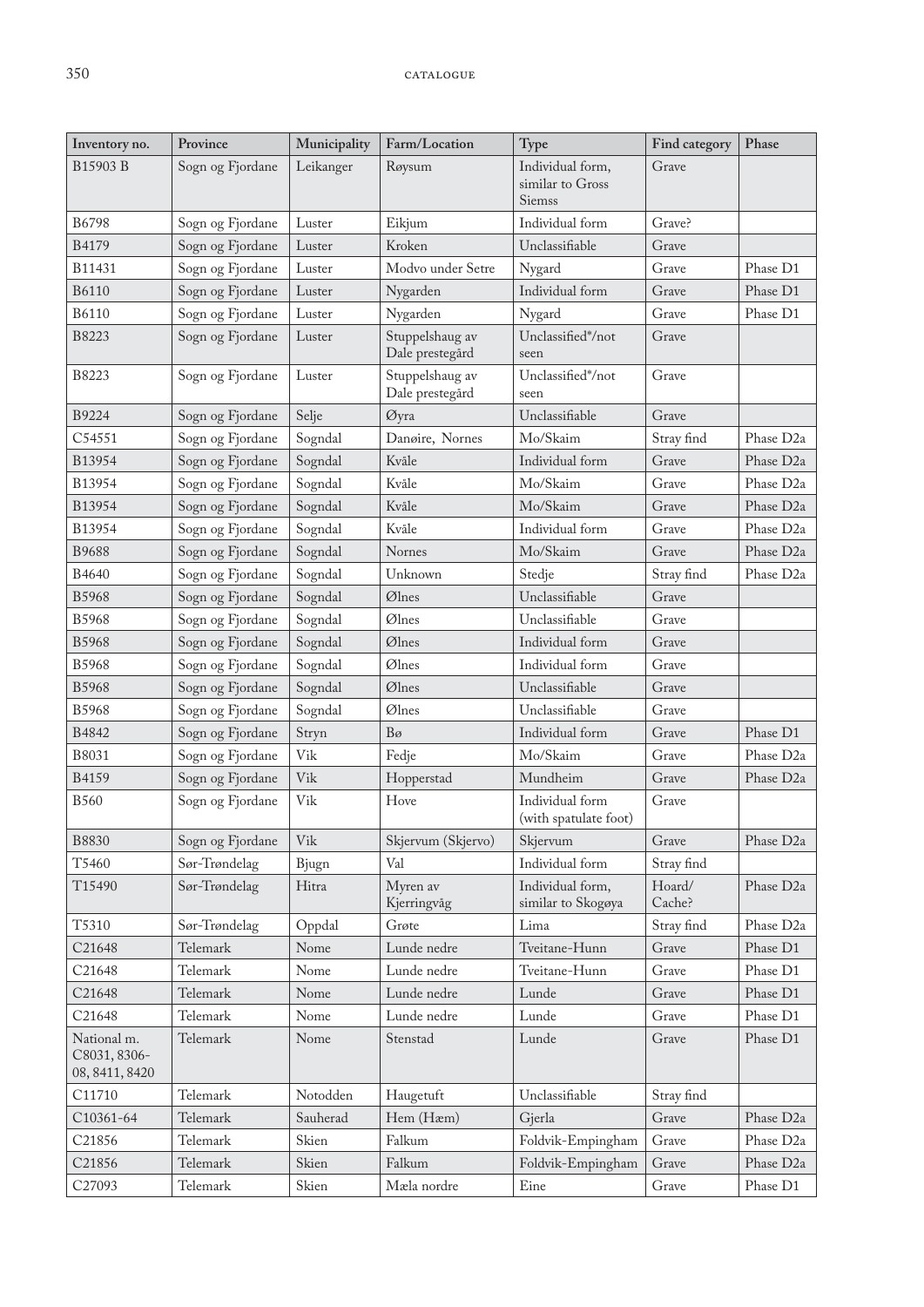| Inventory no.      | Province   | Municipality | Farm/Location    | Type                             | Find category        | Phase                 |
|--------------------|------------|--------------|------------------|----------------------------------|----------------------|-----------------------|
| C22242             | Telemark   | Skien        | Mæla søndre      | Individual form                  | Grave                |                       |
| C22242             | Telemark   | Skien        | Mæla søndre      | Individual form                  | Grave                |                       |
| C32315             | Telemark   | Tokke        | Tveiten av Haugo | Unclassifiable                   | Grave                | Phase D <sub>2a</sub> |
| C32315             | Telemark   | Tokke        | Tveiten av Haugo | Unclassifiable                   | Grave                | Phase D <sub>2a</sub> |
| C32315             | Telemark   | Tokke        | Tveiten av Haugo | Mundheim                         | Grave                | Phase D <sub>2a</sub> |
| C32315             | Telemark   | Tokke        | Tveiten av Haugo | Mundheim                         | Grave                | Phase D <sub>2a</sub> |
| C26002             | Telemark   | Vinje        | Stormyr          | Lunde                            | Stray find           | Phase D1              |
| $Ts2321-29$        | Troms      | Harstad      | Kolsland         | Skogøya (/Volstad/<br>Eidbukten) | Grave                | Phase D <sub>2a</sub> |
| Ts2321-29          | Troms      | Harstad      | Kolsland         | Skogøya (/Volstad/<br>Eidbukten) | Grave                | Phase D <sub>2a</sub> |
| Ts2330             | Troms      | Harstad      | Kolsland         | Røssøy                           | Grave                | Phase D1              |
| Ts1920             | Troms      | Harstad      | Øvergård         | Unclassifiable                   | Grave                |                       |
| C18252             | Troms      | Harstad      | Rogla            | Unclassifiable                   | Grave                | Phase D <sub>2a</sub> |
| Ts350              | Troms      | Harstad      | Skjerstad        | Unclassifiable                   | Grave                |                       |
| Ts1914             | Troms      | Harstad      | Vestnes          | Unclassifiable                   | Grave                |                       |
| Ts2378-83          | Troms      | Harstad      | Volstad          | Skogøya (/Volstad/<br>Eidbukten) | Grave                | Phase D <sub>2a</sub> |
| Ts2378-83          | Troms      | Harstad      | Volstad          | Skogøya (/Volstad/<br>Eidbukten) | Grave                | Phase D <sub>2a</sub> |
| Ts2378-83          | Troms      | Harstad      | Volstad          | Mundheim                         | Grave                | Phase D <sub>2a</sub> |
| $Ts31-33$          | Troms      | Kvæfjord     | Hundstad         | Skogøya (/Volstad/<br>Eidbukten) | Grave                | Phase D <sub>2a</sub> |
| $Ts31-33$          | Troms      | Kvæfjord     | Hundstad         | Skogøya (/Volstad/<br>Eidbukten) | Grave                | Phase D <sub>2a</sub> |
| Ts11140/11361      | Troms      | Torsken      | Grunnfarnes      | Unclassified*/not<br>seen        | Settlement           |                       |
| T <sub>s</sub> 956 | Troms      | Tranøy       | Leikangen        | Skogøya (/Volstad/<br>Eidbukten) | Grave?               | Phase D <sub>2a</sub> |
| Ts4814             | Troms      | Tranøy       | Leikangsund      | Lima                             | Hoard/Cache          | Phase D <sub>2a</sub> |
| Ts5781             | Troms      | Tromsø       | Greipstad        | Unclassified*/not<br>seen        | Grave                |                       |
| <b>B428</b>        | Unknown    | Unknown      | Unknown          | Lunde                            | Stray find           | Phase D1              |
| <b>B451</b>        | Unknown    | Unknown      | Unknown          | Byrkje                           | Stray find           | Phase D <sub>2a</sub> |
| <b>B452</b>        | Unknown    | Unknown      | Unknown          | Individual form                  | Stray find           |                       |
| B5470              | Unknown    | Unknown      | Unknown          | Unclassifiable                   | Stray find           |                       |
| B5631              | Unknown    | Unknown      | Unknown          | Individual form                  | Grave                |                       |
| B5631              | Unknown    | Unknown      | Unknown          | Individual form                  | Grave                |                       |
| C12216             | Unknown    | Unknown      | Unknown          | Individual form                  | Stray find           |                       |
| C26794             | Vest-Agder | Audnedal     | Konsmo           | Unclassifiable                   | Stray find/<br>Grave |                       |
| <b>B3410</b>       | Vest-Agder | Audnedal     | Ågedal           | Individual form                  | Grave                |                       |
| <b>B3410</b>       | Vest-Agder | Audnedal     | Ågedal           | Unclassified *not<br>found       | Grave                |                       |
| C17990             | Vest-Agder | Audnedal     | Høyland          | Lunde                            | Grave                | Phase D1              |
| C56701             | Vest-Agder | Audnedal     | Skarstad         | Stedje                           | Hoard/Cache          | Phase D <sub>2a</sub> |
| <b>B3353</b>       | Vest-Agder | Audnedal     | Viblemo          | Lunde                            | Grave                | Phase D1              |
| B5037              | Vest-Agder | Farsund      | Høiland          | Unclassifiable                   | Grave                | Phase D <sub>2a</sub> |
| C22285             | Vest-Agder | Farsund      | Jølle            | Unclassifiable                   | Grave                |                       |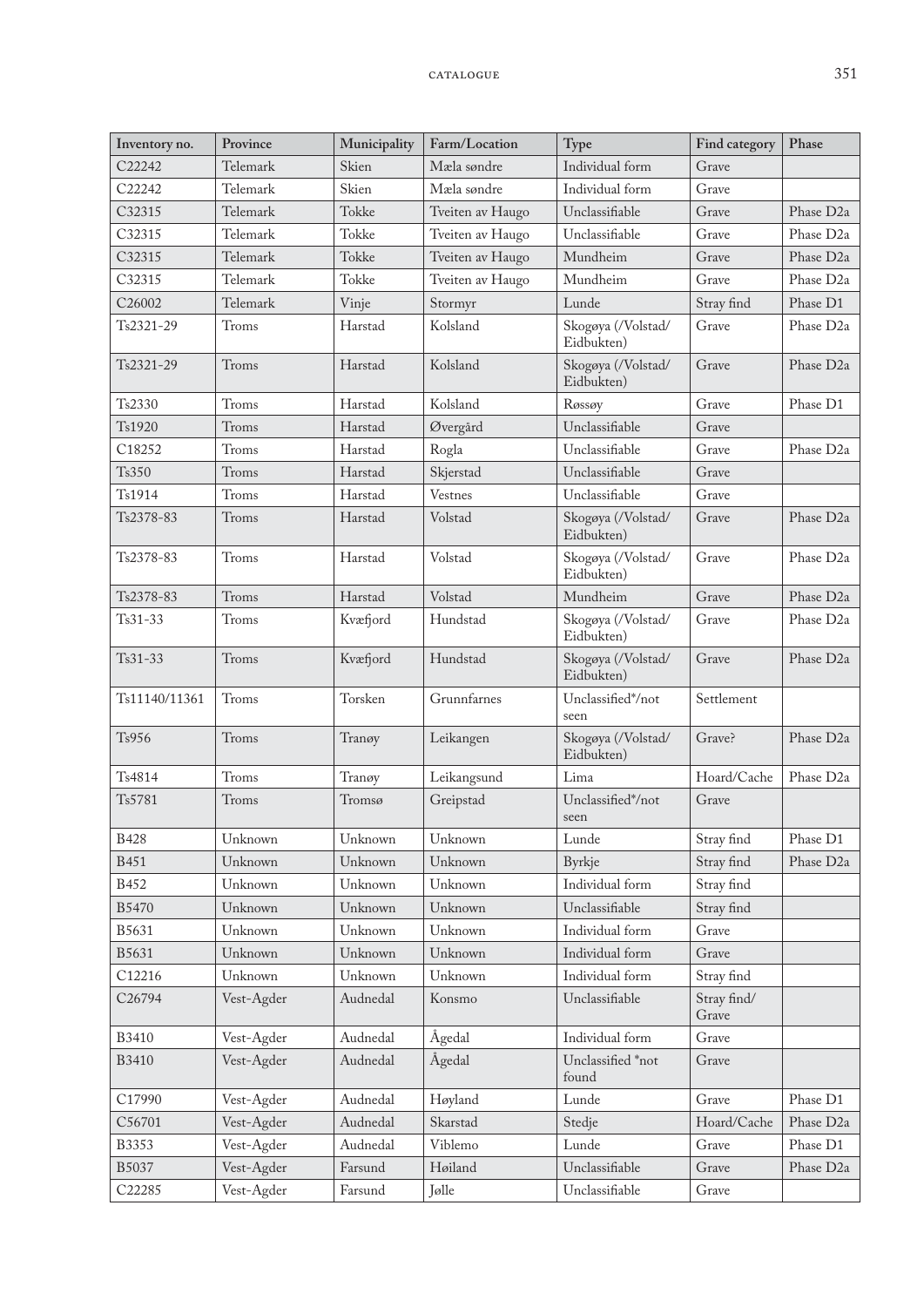| Unclassifiable<br>C22285<br>Jølle<br>Grave<br>Vest-Agder<br>Farsund<br>B3543<br>Lunde<br>Individual form<br>Grave<br>Phase D <sub>2a</sub><br>Vest-Agder<br>Farsund<br>B4426<br>Vest-Agder<br>Unclassifiable<br>Grave<br>Farsund<br>Lunde<br>B4426<br>Vest-Agder<br>Unclassifiable<br>Farsund<br>Lunde<br>Grave<br>B4426<br>Vest-Agder<br>Lunde<br>Unclassifiable<br>Grave<br>Farsund<br>B4286<br>Vest-Agder<br>Farsund<br>Lunde<br>Grave<br>Phase D <sub>2a</sub><br>Søndre Gammelsrød<br>"Spanskslottet"<br>Farsund<br>Lunde<br>Individual form<br>Phase D <sub>2a</sub><br><b>B4286</b><br>Vest-Agder<br>Grave<br>"Spanskslottet"<br>Farsund<br>Lunde<br>Individual form<br>Phase D <sub>2a</sub><br><b>B4286</b><br>Vest-Agder<br>Grave<br>"Spanskslottet"<br>Lunde<br>Vest-Agder<br>Farsund<br>Individual form<br>Phase D <sub>2a</sub><br><b>B4286</b><br>Grave<br>"Spanskslottet"<br>Lunde<br>Vest-Agder<br>Farsund<br>Individual form<br>Grave<br>Phase D <sub>2a</sub><br><b>B4286</b><br>"Spanskslottet"<br>Lunde<br>Farsund<br>Individual form<br>Phase D <sub>2a</sub><br><b>B4286</b><br>Vest-Agder<br>Grave<br>"Spanskslottet"<br>Ådland<br>Phase D <sub>2a</sub><br>B4234<br>Vest-Agder<br>Farsund<br>Lunde (Lundevågen/<br>Grave<br>Sletten)<br>Ådland<br>B4234<br>Lunde (Lundevågen/<br>Grave<br>Phase D <sub>2a</sub><br>Vest-Agder<br>Farsund<br>Sletten)<br>Unclassifiable<br>Grave<br>Phase D <sub>2a</sub><br>C22296<br>Vest-Agder<br>Farsund<br>Veremoen<br>Unclassifiable<br>C22296<br>Farsund<br>Grave<br>Phase D <sub>2a</sub><br>Vest-Agder<br>Veremoen<br>Farsund<br>Veremoen<br>Grave<br>Phase D <sub>2a</sub><br>C22296<br>Vest-Agder<br>Foldvik-Empingham<br>Vest-Agder<br>Phase D <sub>2a</sub><br>C22297<br>Farsund<br>Veremoen<br>Lima<br>Grave<br>Phase D <sub>2a</sub><br>C22297<br>Vest-Agder<br>Lima<br>Farsund<br>Veremoen<br>Grave<br>Stoveland<br>C22297<br>Vest-Agder<br>Farsund<br>Veremoen<br>Grave<br>Phase D <sub>2a</sub><br>Individual form<br>Grave<br>C7453-62<br>Vest-Agder<br>Flekkefjord<br>Gyland | Inventory no. | Province   | Municipality | Farm/Location | Type     | Find category | Phase                 |
|---------------------------------------------------------------------------------------------------------------------------------------------------------------------------------------------------------------------------------------------------------------------------------------------------------------------------------------------------------------------------------------------------------------------------------------------------------------------------------------------------------------------------------------------------------------------------------------------------------------------------------------------------------------------------------------------------------------------------------------------------------------------------------------------------------------------------------------------------------------------------------------------------------------------------------------------------------------------------------------------------------------------------------------------------------------------------------------------------------------------------------------------------------------------------------------------------------------------------------------------------------------------------------------------------------------------------------------------------------------------------------------------------------------------------------------------------------------------------------------------------------------------------------------------------------------------------------------------------------------------------------------------------------------------------------------------------------------------------------------------------------------------------------------------------------------------------------------------------------------------------------------------------------------------------------------------------------------------------------------------------------------------------------------------------------|---------------|------------|--------------|---------------|----------|---------------|-----------------------|
|                                                                                                                                                                                                                                                                                                                                                                                                                                                                                                                                                                                                                                                                                                                                                                                                                                                                                                                                                                                                                                                                                                                                                                                                                                                                                                                                                                                                                                                                                                                                                                                                                                                                                                                                                                                                                                                                                                                                                                                                                                                         |               |            |              |               |          |               |                       |
|                                                                                                                                                                                                                                                                                                                                                                                                                                                                                                                                                                                                                                                                                                                                                                                                                                                                                                                                                                                                                                                                                                                                                                                                                                                                                                                                                                                                                                                                                                                                                                                                                                                                                                                                                                                                                                                                                                                                                                                                                                                         |               |            |              |               |          |               |                       |
|                                                                                                                                                                                                                                                                                                                                                                                                                                                                                                                                                                                                                                                                                                                                                                                                                                                                                                                                                                                                                                                                                                                                                                                                                                                                                                                                                                                                                                                                                                                                                                                                                                                                                                                                                                                                                                                                                                                                                                                                                                                         |               |            |              |               |          |               |                       |
|                                                                                                                                                                                                                                                                                                                                                                                                                                                                                                                                                                                                                                                                                                                                                                                                                                                                                                                                                                                                                                                                                                                                                                                                                                                                                                                                                                                                                                                                                                                                                                                                                                                                                                                                                                                                                                                                                                                                                                                                                                                         |               |            |              |               |          |               |                       |
|                                                                                                                                                                                                                                                                                                                                                                                                                                                                                                                                                                                                                                                                                                                                                                                                                                                                                                                                                                                                                                                                                                                                                                                                                                                                                                                                                                                                                                                                                                                                                                                                                                                                                                                                                                                                                                                                                                                                                                                                                                                         |               |            |              |               |          |               |                       |
|                                                                                                                                                                                                                                                                                                                                                                                                                                                                                                                                                                                                                                                                                                                                                                                                                                                                                                                                                                                                                                                                                                                                                                                                                                                                                                                                                                                                                                                                                                                                                                                                                                                                                                                                                                                                                                                                                                                                                                                                                                                         |               |            |              |               |          |               |                       |
|                                                                                                                                                                                                                                                                                                                                                                                                                                                                                                                                                                                                                                                                                                                                                                                                                                                                                                                                                                                                                                                                                                                                                                                                                                                                                                                                                                                                                                                                                                                                                                                                                                                                                                                                                                                                                                                                                                                                                                                                                                                         |               |            |              |               |          |               |                       |
|                                                                                                                                                                                                                                                                                                                                                                                                                                                                                                                                                                                                                                                                                                                                                                                                                                                                                                                                                                                                                                                                                                                                                                                                                                                                                                                                                                                                                                                                                                                                                                                                                                                                                                                                                                                                                                                                                                                                                                                                                                                         |               |            |              |               |          |               |                       |
|                                                                                                                                                                                                                                                                                                                                                                                                                                                                                                                                                                                                                                                                                                                                                                                                                                                                                                                                                                                                                                                                                                                                                                                                                                                                                                                                                                                                                                                                                                                                                                                                                                                                                                                                                                                                                                                                                                                                                                                                                                                         |               |            |              |               |          |               |                       |
|                                                                                                                                                                                                                                                                                                                                                                                                                                                                                                                                                                                                                                                                                                                                                                                                                                                                                                                                                                                                                                                                                                                                                                                                                                                                                                                                                                                                                                                                                                                                                                                                                                                                                                                                                                                                                                                                                                                                                                                                                                                         |               |            |              |               |          |               |                       |
|                                                                                                                                                                                                                                                                                                                                                                                                                                                                                                                                                                                                                                                                                                                                                                                                                                                                                                                                                                                                                                                                                                                                                                                                                                                                                                                                                                                                                                                                                                                                                                                                                                                                                                                                                                                                                                                                                                                                                                                                                                                         |               |            |              |               |          |               |                       |
|                                                                                                                                                                                                                                                                                                                                                                                                                                                                                                                                                                                                                                                                                                                                                                                                                                                                                                                                                                                                                                                                                                                                                                                                                                                                                                                                                                                                                                                                                                                                                                                                                                                                                                                                                                                                                                                                                                                                                                                                                                                         |               |            |              |               |          |               |                       |
|                                                                                                                                                                                                                                                                                                                                                                                                                                                                                                                                                                                                                                                                                                                                                                                                                                                                                                                                                                                                                                                                                                                                                                                                                                                                                                                                                                                                                                                                                                                                                                                                                                                                                                                                                                                                                                                                                                                                                                                                                                                         |               |            |              |               |          |               |                       |
|                                                                                                                                                                                                                                                                                                                                                                                                                                                                                                                                                                                                                                                                                                                                                                                                                                                                                                                                                                                                                                                                                                                                                                                                                                                                                                                                                                                                                                                                                                                                                                                                                                                                                                                                                                                                                                                                                                                                                                                                                                                         |               |            |              |               |          |               |                       |
|                                                                                                                                                                                                                                                                                                                                                                                                                                                                                                                                                                                                                                                                                                                                                                                                                                                                                                                                                                                                                                                                                                                                                                                                                                                                                                                                                                                                                                                                                                                                                                                                                                                                                                                                                                                                                                                                                                                                                                                                                                                         |               |            |              |               |          |               |                       |
|                                                                                                                                                                                                                                                                                                                                                                                                                                                                                                                                                                                                                                                                                                                                                                                                                                                                                                                                                                                                                                                                                                                                                                                                                                                                                                                                                                                                                                                                                                                                                                                                                                                                                                                                                                                                                                                                                                                                                                                                                                                         |               |            |              |               |          |               |                       |
|                                                                                                                                                                                                                                                                                                                                                                                                                                                                                                                                                                                                                                                                                                                                                                                                                                                                                                                                                                                                                                                                                                                                                                                                                                                                                                                                                                                                                                                                                                                                                                                                                                                                                                                                                                                                                                                                                                                                                                                                                                                         |               |            |              |               |          |               |                       |
|                                                                                                                                                                                                                                                                                                                                                                                                                                                                                                                                                                                                                                                                                                                                                                                                                                                                                                                                                                                                                                                                                                                                                                                                                                                                                                                                                                                                                                                                                                                                                                                                                                                                                                                                                                                                                                                                                                                                                                                                                                                         |               |            |              |               |          |               |                       |
|                                                                                                                                                                                                                                                                                                                                                                                                                                                                                                                                                                                                                                                                                                                                                                                                                                                                                                                                                                                                                                                                                                                                                                                                                                                                                                                                                                                                                                                                                                                                                                                                                                                                                                                                                                                                                                                                                                                                                                                                                                                         |               |            |              |               |          |               |                       |
|                                                                                                                                                                                                                                                                                                                                                                                                                                                                                                                                                                                                                                                                                                                                                                                                                                                                                                                                                                                                                                                                                                                                                                                                                                                                                                                                                                                                                                                                                                                                                                                                                                                                                                                                                                                                                                                                                                                                                                                                                                                         |               |            |              |               |          |               |                       |
|                                                                                                                                                                                                                                                                                                                                                                                                                                                                                                                                                                                                                                                                                                                                                                                                                                                                                                                                                                                                                                                                                                                                                                                                                                                                                                                                                                                                                                                                                                                                                                                                                                                                                                                                                                                                                                                                                                                                                                                                                                                         | C8713-21      | Vest-Agder | Flekkefjord  | Ådland        | Mundheim | Grave         | Phase D <sub>2a</sub> |
| Ådland<br>Ådland<br>Phase D <sub>2a</sub><br>C8713-21<br>Vest-Agder<br>Flekkefjord<br>Grave                                                                                                                                                                                                                                                                                                                                                                                                                                                                                                                                                                                                                                                                                                                                                                                                                                                                                                                                                                                                                                                                                                                                                                                                                                                                                                                                                                                                                                                                                                                                                                                                                                                                                                                                                                                                                                                                                                                                                             |               |            |              |               |          |               |                       |
| Ådland<br>Individual form<br>C8713-21<br>Vest-Agder<br>Flekkefjord<br>Grave<br>Phase D <sub>2a</sub>                                                                                                                                                                                                                                                                                                                                                                                                                                                                                                                                                                                                                                                                                                                                                                                                                                                                                                                                                                                                                                                                                                                                                                                                                                                                                                                                                                                                                                                                                                                                                                                                                                                                                                                                                                                                                                                                                                                                                    |               |            |              |               |          |               |                       |
| C8860<br>Vest-Agder<br>Hægebostad<br>Bjærum<br>Unclassifiable<br>Grave                                                                                                                                                                                                                                                                                                                                                                                                                                                                                                                                                                                                                                                                                                                                                                                                                                                                                                                                                                                                                                                                                                                                                                                                                                                                                                                                                                                                                                                                                                                                                                                                                                                                                                                                                                                                                                                                                                                                                                                  |               |            |              |               |          |               |                       |
| C56500<br>Vest-Agder<br>Borgevold av Borgen<br>Unclassifiable<br>Stray find<br>Kristiansand                                                                                                                                                                                                                                                                                                                                                                                                                                                                                                                                                                                                                                                                                                                                                                                                                                                                                                                                                                                                                                                                                                                                                                                                                                                                                                                                                                                                                                                                                                                                                                                                                                                                                                                                                                                                                                                                                                                                                             |               |            |              |               |          |               |                       |
| Phase D1<br>C15286<br>Vest-Agder<br>Kvinesdal<br>Åmot<br>Lunde<br>Grave                                                                                                                                                                                                                                                                                                                                                                                                                                                                                                                                                                                                                                                                                                                                                                                                                                                                                                                                                                                                                                                                                                                                                                                                                                                                                                                                                                                                                                                                                                                                                                                                                                                                                                                                                                                                                                                                                                                                                                                 |               |            |              |               |          |               |                       |
| Unclassifiable<br>B86-96<br>Vest-Agder<br>Kvinesdal<br>Øye<br>Grave                                                                                                                                                                                                                                                                                                                                                                                                                                                                                                                                                                                                                                                                                                                                                                                                                                                                                                                                                                                                                                                                                                                                                                                                                                                                                                                                                                                                                                                                                                                                                                                                                                                                                                                                                                                                                                                                                                                                                                                     |               |            |              |               |          |               |                       |
| Vest-Agder<br>B86-96<br>Kvinesdal<br>Øye<br>Individual form<br>Grave                                                                                                                                                                                                                                                                                                                                                                                                                                                                                                                                                                                                                                                                                                                                                                                                                                                                                                                                                                                                                                                                                                                                                                                                                                                                                                                                                                                                                                                                                                                                                                                                                                                                                                                                                                                                                                                                                                                                                                                    |               |            |              |               |          |               |                       |
| Unclassifiable<br>B86-96<br>Vest-Agder<br>Kvinesdal<br>Øye<br>Grave                                                                                                                                                                                                                                                                                                                                                                                                                                                                                                                                                                                                                                                                                                                                                                                                                                                                                                                                                                                                                                                                                                                                                                                                                                                                                                                                                                                                                                                                                                                                                                                                                                                                                                                                                                                                                                                                                                                                                                                     |               |            |              |               |          |               |                       |
| B86-96<br>Vest-Agder<br>Kvinesdal<br>Øye<br>Unclassifiable<br>Grave                                                                                                                                                                                                                                                                                                                                                                                                                                                                                                                                                                                                                                                                                                                                                                                                                                                                                                                                                                                                                                                                                                                                                                                                                                                                                                                                                                                                                                                                                                                                                                                                                                                                                                                                                                                                                                                                                                                                                                                     |               |            |              |               |          |               |                       |
| Slimestad<br>Individual form<br>Vest-Agder<br>Kvinesdal<br>Grave<br>Phase D <sub>2a</sub><br>C15256-65                                                                                                                                                                                                                                                                                                                                                                                                                                                                                                                                                                                                                                                                                                                                                                                                                                                                                                                                                                                                                                                                                                                                                                                                                                                                                                                                                                                                                                                                                                                                                                                                                                                                                                                                                                                                                                                                                                                                                  |               |            |              |               |          |               |                       |
| Slimestad<br>Mundheim<br>Phase D <sub>2a</sub><br>Vest-Agder<br>Kvinesdal<br>Grave<br>C15256-65                                                                                                                                                                                                                                                                                                                                                                                                                                                                                                                                                                                                                                                                                                                                                                                                                                                                                                                                                                                                                                                                                                                                                                                                                                                                                                                                                                                                                                                                                                                                                                                                                                                                                                                                                                                                                                                                                                                                                         |               |            |              |               |          |               |                       |
| Individual form<br>Vest-Agder<br>Kvinesdal<br>Slimestad<br>Phase D <sub>2a</sub><br>C15256-65<br>Grave                                                                                                                                                                                                                                                                                                                                                                                                                                                                                                                                                                                                                                                                                                                                                                                                                                                                                                                                                                                                                                                                                                                                                                                                                                                                                                                                                                                                                                                                                                                                                                                                                                                                                                                                                                                                                                                                                                                                                  |               |            |              |               |          |               |                       |
| Vest-Agder<br>Slimestad<br>Individual form<br>Phase D2a<br>Kvinesdal<br>Grave<br>C15256-65                                                                                                                                                                                                                                                                                                                                                                                                                                                                                                                                                                                                                                                                                                                                                                                                                                                                                                                                                                                                                                                                                                                                                                                                                                                                                                                                                                                                                                                                                                                                                                                                                                                                                                                                                                                                                                                                                                                                                              |               |            |              |               |          |               |                       |
| Erseid<br>Individual form<br>Phase D <sub>2a</sub><br>Vest-Agder<br>Lindesnes<br>Grave<br>C9188-89                                                                                                                                                                                                                                                                                                                                                                                                                                                                                                                                                                                                                                                                                                                                                                                                                                                                                                                                                                                                                                                                                                                                                                                                                                                                                                                                                                                                                                                                                                                                                                                                                                                                                                                                                                                                                                                                                                                                                      |               |            |              |               |          |               |                       |
| Erseid<br>Valandsmoen<br>Vest-Agder<br>Lindesnes<br>Grave<br>Phase D <sub>2a</sub><br>C9188-89                                                                                                                                                                                                                                                                                                                                                                                                                                                                                                                                                                                                                                                                                                                                                                                                                                                                                                                                                                                                                                                                                                                                                                                                                                                                                                                                                                                                                                                                                                                                                                                                                                                                                                                                                                                                                                                                                                                                                          |               |            |              |               |          |               |                       |
| Vest-Agder<br>Hægebostad<br>Lunde<br>Grave<br>Phase D1<br>C23203<br>Lindesnes                                                                                                                                                                                                                                                                                                                                                                                                                                                                                                                                                                                                                                                                                                                                                                                                                                                                                                                                                                                                                                                                                                                                                                                                                                                                                                                                                                                                                                                                                                                                                                                                                                                                                                                                                                                                                                                                                                                                                                           |               |            |              |               |          |               |                       |
| Unclassifiable<br>Vest-Agder<br>Lindesnes<br>Hægebostad<br>Grave<br>Phase D1<br>C <sub>23203</sub>                                                                                                                                                                                                                                                                                                                                                                                                                                                                                                                                                                                                                                                                                                                                                                                                                                                                                                                                                                                                                                                                                                                                                                                                                                                                                                                                                                                                                                                                                                                                                                                                                                                                                                                                                                                                                                                                                                                                                      |               |            |              |               |          |               |                       |
| Vest-Agder<br>Hægebostad<br>Phase D <sub>2a</sub><br>C23203<br>Lindesnes<br>Søndre Gammelsrød<br>Grave                                                                                                                                                                                                                                                                                                                                                                                                                                                                                                                                                                                                                                                                                                                                                                                                                                                                                                                                                                                                                                                                                                                                                                                                                                                                                                                                                                                                                                                                                                                                                                                                                                                                                                                                                                                                                                                                                                                                                  |               |            |              |               |          |               |                       |
| Unclassifiable<br>C23203<br>Vest-Agder<br>Hægebostad<br>Phase D1<br>Lindesnes<br>Grave                                                                                                                                                                                                                                                                                                                                                                                                                                                                                                                                                                                                                                                                                                                                                                                                                                                                                                                                                                                                                                                                                                                                                                                                                                                                                                                                                                                                                                                                                                                                                                                                                                                                                                                                                                                                                                                                                                                                                                  |               |            |              |               |          |               |                       |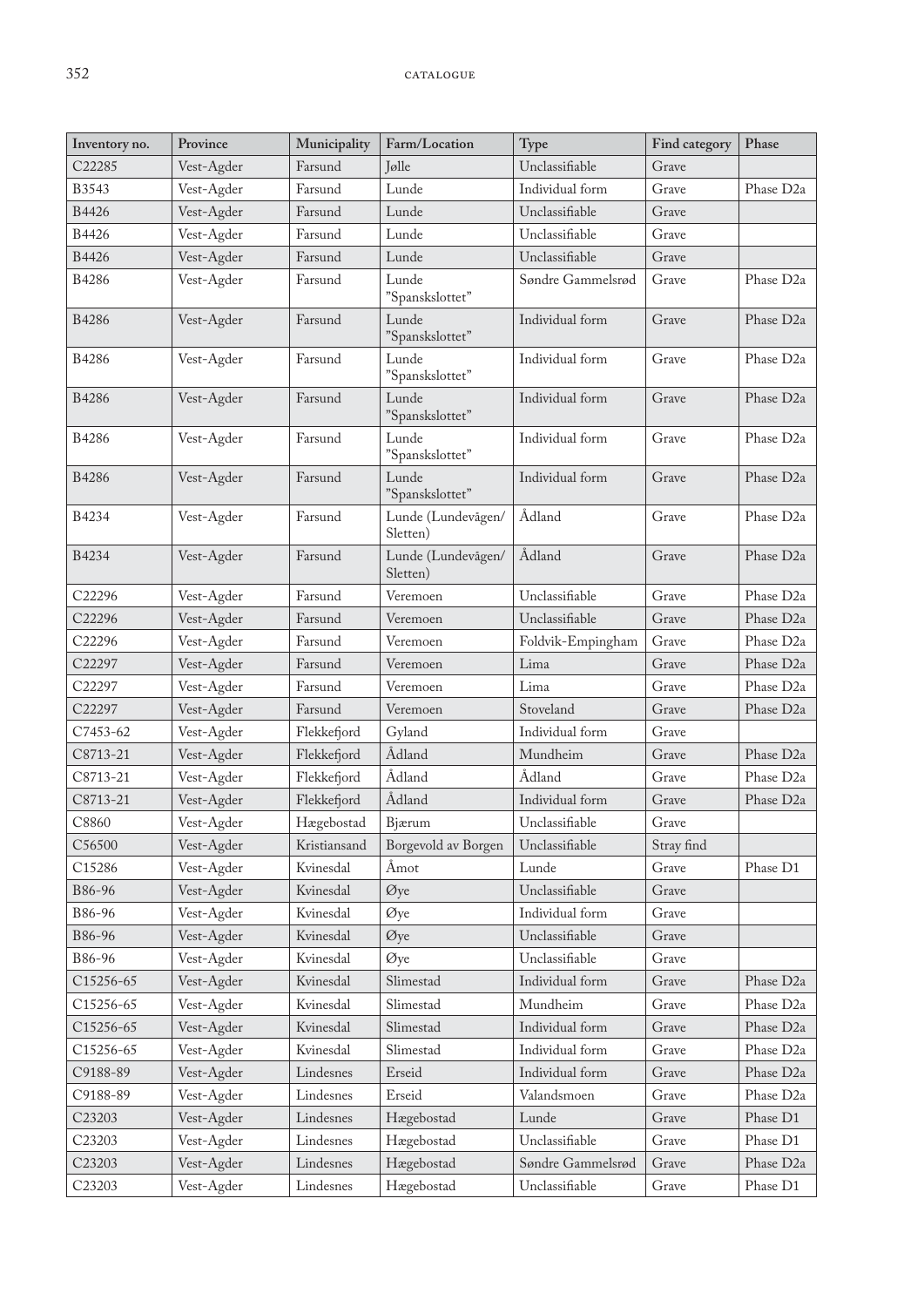| Inventory no.         | Province   | Municipality | Farm/Location            | Type                            | Find category | Phase                 |
|-----------------------|------------|--------------|--------------------------|---------------------------------|---------------|-----------------------|
| C33591                | Vest-Agder | Lindesnes    | Hestehammeren av<br>Gare | Søndre Gammelsrød               | Grave         | Phase D <sub>2a</sub> |
| C13692                | Vest-Agder | Lindesnes    | Løland                   | Lunde                           | Grave         | Phase D1              |
| C24698                | Vest-Agder | Lyngdal      | Bjørnestad               | Unclassifiable                  | Grave         |                       |
| C <sub>21650</sub>    | Vest-Agder | Lyngdal      | Foss ytre                | Individual form                 | Grave         | Phase D1              |
| C7434-40              | Vest-Agder | Lyngdal      | Hårigstad                | Søndre Gammelsrød               | Grave         | Phase D <sub>2a</sub> |
| C7434-40              | Vest-Agder | Lyngdal      | Hårigstad                | Søndre Gammelsrød               | Grave         | Phase D <sub>2a</sub> |
| C <sub>27765</sub>    | Vest-Agder | Lyngdal      | Løland                   | Unclassifiable                  | Grave         |                       |
| C27765                | Vest-Agder | Lyngdal      | Løland                   | Unclassifiable                  | Grave         |                       |
| B4339                 | Vest-Agder | Lyngdal      | Vemestad                 | Lunde                           | Grave         | Phase D1              |
| B4423                 | Vest-Agder | Lyngdal      | Vemestad                 | Individual form                 | Grave         |                       |
| B4423                 | Vest-Agder | Lyngdal      | Vemestad                 | Unclassifiable                  | Grave         |                       |
| C8983-98              | Vest-Agder | Lyngdal      | Vemestad                 | Individual form                 | Grave         |                       |
| C4045-54              | Vest-Agder | Mandal       | Fuskeland                | Lunde                           | Grave         | Phase D1              |
| C <sub>23624</sub>    | Vest-Agder | Mandal       | Hartmark                 | Unclassifiable                  | Grave         |                       |
| C2646-80              | Vest-Agder | Mandal       | Holmegård                | Lunde                           | Grave         | Phase D1              |
| C <sub>2646</sub> -80 | Vest-Agder | Mandal       | Holmegård                | Unclassifiable                  | Grave         | Phase D1              |
| C8868, 8891           | Vest-Agder | Mandal       | Nøding                   | Nøding                          | Grave         | Phase D <sub>2a</sub> |
| C8868, 8891           | Vest-Agder | Mandal       | Nøding                   | Mundheim                        | Grave         | Phase D <sub>2a</sub> |
| C8867, 8869-74        | Vest-Agder | Mandal       | Stoveland                | Søndre Gammelsrød               | Grave         | Phase D <sub>2a</sub> |
| C8867, 8869-74        | Vest-Agder | Mandal       | Stoveland                | Unclassifiable                  | Grave         | Phase D <sub>2a</sub> |
| C8867, 8869-74        | Vest-Agder | Mandal       | Stoveland                | Similar to Søndre<br>Gammelsrød | Grave         | Phase D <sub>2a</sub> |
| C8867, 8869-74        | Vest-Agder | Mandal       | Stoveland                | Valandsmoen                     | Grave         | Phase D <sub>2a</sub> |
| C8907-15              | Vest-Agder | Mandal       | Stoveland                | Unclassifiable                  | Grave         |                       |
| C8907-15              | Vest-Agder | Mandal       | Stoveland                | Unclassifiable                  | Grave         |                       |
| C8907-15              | Vest-Agder | Mandal       | Stoveland                | Unclassifiable                  | Grave         |                       |
| C8933-50              | Vest-Agder | Mandal       | Stoveland                | Stoveland                       | Grave         | Phase D <sub>2a</sub> |
| C8960                 | Vest-Agder | Mandal       | Stoveland-Bringsdal      | Individual form                 | Grave         |                       |
| C8961                 | Vest-Agder | Mandal       | Stoveland-Bringsdal      | Individual form                 | Grave         |                       |
| C8962                 | Vest-Agder | Mandal       | Stoveland-Bringsdal      | Individual form                 | Grave         |                       |
| C976-79               | Vest-Agder | Mandal       | Valandsmoen              | Nøding                          | Grave         | Phase D <sub>2a</sub> |
| C976-79               | Vest-Agder | Mandal       | Valandsmoen              | Valandmoen                      | Grave         | Phase D <sub>2a</sub> |
| C976-79               | Vest-Agder | Mandal       | Valandsmoen              | Unclassifiable                  | Grave         | Phase D <sub>2a</sub> |
| C1973-74              | Vest-Agder | Sirdal       | Liland                   | Unclassifiable                  | Grave         | Phase D1              |
| C1973-74              | Vest-Agder | Sirdal       | Liland                   | Eine                            | Grave         | Phase D1              |
| C1973-74              | Vest-Agder | Sirdal       | Liland                   | Unclassifiable                  | Grave         | Phase D1              |
| C1973-74              | Vest-Agder | Sirdal       | Liland                   | Eine                            | Grave         | Phase D1              |
| C <sub>23140</sub>    | Vest-Agder | Vennesla     | Stallemo                 | Unclassified *not<br>seen       | Grave         |                       |
| C23140                | Vest-Agder | Vennesla     | Stallemo                 | Unclassifiable                  | Grave         |                       |
| C23140                | Vest-Agder | Vennesla     | Stallemo                 | Unclassified *not<br>seen       | Grave         |                       |
| C <sub>23141</sub>    | Vest-Agder | Vennesla     | Stallemo                 | Individual form                 | Grave         | Phase D <sub>2a</sub> |
| C23141                | Vest-Agder | Vennesla     | Stallemo                 | Individual form                 | Grave         | Phase D <sub>2a</sub> |
| C23141                | Vest-Agder | Vennesla     | Stallemo                 | Foldvik-Empingham               | Grave         | Phase D <sub>2a</sub> |
| C23141                | Vest-Agder | Vennesla     | Stallemo                 | Foldvik-Empingham               | Grave         | Phase D2a             |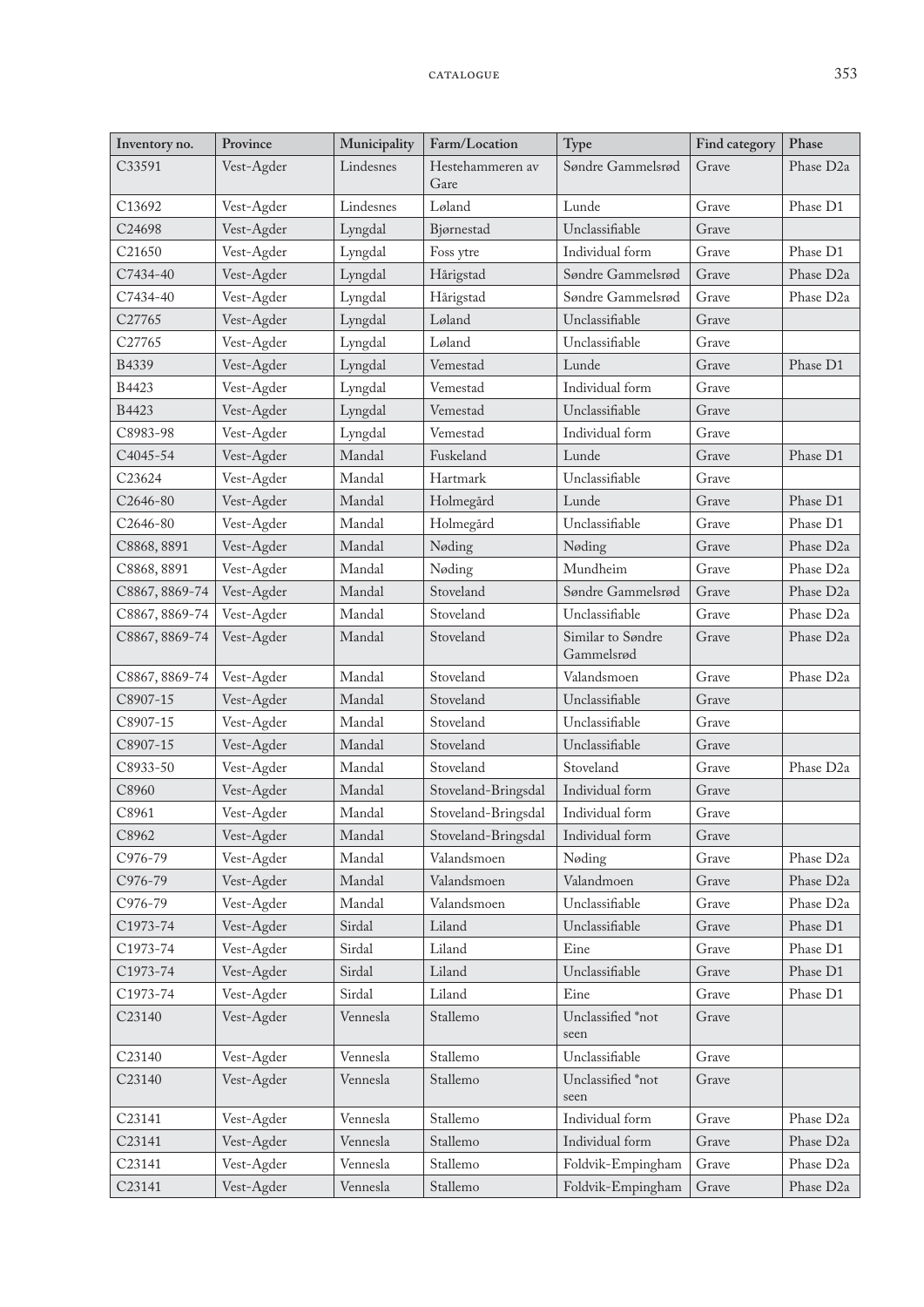| Inventory no.          | Province | Municipality | Farm/Location                      | Type                                       | Find category | Phase                 |
|------------------------|----------|--------------|------------------------------------|--------------------------------------------|---------------|-----------------------|
| C18330-40              | Vestfold | Larvik       | Berven                             | Unclassifiable                             | Grave         | Phase D1              |
| C18330-40              | Vestfold | Larvik       | Berven                             | Lunde                                      | Grave         | Phase D1              |
| C2496                  | Vestfold | Larvik       | Bjørke                             | Individual form                            | Grave         |                       |
| C17857-63              | Vestfold | Larvik       | Bjørke                             | Søndre Gammelsrød                          | Grave         | Phase D <sub>2a</sub> |
| SM1053                 | Vestfold | Larvik       | Dolven                             | Individual form                            | Ç             |                       |
| C21702                 | Vestfold | Larvik       | Eide                               | Unclassifiable                             | Grave         |                       |
| C21702                 | Vestfold | Larvik       | Eide                               | Individual form                            | Grave         |                       |
| C14476                 | Vestfold | Larvik       | Eidsten                            | Individual form with<br>spatulate foot (?) | Grave         |                       |
| C19235-40              | Vestfold | Larvik       | Eidsten                            | Individual form                            | Grave         | Phase D1              |
| C19235-40              | Vestfold | Larvik       | Eidsten                            | Unclassifiable                             | Grave         | Phase D1              |
| C19235-40              | Vestfold | Larvik       | Eidsten                            | Unclassifiable                             | Grave         | Phase D1              |
| C10322-30              | Vestfold | Larvik       | Foldvik                            | Foldvik-Empingham                          | Grave         | Phase D <sub>2a</sub> |
| C <sub>10322</sub> -30 | Vestfold | Larvik       | Foldvik                            | Foldvik-Empingham                          | Grave         | Phase D <sub>2a</sub> |
| C10322-30              | Vestfold | Larvik       | Foldvik                            | Individual form                            | Grave         | Phase D <sub>2a</sub> |
| C10322-30              | Vestfold | Larvik       | Foldvik                            | Foldvik-Empingham                          | Grave         | Phase D <sub>2a</sub> |
| C19916                 | Vestfold | Larvik       | Gjone                              | Tveitane-Hunn                              | Grave         | Phase D1              |
| C20164                 | Vestfold | Larvik       | Gjone                              | Individual form                            | Grave         | Phase D1              |
| C <sub>20165</sub>     | Vestfold | Larvik       | Gjone                              | Individual form                            | Grave         | Phase D1              |
| C20165                 | Vestfold | Larvik       | Gjone                              | Unclassifiable                             | Grave         | Phase D1              |
| C <sub>20165</sub>     | Vestfold | Larvik       | Gjone                              | Individual form                            | Grave         | Phase D1              |
| C <sub>20165</sub>     | Vestfold | Larvik       | Gjone                              | Individual form                            | Grave         | Phase D1              |
| C20166                 | Vestfold | Larvik       | Gjone                              | Tveitane-Hunn                              | Grave         | Phase D1              |
| C19842-47              | Vestfold | Larvik       | Hvåle                              | Eine                                       | Grave         | Phase D1              |
| C19842-47              | Vestfold | Larvik       | Hvåle                              | Lunde                                      | Grave         | Phase D1              |
| C19842-47              | Vestfold | Larvik       | Hvåle                              | Lunde                                      | Grave         | Phase D1              |
| C37546                 | Vestfold | Larvik       | Hvatum                             | Unclassifiable                             | Grave         |                       |
| SM3242-3246            | Vestfold | Larvik       | Nordheim (av<br>Hedrum prestegård) | Similar to Lima                            | Grave         | Phase D <sub>2a</sub> |
| SM3726                 | Vestfold | Larvik       | Nordheim                           | Individual form                            | Grave         |                       |
| C29300                 | Vestfold | Larvik       | Ommundrød<br>(Amundrød)            | Gjerla                                     | Grave         | Phase D <sub>2a</sub> |
| C29300                 | Vestfold | Larvik       | Ommundrød<br>(Amundrød)            | Gjerla                                     | Grave         | Phase D <sub>2a</sub> |
| C13206-11              | Vestfold | Larvik       | Ringdal                            | Individual form                            | Grave         |                       |
| C13206-11              | Vestfold | Larvik       | Ringdal                            | Individual form                            | Grave         |                       |
| C14338-50              | Vestfold | Larvik       | Roligheten                         | Unclassifiable                             | Grave         | Phase D1              |
| C18892-18904           | Vestfold | Larvik       | Skåra/Skreia                       | Unclassifiable                             | Grave         | Phase D <sub>2a</sub> |
| C19769-71              | Vestfold | Larvik       | Skogen                             | Trumpington                                | Grave         |                       |
| C19769-71              | Vestfold | Larvik       | Skogen                             | Trumpington                                | Grave         |                       |
| C37886                 | Vestfold | Larvik       | Svanheim av<br>Bommestad           | Unclassifiable                             | Stray find    |                       |
| C11220-11236           | Vestfold | Larvik       | Tveitane                           | Individual form                            | Grave         | Phase D <sub>2a</sub> |
| C11220-11236           | Vestfold | Larvik       | Tveitane                           | Unclassifiable                             | Grave         | Phase D <sub>2a</sub> |
| C11220-11236           | Vestfold | Larvik       | Tveitane                           | Unclassifiable                             | Grave         | Phase D <sub>2a</sub> |
| C12980-87              | Vestfold | Larvik       | Tveitane                           | Tveitane-Hunn                              | Grave         | Phase D1              |
| C12377                 | Vestfold | Larvik       | Vestre Vestrum                     | Individual form                            | Grave         |                       |
| C17090                 | Vestfold | Larvik       | Vik                                | Eine                                       | Grave         | Phase D1              |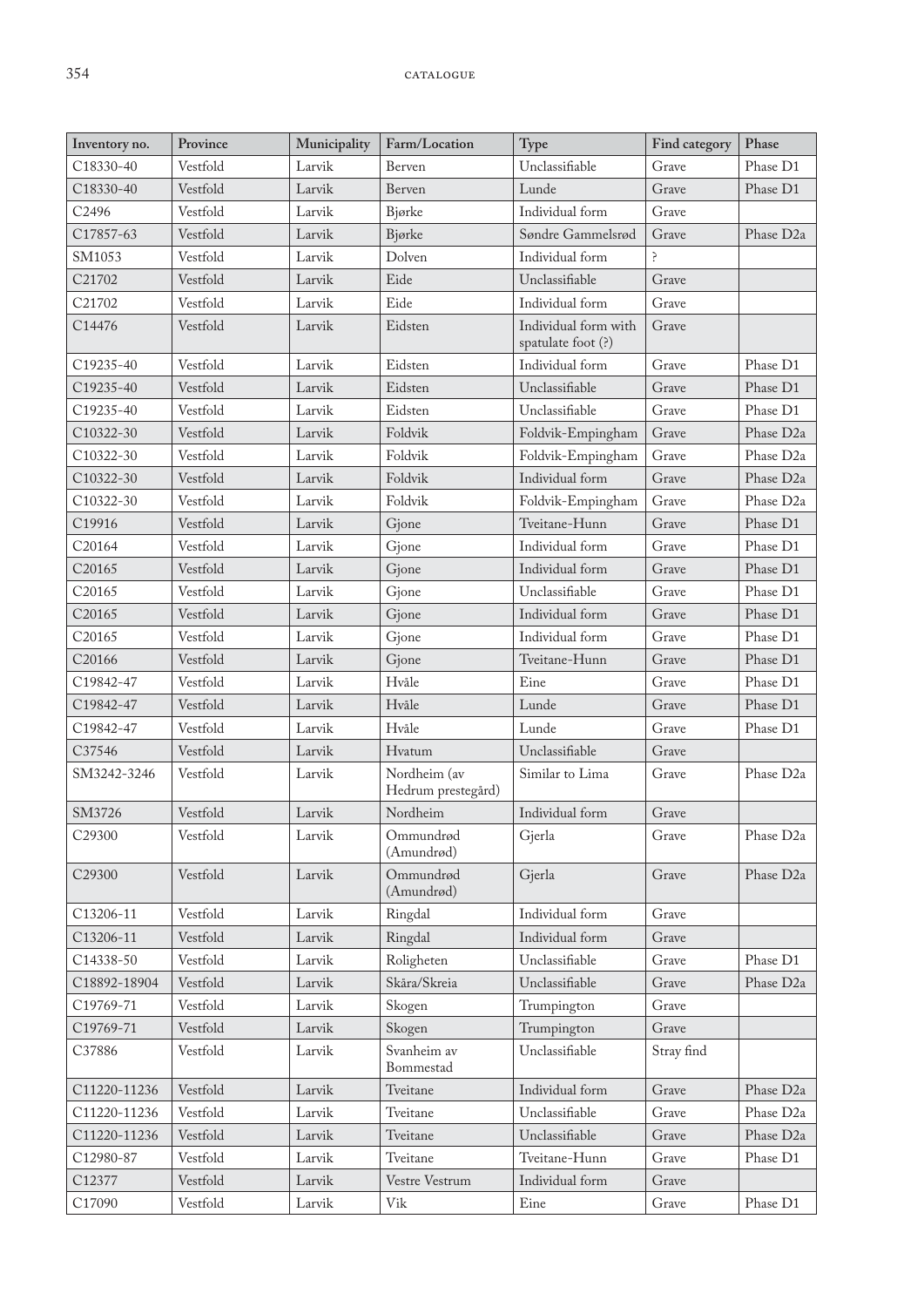| Inventory no.      | Province | Municipality | Farm/Location                    | Type                             | Find category         | Phase                 |
|--------------------|----------|--------------|----------------------------------|----------------------------------|-----------------------|-----------------------|
| SM1131             | Vestfold | Larvik       | Ødelund                          | Lunde                            | Grave                 | Phase D1              |
| C6935-39           | Vestfold | Sandefjord   | Fevang nordre                    | Unclassifiable                   | Grave                 | Phase D <sub>2a</sub> |
| C6935-39           | Vestfold | Sandefjord   | Fevang nordre                    | Foldvik-Empingham                | Grave                 | Phase D <sub>2a</sub> |
| C6978-87           | Vestfold | Sandefjord   | Fevang nordre                    | Lima                             | Grave                 | Phase D <sub>2a</sub> |
| C6978-87           | Vestfold | Sandefjord   | Fevang nordre                    | Individual form                  | Grave                 | Phase D <sub>2a</sub> |
| C7026-29           | Vestfold | Sandefjord   | Fevang nordre                    | Individual form                  | Grave                 |                       |
| C7026-29           | Vestfold | Sandefjord   | Fevang nordre                    | Individual form                  | Grave                 |                       |
| C20154             | Vestfold | Stokke       | Fen                              | Individual form                  | Grave                 |                       |
| C20154             | Vestfold | Stokke       | Fen                              | Unclassifiable                   | Grave                 |                       |
| C <sub>22475</sub> | Vestfold | Stokke       | Gjerla                           | Gjerla                           | Grave                 | Phase D <sub>2a</sub> |
| C5947-63           | Vestfold | Stokke       | Langlo                           | Unclassifiable                   | Grave                 | Phase D <sub>2a</sub> |
| C5947-63           | Vestfold | Stokke       | Langlo                           | Unclassifiable                   | Grave                 | Phase D <sub>2a</sub> |
| C5947-63           | Vestfold | Stokke       | Langlo                           | Unclassifiable                   | Grave                 | Phase D <sub>2a</sub> |
| C6071-77           | Vestfold | Stokke       | Lund                             | Ådland                           | Grave                 | Phase D <sub>2a</sub> |
| C6071-77           | Vestfold | Stokke       | Lund                             | Similar to Foldvik-<br>Empingham | Grave                 | Phase D <sub>2a</sub> |
| C6449-56           | Vestfold | Stokke       | Rørkoll nordre                   | Foldvik-Empingham                | Grave                 | Phase D <sub>2a</sub> |
| C11621-29          | Vestfold | Tønsberg     | Lasken av Jarlsberg<br>hovedgård | Søndre Gammelsrød                | Grave                 | Phase D <sub>2a</sub> |
| C28989             | Østfold  | Fredrikstad  | Hunn                             | Tveitane-Hunn                    | Grave                 | Phase D1              |
| C20949             | Østfold  | Råde         | Elvestad                         | Unclassifiable                   | Grave?                |                       |
| C56910             | Østfold  | Råde         | Missingen                        | Unclassifiable                   | Stray find            |                       |
| C6817-22           | Østfold  | Råde         | Søndre Gammelsrød                | Søndre Gammelsrød                | Grave                 | Phase D <sub>2a</sub> |
| C6817-22           | Østfold  | Råde         | Søndre Gammelsrød                | Individual form                  | Grave                 | Phase D <sub>2a</sub> |
| C6817-22           | Østfold  | Råde         | Søndre Gammelsrød                | Individual form                  | Grave                 | Phase D <sub>2a</sub> |
| C6817-22           | Østfold  | Råde         | Søndre Gammelsrød                | Individual form                  | Grave                 | Phase D <sub>2a</sub> |
| C56909             | Østfold  | Rygge        | Gipsen                           | Unclassifiable                   | Stray find/<br>Grave? |                       |
| C <sub>25711</sub> | Østfold  | Rygge        | Hasle                            | Hasle                            | Grave                 |                       |
| C32756             | Østfold  | Sarpsborg    | Grålum                           | Tveitane-Hunn                    | Grave                 | Phase D1              |
| C32756             | Østfold  | Sarpsborg    | Grålum                           | Tveitane-Hunn                    | Grave                 | Phase D1              |
| C32756             | Østfold  | Sarpsborg    | Grålum                           | Individual form                  | Grave                 | Phase D1              |
| C21753             | Østfold  | Sarpsborg    | Lundvoll av Tune<br>prestegård   | Unclassifiable                   | Grave                 |                       |
| C21753             | Østfold  | Sarpsborg    | Lundvoll av Tune<br>prestegård   | Individual form                  | Grave                 |                       |
| C31071             | Østfold  | Sarpsborg    | Opstad Nordre                    | Unclassifiable                   | Grave                 |                       |
| C21537             | Østfold  | Sarpsborg    | Store-Dal                        | Unclassifiable                   | Grave                 |                       |
| C21583             | Østfold  | Sarpsborg    | Store-Dal                        | Unclassifiable                   | Grave                 | Phase D1              |
| C37684             | Østfold  | Sarpsborg    | Tingvoll av Tune<br>Store        | Unclassifiable                   | Grave                 | Phase D1              |
| C37684             | Østfold  | Sarpsborg    | Tingvoll av Tune<br>Store        | Lunde                            | Grave                 | Phase D1              |
| C37686             | Østfold  | Sarpsborg    | Tingvoll av Tune<br>Store        | Unclassifiable                   | Grave                 | Phase D1              |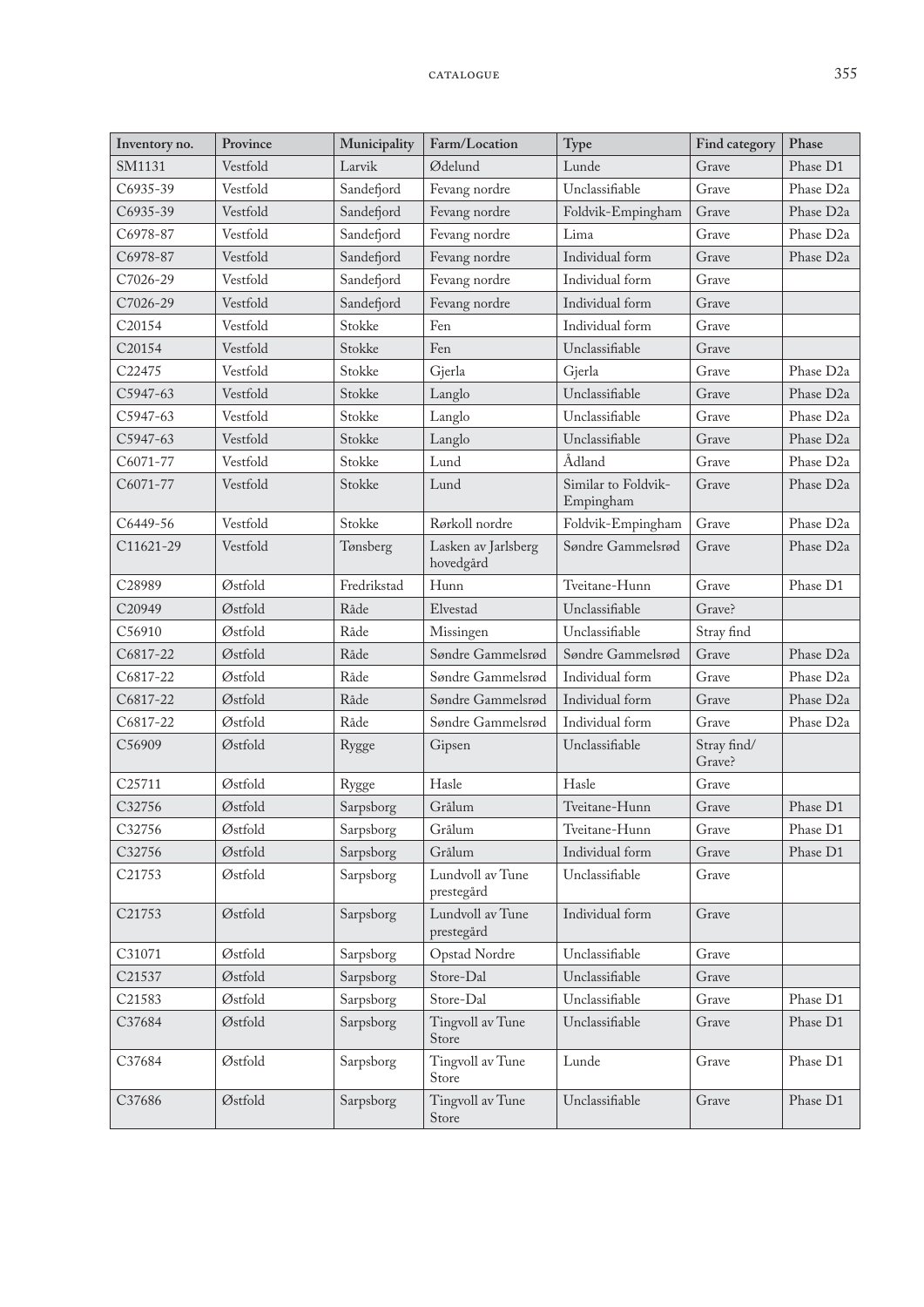#### **CRUCIFORM BROOCHES SWEDEN**

| Inventory no.      | Province/<br>Region | Municipality/<br>Parish | Farm/Location          | Type                             | Find category | Phase                  |
|--------------------|---------------------|-------------------------|------------------------|----------------------------------|---------------|------------------------|
| Blekinge m.4310    | Blekinge            | Jämjö                   | Hallarum               | Individual form                  | Grave?        |                        |
| SHM10300           | Blekinge            | Unknown                 | Unknown                | Individual form?                 | Stray find    |                        |
| <b>SHM1474</b>     | Bohuslän            | <b>Brastad</b>          | Häller                 | Lunde                            | Grave         | Phase D1               |
| SHM13992           | Bohuslän            | Högås                   | Äsen                   | Individual form                  | Stray find    |                        |
| GAM1959            | Bohuslän            | Hålta                   | Beckevary              | Individual form                  | Stray find    |                        |
| GAM1387            | Bohuslän            | Hålta                   | Gullbringa             | Unclassifiable                   | Grave         |                        |
| SHM? Fl. 8?        | Bohuslän            | Lyse                    | Hamrevik               | Sejlflod                         | Grave         | Phase D <sub>2a</sub>  |
| GAM23514           | Bohuslän            | Naverstad               | Ellelien,<br>Elgliden  | Individual form                  | Grave         |                        |
| SHM15718           | Bohuslän            | Naverstad               | Säm/<br>Trallskogan    | Similar to Søndre<br>Gammelsrød  | Grave         | Phase D <sub>2a</sub>  |
| SHM1270            | Bohuslän            | Naverstad               | Unknown                | Unclassifiable                   | Stray find    |                        |
| GAM23486           | Bohuslän            | Naverstad               | Vassbotten             | Unclassifiable                   | Grave         |                        |
| SHM10128           | Bohuslän            | Skee                    | Solberg                | Individual form                  | Stray find    |                        |
| SHM28002           | Bohuslän            | Solberga                | Hammar                 | Søndre<br>Gammelsrød             | Grave         | Phase D <sub>2a</sub>  |
| SHM17589           | Bohuslän            | Stenkyrka               | Kurlanda               | Individual form                  | Grave?        |                        |
| SHM15058           | Bohuslän            | Stenkyrka               | Tolleby                | Individual form                  | Grave         |                        |
| SHM15058           | Bohuslän            | Stenkyrka               | Tolleby                | Individual form                  | Grave         |                        |
| SHM12318           | Bohuslän            | Tanum                   | Gissleröd              | Unclassifiable                   | Grave         |                        |
| SHM26611/5         | Bohuslän            | Ödsmål                  | Rinnela                | Unclassifiable                   | Grave         |                        |
| SHM26611/5         | Bohuslän            | Ödsmål                  | Rinnela                | Unclassified                     | Grave         |                        |
| SHM26611/6/28912   | Bohuslän            | Ödsmål                  | Rinnela                | Unclassifiable                   | Grave         |                        |
| SHM26611/6/28912   | Bohuslän            | Ödsmål                  | Rinnela                | Unclassifiable                   | Grave         |                        |
| SHM26485           | Dalarna             | Lima                    | Tisjön                 | Individual form                  | Grave         | Phase D <sub>2a</sub>  |
| SHM26485           | Dalarna             | Lima                    | Tisjön                 | Ådland                           | Grave         | Phase D <sub>2a</sub>  |
| SHM26485           | Dalarna             | Lima                    | Tisjön                 | Individual form                  | Grave         | Phase D <sub>2a</sub>  |
| SHM20301           | Dalsland            | Fägerlanda              | Hillingsäter           | Unclassifiable                   | Grave         |                        |
| SHM22776           | Gästrikland         | Hille                   | Södra Åbyggeby         | Mundheim                         | Grave         | Phase D <sub>2a</sub>  |
| SHM18703/31        | Gotland             | Lau                     | Lilla Bjärges          | Unclassifiable                   | Grave         |                        |
| SHM8344            | Halland             | Eldsberga               | Klockaregården         | Individual form                  | Stray find    |                        |
| SHM7331            | Halland             | Enslöv                  | Spånstad               | Individual form                  | Grave?        |                        |
| <b>VM</b>          | Halland             | Sibbarp                 | Folkared               | Individual form                  | Stray find    |                        |
| SHM29500/3/IV      | Hälsingland         | Forsa                   | Hillsta                | uklassifisert                    | Grave         |                        |
| HM7565, 7569, 7678 | Hälsingland         | Forsa                   | Sörhoga/<br>Hogabacken | Individual form                  | Grave         | Phase D <sub>2a</sub>  |
| HM7565, 7569, 7678 | Hälsingland         | Forsa                   | Sörhoga/<br>Hogabacken | Mundheim                         | Grave         | Phase D <sub>2a</sub>  |
| HM87/7567A         | Hälsingland         | Forsa                   | Utnäs                  | Mundheim                         | Grave         | Phase D <sub>2a</sub>  |
| SHM34566/69        | Hälsingland         | Hälsingtuna             | Björka                 | Mundheim                         | Grave         | Phase D <sub>2a</sub>  |
| SHM32364/3         | Hälsingland         | Hälsingtuna             | Halstaåsen             | Individual form                  | Grave         |                        |
| HM7665             | Hälsingland         | Tuna                    | Hällsäter              | Unclassifiable                   | Stray find    |                        |
| HM7563             | Hälsingland         | Tuna                    | Hallsta                | Individual form                  | Stray find    |                        |
| HM7576             | Hälsingland         | Unknown                 | Unknown                | Mundheim                         | Stray find    | Phase D <sub>2</sub> a |
| <b>JLM528</b>      | Jämtland            | Näs                     | Kungsnäs               | Individual form                  | Grave         |                        |
| ć.                 | Jämtland            | Ås                      | Täng                   | Unclassifiable *not<br>preserved | Stray find?   |                        |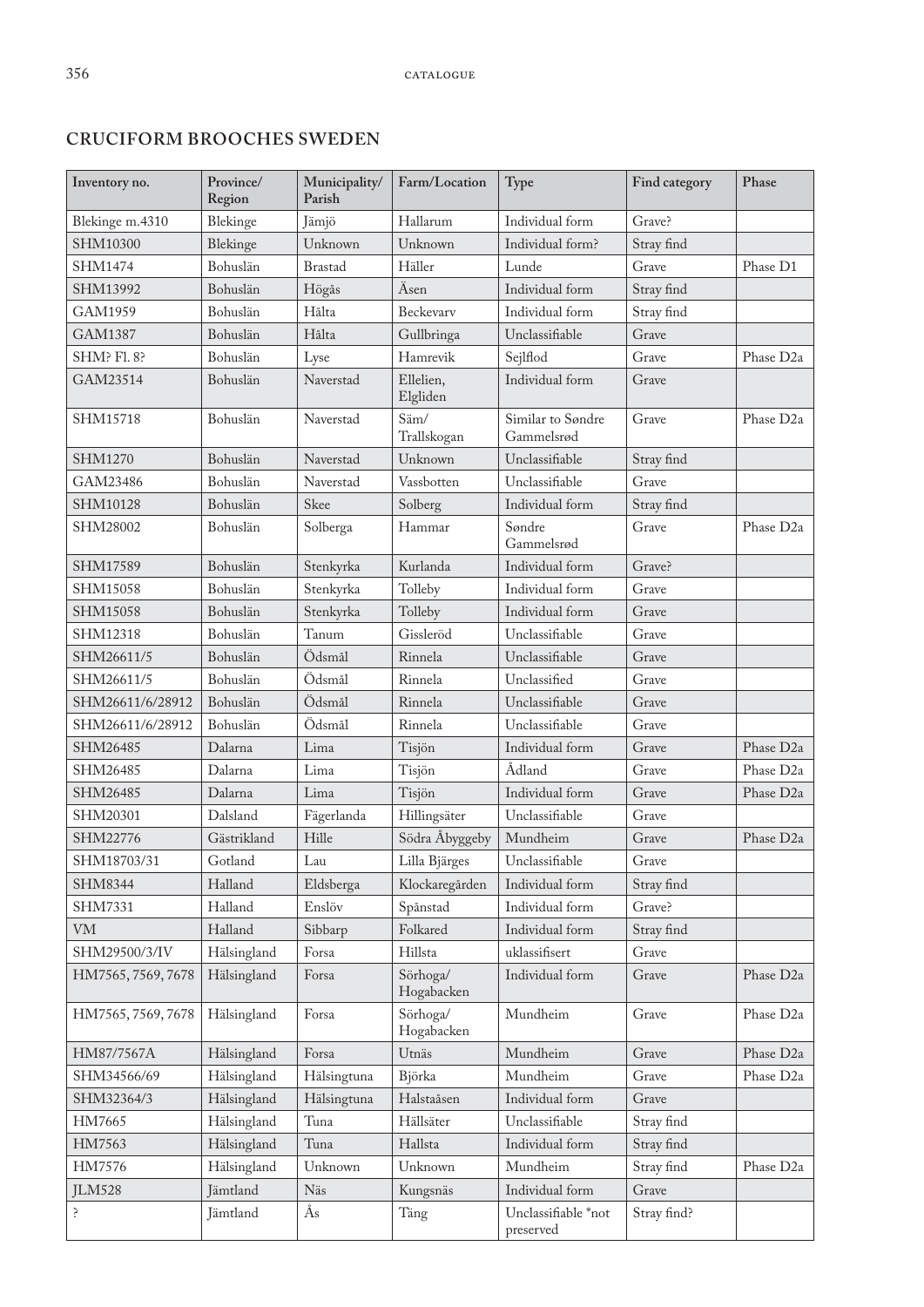| Inventory no.    | Province/<br>Region | Municipality/<br>Parish | Farm/Location        | Type                       | Find category               | Phase                  |
|------------------|---------------------|-------------------------|----------------------|----------------------------|-----------------------------|------------------------|
| SHM22492/18      | Medelpad            | Alnö                    | Båräng               | Individual form            | Grave                       |                        |
| <b>SHM1560</b>   | Medelpad            | Njurunda                | Hälljum              | Mundheim                   | Grave                       | Phase D <sub>2a</sub>  |
| SHM31286/A5      | Medelpad            | Skön                    | Näs                  | Similar to Lima            | Grave                       | Phase D <sub>2a</sub>  |
| SHM10940         | Medelpad            | Tuna                    | Rude                 | Individual form            | Grave                       |                        |
| SHM13233         | Närke               | Asker                   | Värsta               | Individual form            | Stray find                  |                        |
| SHM21058         | Skåne               | Häglinge                | Göingeholm           | Individual form            | Hoard/Cache                 | Phase D1               |
| SHM21058         | Skåne               | Häglinge                | Göingeholm           | Individual form            | Hoard/Cache                 | Phase D1               |
| SHM21058         | Skåne               | Häglinge                | Göingeholm           | Individual form            | Hoard/Cache                 | Phase D1               |
| <b>LUHM</b>      | Skåne               | Löddeköpinge            | Löddeköping          | Tveitane-Hunn              | Boplassfunn<br>(Stray find) | Phase D1               |
| <b>LUHM</b>      | Skåne               | Maglarp                 | Albäcksbacken<br>ΠI  | Individual form            | Grave                       |                        |
| SHM17240         | Skåne               | Rinkaby                 | Rinkaby              | Individual form            | Grave                       |                        |
| LUHM27560        | Skåne               | Simris                  | Viarp                | Individual form            | Stray find                  |                        |
| SHM19750         | Skåne               | Store<br>Hammar         | Hammarnäs            | Individual form            | Grave                       |                        |
| <b>SHM1518</b>   | Skåne               | Unknown                 | Unknown              | Feering                    | Stray find                  | Phase D <sub>2</sub> b |
| SHM2549          | Skåne               | Unknown                 | Unknown              | Individual form            | Stray find                  |                        |
| Österlens m.1305 | Skåne               | Valleberga              | Valleberga nr. 20    | Individual form            | Stray find                  |                        |
| SHM3217          | Skåne               | Vemmenhög               | Svedala              | Individual form            | Stray find                  |                        |
| SHM16219         | Småland             | Höreda sn.              | Ingarp               | Individual form            | Grave                       | Phase D1               |
| SHM27781         | Småland             | Torsås og<br>Söderåkra  | Torsås-<br>Söderåkra | Individual form            | Grave                       |                        |
| SHM17979         | Småland             | Värnamo                 | Maramö               | Barrington                 | Grave                       | Phase D <sub>2a</sub>  |
| RAÄ fl. 106/A14  | Södermanland        | Huddinge                | Flemingsberg         | Individual form            | Grave                       |                        |
| RAÄ fl. 106/A14  | Södermanland        | Huddinge                | Flemingsberg         | Individual form            | Grave                       |                        |
| GAM2240          | Unknown             | Unknown                 | Unknown              | Individual form            | Stray find                  |                        |
| RAÄ Fl. 100 A124 | Uppland             | Danmark                 | Danmarksby           | Individual form            | Grave                       |                        |
| RAÄ Fl. 100 A141 | Uppland             | Danmark                 | Danmarksby           | Individual form            | Grave                       |                        |
| <b>SHM3825</b>   | Värmland            | Svanskog                | Björkbyn             | Individual form            | Stray find                  |                        |
| <b>SHM6966</b>   | Västergötland       | Alingsås                | Lindås               | Individual form            | Stray find                  |                        |
| VM6646           | Västergötland       | Berg                    | Melldala             | Götene/Brunnhem            | Grave                       | Phase D <sub>2a</sub>  |
| VM6646           | Västergötland       | Berg                    | Melldala             | Fristad                    | Grave                       | Phase D <sub>2a</sub>  |
| VM6646           | Västergötland       | Berg                    | Melldala             | Unclassified *not<br>found | Grave                       | Phase D <sub>2a</sub>  |
| SHM11052         | Västergötland       | Brunnhem                | Brunnhem             | Götene/Brunnhem            | Stray find                  | Phase D <sub>2a</sub>  |
| SHM3314          | Västergötland       | Dimbo                   | Duerstorp            | Unclassifiable             | Stray find                  |                        |
| SHM12518         | Västergötland       | Gökhem                  | Unknown              | Lunde                      | Stray find                  | Phase D1               |
| SHM11706         | Västergötland       | Götene                  | Unknown              | Götene/Brunnhem            | Stray find                  | Phase D <sub>2a</sub>  |
| SHM6261          | Västergötland       | Gudhem                  | Jättene<br>Bosgården | Götene/Brunnhem            | Grave?                      | Phase D <sub>2a</sub>  |
| SHM6261          | Västergötland       | Gudhem                  | Jättene<br>Bosgården | Götene/Brunnhem            | Grave?                      | Phase D <sub>2a</sub>  |
| SHM26214         | Västergötland       | Häggum                  | Ranstad              | Individual form            | Grave                       |                        |
| SHM26214         | Västergötland       | Häggum                  | Ranstad              | Individual form            | Grave                       |                        |
| SHM10391         | Västergötland       | Holmestad               | Unknown              | Götene/Brunnhem            | Stray find                  | Phase D <sub>2a</sub>  |
| SHM17343         | Västergötland       | Horn                    | Unknown              | Individual form            | Grave                       |                        |
| Falbygdens m.788 | Västergötland       | Kymbo                   | Hulegården           | Individual form            | Stray find                  |                        |
| SHM7591          | Västergötland       | Näs                     | Tyska Gården         | Individual form            | Grave                       | Phase D1               |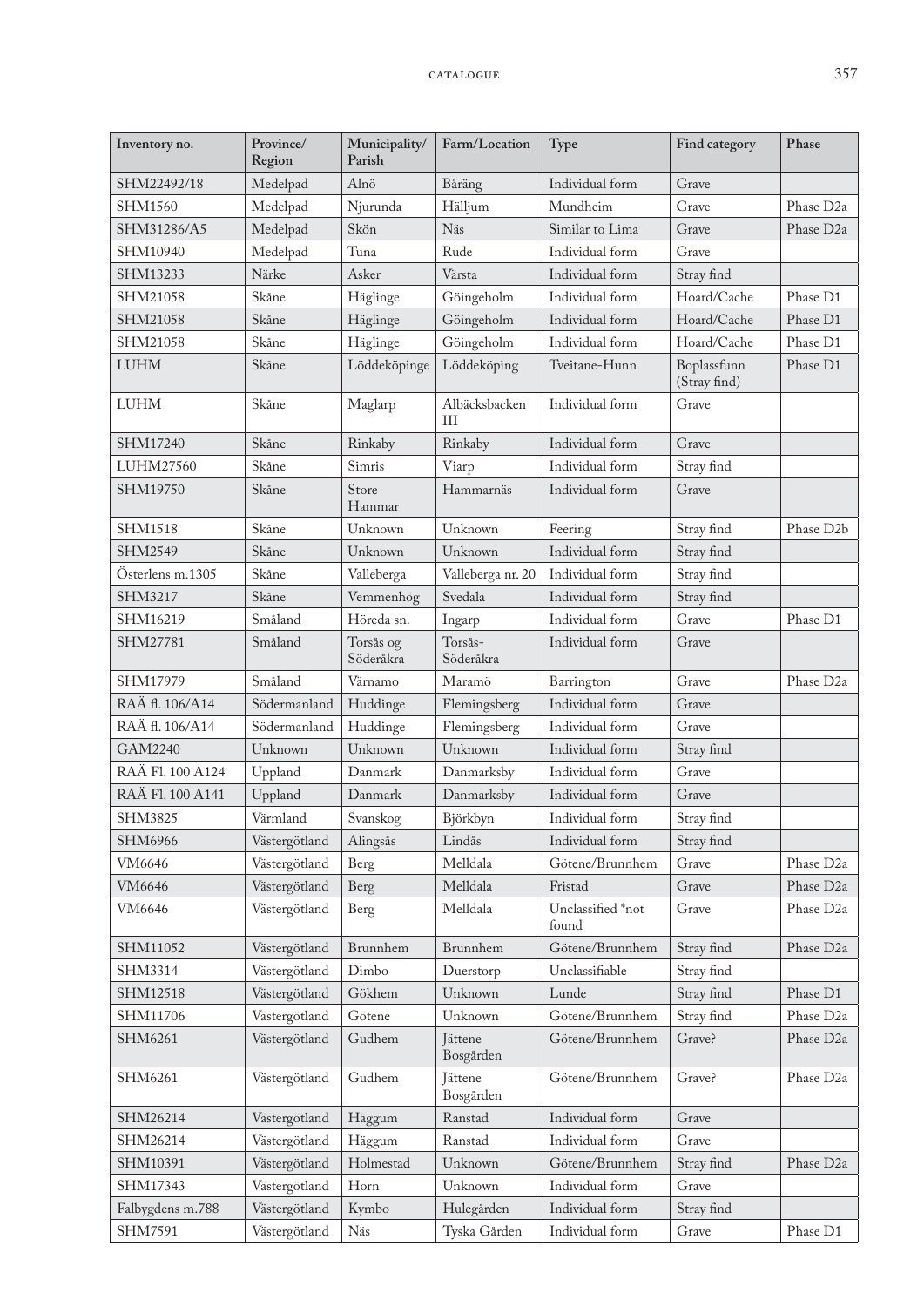| Inventory no.           | Province/<br>Region | Municipality/<br>Parish | Farm/Location        | Type                                | Find category            | Phase                  |
|-------------------------|---------------------|-------------------------|----------------------|-------------------------------------|--------------------------|------------------------|
| VM4540                  | Västergötland       | Norra Lundby            | Unknown              | Individual form                     | Stray find               |                        |
| SHM7327                 | Västergötland       | Sjögestad               | Humlagården          | Foldvik-<br>Empingham               | Grave                    | Phase D <sub>2a</sub>  |
| SHM25591                | Västergötland       | Sjötofta                | Hanabo               | Unclassifiable                      | Grave                    |                        |
| SHM25591                | Västergötland       | Sjötofta                | Hanabo               | Unclassifiable                      | Grave                    |                        |
| VM4537-39               | Västergötland       | Skallmeja               | Blomsgården          | Bradwell                            | Grave                    | Phase D <sub>2a</sub>  |
| VM4537-39               | Västergötland       | Skallmeja               | Blomsgården          | Mundheim                            | Grave                    | Phase D <sub>2a</sub>  |
| SHM19858                | Västergötland       | Skara                   | Göransberg           | Unclassifiable                      | Grave                    |                        |
| SHM19858                | Västergötland       | Skara                   | Göransberg           | Unclassifiable                      | Grave                    |                        |
| SHM19858                | Västergötland       | Skara                   | Göransberg           | Unclassifiable                      | Grave                    |                        |
| VM4536                  | Västergötland       | Skörstorps              | Unknown              | Götene/Brunnhem                     | Stray find               | Phase D <sub>2</sub> a |
| <b>SHM7578</b>          | Västergötland       | Sparlösa                | Ulfstorp             | Unclassifiable                      | Stray find               |                        |
| GAM4625                 | Västergötland       | Starrkärr               | Sannum               | Unclassifiable                      | Stray find               |                        |
| SHM6765                 | Västergötland       | Stentorp                | Stentorp             | Stoveland                           | Grave?                   | Phase D <sub>2a</sub>  |
| SHM6765                 | Västergötland       | Stentorp                | Stentorp             | Unclassifiable                      | Grave?                   | Phase D <sub>2a</sub>  |
| Skövde m.               | Västergötland       | Stentorp                | Stentorp             | Individual form                     | Stray find               |                        |
| <b>SHM3598</b>          | Västergötland       | Suntaks                 | Marieberg            | Individual form                     | Stray find               |                        |
| <b>SHM7578</b>          | Västergötland       | Särestad?               | Unknown              | Unclassifiable                      | Stray find               |                        |
| <b>SHM7578</b>          | Västergötland       | Särestad?               | Unknown              | Unclassifiable                      | Stray find               |                        |
| SHM19814                | Västergötland       | Södra Ving              | Romsås               | Individual form                     | Grave                    |                        |
| SHM22474                | Västergötland       | Södra Ving              | Vädersholm           | Individual form                     | Settlement/Stray<br>find |                        |
| VM4535                  | Västergötland       | Tunhem?                 | Unknown              | Individual form                     | Stray find               |                        |
| SHM14292                | Västergötland       | Unknown                 | Unknown              | Individual form                     | Stray find               |                        |
| GAM3279                 | Västergötland       | Unknown                 | Unknown              | Unclassifiable                      | Stray find               |                        |
| GAM3280                 | Västergötland       | Unknown                 | Unknown              | Foldvik-<br>Empingham               | Stray find               | Phase D <sub>2a</sub>  |
| GAM3291                 | Västergötland       | Unknown                 | Unknown              | Götene/Brunnhem                     | Stray find               | Phase D <sub>2a</sub>  |
| SHM8233                 | Västergötland       | Varnhem                 | Fiskaregården        | <b>Bradwell</b>                     | Grave?                   | Phase D <sub>2a</sub>  |
| SHM8233                 | Västergötland       | Varnhem                 | Fiskaregården        | Barrington                          | Grave?                   | Phase D <sub>2a</sub>  |
| SHM8233                 | Västergötland       | Varnhem                 | Fiskaregården        | Gjerla                              | Grave?                   | Phase D <sub>2</sub> a |
| <b>SHM8823</b>          | Västergötland       | Varnhem                 | Nygård               | Lunde                               | Grave                    | Phase D1               |
| Falbygdens m.           | Västergötland       | Östra Tunhem            | Bårgsgården          | Götene/Brunnhem                     | Grave                    | Phase D <sub>2a</sub>  |
| SHM16500-16501          | Västergötland       | Öttum                   | Bruarebacken         | Götene/Brunnhem                     | Grave?                   | Phase D <sub>2a</sub>  |
| SHM16500-16501          | Västergötland       | Öttum                   | Bruarebacken         | Individual form                     | Grave?                   | Phase D <sub>2a</sub>  |
| SHM9170                 | Västergötland       | Ångarp                  | Tidaholm             | Individual form                     | Stray find               |                        |
| SHM11396                | Västergötland       | Asarp                   | Stommen,<br>Bredared | Götene/Brunnhem                     | Hoard/Cache              | Phase D <sub>2</sub> a |
| <b>SHM4300</b>          | Västergötland       | Åsarp                   | Unknown              | Individual form                     | Stray find               |                        |
| SHM11178                | Öland               | Böda                    | Torp                 | Individual form                     | Stray find               |                        |
| SHM7041                 | Öland               | Gårdby                  | Torp                 | Individual form                     | Stray find               |                        |
| Kalmar m. 4701          | Öland               | Glömminge               | Isgärde              | Individual form                     | Stray find               |                        |
| SHM4811                 | Öland               | Stenåsa                 | Södra Kvinneby       | Lunde                               | Stray find               | Phase D1               |
| RAÄ 288 m.<br>fl:A98071 | Östergötland        | Rinna                   | Abbetorp             | Individual form                     | Grave                    |                        |
| SHM9589                 | Östergötland        | St. Lars                | Stångebro            | Götene/Brunnhem                     | Stray find               | Phase D <sub>2a</sub>  |
| British m.              | Östergötland        | St. Lars                | Stångebro            | Unclassified not<br>found/not seen* | Stray find               |                        |
| SHM9589                 | Östergötland        | Unknown                 | Unknown              | Individual form                     | Stray find               |                        |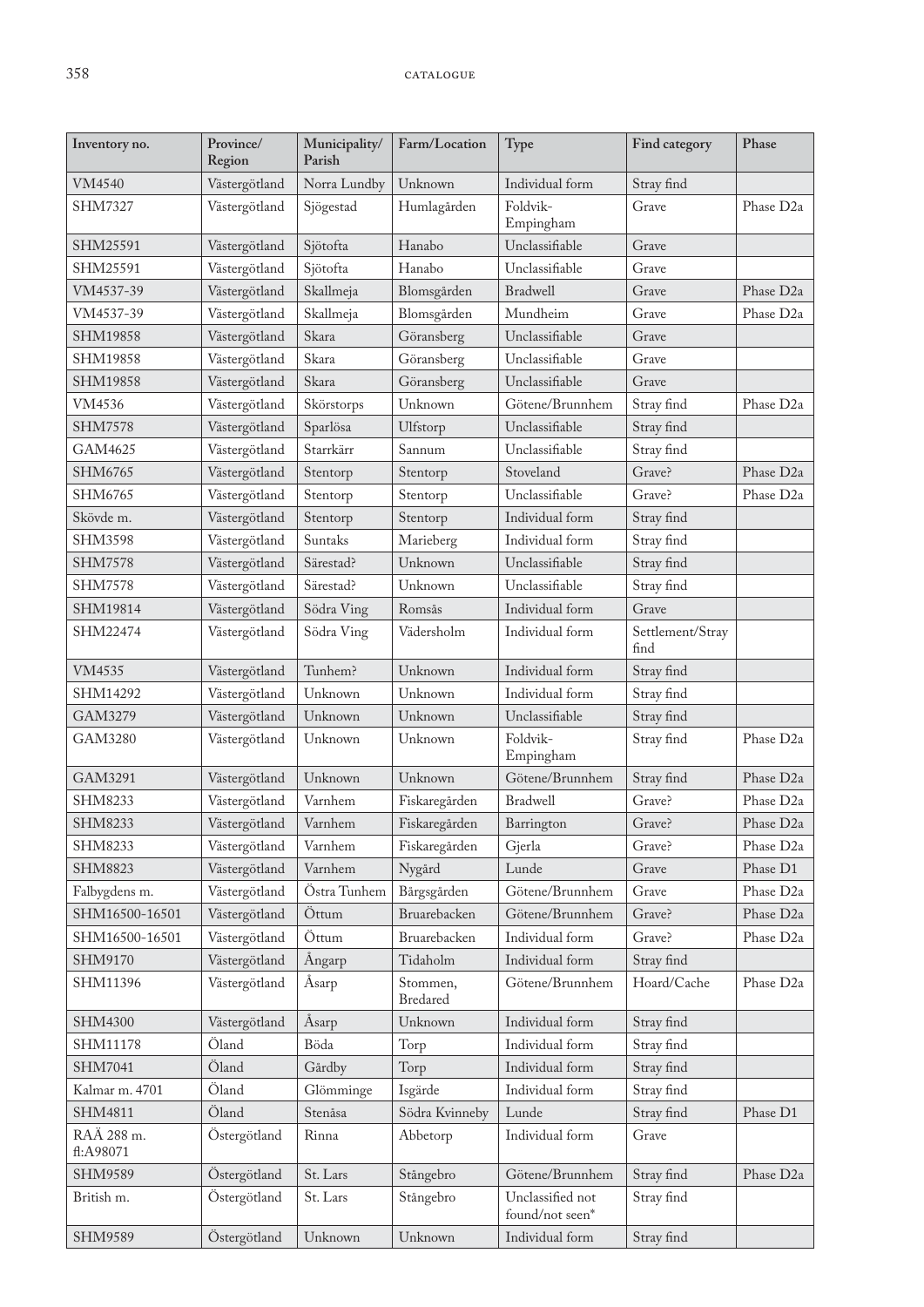| Inventory no.                | Province/<br>Region | Municipality/<br>Parish/County | Farm/Location      | Type            | Find category | Phase                 |
|------------------------------|---------------------|--------------------------------|--------------------|-----------------|---------------|-----------------------|
| C <sub>18060</sub>           | Fyn                 | Odense                         | Ejlskov            | Gross siemss    | Stray find    | Phase D1              |
| FS B 1540                    | Fyn                 | Odense                         | Lundgård           | Individual form | Settlement    |                       |
| LAM C642                     | Fyn                 | Svendborg                      | St. Kjeldbjerg     | Individual form | Stray find    |                       |
| HM10287                      | Jutland             | Haderslev                      | Enderup Skov       | Individual form | Grave         |                       |
| C3636                        | Jutland             | Haderslev                      | Strandelhjørn      | Individual form | Stray find    |                       |
| ÅHM4244                      | Jutland             | Hjørring                       | Gjøl bjerg         | Individual form | Stray find    |                       |
| C7431                        | Jutland             | Hjørring                       | Gunderup           | Individual form | Hoard/Cache?  |                       |
| VHM11331-42                  | Jutland             | Hjørring                       | Løjberg            | Individual form | Grave         |                       |
| C26076                       | Jutland             | Hjørring                       | Store Stensingmark | Sejlflod        | Hoard/Cache?  | Phase D <sub>2a</sub> |
| C26624                       | Jutland             | Hjørring                       | Vorså              | Individual form | Grave         |                       |
| <b>RAM3796</b>               | Jutland             | Randers                        | Auning             | Individual form | Grave         |                       |
| C3930                        | Jutland             | Randers                        | Hedelisjær mose    | Bützfleht       | Hoard/Cache?  |                       |
| <b>RAM675</b>                | Jutland             | Randers                        | Kolind             | Individual form | Stray find    |                       |
| C16840                       | Jutland             | Randers                        | Nebstrup           | Individual form | Stray find    |                       |
| <b>RAM5706</b>               | Jutland             | Randers                        | Tørring            | Individual form | Grave         |                       |
| C2817                        | Jutland             | Randers                        | Unknown            | Individual form | Hoard/Cache?  |                       |
| ÅHM unnumbered               | Jutland             | Ribe                           | Bramminge          | Individual form | Grave         |                       |
| C4097                        | Jutland             | Ribe                           | Kjærgårds mose     | Individual form | Hoard/Cache?  |                       |
| ASR1800                      | Jutland             | Ribe                           | Læborg             | Individual form | Hoard/Cache?  |                       |
| $C.1$ .avd. $Ox37$           | Jutland             | Ribe                           | Oxbøl              | Oxbøl           | Settlement    |                       |
| C10207-12                    | Jutland             | Ribe                           | Tude mark          | Unclassifiable  | Grave         | Phase D <sub>2a</sub> |
| C10207-12                    | Jutland             | Ribe                           | Tude mark          | Krefeld-Gellep  | Grave         | Phase D <sub>2a</sub> |
| C10207-12                    | Jutland             | Ribe                           | Tude mark          | Krefeld-Gellep  | Grave         | Phase D <sub>2a</sub> |
| C16842                       | Jutland             | Ringkøbing                     | Hjelmhede          | Hjelmhede       | Stray find    |                       |
| C2771                        | Jutland             | Ringkøbing                     | Holmslund          | Bützfleht       | Grave         |                       |
| C8969                        | Jutland             | Ringkøbing                     | Tangsgårds mose    | Individual form | Hoard/Cache?  |                       |
| RIM1496-97                   | Jutland             | Ringkøbing?                    | Unknown            | Individual form | Grave         |                       |
| <b>RIM1498</b>               | Jutland             | Ringkøbing?                    | Unknown            | Individual form | Grave         |                       |
| <b>MHM137</b>                | Jutland             | Thisted                        | Erslev mose        | Individual form | Stray find    |                       |
| ÅHM4267                      | Jutland             | Thisted                        | Vester-Torup mark  | Individual form | Stray find    |                       |
| C4411                        | Jutland             | Thisted                        | Vestervig          | Sejlflod        | Stray find    | Phase D <sub>2a</sub> |
| C7258                        | Jutland             | Thisted                        | Øster-Assels       | Individual form | Stray find    |                       |
| HM1004x129/g.154             | Jutland             | Tønder                         | Hjemsted           | Unclassifiable  | Grave         |                       |
| HM1004x1438/g.1407           | Jutland             | Tønder                         | Hjemsted           | Unclassifiable  | Grave         |                       |
| HM1004x1453/g.1409           | Jutland             | Tønder                         | Hjemsted           | Unclassifiable  | Grave         |                       |
| HM1004x195,<br>196/g.125     | Jutland             | Tønder                         | Hjemsted           | Individual form | Grave         |                       |
| HM1004x195,<br>196/g.125     | Jutland             | Tønder                         | Hjemsted           | Individual form | Grave         |                       |
| HM1004x359/g.290             | Jutland             | Tønder                         | Hjemsted           | Unclassifiable  | Grave         |                       |
| HM1004x389/g.315             | Jutland             | Tønder                         | Hjemsted           | Unclassifiable  | Grave         |                       |
| HM1004:366/g.297             | Jutland             | Tønderslev                     | Hjemsted           | Unclassifiable  | Grave         |                       |
| HM1004:373, 549-<br>550, 355 | Jutland             | Tønderslev                     | Hjemsted           | Unclassifiable  | Grave         |                       |

# **CRUCIFORM BROOCHES DENMARK**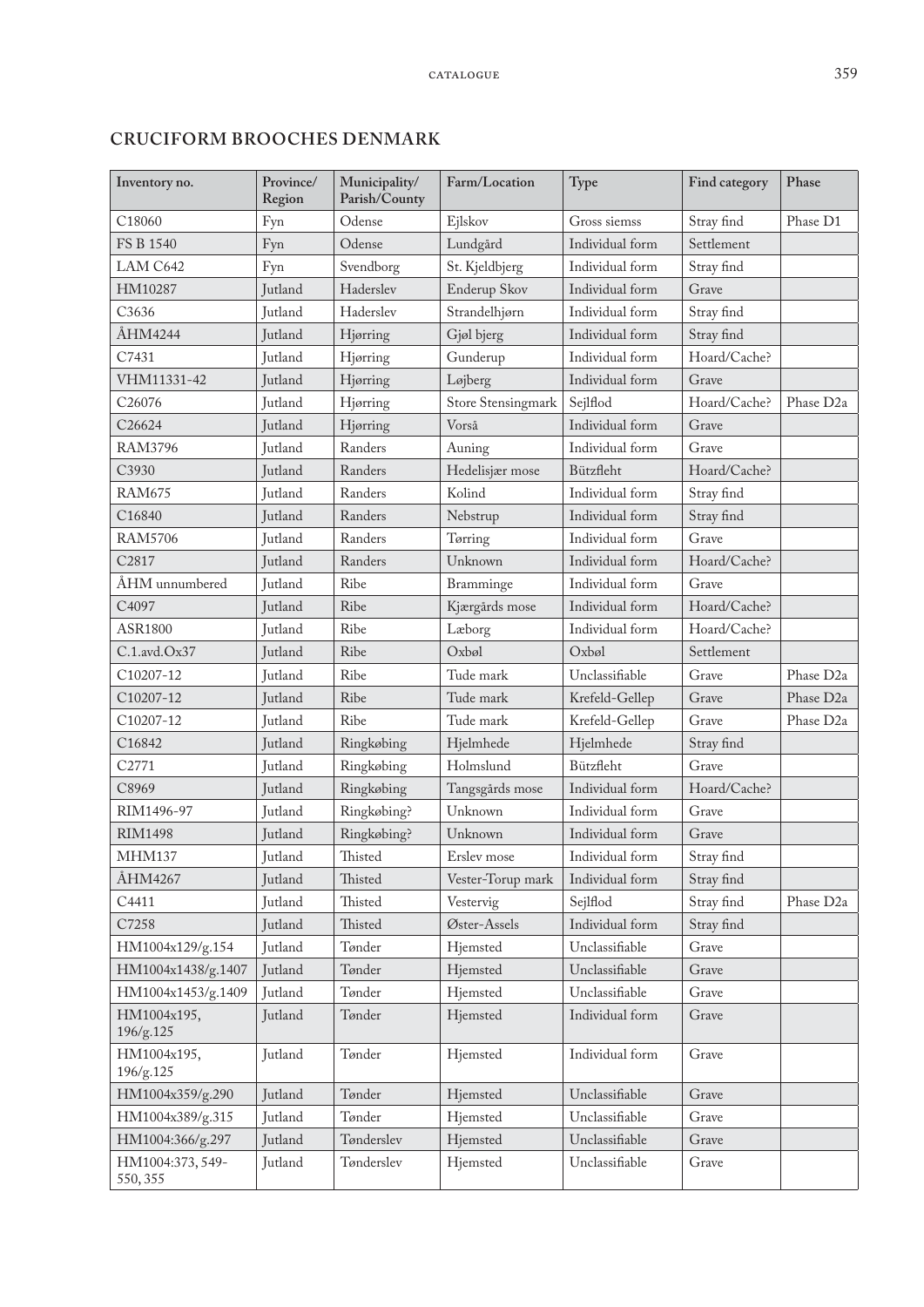| Inventory no.                     | Province/<br>Region | Municipality/<br>Parish/County | Farm/Location                  | Type                                           | Find category | Phase                 |
|-----------------------------------|---------------------|--------------------------------|--------------------------------|------------------------------------------------|---------------|-----------------------|
| HM1004:377-78, 382-<br>83/g.313   | Jutland             | Tønderslev                     | Hjemsted                       | Unclassifiable                                 | Grave         |                       |
| HM1004:377-78, 382-<br>83/g.313   | Jutland             | Tønderslev                     | Hjemsted                       | Unclassifiable                                 | Grave         |                       |
| HM1004:97-101                     | Jutland             | Tønderslev                     | Hjemsted                       | Gross siemss                                   | Grave         | Phase D1              |
| C691-92                           | <b>Iutland</b>      | Velje                          | Nykirke mark                   | Unclassifiable                                 | Grave         |                       |
| $C691-92$                         | Jutland             | Velje                          | Nykirke mark                   | Unclassifiable                                 | Grave         |                       |
| C691-92                           | Jutland             | Velje                          | Nykirke mark                   | Unclassifiable                                 | Grave         |                       |
| C691-92                           | <b>Jutland</b>      | Velje                          | Nykirke mark                   | Unclassifiable                                 | Grave         |                       |
| C691-92                           | Jutland             | Velje                          | Nykirke mark                   | Unclassifiable                                 | Grave         |                       |
| C691-92                           | Jutland             | Velje                          | Nykirke mark                   | Unclassifiable                                 | Grave         |                       |
| C691-92                           | Jutland             | Velje                          | Nykirke mark                   | Unclassifiable                                 | Grave         |                       |
| <b>VSM6564</b>                    | Jutland             | Viborg                         | Krabbesholm mark               | Individual form                                | Stray find    |                       |
| C5411                             | Jutland             | Viborg                         | Krejberg                       | Similar to Skogøya<br>(/Volstad/<br>Eidbukten) | Hoard/Cache   | Phase D <sub>2a</sub> |
| C6095                             | Jutland             | Viborg                         | Lindum                         | Unclassifiable                                 | Stray find    |                       |
| C16841                            | Jutland             | Viborg                         | Mammen                         | Lunde                                          | Hoard/Cache   | Phase D1              |
| C25561                            | Jutland             | Viborg                         | Skjern                         | Individual form                                | Hoard/Cache   |                       |
| C5776                             | Jutland             | Viborg                         | Sønder Andrup                  | Individual form                                | Hoard/Cache   |                       |
| VSM2299-2300                      | <b>Jutland</b>      | Viborg                         | Tørvekjær                      | Individual form                                | Stray find    |                       |
| VSM2299-2300                      | Jutland             | Viborg                         | Tørvekjær                      | Individual form                                | Stray find    |                       |
| <b>VSM5694</b>                    | Jutland             | Viborg                         | Unknown, Salling<br>(Nørre) h. | Individual form                                | Hoard/Cache   |                       |
| C5995                             | Jutland             | Viborg                         | Yttrup Holmgård                | Midlum                                         | Hoard/Cache   | Phase D <sub>2a</sub> |
| C16123-27                         | Jutland             | Ålborg                         | Agerbjerggård                  | Unclassifiable                                 | Grave         |                       |
| C10191                            | Jutland             | Ålborg                         | Farsø                          | Individual form                                | Hoard/Cache   |                       |
| C12858                            | Jutland             | Ålborg                         | Giver                          | Individual form                                | Hoard/Cache   |                       |
| Søren Nielsen<br>collection 271ff | Jutland             | Ålborg                         | Katbygård                      | Individual form                                | Grave         |                       |
| Søren Nielsen<br>collection 271ff | Jutland             | Ålborg                         | Katbygård                      | Individual form                                | Grave         |                       |
| ÅHM B.5                           | Jutland             | Ålborg                         | Lillevorde                     | Individual form                                | Stray find    |                       |
| ÅHM1558 LH. AA26                  | Jutland             | Ålborg                         | Lindholm høje                  | Individual form                                | Grave         |                       |
| ÅHM1558 LH. AA26                  | Jutland             | Ålborg                         | Lindholm høje                  | Individual form                                | Grave         |                       |
| ÅHM1566. LH                       | Jutland             | Ålborg                         | Lindholm høje                  | Individual form                                | Grave         |                       |
| C5811-17                          | Jutland             | Ålborg                         | Mejlby                         | Individual form                                | Grave         | Phase D1              |
| C5811-17                          | Jutland             | Ålborg                         | Mejlby                         | Unclassifiable                                 | Grave         | Phase D1              |
| Hansens collection                | Jutland             | Ålborg                         | Nyrup                          | Unclassifiable                                 | Hoard/Cache   |                       |
| C7388                             | Jutland             | Ålborg                         | Romdrup mose                   | Similar to Lima                                | Hoard/Cache   | Phase D <sub>2a</sub> |
| ÅHM669/DI                         | Jutland             | Ålborg                         | Sejlflod                       | Individual form                                | Grave         | Phase D1              |
| ÅHM669/DI                         | Jutland             | Ålborg                         | Sejlflod                       | Individual form                                | Grave         | Phase D1              |
| ÅHM669/DI                         | Jutland             | Ålborg                         | Sejlflod                       | Gross siemss                                   | Grave         | Phase D1              |
| ÅHM669/1168-1171/<br>DY           | Jutland             | Ålborg                         | Sejlflod                       | Sejlflod                                       | Grave         | Phase D <sub>2a</sub> |
| ÅHM669/1168-1171/<br>DY           | Jutland             | Ålborg                         | Sejlflod                       | Unclassifiable                                 | Grave         | Phase D <sub>2a</sub> |
| ÅHM669/1248/FM                    | Jutland             | Ålborg                         | Sejlflod                       | Individual form                                | Grave         |                       |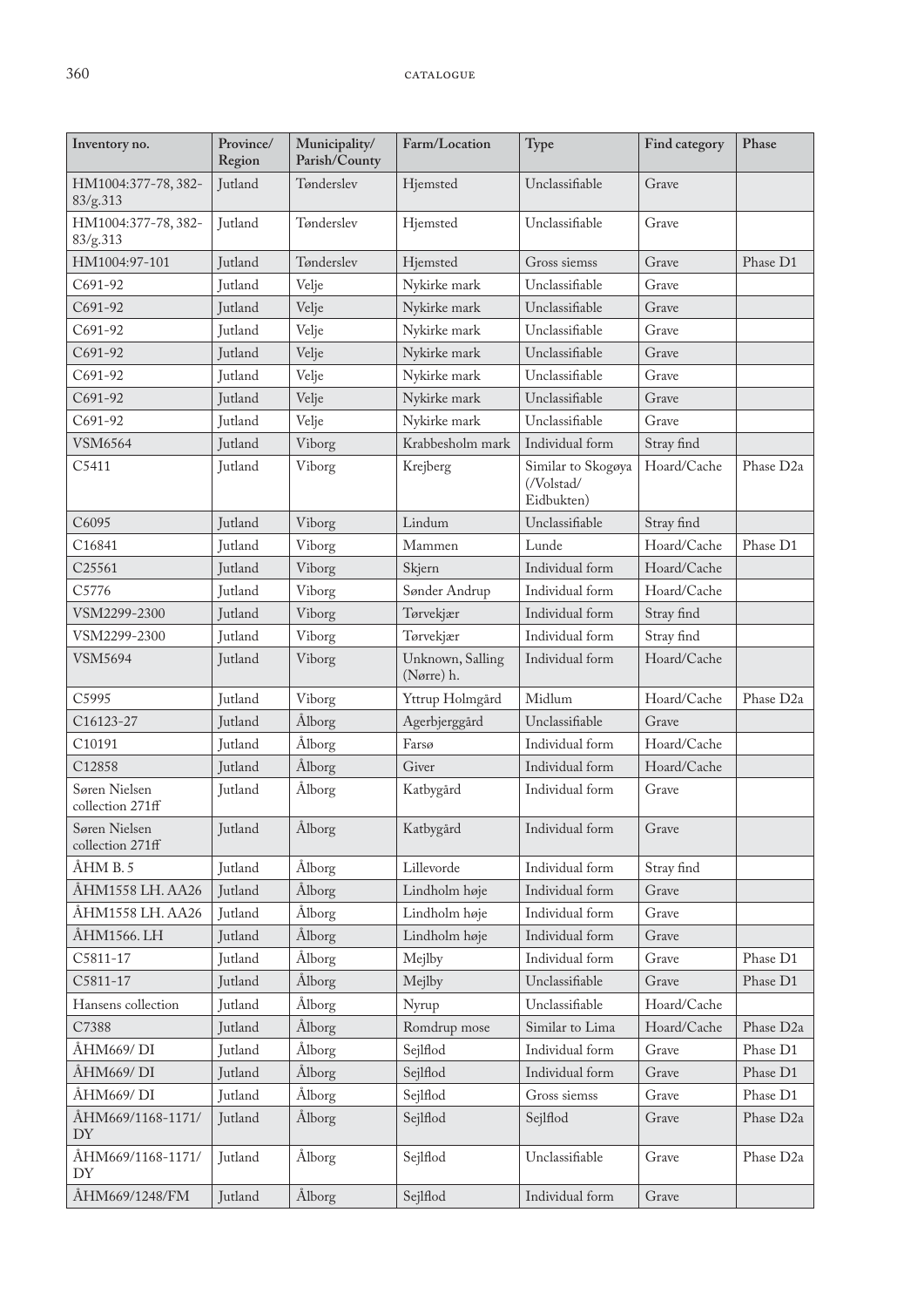| Inventory no.                   | Province/<br>Region | Municipality/<br>Parish/County | Farm/Location               | Type                            | Find category | Phase                 |
|---------------------------------|---------------------|--------------------------------|-----------------------------|---------------------------------|---------------|-----------------------|
| ÅHM669/1293-94/IZ               | Jutland             | Ålborg                         | Sejlflod                    | Sejlflod                        | Grave         | Phase D <sub>2a</sub> |
| ÅHM669/1691, 2313-<br>14/TO     | Jutland             | Ålborg                         | Sejlflod                    | Individual form                 | Grave         |                       |
| ÅHM669/2568/XM                  | Jutland             | Ålborg                         | Sejlflod                    | Individual form                 | Grave         |                       |
| ÅHM669/3308/HT                  | Jutland             | Ålborg                         | Sejlflod                    | Similar to Søndre<br>Gammelsrød | Grave         | Phase D <sub>2a</sub> |
| ÅHM669/4434, 4581/<br>OP        | Jutland             | Ålborg                         | Sejlflod                    | Individual form                 | Grave         | Phase D <sub>2a</sub> |
| ÅHM669/4434, 4581/<br><b>OP</b> | <b>Jutland</b>      | Ålborg                         | Sejlflod                    | Sejlflod                        | Grave         | Phase D <sub>2a</sub> |
| ÅHM669/6416/SP                  | Jutland             | Ålborg                         | Sejlflod                    | Individual form                 | Grave         |                       |
| ÅHM669/6433/SM                  | Jutland             | Ålborg                         | Sejlflod                    | Individual form                 | Grave         |                       |
| ÅHM669/6778/AER                 | Jutland             | Ålborg                         | Sejlflod                    | Sejlflod                        | Grave         | Phase D <sub>2a</sub> |
| ÅHM669/7759/TR                  | Jutland             | Ålborg                         | Sejlflod                    | Individual form                 | Grave         |                       |
| ÅHM669/860, 862/<br>DD          | Jutland             | Ålborg                         | Sejlflod                    | Unclassifiable                  | Grave         | Phase D <sub>2a</sub> |
| ÅHM669/860, 862/<br><b>DD</b>   | Jutland             | Ålborg                         | Sejlflod                    | Individual form                 | Grave         | Phase D <sub>2a</sub> |
| ÅHM669/878/DH                   | Jutland             | Ålborg                         | Sejlflod                    | Individual form                 | Grave         |                       |
| VHM201,1-2                      | Jutland             | Ålborg                         | Sønderlade                  | Unclassifiable                  | Grave         | Phase D1              |
| VHM201,1-2                      | Jutland             | Ålborg                         | Sønderlade                  | Individual form                 | Grave         | Phase D1              |
| <b>VHM7656</b>                  | Jutland             | Ålborg                         | Unknown, Kaer h.            | Gross siemss                    | Stray find    | Phase D1              |
| C <sub>25562</sub>              | Jutland             | Ålborg                         | Unknown, near<br>Ålborg     | Individual form                 | Stray find    |                       |
| C8719                           | Jutland             | Ålborg                         | Vindblæs                    | Similar to Mo/<br>Skaim         | Hoard/Cache   | Phase D <sub>2a</sub> |
| C25413                          | Lolland             | Maribo                         | Hardenberg<br>moserne       | Witmarsum                       | Hoard/Cache?  | Phase D1              |
| $\dot{\cdot}$                   | Lolland             | Maribo                         | Tingsted                    | Individual form                 | Stray find    |                       |
| C27186                          | Sjælland            | Frederiksborg                  | Irgenshøj,<br>Frederikssund | Individual form                 | Stray find    |                       |
| C4403                           | Sjælland            | Holbæk                         | Tømmerup                    | Individual form                 | Stray find    |                       |
| C17845                          | Sjælland            | Holbæk                         | Unknown, Ods h.?            | Individual form                 | Stray find    |                       |
| C12467                          | Sjælland            | København                      | Regnemark                   | Individual form                 | Grave         |                       |
| C10032-35                       | Sjælland            | Præstø                         | Skørpinge                   | Unclassifiable                  | Grave         |                       |
| C4806                           | Sjælland            | Sorø                           | Ruhedal                     | Individual form                 | Hoard/Cache   |                       |
| VHM11454                        | Sjælland?           | Unknown                        | Unknown                     | Individual form                 | Stray find    |                       |
| C6394                           | Unknown             | Unknown                        | Unknown                     | <b>Gross Siemss</b>             | Stray find    | Phase D1              |
| C6396                           | Unknown             | Unknown                        | Unknown                     | Midlum                          | Stray find    | Phase D <sub>2a</sub> |
| C7472                           | Unknown             | Unknown                        | Unknown                     | Individual form                 | Stray find    |                       |
| C7473                           | Unknown             | Unknown                        | Unknown                     | Witmarsum                       | Stray find    | Phase D1              |
| C8314                           | Unknown             | Unknown                        | Unknown                     | Individual form                 | Stray find    |                       |
| C19909                          | Unknown             | Unknown                        | Unknown                     | Individual form                 | Stray find    |                       |
| C.MDCXVI                        | Unknown             | Unknown                        | Unknown/<br>Djursland?      | <b>Gross Siemss</b>             | Stray find    | Phase D1              |
| C.unnumbered (I)                | Unknown             | Unknown                        | Unknown                     | Unclassifiable                  | Stray find    |                       |
| C.unnumbered (II)               | Unknown             | Unknown                        | Unknown                     | Unclassifiable                  | Stray find    |                       |
| C.unnumbered (III)              | Unknown             | Unknown                        | Unknown                     | Individual form                 | Stray find    |                       |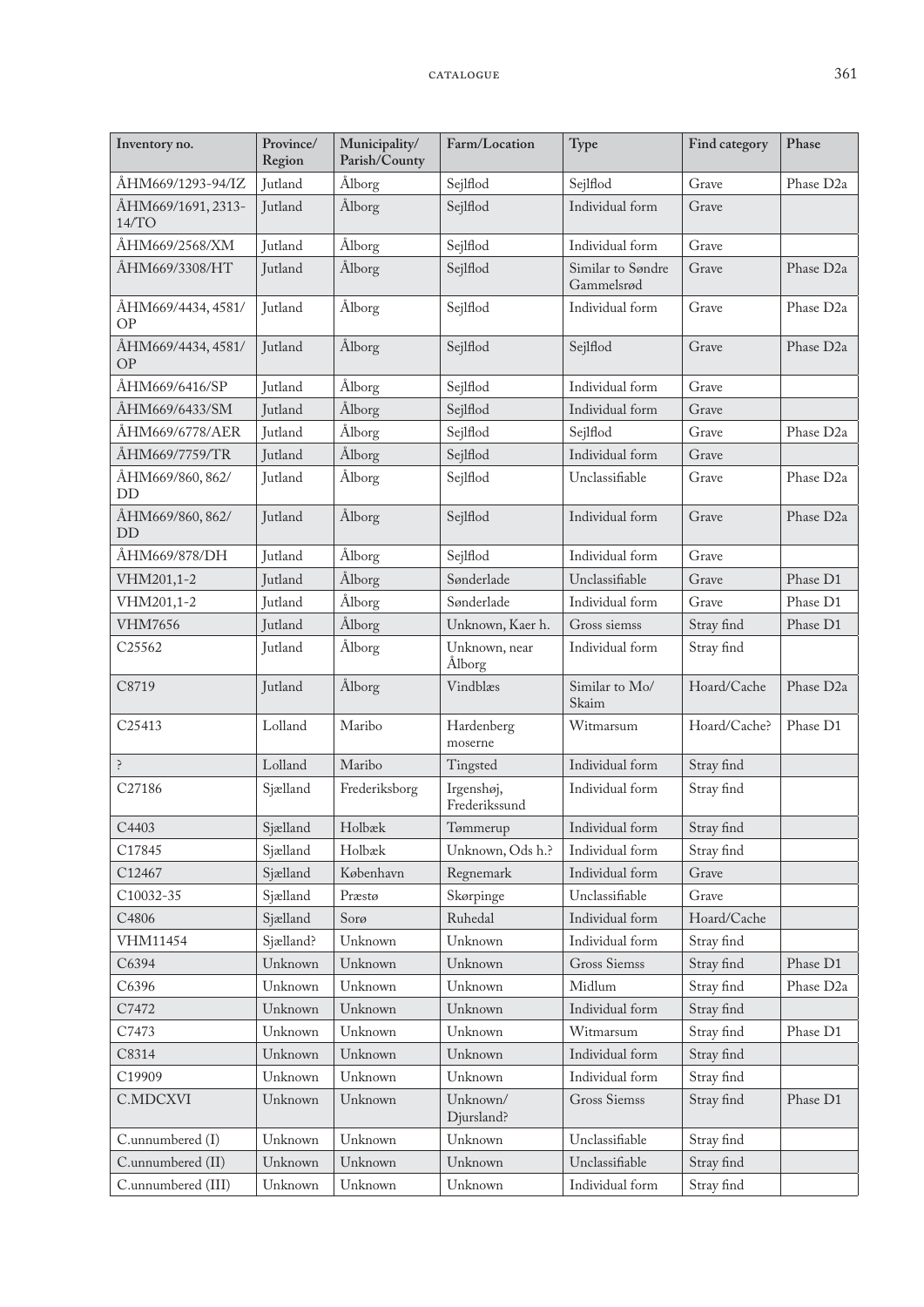| Inventory no.                  | Province/<br>Region | Municipality/<br>Parish/County | Farm/Location | Type                    | Find category | Phase                 |
|--------------------------------|---------------------|--------------------------------|---------------|-------------------------|---------------|-----------------------|
| HEM unnumbered                 | Unknown             | Unknown                        | Unknown       | Similar to<br>Stoveland | Stray find    | Phase D <sub>2a</sub> |
| Herluftholms<br>collection 408 | Unknown             | Unknown                        | Unknown       | Individual form         | Stray find    |                       |
| <b>HOM110</b>                  | Unknown             | Unknown                        | Unknown       | Midlum                  | Stray find    | Phase D <sub>2a</sub> |
| RAM625 (I)                     | Unknown             | Unknown                        | Unknown       | Individual form         | Stray find    |                       |
| RAM625 (II)                    | Unknown             | Unknown                        | Unknown       | Individual form         | Stray find    |                       |
| RIM1494-95                     | Unknown             | Unknown                        | Unknown       | Individual form         | Stray find    |                       |
| RIM unnumbered                 | Unknown             | Unknown                        | Unknown       | Unclassifiable          | Stray find    |                       |
| VHM11455                       | Unknown             | Unknown                        | Unknown       | Individual form         | Stray find    |                       |
| ÅHM4133                        | Unknown             | Unknown                        | Unknown       | Individual form         | Stray find    |                       |
| ÅHM4134                        | Unknown             | Unknown                        | Unknown       | Individual form         | Stray find    |                       |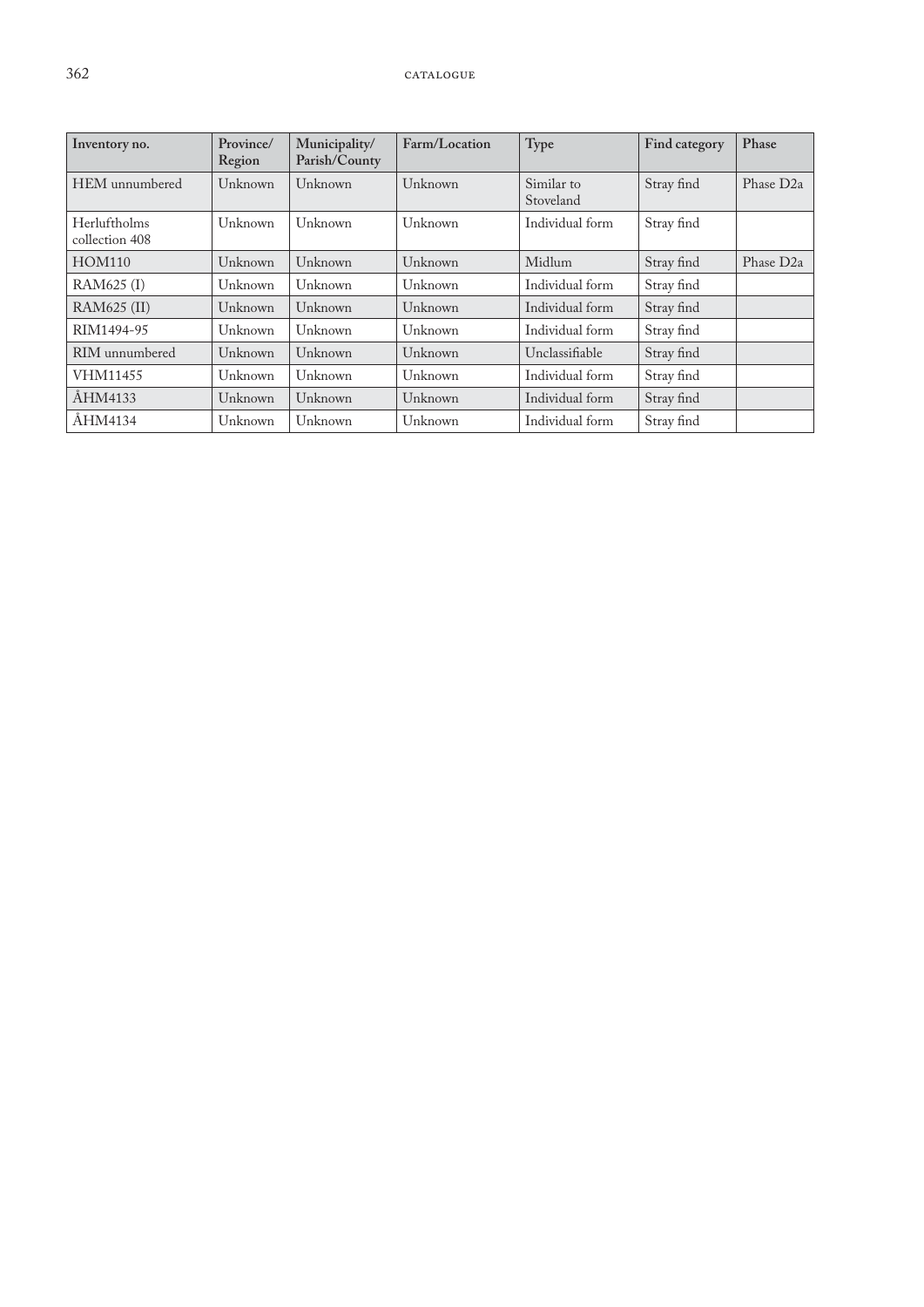| Inventory no.         | Province           | Municipality | Farm/Location                      | Type                        | Find category                | Phase                  |
|-----------------------|--------------------|--------------|------------------------------------|-----------------------------|------------------------------|------------------------|
| Dalske Skole<br>1314  | Aust-Agder         | Grimstad     | Vik                                | Ågedal master               | Grave                        | Phase D <sub>2</sub> b |
| C7072-82,<br>7354-57  | Aust-Agder         | Grimstad     | Vik                                | $A-6$                       | Grave                        | Phase D1               |
| C1416/3249            | Buskerud           | <b>Nes</b>   | Børtnes                            | Sogne group                 | Stray find                   | Phase D <sub>2</sub> b |
| C8154                 | Hedmark            | Rendalen     | Fonnås                             | Northern ridge-foot group   | Hoard/Cache? /<br>Stray find | Phase D <sub>2</sub> b |
| C36804                | Hedmark            | Ringsaker    | Stein                              | Simple bronze group, var. B | Hoard/Cache? /<br>Stray find | Phase D <sub>2</sub> b |
| B564-69               | Hordaland          | Bergen       | Arna Indre                         | Sogne group                 | Grave                        | Phase D <sub>2</sub> b |
| B10205                | Hordaland          | Etne         | Sørheim                            | $B-1$                       | Grave                        | Phase D2b              |
| B6899                 | Hordaland          | Kvam         | Indre Ålvik                        | $B-1$                       | Grave                        | Phase D <sub>2</sub> b |
| B6899                 | Hordaland          | Kvam         | Indre Ålvik                        | Unclassifiable              | Grave                        | Phase D <sub>2</sub> b |
| B4846, B4704          | Hordaland          | Lindås       | Hodneland                          | $B-1$                       | Grave                        | Phase D2b              |
| B6090                 | Hordaland          | Os           | Døsen                              | Rogaland group              | Grave                        | Phase D2b              |
| B6474                 | Hordaland          | <b>Voss</b>  | Hæve                               | $B-1$                       | Grave                        | Phase D2b              |
| Å1683                 | Møre og<br>Romsdal | Giske        | Staurnes                           | Ridge-foot, main group      | Grave                        | Phase D <sub>2a</sub>  |
| B3267                 | Møre og<br>Romsdal | Giske        | Storeneset                         | $B-1$                       | Stray find                   | Phase D2b              |
| T2805-25              | Møre og<br>Romsdal | Rauma        | Hole                               | Ridge-foot, main group      | Grave                        | Phase D <sub>2a</sub>  |
| C5605                 | Møre og<br>Romsdal | ukjent       | ukjent                             | Sogne group                 | Stray find                   | Phase D <sub>2</sub> b |
| C8361                 | Nordland           | Lødingen     | Offersøy                           | Northern ridge-foot group   | Grave                        | Phase D <sub>2</sub> b |
| Ts478                 | Nordland           | Steigen      | Berg                               | Northern plane-foot group   | Grave                        | Phase D2b              |
| Ts1434-40             | Nordland           | Steigen      | Hagbartsholmen<br>(Steigen mellem) | $A-6$                       | Grave                        | Phase D <sub>2a</sub>  |
| T9822-42              | Nord-Trøndelag     | Inderøy      | Hol                                | Early ridge-foot            | Grave                        | Phase D1               |
| T9822-42              | Nord-Trøndelag     | Inderøy      | Hol                                | Equal-armed, unique         | Grave                        | Phase D1               |
| T9822-42              | Nord-Trøndelag     | Inderøy      | Hol                                | Equal-armed, unique         | Grave                        | Phase D1               |
| T9822-42              | Nord-Trøndelag     | Inderøy      | Hol                                | Equal-armed, unique         | Grave                        | Phase D1               |
| T3505                 | Nord-Trøndelag     | Namsos       | Bangsund                           | Northern ridge-foot group   | Grave                        | Phase D2b              |
| C4816-28,<br>C4565-68 | Nord-Trøndelag     | Steinkjer    | Dalem                              | Bothnian group              | Grave                        | Phase D2b              |
| C4816-28,<br>C4565-68 | Nord-Trøndelag     | Steinkjer    | Dalem                              | Northern ridge-foot group   | Grave                        | Phase D2b              |
| C4816-28,<br>C4565-68 | Nord-Trøndelag     | Steinkjer    | Dalem                              | Bothnian group              | Grave                        | Phase D2b              |
| C4816-28,<br>C4565-68 | Nord-Trøndelag     | Steinkjer    | Dalem                              | Bothnian group              | Grave                        | Phase D <sub>2</sub> b |
| T1821                 | Nord-Trøndelag     | Åfjord       | Åfjord<br>prestegård               | Northern ridge-foot group   | Hoard/Cache                  | Phase D2b              |
| C12280                | Oppland            | Nord-Aurdal  | Skrautvål                          | Northern ridge-foot group   | Stray find                   | Phase D2b              |
| C51005                | Oppland            | Nordre Land  | Stensvold av<br>Skøien             | Rogaland group              | Stray find                   | Phase D2b              |
| S306-00311            | Rogaland           | Bjerkreim    | Abeland                            | $B-1$                       | Grave                        | Phase D2b              |
| S8607                 | Rogaland           | Bjerkreim    | Holmen                             | Simple bronze group         | Grave                        | Phase D2b              |
| S2276                 | Rogaland           | Eigersund    | Hovland                            | Rogaland group              | Grave                        | Phase D2b              |

#### **RELIEF BROOCHES NORWAY**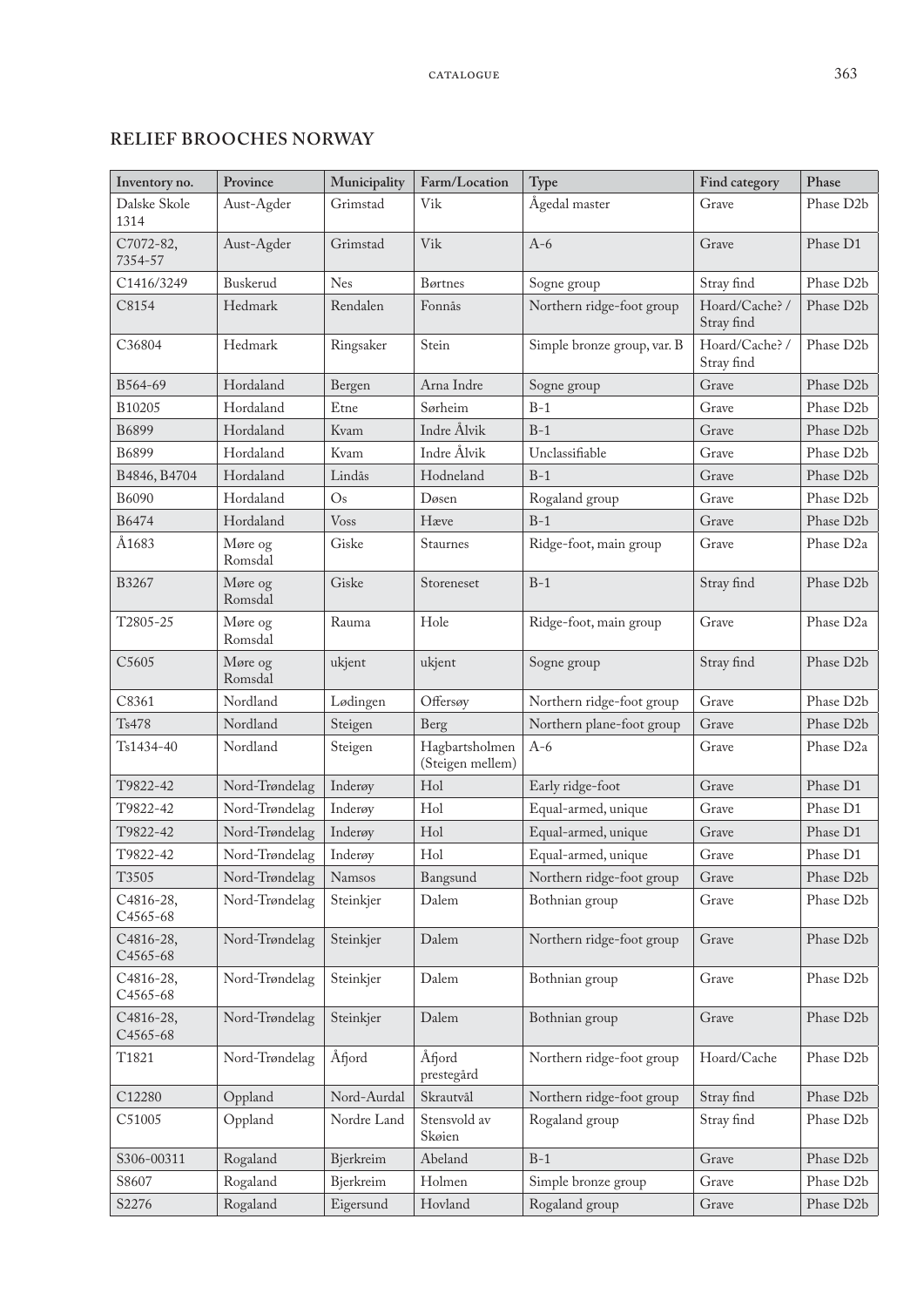| Inventory no.       | Province            | Municipality | Farm/Location             | Type                      | Find category | Phase                  |
|---------------------|---------------------|--------------|---------------------------|---------------------------|---------------|------------------------|
| S2587               | Rogaland            | Hjelmeland   | Riskadal                  | $B-2$                     | Grave         | Phase D1               |
| S2547               | Rogaland            | Hjelmeland   | Rivjaland                 | Three late works          | Grave         | Phase D2b              |
| S2062-2066          | Rogaland            | Hå           | Anisdal                   | $B-1$                     | Grave         | Phase D <sub>2</sub> b |
| S4752               | Rogaland            | Hå           | Husvegg                   | Northern ridge-foot group | Grave         | Phase D <sub>2</sub> b |
| <b>B4398</b>        | Rogaland            | Hå           | Hå prestegård             | Simple bronze group       | Grave         | Phase D2b              |
| S6970               | Rogaland            | Hå           | Jorenkjøl av<br>Skretting | Northern plane-foot group | Stray find    | Phase D <sub>2</sub> b |
| B5362               | Rogaland            | Hå           | Kvassheim                 | Three late works          | Grave         | Phase D2b              |
| B5994               | Rogaland            | Hå           | Kvassheim                 | $B-1$                     | Grave         | Phase D <sub>2</sub> b |
| B5994               | Rogaland            | Hå           | Kvassheim                 | $B-1$                     | Grave         | Phase D2b              |
| B4343               | Rogaland            | Hå           | Nærbø                     | Simple bronze group       | Grave         | Phase D2b              |
| S3741               | Rogaland            | Hå           | Skjerpe                   | $B-1$                     | Grave         | Phase D <sub>2</sub> b |
| S440                | Rogaland            | Hå           | Torland                   | $B-1$                     | Grave         | Phase D2b              |
| B3045               | Rogaland            | Jæren        | Ukjent                    | Rogaland group            | Stray find    | Phase D <sub>2</sub> b |
| S9269               | Rogaland            | Karmøy       | Syre                      | Sogne group               | Hoard/Cache   | Phase D2b              |
| S7131               | Rogaland            | Klepp        | Erga                      | Unclassifiable            | Grave         | Phase D1               |
| S1969               | Rogaland            | Klepp        | Fristad                   | Ågedal master             | Grave         | Phase D2b              |
| B2269-99            | Rogaland            | Klepp        | Hauge                     | Unclassifiable            | Grave         | Phase D1               |
| B2269-99            | Rogaland            | Klepp        | Hauge                     | Early ridge-foot          | Grave         | Phase D1               |
| <b>B4000</b>        | Rogaland            | Klepp        | Hauge                     | Rogaland group            | Grave         | Phase D <sub>2</sub> b |
| S2451               | Rogaland            | Klepp        | Nord-Braut                | Rogaland group            | Grave         | Phase D <sub>2</sub> b |
| C4923-25            | Rogaland            | Klepp        | Tjøtta                    | Simple bronze group       | Grave         | Phase D2b              |
| C21407              | Rogaland            | Klepp        | Tu                        | Early plane-foot          | Grave         | Phase D1               |
| Unr.                | Rogaland            | Klepp        | Vik                       | $B-1$                     | Stray find?   | Phase D2b              |
| S8080               | Rogaland            | Rennesøy     | Vaula                     | Rogaland group            | Grave         | Phase D <sub>2</sub> b |
| C <sub>1638</sub>   | Rogaland            | Sandnes      | Lunde                     | $B-1$                     | Grave         | Phase D <sub>2</sub> b |
| S2772               | Rogaland            | Suldal       | Vatland                   | $B-1$                     | Grave         | Phase D2b              |
| S9181               | Rogaland            | Time         | Eikeland                  | Northern plane-foot group | Grave         | Phase D <sub>2</sub> b |
| B1781-1784,<br>1877 | Rogaland            | Time         | Garpestad                 | $B-1$                     | Grave         | Phase D2b              |
| B6314               | Rogaland            | Ukjent       | Jæren                     | Simple bronze group       | Grave         | Phase D2b              |
| S2695               | Rogaland            | Vindafjord   | Østbø                     | Rogaland group            | Grave         | Phase D2b              |
| B12549              | Sogn og<br>Fjordane | Gloppen      | Gjemmestad                | Northern plane-foot group | Stray find    | Phase D2b              |
| B6656               | Sogn og<br>Fjordane | Jølster      | Sanddal                   | Sogne group               | Grave         | Phase D2b              |
| B15903 A            | Sogn og<br>Fjordane | Leikanger    | Røysum                    | $B-2$                     | Grave         | Phase D1               |
| B3720               | Sogn og<br>Fjordane | Luster       | Sørheim                   | Sogne group               | Stray find    | Phase D <sub>2</sub> b |
| B6516               | Sogn og<br>Fjordane | Sogndal      | Kvåle                     | Sogne group               | Grave         | Phase D <sub>2</sub> b |
| B6516               | Sogn og<br>Fjordane | Sogndal      | Kvåle                     | $B-1$                     | Grave         | Phase D <sub>2</sub> b |
| <b>B6516</b>        | Sogn og<br>Fjordane | Sogndal      | Kvåle                     | $B-1$                     | Grave         | Phase D2b              |
| B13954              | Sogn og<br>Fjordane | Sogndal      | Kvåle                     | Ridge-foot, variant       | Grave         | Phase D <sub>2a</sub>  |
| B9688               | Sogn og<br>Fjordane | Sogndal      | Nornes                    | Northern ridge-foot group | Grave         | Phase D2b              |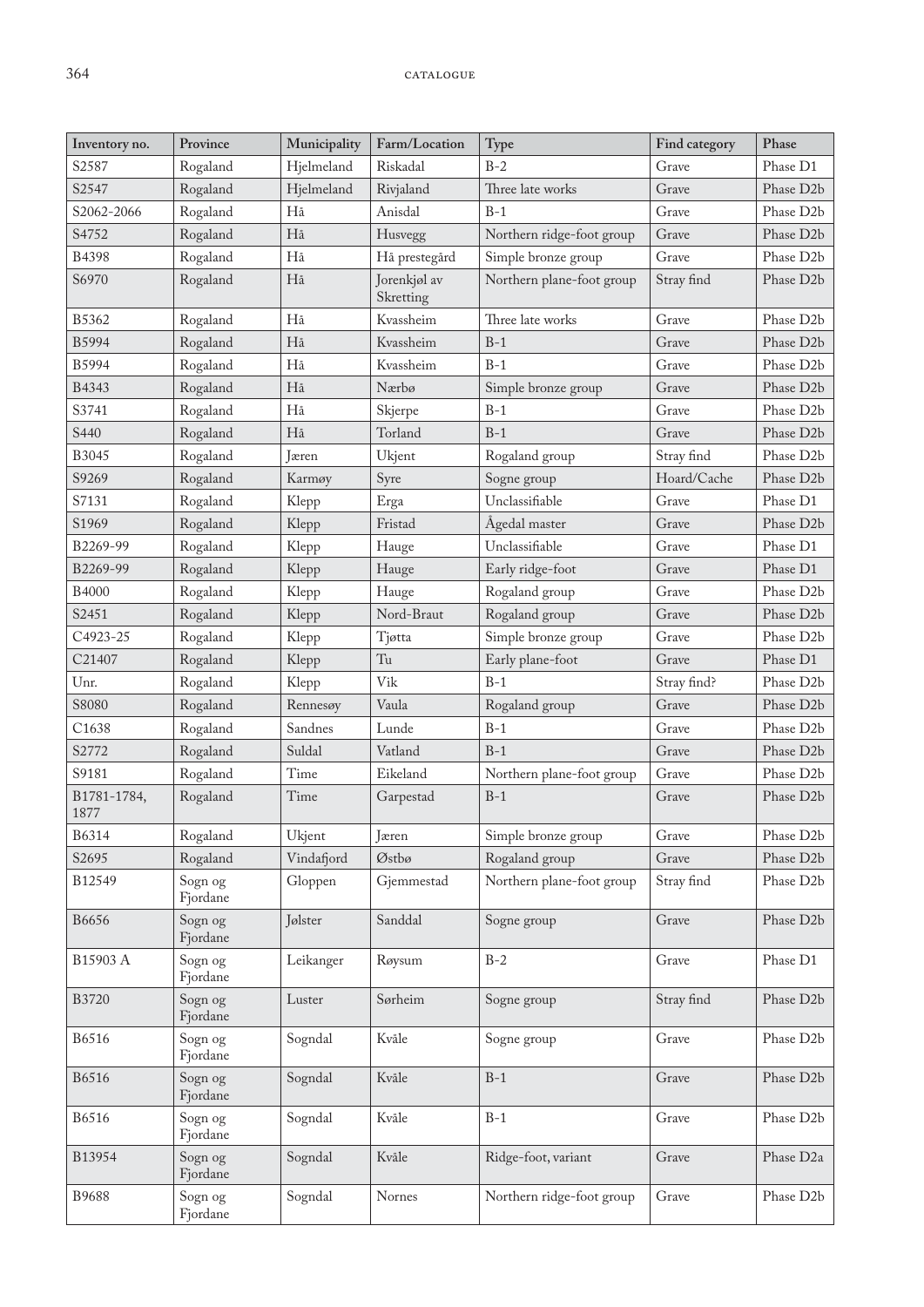| Inventory no.      | Province            | Municipality      | Farm/Location              | Type                      | Find category | Phase                  |
|--------------------|---------------------|-------------------|----------------------------|---------------------------|---------------|------------------------|
| B8045              | Sogn og<br>Fjordane | Vik               | Hauglum<br>(Holum)         | Sogne group               | Grave         | Phase D <sub>2</sub> b |
| B6691              | Sogn og<br>Fjordane | Vik               | Hove                       | $B-1$                     | Grave         | Phase D <sub>2</sub> b |
| <b>B8830</b>       | Sogn og<br>Fjordane | Vik               | Skjervum<br>(Skjervo)      | Unique                    | Grave         | Phase D <sub>2a</sub>  |
| T1645              | Sør-Trøndelag       | Midtre<br>Gauldal | Refset                     | Bothnian group            | Grave         | Phase D <sub>2</sub> b |
| T3642              | Sør-Trøndelag       | Trondheim         | Amalienborg av<br>Presthus | Northern plane-foot group | Stray find    | Phase D <sub>2</sub> b |
| C26566             | Telemark            | Skien             | Bratsberg                  | Ridge-foot, main group    | Grave?        | Phase D <sub>2a</sub>  |
| C21856             | Telemark            | Skien             | Falkum                     | Ridge-foot, main group    | Grave         | Phase D <sub>2a</sub>  |
| C9440-49,<br>C9811 | Telemark            | Skien             | Sjøtvedt                   | Ridge-foot, main group    | Grave         | Phase D <sub>2a</sub>  |
| Ts31-33            | Troms               | Kvæfjord          | Hundstad                   | Simple bronze group       | Grave         | Phase D <sub>2</sub> b |
| Ts2587             | Troms               | Tranøy            | Laneset                    | Northern plane-foot group | Grave         | Phase D <sub>2</sub> b |
| <b>B3410</b>       | Vest-Agder          | Audnedal          | Ågedal                     | Ågedal master             | Grave         | Phase D2b              |
| <b>B3410</b>       | Vest-Agder          | Audnedal          | Ågedal                     | $B-1$                     | Grave         | Phase D2b              |
| <b>B3410</b>       | Vest-Agder          | Audnedal          | Ågedal                     | $B-1$                     | Grave         | Phase D2b              |
| <b>B3410</b>       | Vest-Agder          | Audnedal          | Ågedal                     | $B-1$                     | Grave         | Phase D <sub>2</sub> b |
| B5037              | Vest-Agder          | Farsund           | Høiland                    | Plane-foot                | Grave         | Phase D <sub>2a</sub>  |
| B5037              | Vest-Agder          | Farsund           | Høiland                    | Plane-foot                | Grave         | Phase D <sub>2a</sub>  |
| B3543              | Vest-Agder          | Farsund           | Lunde                      | $B-2$                     | Grave         | Phase D1               |
| C55731             | Vest-Agder          | Farsund           | Sande                      | Rogaland group            | Grave         | Phase D <sub>2</sub> b |
| C7453-62           | Vest-Agder          | Flekkefjord       | Gyland                     | Ågedal master             | Grave         | Phase D2b              |
| C7453-62           | Vest-Agder          | Flekkefjord       | Gyland                     | Rogaland group            | Grave         | Phase D2b              |
| C15274             | Vest-Agder          | Kvinesdal         | Slimestad                  | Simple bronze group       | Grave         | Phase D <sub>2</sub> b |
| C13697             | Vest-Agder          | Lindesnes         | Hægebostad                 | Three late works          | Grave         | Phase D <sub>2</sub> b |
| C8933-50           | Vest-Agder          | Mandal            | Stoveland                  | $B-2$                     | Grave         | Phase D1               |
| Decexxii           | Vest-Agder          | Marnardal         | Trygsland                  | Plane-foot                | Grave         | Phase D <sub>2a</sub>  |
| Decexxiii          | Vest-Agder          | Marnardal         | Trygsland                  | Late ridge-foot           | Grave         | Phase D2b              |
| Decexxiv           | Vest-Agder          | Marnardal         | Trygsland                  | Gotlandic group           | Grave         | Phase D2b              |
| C19227             | Vestfold            | Larvik            | Berg                       | Bothnian group            | Grave         | Phase D2b              |
| C19858             | Vestfold            | Larvik            | Nordheim                   | Early ridge-foot          | Grave         | Phase D1               |
| C29300             | Vestfold            | Larvik            | Ommundrød<br>(Amundrød)    | Unique                    | Grave         | Phase D1               |
| C29300             | Vestfold            | Larvik            | Ommundrød<br>(Amundrød)    | $B-3$                     | Grave         | Phase D1               |
| C11220-11236       | Vestfold            | Larvik            | Tveitane                   | Ridge-foot, main group    | Grave         | Phase D <sub>2a</sub>  |
| C11237             | Vestfold            | Larvik            | Tveitane                   | Plane-foot                | Grave         | Phase D <sub>2a</sub>  |
| C18714             | Vestfold            | Nøtterøy          | Veierland                  | Rogaland group            | Grave         | Phase D2b              |
| C5947-63           | Vestfold            | Stokke            | Langlo                     | Plane-foot                | Grave         | Phase D <sub>2a</sub>  |
| C15664             | Østfold             | Sarpsborg         | Isesjøen                   | Sogne group               | Grave         | Phase D2b              |
| C15665             | Østfold             | Sarpsborg         | Isesjøen                   | Unique                    | Grave         | Phase D <sub>2a</sub>  |
| C15668             | Østfold             | Sarpsborg         | Isesjøen                   | Rogaland group            | Grave         | Phase D2b              |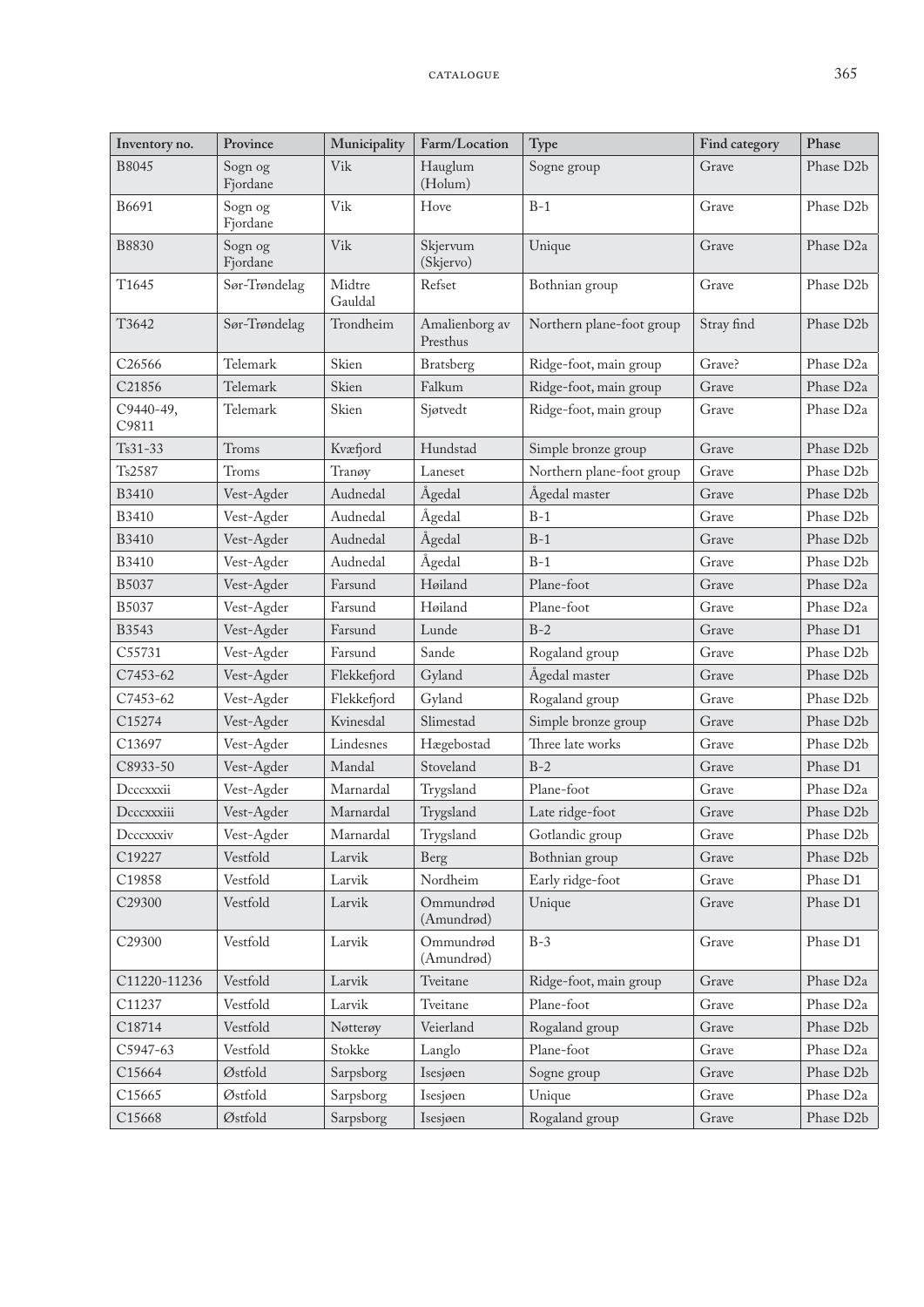### **RELIEF BROOCHES SWEDEN**

| Inventory no.                    | Province/<br>Region | Municipality/<br>Parish | Farm/Location           | Type                        | Find category | Phase                  |
|----------------------------------|---------------------|-------------------------|-------------------------|-----------------------------|---------------|------------------------|
| SHM1472                          | Bohuslän            | Röra                    | Unknown/<br>Orust hd.   | B-4/Continental             | Grave         | Phase D1               |
| SHM20811                         | Dalarna             | <b>By</b>               | Sissbo (Folkare)        | Equal-armed, variant 1      | Grave         | Phase D <sub>2</sub> b |
| SHM1209                          | Gästrikland         | Hedesunda               | Hade                    | Bothnian group              | Grave?        | Phase D <sub>2</sub> b |
| <b>SHM1209</b>                   | Gästrikland         | Hedesunda               | Hade                    | Bothnian group              | Grave?        | Phase D <sub>2</sub> b |
| SHM1209                          | Gästrikland         | Hedesunda               | Hade                    | Equal-armed, variant 1      | Grave?        | Phase D2b              |
| <b>SHM1209</b>                   | Gästrikland         | Hedesunda               | Hade                    | Equal-armed, variant 1      | Grave?        | Phase D <sub>2</sub> b |
| SHM8555/31                       | Gotland             | Anga                    | Trullhalsar             | Ridge-foot, main group      | Grave         | Phase D <sub>2a</sub>  |
| <b>SHM1261</b>                   | Gotland             | Ethelhem                | Ethelhem                | $A-5$                       | Stray find    | Phase D <sub>2a</sub>  |
| SHMub./Bhr<br>1957/01a           | Gotland             | Grötlingbo              | Barshalder/<br>Norrkvie | $A-5/A-6$                   | Grave         | Phase D <sub>2a</sub>  |
| SHM8329                          | Gotland             | Grötlingbo              | Grötlingbo/<br>Unknown  | Gotlandic group             | Stray find    | Phase D2b              |
| GF11138                          | Gotland             | Hemse                   | Hemse                   | $A-6$                       | Stray find    | Phase D <sub>2a</sub>  |
| GF.C.7182                        | Gotland             | Lummelunda              | Lundbjers               | Ridge-foot, variant         | Hoard/Cache?  | Phase D <sub>2a</sub>  |
| SHM1079                          | Gotland             | När                     | Unknown                 | $A-5$                       | Stray find    | Phase D <sub>2a</sub>  |
| SHM7571/337                      | Gotland             | Norlanda                | Petsarve                | Gotlandic group             | Stray find    | Phase D <sub>2</sub> b |
| GF1763                           | Gotland             | Roma                    | Högbro                  | Northern ridge-foot group   | Stray find    | Phase D <sub>2</sub> b |
| SHM4392                          | Gotland             | Sjonhem                 | Sojvide                 | Gotlandic group             | Stray find    | Phase D2b              |
| SHM8492                          | Gotland             | Tingstäde               | Roses                   | $A-5$                       | Stray find    | Phase D <sub>2a</sub>  |
| SHM1543                          | Gotland             | Unknown                 | Unknown                 | $A-5$                       | Stray find    | Phase D <sub>2a</sub>  |
| SHM14255                         | Gotland             | Unknown                 | Unknown                 | Gotlandic group             | Stray find    | Phase D <sub>2</sub> b |
| SHM16390_S37                     | Gotland             | Unknown                 | Unknown                 | $A-5$                       | Stray find    | Phase D <sub>2a</sub>  |
| British m. 1921,<br>$11 - 1,217$ | Gotland             | Unknown                 | Unknown                 | $A-6$                       | Stray find    | Phase D <sub>2a</sub>  |
| SHM14255                         | Gotland             | Unknown                 | Unknown                 | Plane-foot                  | Stray find    | Phase D <sub>2a</sub>  |
| SHM5576                          | Gotland             | Vallstena               | Vallstenarum            | $A-5$                       | Grave?        | Phase D <sub>2a</sub>  |
| <b>SHM7331</b>                   | Halland             | Eldsberga               | Tönnersa                | Simple bronze group, var. B | Stray find    | Phase D <sub>2</sub> b |
| HM87/7567A                       | Hälsingland         | Forsa                   | Utnäs                   | Equal-armed, variant 2      | Grave         | Phase D2b              |
| SHM34566/52                      | Hälsingland         | Hälsingtuna             | Björka                  | Northern ridge-foot group   | Grave         | Phase D <sub>2</sub> b |
| HM7562                           | Hälsingland         | Hälsingtuna             | $Mo$ (by)               | Northern ridge-foot group   | Grave         | Phase D2b              |
| SHM32359/2                       | Hälsingland         | Hälsingtuna             | Ullsätter               | Northern plane-foot group   | Grave         | Phase D2b              |
| HM7564                           | Hälsingland         | Högs                    | Lia                     | Equal-armed, variant 1      | Stray find    | Phase D2b              |
| <b>SHM934</b>                    | Hälsingland         | Jättendal               | Hällan                  | Northern plane-foot group   | Stray find    | Phase D2b              |
| SHM1774                          | Hälsingland         | Jättendal               | Hällan                  | Northern plane-foot group   | Stray find    | Phase D2b              |
| SHM14374                         | Hälsingland         | Tuna                    | Måsta                   | Equal-armed, variant 1      | Grave         | Phase D2b              |
| <b>JLM15700</b>                  | Jämtland            | Brunflo                 | Brunflo<br>missionshus  | Northern ridge-foot group   | Grave         | Phase D2b              |
| JLM12272                         | Jämtland            | Rödön                   | Häste                   | Northern ridge-foot group   | Grave         | Phase D2b              |
| SHM12220                         | Medelpad            | Attmar                  | Sörfors                 | Bothnian group              | Grave         | Phase D2b              |
| SHM4046                          | Medelpad            | Inndal                  | Bjällsta                | Bothnian group              | Grave         | Phase D2b              |
| SHM3445                          | Närke               | Svennevad               | Gillberga               | Equal-armed, variant 1      | Stray find    | Phase D2b              |
| SHM2110                          | Skåne               | Björnekulla             | Unknown                 | $A-6$                       | Stray find    | Phase D1               |
| LUHM30597                        | Skåne               | Nevis                   | Önsvala                 | Northern plane-foot group   | Grave         | Phase D2b              |
| SHM4442                          | Skåne?              | Unknown                 | Unknown                 | $A-6$                       | Stray find    | Phase D1               |
| LUHM3654-55                      | Skåne               | Vemmenhög               | Grönby                  | Plane-foot                  | Hoard/Cache?  | Phase D <sub>2a</sub>  |
| LUHM3654-55                      | Skåne               | Vemmenhög               | Grönby                  | Ridge-foot, main group      | Hoard/Cache?  | Phase D2a              |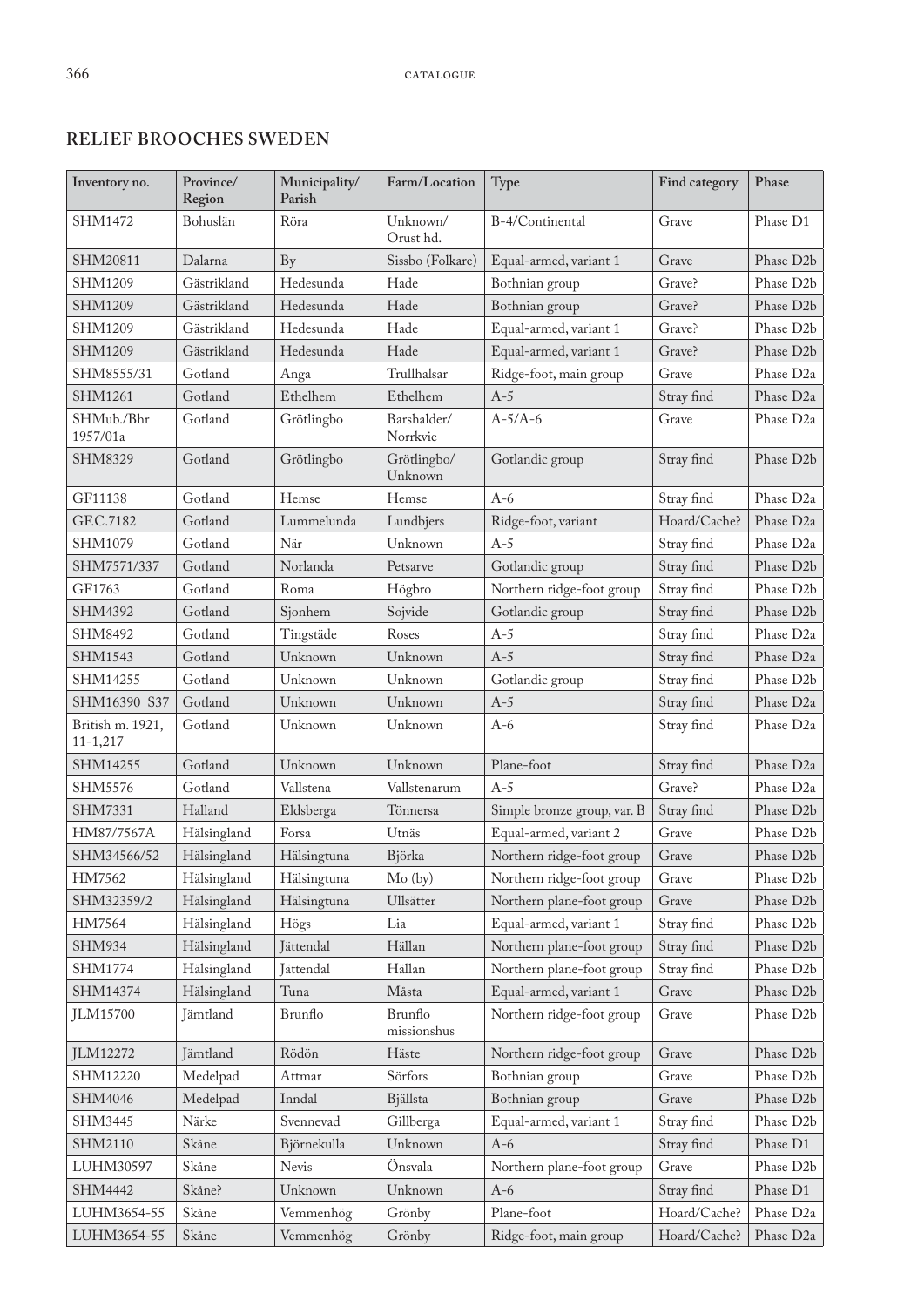| Inventory no.              | Province/<br>Region | Municipality/<br>Parish | Farm/Location           | Type                        | Find category             | Phase                  |
|----------------------------|---------------------|-------------------------|-------------------------|-----------------------------|---------------------------|------------------------|
| SHM30980/24                | Södermanland        | Botkyrka                | Älvesta                 | Northern ridge-foot group   | Grave                     | Phase D2b              |
| SHM30980/24                | Södermanland        | Botkyrka                | Älvesta                 | Unclassifiable              | Grave                     | Phase D2b              |
| SHM31711/8                 | Södermanland        | Huddinge                | Segeltorp/<br>Morkullan | Gotlandic group             | Grave                     | Phase D2b              |
| $\dot{\cdot}$              | Södermanland        | Huddinge                | Vårby                   | Unclassifiable              | Settlement/<br>Stray find |                        |
| SHM34492-<br>34493/A14     | Södermanland        | Sorunda                 | Torp                    | Equal-armed, variant 1      | Grave                     | Phase D2b              |
| SHM34492-<br>34493/A15     | Södermanland        | Sorunda                 | Torp                    | Unclassifiable              | Grave                     |                        |
| SHM26771/A3                | Södermanland        | Ösmo                    | Älby                    | Gotlandic group             | Grave                     | Phase D2b              |
| SHM26771/A45               | Södermanland        | Ösmo                    | Älby                    | $A-5/A-6$                   | Grave                     | Phase D <sub>2a</sub>  |
| SHM33985/A42               | Södermanland        | Östertälje              | Karleby/<br>Gärtuna     | Simple bronze group, var. B | Grave                     | Phase D2b              |
| SHM33985/A44               | Södermanland        | Östertälje              | Karleby/<br>Gärtuna     | Unclassifiable              | Grave                     |                        |
| SHM32300/157               | Uppland             | Lovö                    | Lunda                   | Equal-armed, variant 1      | Grave                     | Phase D2b              |
| <b>SHM8284</b>             | Uppland             | Malsta                  | Ekeby                   | Equal-armed, variant 1      | Stray find                | Phase D <sub>2</sub> b |
| SSM 35735/<br>RAÄ 106A/A2  | Uppland             | Spånga                  | Hjulsta                 | Unclassifiable              | Grave                     |                        |
| SSM Gf. 168/67             | Uppland             | Spånga                  | Kymlinge                | Equal-armed, variant 1      | Grave                     | Phase D2b              |
| SSM RAÄ 157<br>$A/A$ 68    | Uppland             | Spånga                  | Ärvinge                 | Unclassifiable              | Grave                     |                        |
| SHM.<br>dnr.3290/83        | Uppland             | Täby                    | Åkerby                  | Northern ridge-foot group   | Stray find?               | Phase D <sub>2</sub> b |
| SHM2564                    | Värmland            | Järnskogs               | Järnskogsboda           | Late ridge-foot             | Grave?                    | Phase D2b              |
| SHM10162                   | Västergötland       | Bäcks                   | Ymseborg                | Ridge-foot, main group      | Hoard/Cache               | Phase D <sub>2a</sub>  |
| SHM12518                   | Västergötland       | Gökhem                  | Unknown                 | Simple bronze group, var. B | Stray find                | Phase D2b              |
| Skövde m.<br>unnumbered    | Västergötland       | Skövdeområdet           | Skövdeområdet           | Equal-armed, variant 1      | Stray find                | Phase D <sub>2</sub> b |
| SHM581                     | Västergötland       | Trollhättan             | Åker                    | Plane-foot                  | Hoard/Cache?              | Phase D <sub>2a</sub>  |
| Falbygdens m.              | Västergötland       | Trävattna               | Vadsbo                  | Ridge-foot, variant         | Grave?                    | Phase D <sub>2a</sub>  |
| VLM171121/3                | Västmanland         | Badelunda               | Hamre                   | Equal-armed, variant 1      | Grave                     | Phase D2b              |
| VLM14547/22                | Västmanland         | Svedvi                  | Rallsta                 | Equal-armed, variant 2      | Grave                     | Phase D2b              |
| SHM25334                   | Västmanland         | Tortuna                 | Nicktuna                | Bothnian group              | Grave                     | Phase D2b              |
| SHM1297                    | Öland               | Gräsgård                | Ösby                    | $A-5$                       | Stray find                | Phase D <sub>2a</sub>  |
| SHM7571                    | Öland               | Högsrum                 | Mossberga               | $A-6$                       | Stray find                | Phase D <sub>2a</sub>  |
| Kalmar m. 2784             | Öland               | Unknown                 | Unknown                 | $A-5$                       | Stray find                | Phase D <sub>2a</sub>  |
| SHM16390_S43               | Öland               | Unknown                 | Unknown                 | $A-5$                       | Stray find                | Phase D <sub>2a</sub>  |
| SHM10737                   | Östergötland        | Kullerstad              | Kullern                 | Equal-armed, variant 1      | Hoard/Cache               | Phase D2b              |
| RAÄ 288 m.<br>fl:F50693/94 | Östergötland        | Rinna                   | Abbetorp                | Gotlandic group             | Hoard/Cache               | Phase D2b              |
| SHM7864                    | Ångermanland        | Unknown                 | Unknown                 | Northern ridge-foot group   | Stray find                | Phase D2b              |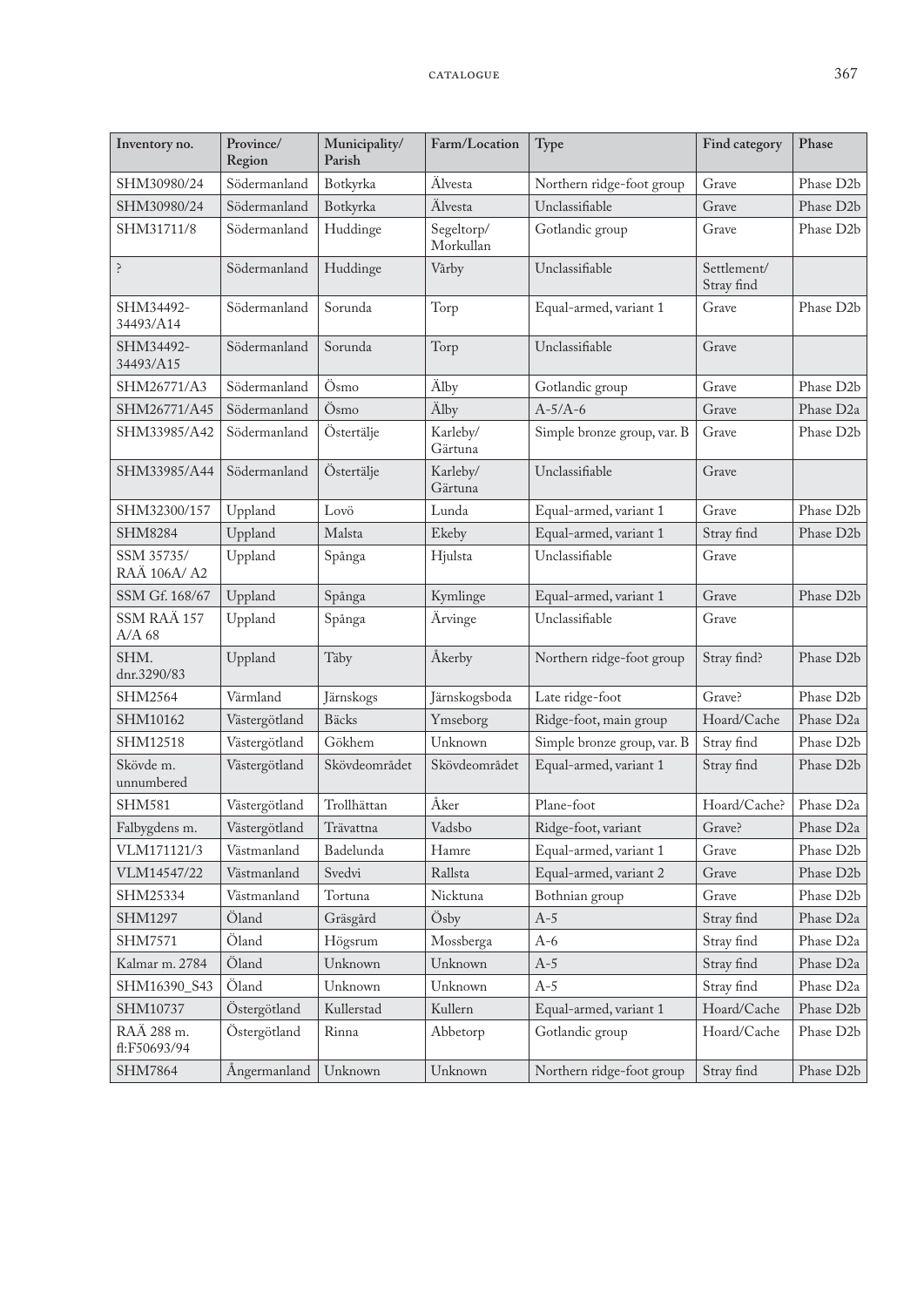### **RELIEF BROOCHES DENMARK**

| Inventory no.                   | Province/<br>Region | Municipality/<br>Parish/County | Farm/Location             | Type                         | Find category | Phase                  |
|---------------------------------|---------------------|--------------------------------|---------------------------|------------------------------|---------------|------------------------|
| C4/86                           | Bornholm            | Bornholm                       | Biskopenge                | Gotlandic group              | Stray find    | Phase D2b              |
| C1/51                           | Bornholm            | Bornholm                       | Dalshøj                   | $A-5$                        | Hoard/Cache   | Phase D <sub>2a</sub>  |
| C2943                           | Bornholm            | Bornholm                       | Melsted                   | Ridge-foot, variant          | Grave         | Phase D <sub>2a</sub>  |
| C2943                           | Bornholm            | Bornholm                       | Melsted                   | $A-6$                        | Grave         | Phase D <sub>2a</sub>  |
| $C6-12$                         | Bornholm            | Bornholm                       | Møllebakken               | Plane-foot                   | Grave         | Phase D <sub>2a</sub>  |
| $C32-43$                        | Bornholm            | Bornholm                       | Møllebakken               | $A-6$                        | Grave         | Phase D <sub>2a</sub>  |
| $C32-43$                        | Bornholm            | Bornholm                       | Møllebakken               | Equal-armed, unique          | Grave         | Phase D1               |
| $C32-43$                        | Bornholm            | Bornholm                       | Møllebakken               | Ridge-foot, variant          | Grave         | Phase D <sub>2a</sub>  |
| C120                            | Bornholm            | Bornholm                       | Unknown                   | $A-6$                        | Stray find    | Phase D <sub>2a</sub>  |
| C288, 22127                     | Falster             | Maribo                         | Skerne                    | $B-3$                        | Hoard/Cache   | Phase D1               |
| C288, 22127                     | Falster             | Maribo                         | Skerne                    | $A-6$                        | Hoard/Cache   | Phase D1               |
| C17200                          | Jutland             | Bording                        | Agerskov mose             | Unclassifiable               | Hoard/Cache   | Phase D <sub>2a</sub>  |
| C.DCLVIII,<br><b>DCCXXXVIII</b> | Jutland             | Haderslev                      | Galsted                   | Equal-armed, unique          | Hoard/Cache   | Phase D1               |
| C24138-39                       | Jutland             | Hjørring                       | Klithuse /<br>Tranum klit | Plane-foot                   | Hoard/Cache   | Phase D <sub>2a</sub>  |
| C8777                           | Jutland             | N. Snede                       | Hundshoved                | $B-3$                        | Grave         | Phase D1               |
| C5521                           | Jutland             | Ringkøbing                     | Kjellers mose             | Ridge-foot, main<br>group    | Hoard/Cache   | Phase D <sub>2a</sub>  |
| C <sub>1577</sub>               | Jutland             | Thise                          | Filholm mose              | Ridge-foot, main<br>group    | Hoard/Cache   | Phase D <sub>2a</sub>  |
| $C.df.6-9/36$                   | <b>Jutland</b>      | Viborg                         | Holmgårds<br>mose         | Equal-armed, unique          | Hoard/Cache   | Phase D1               |
| C9613                           | Jutland             | Viborg                         | Overhornbæk               | ridge-foot, main<br>group    | Hoard/Cache   | Phase D <sub>2a</sub>  |
| C10884                          | Lolland             | Maribo                         | Hardenberg                | Unclassifiable               | Hoard/Cache   | Phase D <sub>2a</sub>  |
| C12524                          | Sjælland            | Bjeverskov                     | Gummersmark               | Plane-foot                   | Hoard/Cache   | Phase D <sub>2a</sub>  |
| C3500                           | Sjælland            | Ganløse                        | Nedelsø mose              | Plane-foot                   | Hoard/Cache   | Phase D <sub>2a</sub>  |
| C10739                          | Sjælland            | København                      | Hove Mølle/<br>Vedstrup   | Plane-foot                   | Hoard/Cache?  | Phase D <sub>2a</sub>  |
| C26665-74                       | Sjælland            | København                      | Tåstrupgård               | $B-2$                        | Grave         | Phase D1               |
| C.df 24-109/33                  | Sjælland            | Sorø                           | Høstentorp                | Unclassifiable               | Hoard/Cache   | Phase D <sub>2</sub> a |
| C.df 24-109/33                  | Sjælland            | Sorø                           | Høstentorp                | Equal-armed, unique          | Hoard/Cache   | Phase D1               |
| C.df 24-109/33                  | Sjælland            | Sorø                           | Høstentorp                | Unclassifiable               | Hoard/Cache   | Phase D <sub>2a</sub>  |
| C21405                          | Sjælland (?)        | Unknown                        | Unknown                   | Ridge-foot, main<br>group    | Stray find    | Phase D <sub>2a</sub>  |
| C11495                          | Unknown             | Unknown                        | Unknown                   | Northern ridge-foot<br>group | Stray find    | Phase D2b              |
| C.Boye753                       | Unknown             | Unknown                        | Unknown                   | Early ridge-foot             | Stray find    | Phase D1               |
| C.Boye754                       | Unknown             | Unknown                        | Unknown                   | A-6                          | Stray find    | Phase D1               |
| C.Boye754                       | Unknown             | Unknown                        | Unknown                   | $A-6$                        | Stray find    | Phase D1               |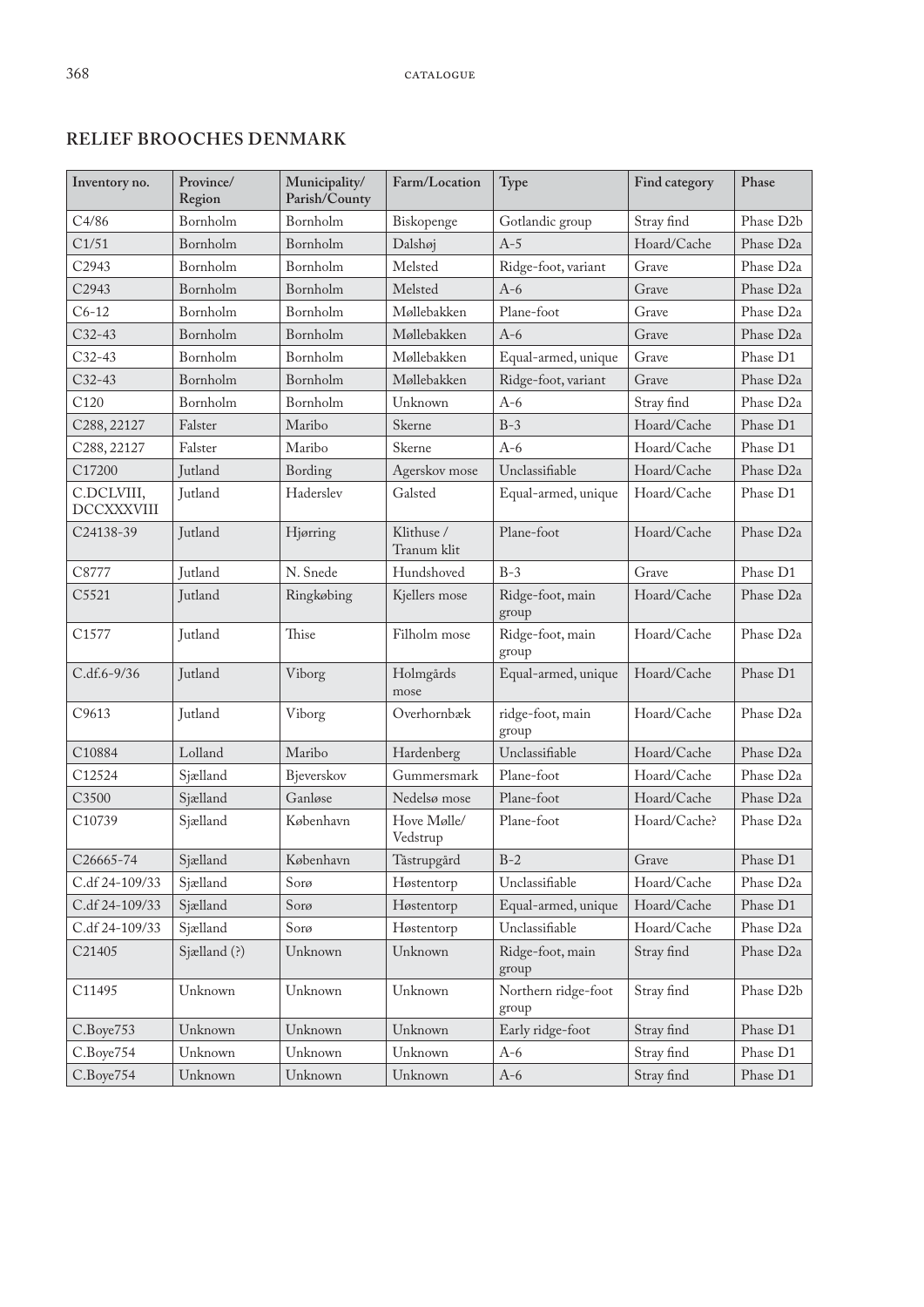## **CLASPS NORWAY**

| Inventory no.        | Province   | Municipality       | Farm/Location             | Type                                                                    | Find category | Phase                |
|----------------------|------------|--------------------|---------------------------|-------------------------------------------------------------------------|---------------|----------------------|
| C38111               | Akershus   | Ski                | Finstad                   | Spiral clasps (A1)                                                      | Grave         | Phase D1             |
| C21287               | Aust-Agder | <b>Birkenes</b>    | Skreros                   | Spiral clasps (A1)                                                      | Grave         | Phase D1             |
| C29487               | Aust-Agder | Evje og<br>Hornnes | Fossvik av<br>Rosseland   | Spiral clasps (A1)                                                      | Grave         | Phase D1             |
| C29610               | Aust-Agder | Evje og<br>Hornnes | Fossvik av<br>Rosseland   | Spiral clasps (A1)                                                      | Grave         | Phase D1             |
| C34327               | Aust-Agder | Evje og<br>Hornnes | Verksmoen av<br>Rosseland | Undecorated (B1i)                                                       | Grave         | Phase D2             |
| C30426               | Aust-Agder | Froland            | Mjølhus Vestre            | Spiral clasps (A1)                                                      | Grave         | Phase D1             |
| C7072-82,<br>7354-57 | Aust-Agder | Grimstad           | Vik                       | Undecorated (B1i)                                                       | Grave         | Phase D <sub>2</sub> |
| B564-69              | Hordaland  | Bergen             | Arna Indre                | R.268 (B1iia / B1iv a)                                                  | Grave         | Phase D <sub>2</sub> |
| B8649                | Hordaland  | Bergen             | Arna Ytre                 | R.268 (B1iia / B1iv a)                                                  | Grave         | Phase D2             |
| B7647                | Hordaland  | Etne               | Østebø                    | Undecorated (B1i)                                                       | Grave         | Phase D2             |
| B7767                | Hordaland  | Etne               | Øvstebø                   | Spiral clasps (A1)                                                      | Grave         | Phase D1             |
| B7767                | Hordaland  | Etne               | Øvstebø                   | B1 unclassified                                                         | Grave         | Phase D1             |
| B6809                | Hordaland  | Kvam               | Løyning under<br>Øystese  | Flat surface and Style<br>I elements (B1v)                              | Grave         | Phase D2             |
| B6809                | Hordaland  | Kvam               | Løyning under<br>Øystese  | Faceted designs (B1ii<br>$b/e$ / $B3)$                                  | Grave         | Phase D2             |
| B7907                | Hordaland  | Kvinnherad         | Li                        | R.268 (B1iia / B1iv a)                                                  | Grave         | Phase D <sub>2</sub> |
| B4096                | Hordaland  | Kvinnherad         | Nordhus                   | Flat surface and Style<br>I elements (B1v)                              | Grave         | Phase D2             |
| <b>B3731</b>         | Hordaland  | Kvinnherad         | Øvsthus<br>(Ysthus)       | Penannular/<br>Crescentic/Ring<br>designs (B1iii / B1ii c<br>/ B6 / B2) | Grave         | Phase D <sub>2</sub> |
| B11475               | Hordaland  | Lindås             | Fosse indre               | Spiral clasps (A1)                                                      | Grave         | Phase D1             |
| B6032: g. III        | Hordaland  | $\mathrm{Os}$      | Døsen                     | Undecorated (B1i)                                                       | Grave         | Phase D2             |
| B6090                | Hordaland  | Os                 | Døsen                     | Undecorated (B1i)                                                       | Grave         | Phase D <sub>2</sub> |
| B6090                | Hordaland  | $\mathrm{Os}$      | Døsen                     | Faceted designs (B1ii<br>$b/e$ / $B3)$                                  | Grave         | Phase D2             |
| B5208, B4291         | Hordaland  | Osterøy            | Hartveit                  | Spiral motifs (B1ii d)                                                  | Grave         | Phase D1             |
| B5742                | Hordaland  | Osterøy            | Mele/Mæle                 | Undecorated (B1i)                                                       | Grave         | Phase D2             |
| B8579                | Hordaland  | Osterøy            | Mjelda øvre               | Undecorated (B1i)                                                       | Grave         | Phase D2             |
| B14297               | Hordaland  | Stord              | Hodnaland<br>(Hornaland)  | R.268 (B1iia / B1iv a)                                                  | Grave         | Phase D2             |
| B6409                | Hordaland  | Ullensvang         | Opedal                    | Spiral clasps (A1)                                                      | Grave         | Phase D1             |
| B6597                | Hordaland  | Ullensvang         | Opedal                    | Undecorated (B1i)                                                       | Grave         | Phase D2             |
| B6597                | Hordaland  | Ullensvang         | Opedal                    | <b>B</b> individual                                                     | Grave         | Phase D2             |
| B9614                | Hordaland  | <b>Voss</b>        | Bolstad                   | Punched circles/<br>dotted circles (B1iv c)                             | Grave         | Phase D2             |
| B6227                | Hordaland  | <b>Voss</b>        | Byrkje/Birkje             | B1 unclassified                                                         | Grave         | Phase D2             |
| B6227                | Hordaland  | Voss               | Byrkje/Birkje             | R.268 (B1iia / B1iv a)                                                  | Grave         | Phase D2             |
| B7607                | Hordaland  | <b>Voss</b>        | Gjerme                    | Undecorated (B1i)                                                       | Grave         | Phase D1             |
| B7607                | Hordaland  | <b>Voss</b>        | Gjerme                    | Spiral clasps (A1)                                                      | Grave         | Phase D1             |
| B7607                | Hordaland  | Voss               | Gjerme                    | Spiral motifs (B1ii d)                                                  | Grave         | Phase D1             |
| B6823                | Hordaland  | Voss               | Gjerstad                  | Undecorated (B1i)                                                       | Grave         | Phase D2             |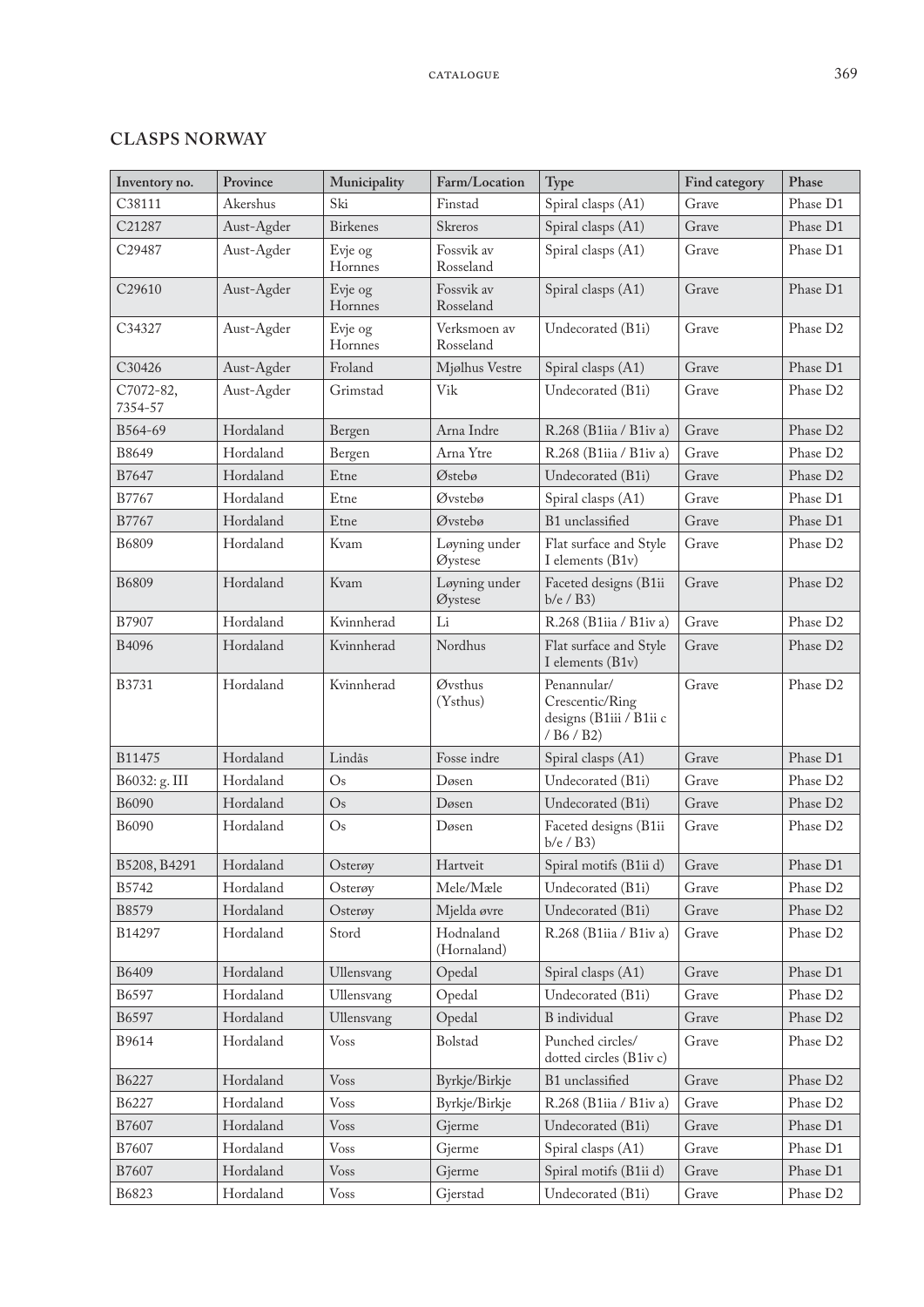| Inventory no.         | Province           | Municipality   | Farm/Location                      | Type                                                                    | Find category | Phase                |
|-----------------------|--------------------|----------------|------------------------------------|-------------------------------------------------------------------------|---------------|----------------------|
| B9373                 | Hordaland          | <b>V</b> oss   | Graue Øvre<br>(Grauo)              | Undecorated (B1i)                                                       | Grave         | Phase D2             |
| B6473                 | Hordaland          | <b>Voss</b>    | Hæve                               | Undecorated (B1i)                                                       | Grave         | Phase D <sub>2</sub> |
| B6474                 | Hordaland          | Voss           | Hæve                               | Undecorated (B1i)                                                       | Grave         | Phase D <sub>2</sub> |
| B6474                 | Hordaland          | <b>Voss</b>    | Hæve                               | Flat surface and Style<br>I elements (B1v)                              | Grave         | Phase D <sub>2</sub> |
| B8791                 | Hordaland          | Voss           | Kolle                              | Spiral clasps (A1)                                                      | Grave         | Phase D1             |
| B7190                 | Hordaland          | <b>Voss</b>    | Midttun                            | Flat surface and Style<br>I elements (B1v)                              | Grave         | Phase D <sub>2</sub> |
| B1345-57              | Hordaland          | <b>Voss</b>    | Olde                               | Spiral clasps (A1)                                                      | Grave         | Phase D1             |
| B1345-57              | Hordaland          | Voss           | Olde                               | R.268 (B1iia / B1iv a)                                                  | Grave         | Phase D1             |
| B11623                | Hordaland          | <b>Voss</b>    | Vele                               | Spiral clasps (A1)                                                      | Grave         | Phase D1             |
| B719-27               | Møre og<br>Romsdal | Giske          | Staurnes/<br>Giskegjerde           | R.268 (B1iia / B1iv a)                                                  | Grave         | Phase D <sub>2</sub> |
| B719-27               | Møre og<br>Romsdal | Giske          | Staurnes/<br>Giskegjerde           | Flat surface and Style<br>I elements (B1v)                              | Grave         | Phase D <sub>2</sub> |
| B8296                 | Møre og<br>Romsdal | Haram          | Haram                              | Spiral clasps (A1)                                                      | Grave         | Phase D1             |
| B7079                 | Møre og<br>Romsdal | Norddal        | Veiberg                            | Spiral clasps (A1)                                                      | Grave         | Phase D1             |
| <b>B7088</b>          | Møre og<br>Romsdal | Sula           | Kjellingset                        | Spiral clasps (A1)                                                      | Grave         | Phase D1             |
| T7532-33              | Møre og<br>Romsdal | Sunndal        | Flå                                | Spiral clasps (A1)                                                      | Grave?        | Phase D1             |
| Ts1738-49             | Nordland           | Andøy          | Lovik                              | Spiral clasps (A1)                                                      | Grave         | Phase D1             |
| Ts2060-65             | Nordland           | $B\varnothing$ | Ramberg (på<br>Buøya)              | R.268 (B1iia / B1iv a)                                                  | Grave         | Phase D <sub>2</sub> |
| Ts3065                | Nordland           | Bo             | Ramberg (på<br>Buøya)              | Undecorated (B1i)                                                       | Grave         | Phase D2             |
| B780-791              | Nordland           | Hamarøy        | Uteid                              | Flat surface and Style<br>I elements (B1v)                              | Grave         | Phase D <sub>2</sub> |
| Ts1434-40             | Nordland           | Steigen        | Hagbartsholmen<br>(Steigen mellem) | Faceted designs (B1ii<br>$b/e$ / $B3$ )                                 | Grave         | Phase D <sub>2</sub> |
| T19624                | Nord-Trøndelag     | Grong          | Veiem                              | Punched circles/<br>dotted circles (B1iv c)                             | Grave         | Phase D2             |
| T9822-42              | Nord-Trøndelag     | Inderøy        | Hol                                | Spiral clasps (A1)                                                      | Grave         | Phase D1             |
| T10159-80             | Nord-Trøndelag     | Inderøy        | Hol                                | Undecorated (B1i)                                                       | Grave         | Phase D2             |
| C4816-28,<br>C4565-68 | Nord-Trøndelag     | Steinkjer      | Dalem                              | Penannular/<br>Crescentic/Ring<br>designs (B1iii / B1ii c<br>/ B6 / B2) | Grave         | Phase D <sub>2</sub> |
| C4816-28,<br>C4565-68 | Nord-Trøndelag     | Steinkjer      | Dalem                              | Flat surface and Style<br>I elements (B1v)                              | Grave         | Phase D2             |
| T2566-72              | Nord-Trøndelag     | Stjørdal       | Røkke østre                        | Undecorated (B1i)                                                       | Grave         | Phase D <sub>2</sub> |
| C34758                | Oppland            | Gran           | Gamme                              | Penannular/<br>Crescentic/Ring<br>designs (B1iii / B1ii c<br>/ B6 / B2) | Grave         | Phase D2             |
| C54668                | Oppland            | Nord-Fron      | Stø nedre                          | Spiral clasps (A1)                                                      | Grave?        | Phase D1             |
| S5046                 | Rogaland           | Bjerkreim      | Slettabø                           | Spiral clasps (A1)                                                      | Grave         | Phase D1             |
| S2718                 | Rogaland           | Forsand        | Lyse                               | Spiral clasps (A1)                                                      | Grave         | Phase D1             |
| S2722                 | Rogaland           | Forsand        | Lyse                               | Spiral clasps (A1)                                                      | Grave         | Phase D1             |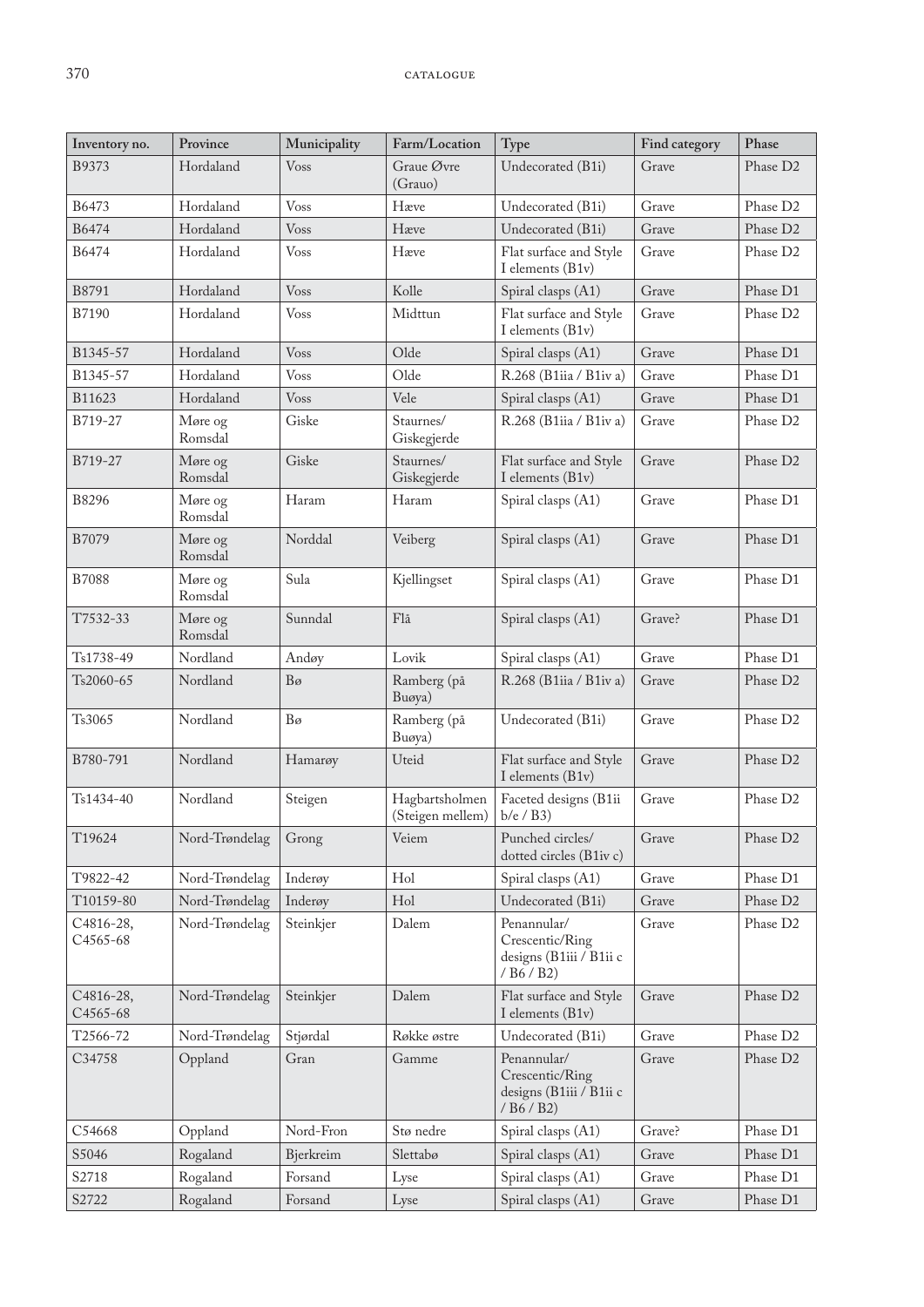| Inventory no.        | Province | Municipality | Farm/Location        | Type                                                                    | Find category | Phase                |
|----------------------|----------|--------------|----------------------|-------------------------------------------------------------------------|---------------|----------------------|
| S2435                | Rogaland | Gjesdal      | Dirdal               | B1 unclassified                                                         | Grave         | Phase D <sub>2</sub> |
| S5722                | Rogaland | Gjesdal      | Dirdal               | Spiral clasps (A1)                                                      | Grave         | Phase D1             |
| S5853                | Rogaland | Gjesdal      | Edland               | Spiral clasps (A1)                                                      | Grave         | Phase D1             |
| S2371                | Rogaland | Hjelmeland   | Mæle øvre            | Spiral clasps (A1)                                                      | Grave         | Phase D1             |
| S2587                | Rogaland | Hjelmeland   | Riskadal             | Spiral clasps (A1)                                                      | Grave         | Phase D1             |
| S2547                | Rogaland | Hjelmeland   | Rivjaland            | Flat surface and Style<br>I elements (B1v)                              | Grave         | Phase D2             |
| B4879                | Rogaland | Hå           | Bø                   | B1 unclassified                                                         | Grave         | Phase D2             |
| S.Aks. 1984/14       | Rogaland | Hå           | Gudmestad            | Penannular/<br>Crescentic/Ring<br>designs (B1iii / B1ii c<br>/ B6 / B2) | Grave         | Phase D2             |
| S5469                | Rogaland | Hå           | Høyland              | Spiral clasps (A1)                                                      | Grave?        | Phase D1             |
| B5343                | Rogaland | Hå           | Kvassheim            | B1 unclassified                                                         | Grave         | Phase D2             |
| B5362                | Rogaland | Hå           | Kvassheim            | R.268 (B1iia / B1iv a)                                                  | Grave         | Phase D <sub>2</sub> |
| B5363                | Rogaland | Hå           | Kvassheim            | Spiral clasps (A1)                                                      | Grave         | Phase D1             |
| B5364                | Rogaland | Hå           | Kvassheim            | B1 unclassified                                                         | Grave         | Phase D2             |
| <b>B5368</b>         | Rogaland | Hå           | Kvassheim            | Undecorated (B1i)                                                       | Grave         | Phase D2             |
| B5387                | Rogaland | Hå           | Kvassheim            | Spiral clasps (A1)                                                      | Grave         | Phase D1             |
| B5985                | Rogaland | Hå           | Kvassheim            | Undecorated (B1i)                                                       | Grave         | Phase D2             |
| B5994                | Rogaland | Hå           | Kvassheim            | Undecorated (B1i)                                                       | Grave         | Phase D <sub>2</sub> |
| B5999                | Rogaland | Hå           | Kvassheim            | Undecorated (B1i)                                                       | Grave         | Phase D2             |
| B4254                | Rogaland | Hå           | Obrestad             | R.268 (B1iia / B1iv a)                                                  | Grave         | Phase D <sub>2</sub> |
| C3201-02,<br>3292-95 | Rogaland | Hå           | Vigrestad            | Spiral clasps (A1)                                                      | Grave         | Phase D1             |
| S927-38              | Rogaland | Hå           | Voll                 | Flat surface and Style<br>I elements (B1v)                              | Grave         | Phase D <sub>2</sub> |
| <b>B5908</b>         | Rogaland | Karmøy       | Storesund            | R.268 (B1iia / B1iv a)                                                  | Grave         | Phase D2             |
| S9269                | Rogaland | Karmøy       | Syre                 | Faceted designs (B1ii<br>$b/e$ / $B3$ )                                 | Hoard/Cache   | Phase D <sub>2</sub> |
| S7131                | Rogaland | Klepp        | Erga                 | Spiral clasps (A1)                                                      | Grave         | Phase D1             |
| B2269-99             | Rogaland | Klepp        | Hauge                | Ring-shaped clasps<br>(A2a)                                             | Grave         | Phase D1             |
| S1026-31             | Rogaland | Klepp        | Laland               | Undecorated (B1i)                                                       | Grave         | Phase D2             |
| S2451                | Rogaland | Klepp        | Nord-Braut           | Undecorated (B1i)                                                       | Grave         | Phase D <sub>2</sub> |
| S2451                | Rogaland | Klepp        | Nord-Braut           | R.268 (B1iia / B1iv a)                                                  | Grave         | Phase D2             |
| S1868-79             | Rogaland | Klepp        | Reve                 | Spiral clasps (A1)                                                      | Grave         | Phase D1             |
| B2505-17             | Rogaland | Klepp        | Tu                   | Spiral clasps (A1)                                                      | Grave         | Phase D1             |
| C <sub>21407</sub>   | Rogaland | Klepp        | Tu                   | Spiral clasps (A1)                                                      | Grave         | Phase D1             |
| C3300-13             | Rogaland | Klepp        | Vatshus<br>(Vasshus) | Flat surface and Style<br>I elements (B1v)                              | Grave         | Phase D <sub>2</sub> |
| B2717-18             | Rogaland | Sandnes      | Austvoll             | Undecorated (B1i)                                                       | Grave         | Phase D2             |
| S2234                | Rogaland | Sandnes      | Jødestad (Riska)     | Undecorated (B1i)                                                       | Grave         | Phase D2             |
| <b>B3160</b>         | Rogaland | Sandnes      | Lunde                | <b>B</b> individual                                                     | Grave         | Phase D2             |
| S7577, S7858         | Rogaland | Strand       | Melberg              | Type C1i                                                                | Grave         | Phase D2             |
| S2848, 5372          | Rogaland | Suldal       | Nærheim              | Spiral clasps (A1)                                                      | Grave         | Phase D1             |
| S5538                | Rogaland | Suldal       | Unknown              | Penannular/<br>Crescentic/Ring<br>designs (B1iii / B1ii c<br>/B6/B2)    | Unknown       | Phase D2             |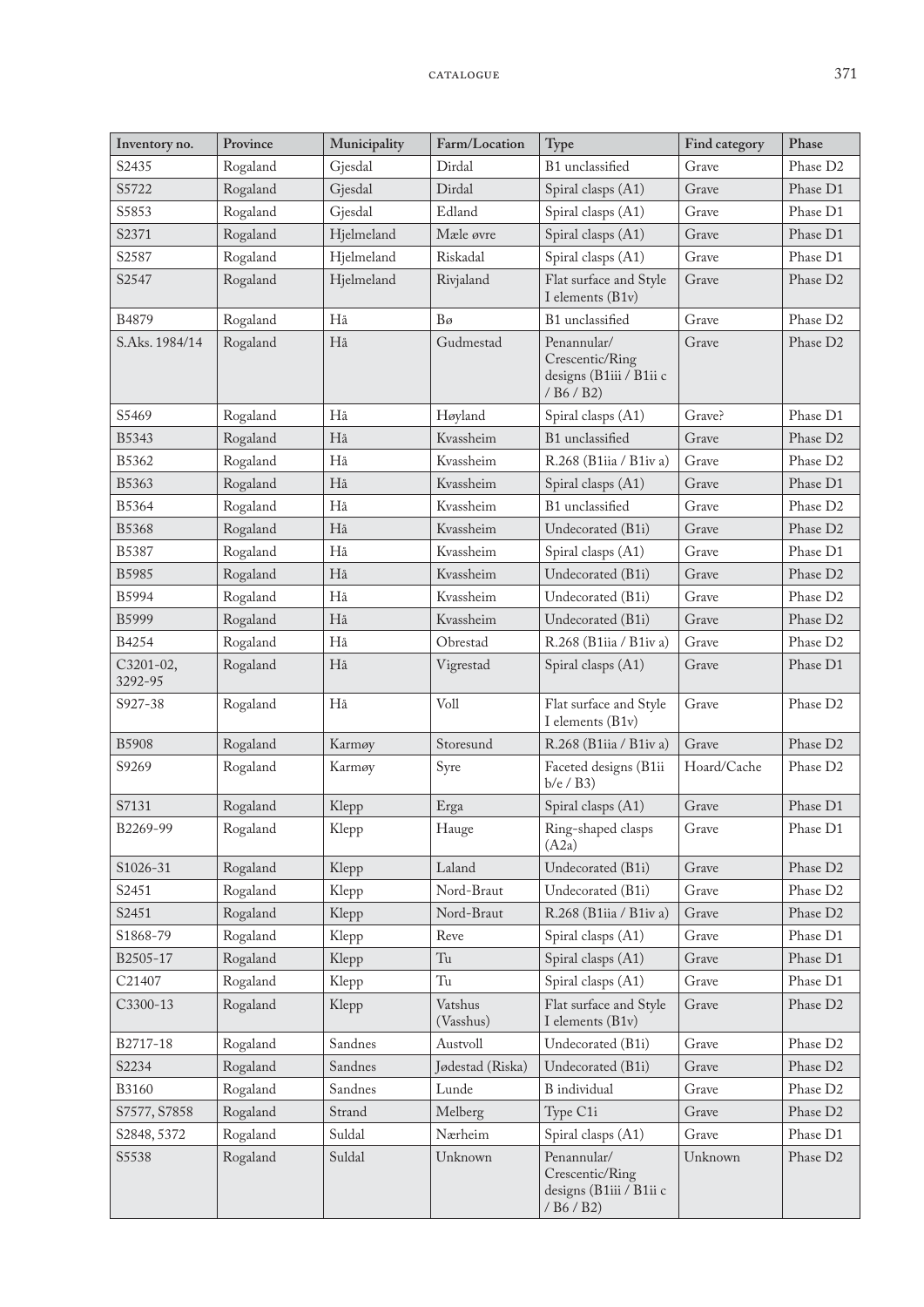| Inventory no.       | Province            | Municipality | Farm/Location  | Type                                                                    | Find category | Phase                |
|---------------------|---------------------|--------------|----------------|-------------------------------------------------------------------------|---------------|----------------------|
| B5607               | Rogaland            | Time         | <b>Bryne</b>   | Spiral clasps (A1)                                                      | Grave         | Phase D1             |
| S9181               | Rogaland            | Time         | Eikeland       | Spiral motifs (B1ii d)                                                  | Grave         | Phase D2             |
| B1781-1784,<br>1877 | Rogaland            | Time         | Garpestad      | Penannular/<br>Crescentic/Ring<br>designs (B1iii / B1ii c<br>/ B6 / B2) | Grave         | Phase D <sub>2</sub> |
| S9341               | Rogaland            | Time         | Haugland øvre  | <b>B</b> individual                                                     | Grave         | Phase D2             |
| S9510               | Rogaland            | Time         | Lye            | Penannular/<br>Crescentic/Ring<br>designs (B1iii / B1ii c<br>/ B6 / B2) | Grave         | Phase D <sub>2</sub> |
| S4311               | Rogaland            | Time         | Tegle          | R.268 (B1iia / B1iv a)                                                  | Grave         | Phase D <sub>2</sub> |
| B2546               | Rogaland            | Time         | Vestly         | Punched circles/<br>dotted circles (B1iv c)                             | Grave         | Phase D2             |
| S8635               | Rogaland            | Time         | Vestly         | Flat surface and Style<br>I elements (B1v)                              | Grave         | Phase D <sub>2</sub> |
| S5543               | Rogaland            | Unknown      | Unknown        | Spiral clasps (A1)                                                      | Stray find    | Phase D1             |
| B4283               | Rogaland            | Vindafjord   | Alne           | B1 unclassified                                                         | Grave         | Phase D <sub>2</sub> |
| S2258               | Rogaland            | Vindafjord   | Østabø         | B1 unclassified                                                         | Grave         | Phase D1             |
| S2532               | Rogaland            | Vindafjord   | Øvre Haugaland | Spiral clasps (A1)                                                      | Grave         | Phase D1             |
| S u.nr.             | Rogaland?           | Unknown      | Unknown        | Flat surface and Style<br>I elements (B1v)                              | Stray find    | Phase D <sub>2</sub> |
| B8552               | Sogn og<br>Fjordane | Aurland      | Skaim          | Spiral clasps (A1)                                                      | Grave         | Phase D1             |
| B8033               | Sogn og<br>Fjordane | Balestrand   | <b>Nese</b>    | Undecorated (B1i)                                                       | Grave         | Phase D <sub>2</sub> |
| <b>B1815</b>        | Sogn og<br>Fjordane | Gaular       | Vik (Vikja)    | Punched circles/<br>dotted circles (B1iv c)                             | Grave         | Phase D <sub>2</sub> |
| <b>B4590</b>        | Sogn og<br>Fjordane | Gloppen      | Evebø          | Undecorated (B1i)                                                       | Grave         | Phase D <sub>2</sub> |
| B4590               | Sogn og<br>Fjordane | Gloppen      | Evebø          | Flat surface and Style<br>I elements (B1v)                              | Grave         | Phase D <sub>2</sub> |
| B14296              | Sogn og<br>Fjordane | Gloppen      | Ryssdalen      | Undecorated (B1i)                                                       | Grave         | Phase D1             |
| B14296              | Sogn og<br>Fjordane | Gloppen      | Ryssdalen      | Spiral clasps (A1)                                                      | Grave         | Phase D1             |
| B6037               | Sogn og<br>Fjordane | Gloppen      | Sande          | Spiral clasps (A1)                                                      | Grave         | Phase D1             |
| B15903 A            | Sogn og<br>Fjordane | Leikanger    | Røysum         | Spiral clasps (A1)                                                      | Grave         | Phase D1             |
| B3724               | Sogn og<br>Fjordane | Luster       | Bolstad        | Flat surface and Style<br>I elements (B1v)                              | Grave         | Phase D <sub>2</sub> |
| <b>B6110</b>        | Sogn og<br>Fjordane | Luster       | Nygarden       | Spiral clasps (A1)                                                      | Grave         | Phase D1             |
| B6071,6092          | Sogn og<br>Fjordane | Luster       | Ugulen (Ugulo) | Undecorated (B1i)                                                       | Grave         | Phase D2             |
| B6071,6092          | Sogn og<br>Fjordane | Luster       | Ugulen (Ugulo) | Flat surface and Style<br>I elements (B1v)                              | Grave         | Phase D <sub>2</sub> |
| B6109               | Sogn og<br>Fjordane | Luster       | Ugulen (Ugulo) | B1 unclassified                                                         | Grave         | Phase D2             |
| B7414               | Sogn og<br>Fjordane | Sogndal      | Flugheim       | Undecorated (B1i)                                                       | Grave         | Phase D2             |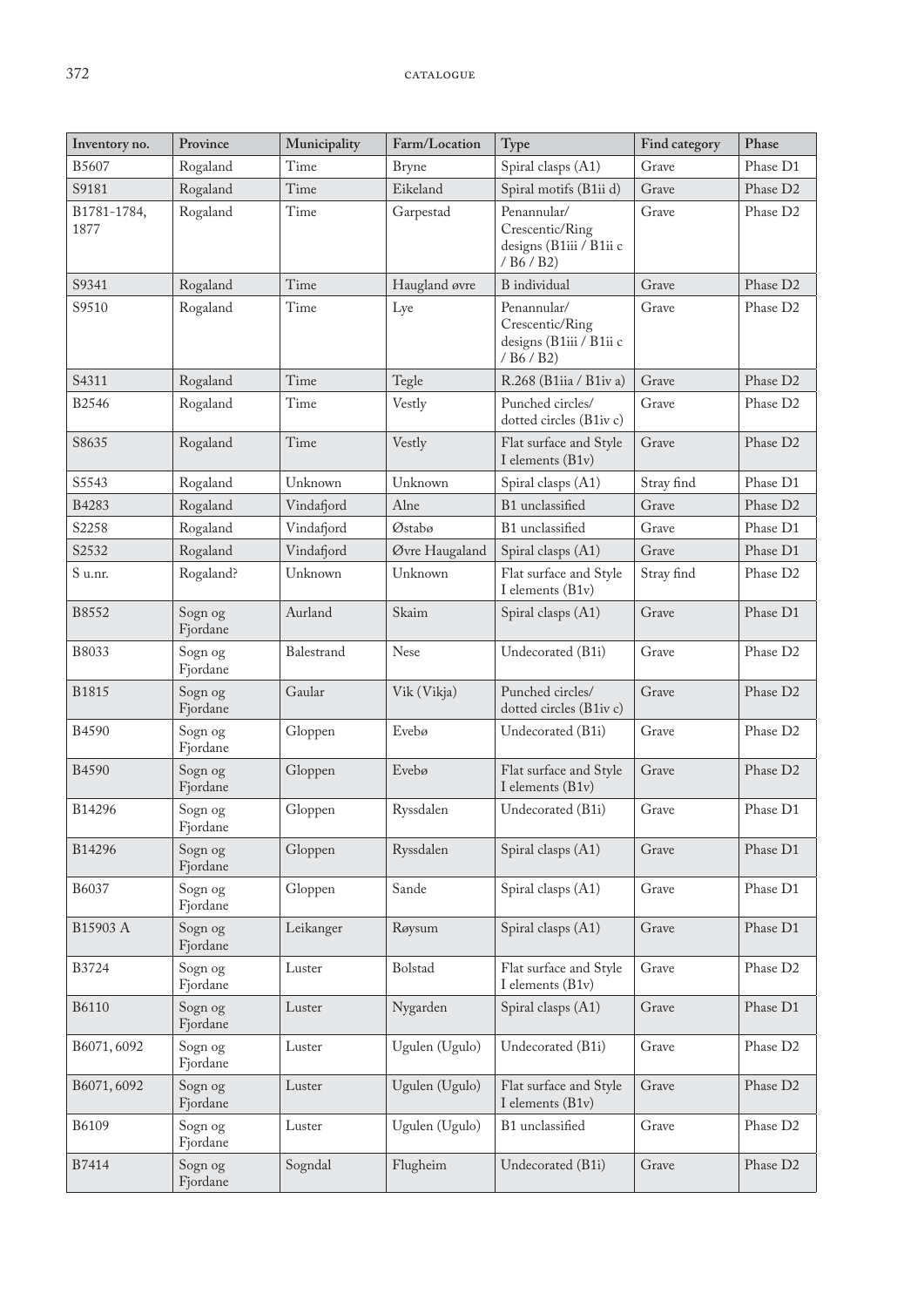| Inventory no.      | Province            | Municipality | Farm/Location                     | Type                                                                    | Find category | Phase                |
|--------------------|---------------------|--------------|-----------------------------------|-------------------------------------------------------------------------|---------------|----------------------|
| B6516              | Sogn og<br>Fjordane | Sogndal      | Kvåle                             | Undecorated (B1i)                                                       | Grave         | Phase D2             |
| B13954             | Sogn og<br>Fjordane | Sogndal      | Kvåle                             | Spiral clasps (A1)                                                      | Grave         | Phase D1             |
| B13954             | Sogn og<br>Fjordane | Sogndal      | Kvåle                             | Type C2/B5                                                              | Grave         | Phase D <sub>2</sub> |
| <b>B9688</b>       | Sogn og<br>Fjordane | Sogndal      | Nornes                            | Flat surface and Style<br>I elements (B1v)                              | Grave         | Phase D <sub>2</sub> |
| B8989              | Sogn og<br>Fjordane | Stryn        | Eikenes                           | Undecorated (B1i)                                                       | Grave         | Phase D2             |
| <b>B8045</b>       | Sogn og<br>Fjordane | Vik          | Hauglum<br>(Holum)                | Faceted designs (B1ii<br>$b/e$ / $B3)$                                  | Grave         | Phase D <sub>2</sub> |
| C16893-99          | Telemark            | Bo           | Sønstebø østre                    | Spiral clasps (A1)                                                      | Grave         | Phase D1             |
| C18543-45          | Telemark            | Kviteseid    | Bjåland                           | B1 unclassified                                                         | Grave         | Phase D2             |
| C21648             | Telemark            | Nome         | Lunde nedre                       | Spiral clasps (A1)                                                      | Grave         | Phase D1             |
| C10361-64          | Telemark            | Sauherad     | Hem (Hæm)                         | Spiral clasps (A1)                                                      | Grave         | Phase D1             |
| C9440-49,<br>C9811 | Telemark            | Skien        | Sjøtvedt                          | R.268 (B1iia / B1iv a)                                                  | Grave         | Phase D2             |
| C32325             | Telemark            | Tokke        | Koren av Håtveit                  | Punched circles/<br>dotted circles (B1iv c)                             | Grave         | Phase D <sub>2</sub> |
| C32313             | Telemark            | Tokke        | Tveiten av<br>Haugo               | Spiral clasps (A1)                                                      | Grave         | Phase D1             |
| C17661             | Telemark            | Vinje        | Særen                             | Undecorated (B1i)                                                       | Grave         | Phase D <sub>2</sub> |
| Ts4755             | Troms               | Harstad      | Bessebostad                       | Spiral clasps (A1)                                                      | Grave         | Phase D1             |
| B3202?             | Unknown             | Unknown      | Unknown                           | B1ii unclassified                                                       | Stray find    | Phase D <sub>2</sub> |
| C <sub>21695</sub> | Unknown             | Unknown      | Unknown                           | Flat surface and Style<br>I elements (B1v)                              | Grave?        | Phase D <sub>2</sub> |
| C <sub>21695</sub> | Unknown             | Unknown      | Unknown                           | Undecorated (B1i)                                                       | Grave?        | Phase D <sub>2</sub> |
| B3410              | Vest-Agder          | Audnedal     | Ågedal                            | Flat surface and Style<br>I elements (B1v)                              | Grave         | Phase D2             |
| B3663              | Vest-Agder          | Audnedal     | Ågedal                            | Faceted designs (B1ii<br>$b/e$ / $B3)$                                  | Grave         | Phase D2             |
| C22634             | Vest-Agder          | Farsund      | Brastad av Vanse<br>prestegård    | Penannular/<br>Crescentic/Ring<br>designs (B1iii / B1ii c<br>/ B6 / B2) | Grave         | Phase D2             |
| C29861, 33980      | Vest-Agder          | Farsund      | Helvik                            | Spiral clasps (A1)                                                      | Grave         | Phase D1             |
| <b>B3203</b>       | Vest-Agder          | Farsund      | Lunde                             | Faceted designs (B1ii<br>$b/e$ / $B3$ )                                 | Grave         | Phase D <sub>2</sub> |
| B3543              | Vest-Agder          | Farsund      | Lunde                             | Faceted designs (B1ii<br>$b/e$ / $B3$ )                                 | Grave         | Phase D2             |
| B3543              | Vest-Agder          | Farsund      | Lunde                             | Flat surface and Style<br>I elements (B1v)                              | Grave         | Phase D <sub>2</sub> |
| <b>B4236</b>       | Vest-Agder          | Farsund      | Lunde                             | Spiral clasps (A1)                                                      | Grave         | Phase D1             |
| B4426              | Vest-Agder          | Farsund      | Lunde                             | Unclassified                                                            | Grave         | Phase D              |
| B4234              | Vest-Agder          | Farsund      | Lunde<br>(Lundevågen/<br>Sletten) | Flat surface and Style<br>I elements (B1v)                              | Grave         | Phase D <sub>2</sub> |
| B4234              | Vest-Agder          | Farsund      | Lunde<br>(Lundevågen/<br>Sletten) | Undecorated (B1i)                                                       | Grave         | Phase D2             |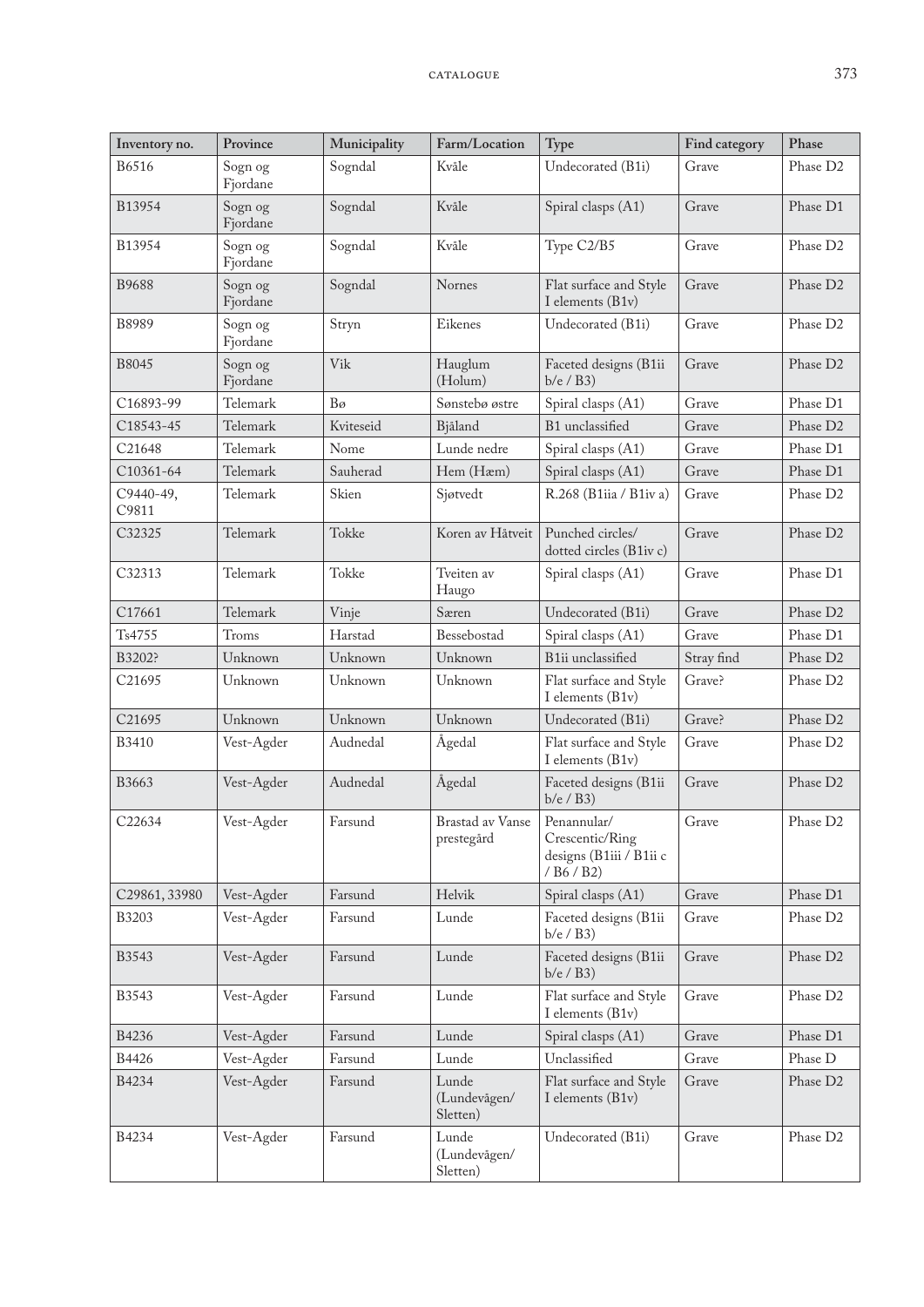| Inventory no.      | Province   | Municipality | Farm/Location              | Type                                                                                                   | Find category | Phase                |
|--------------------|------------|--------------|----------------------------|--------------------------------------------------------------------------------------------------------|---------------|----------------------|
| C55731             | Vest-Agder | Farsund      | Sande                      | Faceted designs (B1ii<br>$b/e$ / $B3)$                                                                 | Grave         | Phase D2             |
| C55731             | Vest-Agder | Farsund      | Sande                      | Flat surface and Style<br>I elements (B1v)                                                             | Grave         | Phase D <sub>2</sub> |
| C <sub>22297</sub> | Vest-Agder | Farsund      | Veremoen                   | Penannular/<br>Crescentic/Ring<br>designs (B1iii / B1ii c<br>/ B6 / B2)                                | Grave         | Phase D <sub>2</sub> |
| C7453-62           | Vest-Agder | Flekkefjord  | Gyland                     | Flat surface and Style<br>I elements (B1v)                                                             | Grave         | Phase D2             |
| C8713-21           | Vest-Agder | Flekkefjord  | Ådland                     | Spiral clasps (A1)                                                                                     | Grave         | Phase D1             |
| C <sub>28026</sub> | Vest-Agder | Hægebostad   | Snartemo                   | Faceted designs (B1ii<br>$b/e$ / $B3)$                                                                 | Grave         | Phase D <sub>2</sub> |
| C <sub>28026</sub> | Vest-Agder | Hægebostad   | Snartemo                   | <b>B</b> individual                                                                                    | Grave         | Phase D <sub>2</sub> |
| C28026             | Vest-Agder | Hægebostad   | Snartemo                   | Flat surface and Style<br>I elements (B1v)                                                             | Grave         | Phase D <sub>2</sub> |
| C28758             | Vest-Agder | Kvinesdal    | Moi øvre                   | Undecorated (B1i)                                                                                      | Grave         | Phase D <sub>2</sub> |
| <b>B5060</b>       | Vest-Agder | Lindesnes    | Gitlevåg                   | Type C1i                                                                                               | Settlement?   | Phase D1             |
| <b>B5060</b>       | Vest-Agder | Lindesnes    | Gitlevåg                   | Penannular/<br>Crescentic/Ring<br>designs (B1iii / B1ii c<br>$/$ B <sub>6</sub> $/$ B <sub>2</sub> $)$ | Settlement?   | Phase D <sub>2</sub> |
| C23203             | Vest-Agder | Lindesnes    | Hægebostad                 | Undecorated (B1i)                                                                                      | Grave         | Phase D <sub>2</sub> |
| C18297-300         | Vest-Agder | Lindesnes    | Løland                     | Undecorated (B1i)                                                                                      | Grave         | Phase D <sub>2</sub> |
| C18301-18309       | Vest-Agder | Lindesnes    | Løland                     | Flat surface and Style<br>I elements (B1v)                                                             | Grave         | Phase D <sub>2</sub> |
| C21650             | Vest-Agder | Lyngdal      | Foss ytre                  | Spiral clasps (A1)                                                                                     | Grave         | Phase D1             |
| C5708-10           | Vest-Agder | Lyngdal      | Lyngdal<br>prestegård      | Undecorated (B1i)                                                                                      | Grave         | Phase D <sub>2</sub> |
| B4414              | Vest-Agder | Lyngdal      | Vemestad                   | Undecorated (B1i)                                                                                      | Grave         | Phase D <sub>2</sub> |
| B4518              | Vest-Agder | Lyngdal      | Vidingstad<br>in+D169 Kvas | Spiral clasps (A1)                                                                                     | Grave         | Phase D1             |
| C2646-80           | Vest-Agder | Mandal       | Holmegård                  | B1 unclassified                                                                                        | Grave         | Phase D1             |
| C8916-24           | Vest-Agder | Mandal       | Stoveland                  | Penannular/<br>Crescentic/Ring<br>designs (B1iii / B1ii c<br>/ B6 / B2)                                | Grave         | Phase D <sub>2</sub> |
| C23141             | Vest-Agder | Vennesla     | Stallemo                   | Spiral clasps (A1)                                                                                     | Grave         | Phase D1             |
| C11603-07          | Vestfold   | Lardal       | Skui                       | Spiral clasps (A1)                                                                                     | Grave         | Phase D1             |
| C19465             | Vestfold   | Lardal       | Unknown                    | Spiral clasps (A1)                                                                                     | Grave         | Phase D1             |
| C18330-40          | Vestfold   | Larvik       | Berven                     | Spiral clasps (A1)                                                                                     | Grave         | Phase D1             |
| C18347             | Vestfold   | Larvik       | Dolven                     | Unclassified                                                                                           | Grave         | Phase D?             |
| C19235-40          | Vestfold   | Larvik       | Eidsten                    | Spiral clasps (A1)                                                                                     | Grave         | Phase D1             |
| C10322-30          | Vestfold   | Larvik       | Foldvik                    | Undecorated (B1i)                                                                                      | Grave         | Phase D <sub>2</sub> |
| C20164             | Vestfold   | Larvik       | Gjone                      | Spiral clasps (A1)                                                                                     | Grave         | Phase D1             |
| C20165             | Vestfold   | Larvik       | Gjone                      | Spiral clasps (A1)                                                                                     | Grave         | Phase D1             |
| C16391-94          | Vestfold   | Larvik       | Grønneberg                 | Spiral clasps (A1)                                                                                     | Grave         | Phase D1             |
| C29300             | Vestfold   | Larvik       | Ommundrød<br>(Amundrød)    | Type C1i                                                                                               | Grave         | Phase D2             |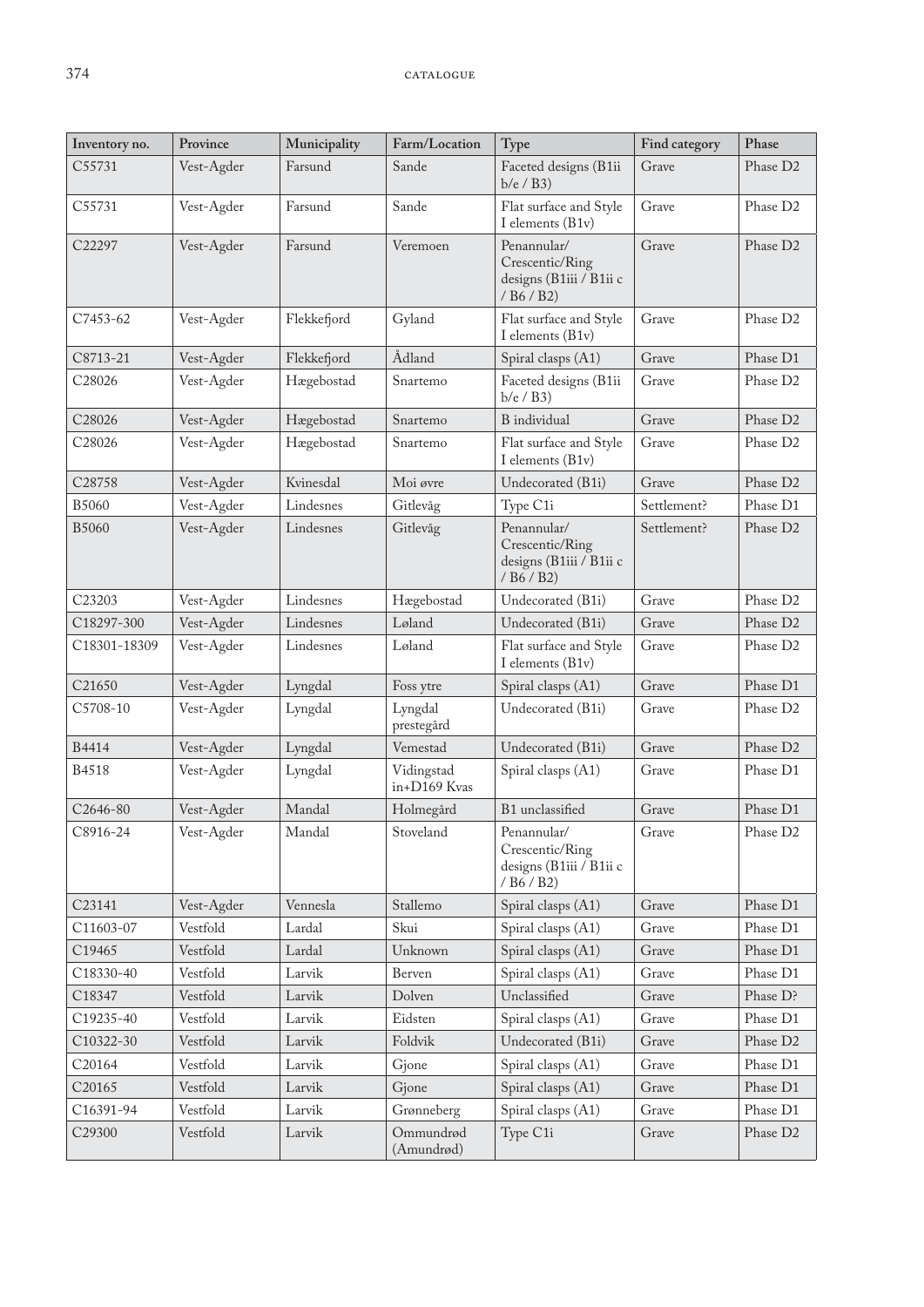| Inventory no.      | Province | Municipality | Farm/Location                       | Type                                                                    | Find category | Phase                |
|--------------------|----------|--------------|-------------------------------------|-------------------------------------------------------------------------|---------------|----------------------|
| C <sub>29300</sub> | Vestfold | Larvik       | Ommundrød<br>(Amundrød)             | Penannular/<br>Crescentic/Ring<br>designs (B1iii / B1ii c<br>/ B6 / B2) | Grave         | Phase D <sub>2</sub> |
| C29300             | Vestfold | Larvik       | Ommundrød<br>(Amundrød)             | Undecorated (B1i)                                                       | Grave         | Phase D <sub>2</sub> |
| C13206-11          | Vestfold | Larvik       | Ringdal                             | Spiral clasps (A1)                                                      | Grave         | Phase D1             |
| C55054             | Vestfold | Larvik       | Ringdal                             | Spiral clasps (A1)                                                      | Grave         | Phase D1             |
| C14338-50          | Vestfold | Larvik       | Roligheten                          | Spiral clasps (A1)                                                      | Grave         | Phase D1             |
| C14338-50          | Vestfold | Larvik       | Roligheten                          | Undecorated (B1i)                                                       | Grave         | Phase D1             |
| C18892-18904       | Vestfold | Larvik       | Skåra/Skreia                        | Faceted designs (B1ii<br>$b/e$ / $B3$ )                                 | Grave         | Phase D2             |
| C18892-18904       | Vestfold | Larvik       | Skåra/Skreia                        | Undecorated (B1i)                                                       | Grave         | Phase D2             |
| C11220-11236       | Vestfold | Larvik       | Tveitane                            | Penannular/<br>Crescentic/Ring<br>designs (B1iii / B1ii c<br>/ B6 / B2) | Grave         | Phase D2             |
| C11220-11236       | Vestfold | Larvik       | Tveitane                            | Undecorated (B1i)                                                       | Grave         | Phase D <sub>2</sub> |
| C30166             | Vestfold | Re           | Linnestad                           | Domed buttons (B1vi)                                                    | Grave         | Phase D <sub>2</sub> |
| C29263             | Vestfold | Sande        | Ås østre                            | Undecorated (B1i)                                                       | Grave         | Phase D1             |
| C7399-7412         | Vestfold | Sandefjord   | Fevang Nordre                       | Faceted designs (B1ii<br>$b/e$ / $B3$ )                                 | Grave         | Phase D2             |
| C22475             | Vestfold | Stokke       | Gjerla                              | Undecorated (B1i)                                                       | Grave         | Phase D2             |
| C11621-29          | Vestfold | Tønsberg     | Lasken av<br>Jarlsberg<br>hovedgård | Undecorated (B1i)                                                       | Grave         | Phase D2             |
| C11621-29          | Vestfold | Tønsberg     | Lasken av<br>Jarlsberg<br>hovedgård | R.268 (B1iia / B1iv a)                                                  | Grave         | Phase D2             |
| C9999-010000       | Østfold  | Fredrikstad  | Rostad nordre                       | Undecorated (B1i)                                                       | Grave         | Phase D2             |
| C15596-98          | Østfold  | Rakkestad    | Østby                               | R.268 (B1iia / B1iv a)                                                  | Grave         | Phase D <sub>2</sub> |
| C15658-59          | Østfold  | Sarpsborg    | Leikvoll av Tune<br>store           | Undecorated (B1i)                                                       | Grave         | Phase D2             |
| C15658-59          | Østfold  | Sarpsborg    | Leikvoll av Tune<br>store           | B1 unclassified                                                         | Grave         | Phase D <sub>2</sub> |
| C15658-59          | Østfold  | Sarpsborg    | Leikvoll av Tune<br>store           | Penannular/<br>Crescentic/Ring<br>designs (B1iii / B1ii c<br>/ B6 / B2) | Grave         | Phase D2             |
| C31072             | Østfold  | Sarpsborg    | Opstad Nordre                       | Undecorated (B1i)                                                       | Grave         | Phase D2             |
| C31072             | Østfold  | Sarpsborg    | Opstad Nordre                       | B1 unclassified                                                         | Grave         | Phase D <sub>2</sub> |
| C31074             | Østfold  | Sarpsborg    | Opstad Nordre                       | Faceted designs (B1ii<br>$b/e$ / $B3$ )                                 | Grave         | Phase D1             |
| C21516             | Østfold  | Sarpsborg    | Store-Dal                           | Undecorated (B1i)                                                       | Grave         | Phase D2             |
| C21537             | Østfold  | Sarpsborg    | Store-Dal                           | B1 unclassified                                                         | Grave         | Phase D2             |
| C21583             | Østfold  | Sarpsborg    | Store-Dal                           | Spiral clasps (A1)                                                      | Grave         | Phase D1             |
| C15727-30          | Østfold  | Sarpsborg    | Tingvoll av Tune<br>store           | Penannular/<br>Crescentic/Ring<br>designs (B1iii / B1ii c<br>/ B6 / B2) | Grave         | Phase D2             |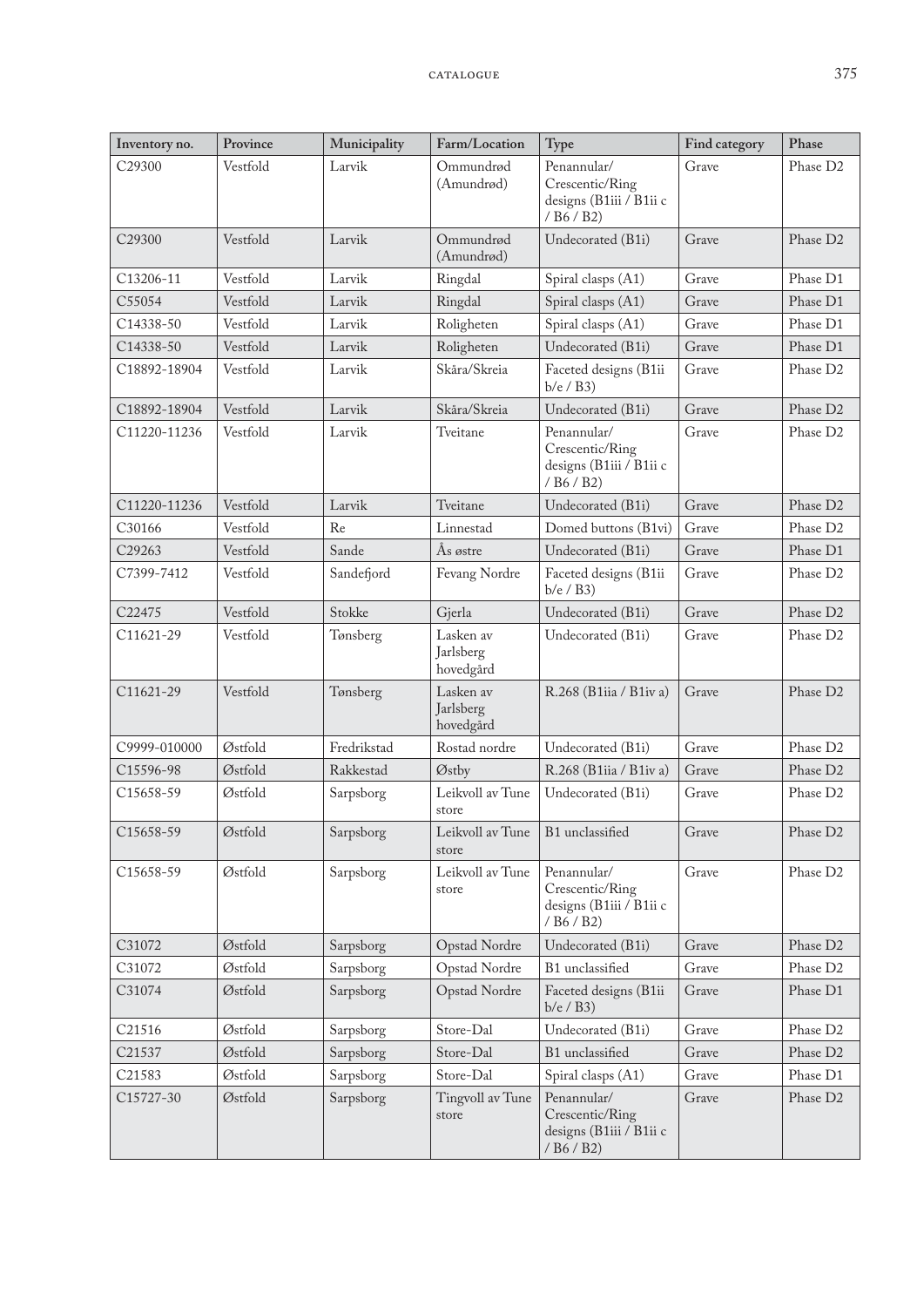# **CLASPS SWEDEN**

| Inventory no.            | Province/<br>Region | Municipality/<br>Parish | Farm/Location                    | Type                                                                    | Find<br>category             | Phase                |
|--------------------------|---------------------|-------------------------|----------------------------------|-------------------------------------------------------------------------|------------------------------|----------------------|
| GAM48392/1               | Bohuslän            | Göteborg                | Stängselgatan                    | Undecorated (B1i)                                                       | Unknown                      | Phase D <sub>2</sub> |
| GAM?                     | Bohuslän            | Göteborg                | Tolered                          | Undecorated (B1i)                                                       | Grave                        | Phase D <sub>2</sub> |
| Uddevalla <sub>m</sub> . | Bohuslän            | Hjärtum                 | Hjärtums Skee                    | B1 unclassified                                                         | Grave                        | Phase D <sub>2</sub> |
| GAM47756-47759           | Bohuslän            | Hjärtum                 | Högen                            | B1 unclassified                                                         | Grave                        | Phase D <sub>2</sub> |
| SHM7678/119              | Bohuslän            | Kville                  | Humlekärr                        | Undecorated (B1i)                                                       | Grave                        | Phase D <sub>2</sub> |
| SHM7678/117              | Bohuslän            | Lyse                    | Fiskebäcksvik<br>under Humlekärr | Undecorated (B1i)                                                       | Grave                        | Phase D <sub>2</sub> |
| SHM15718                 | Bohuslän            | Naverstad               | Säm/Trallskogan                  | Undecorated (B1i)                                                       | Grave                        | Phase D <sub>2</sub> |
| SHM15718/1               | Bohuslän            | Naverstad               | Säms udde                        | Flat surface and Style<br>I elements (B1v)                              | Grave                        | Phase D <sub>2</sub> |
| SHM1472                  | Bohuslän            | Röra                    | Unknown/Orust<br>hd.             | Spiral clasps (A1)                                                      | Grave                        | Phase D1             |
| RAÄ Fl. 152-153          | Bohuslän            | Skee                    | Båleröd                          | B1 unclassified                                                         | Grave                        | Phase D <sub>2</sub> |
| SHM15058                 | Bohuslän            | Stenkyrka               | Tolleby                          | Undecorated (B1i)                                                       | Grave                        | Phase D <sub>2</sub> |
| SHM12318                 | Bohuslän            | Tanum                   | Gissleröd                        | Undecorated (B1i)                                                       | Grave                        | Phase D <sub>2</sub> |
| SHM26611/6/28912         | Bohuslän            | Ödsmål                  | Rinnela                          | Undecorated (B1i)                                                       | Grave                        | Phase D <sub>2</sub> |
| SHM26611/9               | Bohuslän            | Ödsmål                  | Rinnela                          | Undecorated (B1i)                                                       | Grave                        | Phase D <sub>2</sub> |
| SHM15468/4               | Dalarna             | By                      | Fornby                           | Undecorated (B1i)                                                       | Grave                        | Phase D <sub>2</sub> |
| SHM20811                 | Dalarna             | <b>By</b>               | Sissbo (Folkare)                 | Flat surface and Style<br>I elements (B1v)                              | Grave                        | Phase D <sub>2</sub> |
| SHM20470                 | Dalarna             | Hedemora                | Hjulbacka/Västerby               | Domed buttons (B1vi)                                                    | Grave                        | Phase D <sub>2</sub> |
| SHM30585/3               | Dalsland            | Steneby                 | Relen                            | B1 unclassified                                                         | Grave                        | Phase D <sub>2</sub> |
| <b>SHM7378</b>           | Dalsland            | Ånimskog                | Hult                             | Penannular/<br>Crescentic/Ring<br>designs (B1iii / B1ii c<br>/ B6 / B2) | Grave?<br>(Hoard/<br>Cache?) | Phase D <sub>2</sub> |
| <b>SHM7378</b>           | Dalsland            | Ånimskog                | Hult                             | Flat surface and Style<br>I elements (B1v)                              | Grave?<br>(Hoard/<br>Cache?) | Phase D <sub>2</sub> |
| SHM22776                 | Gästrikland         | Hille                   | Södra Åbyggeby                   | Domed buttons (B1vi)                                                    | Grave                        | Phase D <sub>2</sub> |
| SHM22776                 | Gästrikland         | Hille                   | Södra Åbyggeby                   | B1 unclassified                                                         | Grave                        | Phase D <sub>2</sub> |
| SHM18334                 | Gästrikland         | Torsåker                | Väster Hästbo                    | Flat surface and Style<br>I elements (B1v)                              | Grave?                       | Phase D <sub>2</sub> |
| SHM18334                 | Gästrikland         | Torsåker                | Väster Hästbo                    | Domed buttons (B1vi)                                                    | Grave?                       | Phase D <sub>2</sub> |
| SHM21391                 | Gotland             | <b>Bro</b>              | <b>Bro</b>                       | Undecorated (B1i)                                                       | Grave                        | Phase D <sub>2</sub> |
| GF9080/204               | Gotland             | Dalhem                  | Dune                             | B1 unclassified                                                         | Grave?                       | Phase D <sub>2</sub> |
| SHM8409                  | Gotland             | Dalhem                  | Nygårds                          | C individual                                                            | Stray find                   | Phase D2             |
| SHM8191/19               | Gotland             | Eksta                   | Eivide $(?)$                     | Domed buttons (B1vi)                                                    | Stray find                   | Phase D2             |
| SHM8647/1                | Gotland             | Eksta                   | Stora Karlsö                     | B1 unclassified                                                         | Grave                        | Phase D <sub>2</sub> |
| SHM8647/25               | Gotland             | Eksta                   | Stora Karlsö                     | Undecorated (B1i)                                                       | Grave                        | Phase D <sub>2</sub> |
| SHM8647/25               | Gotland             | Eksta                   | Stora Karlsö                     | <b>B</b> individual                                                     | Grave                        | Phase D2             |
| SHM8647/45               | Gotland             | Eksta                   | Stora Karlsö                     | Undecorated (B1i)                                                       | Grave                        | Phase D2             |
| SHM22359                 | Gotland             | Fide                    | Käldåker/<br>Barshalder          | Undecorated (B1i)                                                       | Grave                        | Phase D <sub>2</sub> |
| SHM16693/4               | Gotland             | Fide                    | Österby/Barshalder               | Undecorated (B1i)                                                       | Grave                        | Phase D <sub>2</sub> |
| SHM8793                  | Gotland             | Fole                    | Öster-Ryftes                     | Undecorated (B1i)                                                       | Hoard/Cache                  | Phase D2             |
| SHM21781                 | Gotland             | Gammelgarn              | Rommunds                         | Undecorated (B1i)                                                       | Grave                        | Phase D2             |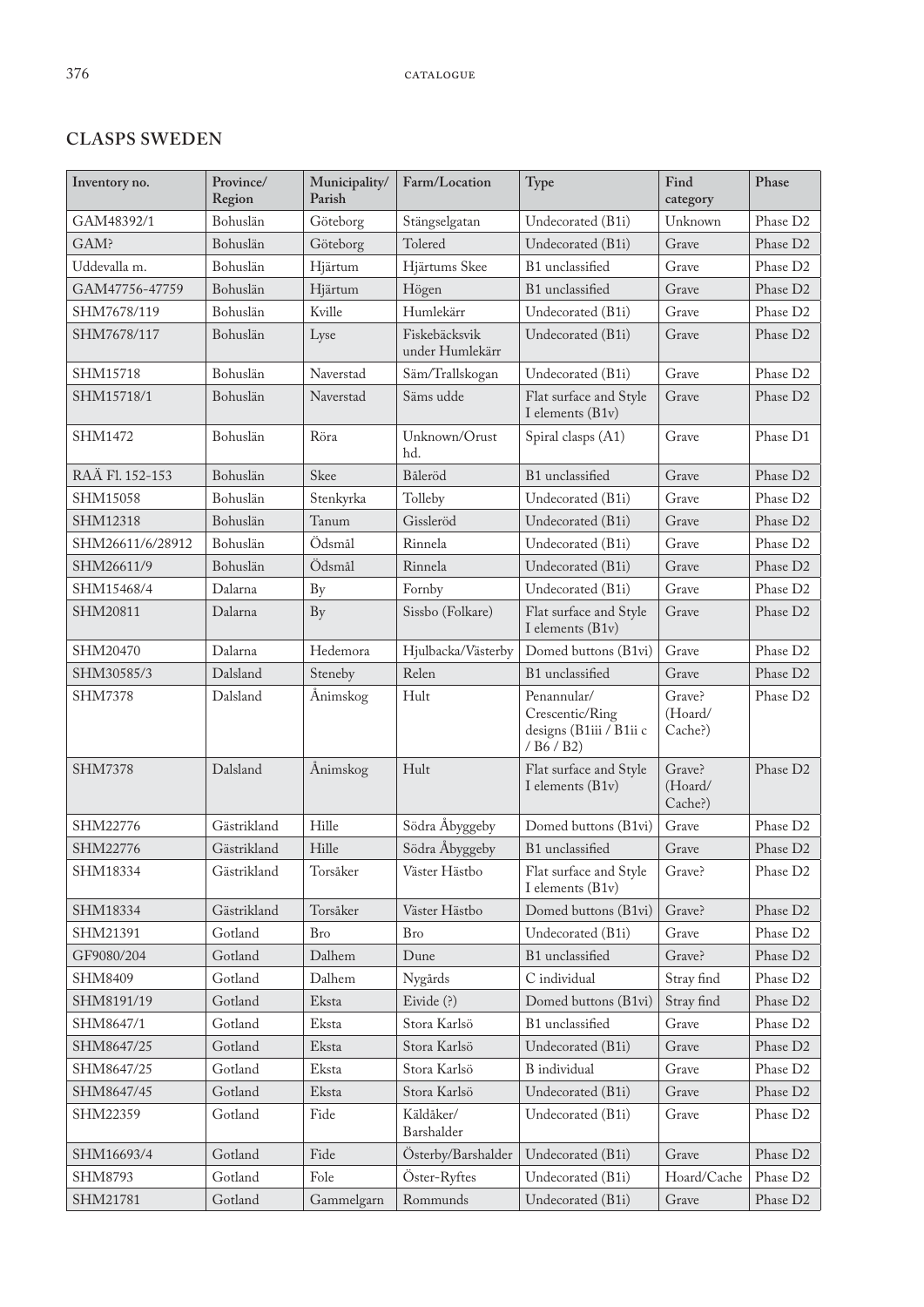| Inventory no.     | Province/<br>Region | Municipality/<br>Parish | Farm/Location                   | Type                   | Find<br>category        | Phase                |
|-------------------|---------------------|-------------------------|---------------------------------|------------------------|-------------------------|----------------------|
| SHM19535&32260A   | Gotland             | Grötlingbo              | Barsaldershed                   | Undecorated (B1i)      | Grave                   | Phase D2             |
| SHM19766/80       | Gotland             | Grötlingbo              | Barsaldershed                   | Undecorated (B1i)      | Grave                   | Phase D <sub>2</sub> |
| SHM7581/23        | Gotland             | Grötlingbo              | Barsaldershed                   | Undecorated (B1i)      | Grave                   | Phase D <sub>2</sub> |
| SHM7581/34        | Gotland             | Grötlingbo              | Barsaldershed                   | Undecorated (B1i)      | Grave                   | Phase D <sub>2</sub> |
| SHM19535/d        | Gotland             | Grötlingbo              | Barshalder                      | Undecorated (B1i)      | Grave                   | Phase D2             |
| SHM?              | Gotland             | Grötlingbo              | Barshalder/Roes                 | B individual           | Grave                   | Phase D <sub>2</sub> |
| SHM?              | Gotland             | Grötlingbo              | Barshalder/Roes                 | Undecorated (B1i)      | Grave                   | Phase D <sub>2</sub> |
| SHM?              | Gotland             | Grötlingbo              | Barshalder/Roes                 | Undecorated (B1i)      | Grave                   | Phase D2             |
| GF9582/2          | Gotland             | Grötlingbo              | Barshaldershed                  | Undecorated (B1i)      | Grave                   | Phase D <sub>2</sub> |
| GF10176/1         | Gotland             | Grötlingbo              | Roes/Barshalder                 | Undecorated (B1i)      | Grave                   | Phase D <sub>2</sub> |
| U.nr.             | Gotland             | Grötlingbo              | Rojrhage/<br>Barshalder         | Undecorated (B1i)      | Grave (/Stray<br>find?) | Phase D <sub>2</sub> |
| SHM32623/18b      | Gotland             | Grötlingbo              | Uddvide/Rojrhage/<br>Barshalder | Undecorated (B1i)      | Grave                   | Phase D1             |
| SHM32623/18b      | Gotland             | Grötlingbo              | Uddvide/Rojrhage/<br>Barshalder | Spiral clasps (A1)     | Grave                   | Phase D1             |
| SHM32623/7a/63-67 | Gotland             | Grötlingbo              | Uddvide/Rojrhage/<br>Barshalder | Domed buttons (B1vi)   | Grave                   | Phase D <sub>2</sub> |
| SHM15608          | Gotland             | Grötlingbo              | Unknown                         | Undecorated (B1i)      | Stray find              | Phase D2             |
| SHM7785/76        | Gotland             | Hablingbo               | Havor                           | Undecorated (B1i)      | Grave                   | Phase D <sub>2</sub> |
| SHM7785/95        | Gotland             | Hablingbo               | Havor                           | B1 unclassified        | Grave                   | Phase D <sub>2</sub> |
| SHM8064/116       | Gotland             | Hablingbo               | Havor                           | B1 unclassified        | Grave                   | Phase D <sub>2</sub> |
| SHM8064/149       | Gotland             | Hablingbo               | Havor                           | B1 unclassified        | Grave                   | Phase D2             |
| SHM8064/158c      | Gotland             | Hablingbo               | Havor                           | Undecorated (B1i)      | Grave                   | Phase D <sub>2</sub> |
| SHM8064/171       | Gotland             | Hablingbo               | Havor                           | Undecorated (B1i)      | Grave                   | Phase D <sub>2</sub> |
| SHM8064/185       | Gotland             | Hablingbo               | Havor                           | Domed buttons (B1vi)   | Grave                   | Phase D <sub>2</sub> |
| SHM8603/6         | Gotland             | Hablingbo               | Unknown                         | Undecorated (B1i)      | Grave                   | Phase D <sub>2</sub> |
| GF                | Gotland             | Halla                   | Broa                            | Domed buttons (B1vi)   | Unknown                 | Phase D <sub>2</sub> |
| SHM10298/153      | Gotland             | Hejnum                  | <b>Bjärs</b>                    | B1 unclassified        | Grave                   | Phase D <sub>2</sub> |
| SHM20826/289      | Gotland             | Hellvi                  | <b>Ihre</b>                     | Undecorated (B1i)      | Grave                   | Phase D <sub>2</sub> |
| SHM26344          | Gotland             | Lau                     | <b>Bjärges</b>                  | Undecorated (B1i)      | Grave                   | Phase D2             |
| SHM18703/31       | Gotland             | Lau                     | Lilla Bjärges                   | Undecorated (B1i)      | Grave                   | Phase D <sub>2</sub> |
| SHM18703/32       | Gotland             | Lau                     | Lilla Bjärges                   | Undecorated (B1i)      | Grave                   | Phase D2             |
| SHM18703/34       | Gotland             | Lau                     | Lilla Bjärges                   | Undecorated (B1i)      | Grave                   | Phase D <sub>2</sub> |
| SHM18703/40       | Gotland             | Lau                     | Lilla Bjärges                   | <b>B</b> individual    | Grave                   | Phase D <sub>2</sub> |
| SHM11743/1        | Gotland             | Linde                   | Kälder                          | Undecorated (B1i)      | Grave                   | Phase D <sub>2</sub> |
| SHM11743/11       | Gotland             | Linde                   | Kälder                          | Undecorated (B1i)      | Grave                   | Phase D <sub>2</sub> |
| SHM11743/3        | Gotland             | Linde                   | Kälder                          | Undecorated (B1i)      | Grave                   | Phase D <sub>2</sub> |
| SHM11743/9        | Gotland             | Linde                   | Kälder                          | Undecorated (B1i)      | Grave                   | Phase D2             |
| SHM25386          | Gotland             | Linde                   | Salands                         | Undecorated (B1i)      | Grave                   | Phase D2             |
| SHM25386          | Gotland             | Linde                   | Salands                         | R.268 (B1iia / B1iv a) | Grave                   | Phase D <sub>2</sub> |
| SHM20163/102      | Gotland             | Lummelunda              | Etebols                         | Undecorated (B1i)      | Grave                   | Phase D <sub>2</sub> |
| <b>SHM7805</b>    | Gotland             | Sanda                   | Sandgårda                       | Undecorated (B1i)      | Grave                   | Phase D <sub>2</sub> |
| SHM26707 (12/57)  | Gotland             | Sjonhem                 | Sojvide                         | Undecorated (B1i)      | Grave                   | Phase D2             |
| SHM26707 (7/57)   | Gotland             | Sjonhem                 | Sojvide                         | Undecorated (B1i)      | Grave                   | Phase D2             |
| SHM11902/3        | Gotland             | Stånga                  | Unknown                         | Domed buttons (B1vi)   | Stray find              | Phase D2             |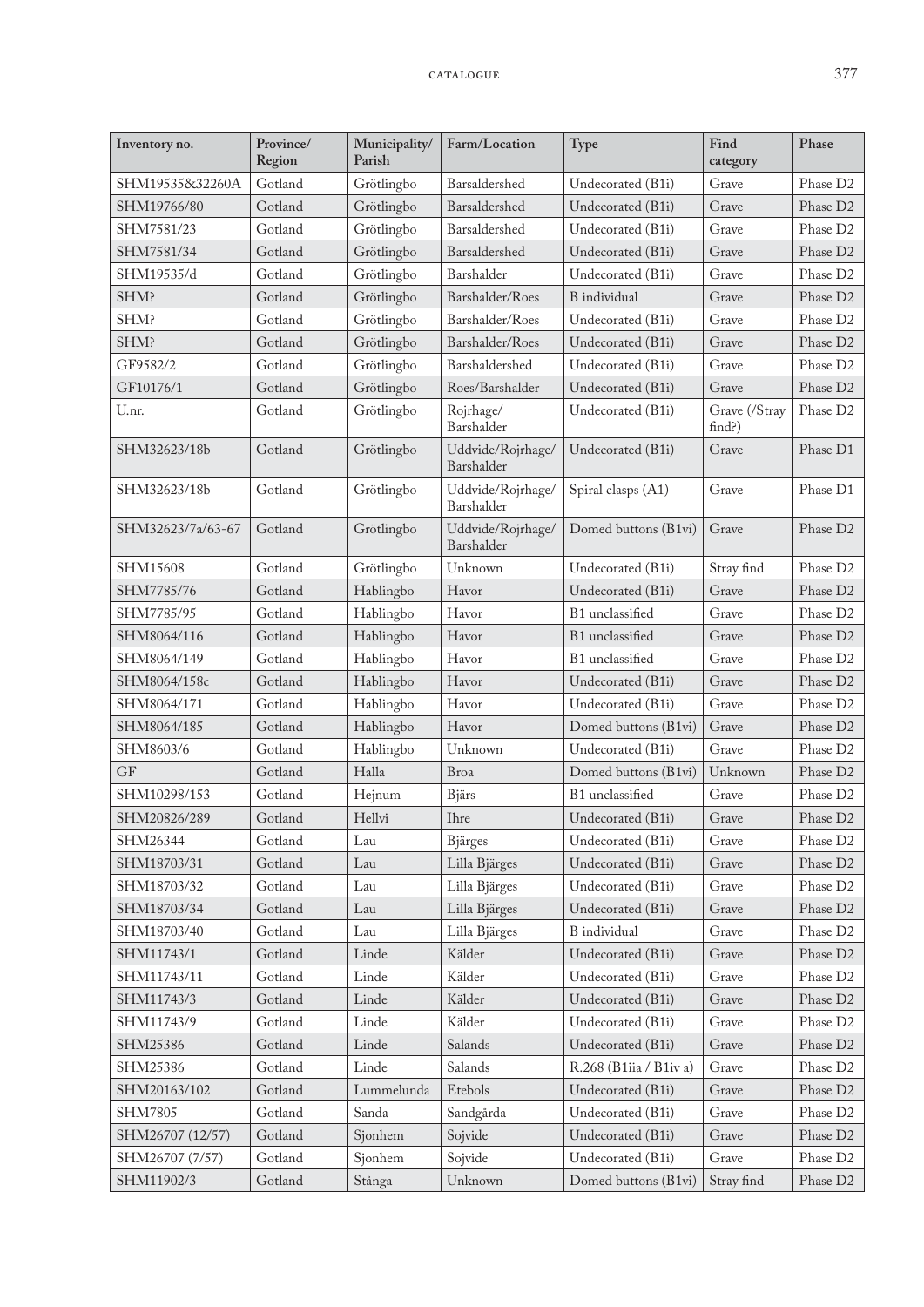| Inventory no.              | Province/<br>Region | Municipality/<br>Parish | Farm/Location                   | Type                                                                                                   | Find<br>category | Phase                |
|----------------------------|---------------------|-------------------------|---------------------------------|--------------------------------------------------------------------------------------------------------|------------------|----------------------|
| SHM10658/10                | Gotland             | Unknown                 | Unknown                         | Flat surface and Style<br>I elements (B1v)                                                             | Stray find       | Phase D <sub>2</sub> |
| SHM2976                    | Gotland             | Unknown                 | Unknown                         | Flat surface and Style<br>I elements (B1v)                                                             | Stray find       | Phase D <sub>2</sub> |
| SHM5130                    | Gotland             | Vallstena               | Gudings                         | Undecorated (B1i)                                                                                      | Grave?           | Phase D <sub>2</sub> |
| SHM6595/17                 | Gotland             | Vallstena               | Vallstenarum                    | B1 unclassified                                                                                        | Grave            | Phase D <sub>2</sub> |
| SHM6596/9                  | Gotland             | Vallstena               | Vallstenarum                    | Undecorated (B1i)                                                                                      | Grave            | Phase D2             |
| SHM11351/9                 | Gotland             | Väskinde                | Brucebo                         | Domed buttons (B1vi)                                                                                   | Grave            | Phase D <sub>2</sub> |
| SHM7570/33                 | Gotland             | Västkinde               | Bläsnungs                       | Undecorated (B1i)                                                                                      | Grave            | Phase D2             |
| SHM19056/2/3               | Gotland             | Visby                   | Hästnäs                         | Undecorated (B1i)                                                                                      | Grave            | Phase D <sub>2</sub> |
| SHM29500/3/IV              | Hälsingland         | Forsa                   | Hillsta                         | Undecorated (B1i)                                                                                      | Grave            | Phase D <sub>2</sub> |
| Umeå fl. 71/F34            | Hälsingland         | Forsa                   | Trogsta                         | Penannular/<br>Crescentic/Ring<br>designs (B1iii / B1ii c<br>$/$ B <sub>6</sub> $/$ B <sub>2</sub> $)$ | Settlement       | Phase D <sub>2</sub> |
| HM7555                     | Hälsingland         | Gnarp                   | Bosta                           | Penannular/<br>Crescentic/Ring<br>designs (B1iii / B1ii c<br>/ B6 / B2)                                | Grave            | Phase D2             |
| SHM22142/4                 | Hälsingland         | Hassela                 | Prästhammarn,<br>Kyrkbyn        | Flat surface and Style<br>I elements (B1v)                                                             | Grave            | Phase D <sub>2</sub> |
| SHM34566/50,<br>brannlag a | Hälsingland         | Hälsingtuna             | Björka                          | Undecorated (B1i)                                                                                      | Grave            | Phase D <sub>2</sub> |
| SHM34566/50,<br>brannlag b | Hälsingland         | Hälsingtuna             | Björka                          | B1 unclassified                                                                                        | Grave            | Phase D <sub>2</sub> |
| SHM34566/52                | Hälsingland         | Hälsingtuna             | Björka                          | Flat surface and Style<br>I elements (B1v)                                                             | Grave            | Phase D <sub>2</sub> |
| SHM32364/2                 | Hälsingland         | Hälsingtuna             | Halstaåsen                      | Undecorated (B1i)                                                                                      | Grave            | Phase D <sub>2</sub> |
| SHM32364/3                 | Hälsingland         | Hälsingtuna             | Halstaåsen                      | Undecorated (B1i)                                                                                      | Grave            | Phase D2             |
| HM7562                     | Hälsingland         | Hälsingtuna             | Mo (by)                         | Undecorated (B1i)                                                                                      | Grave            | Phase D <sub>2</sub> |
| SHM32359/2                 | Hälsingland         | Hälsingtuna             | Ullsätter                       | Spiral motifs (B1ii d)                                                                                 | Grave            | Phase D <sub>2</sub> |
| SHM26520/6                 | Hälsingland         | Norrala                 | Borg                            | Norrala type (B1iv b)                                                                                  | Grave            | Phase D <sub>2</sub> |
| <b>JLM9048</b>             | Jämtland            | Brunflo                 | Petterskotet/<br>Pettersbrottet | Undecorated (B1i)                                                                                      | Grave            | Phase D <sub>2</sub> |
| <b>JLM15700</b>            | Jämtland            | Brunflo                 | Brunflo<br>missionshus          | B individual                                                                                           | Grave            | Phase D <sub>2</sub> |
| <b>JLM9044</b>             | Jämtland            | Lit                     | Söre                            | Penannular/<br>Crescentic/Ring<br>designs (B1iii / B1ii c<br>/ B6 / B2)                                | Grave            | Phase D <sub>2</sub> |
| <b>JLM9047</b>             | Jämtland            | Lockne                  | Nordanberg                      | Norrala type (B1iv b)                                                                                  | Grave            | Phase D <sub>2</sub> |
| SHM22492/6                 | Medelpad            | Alnö                    | Hovid                           | Undecorated (B1i)                                                                                      | Grave            | Phase D <sub>2</sub> |
| SHM10726/1                 | Medelpad            | Indal                   | Kvarndalen                      | Flat surface and Style<br>I elements (B1v)                                                             | Grave            | Phase D <sub>2</sub> |
| SHM14276                   | Medelpad            | Njurunda                | Gomaj                           | Flat surface and Style<br>I elements (B1v)                                                             | Grave            | Phase D <sub>2</sub> |
| SHM25337/6                 | Medelpad            | Njurunda                | Skottsund                       | Penannular/<br>Crescentic/Ring<br>designs (B1iii / B1ii c<br>/ B6 / B2)                                | Grave            | Phase D1             |
| Sundsvall m.               | Medelpad            | Selånger                | Högom                           | Spiral motifs (B1ii d)                                                                                 | Grave            | Phase D2             |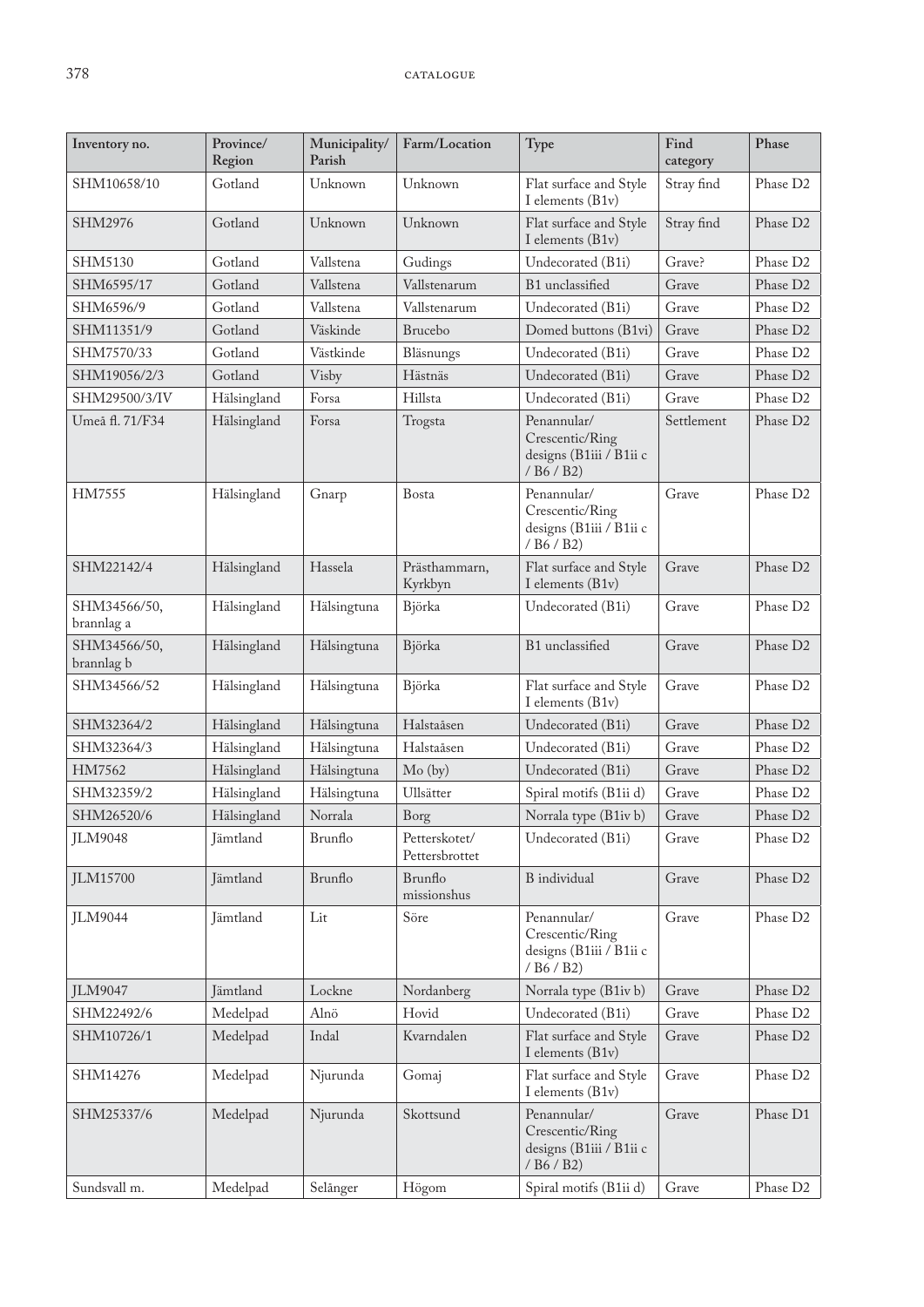| Inventory no.                                | Province/<br>Region | Municipality/<br>Parish | Farm/Location            | Type                                                                                                   | Find<br>category | Phase                |
|----------------------------------------------|---------------------|-------------------------|--------------------------|--------------------------------------------------------------------------------------------------------|------------------|----------------------|
| Sundsvall m.                                 | Medelpad            | Selånger                | Högom                    | Punched circles/<br>dotted circles (B1iv c)                                                            | Grave            | Phase D <sub>2</sub> |
| Sundsvall m.                                 | Medelpad            | Selånger                | Högom                    | Domed buttons (B1vi)                                                                                   | Grave            | Phase D <sub>2</sub> |
| Sundsvall m.                                 | Medelpad            | Selånger                | Högom                    | Penannular/<br>Crescentic/Ring<br>designs (B1iii / B1ii c<br>/ B6 / B2)                                | Grave            | Phase D <sub>2</sub> |
| SHM30613/1                                   | Medelpad            | Skön                    | Tunaby                   | Undecorated (B1i)                                                                                      | Grave            | Phase D <sub>2</sub> |
| Länsmuseet<br>Murberget                      | Medelpad            | Stöde                   | Skjulsta                 | R.268 (B1iia / B1iv a)                                                                                 | Grave            | Phase D <sub>2</sub> |
| SHM18143                                     | Medelpad            | Sundsvall               | Sidsjö                   | Punched circles/<br>dotted circles (B1iv c)                                                            | Grave            | Phase D <sub>2</sub> |
| SHM25518/II                                  | Medelpad            | Timrå                   | Skyttberg/<br>Prästbolet | Spiral motifs (B1ii d)                                                                                 | Grave            | Phase D <sub>2</sub> |
| SHM25518/II                                  | Medelpad            | Timrå                   | Skyttberg/<br>Prästbolet | Undecorated (B1i)                                                                                      | Grave            | Phase D <sub>2</sub> |
| SHM20438/4                                   | Medelpad            | Torp                    | Rombäck                  | Punched circles/<br>dotted circles (B1iv c)                                                            | Grave            | Phase D <sub>2</sub> |
| SHM10940/2                                   | Medelpad            | Tuna                    | Rude                     | Undecorated (B1i)                                                                                      | Grave            | Phase D <sub>2</sub> |
| SHM10940/21                                  | Medelpad            | Tuna                    | Vattjom                  | Undecorated (B1i)                                                                                      | Grave            | Phase D <sub>2</sub> |
| SHM13934                                     | Närke               | Edsberg                 | Logsjö                   | Flat surface and Style<br>I elements (B1v)                                                             | Grave            | Phase D <sub>2</sub> |
| LUHM22916                                    | Skåne               | Bjäresjö                | Ruuthsbo                 | Undecorated (B1i)                                                                                      | Grave            | Phase D <sub>2</sub> |
| SHM21058                                     | Skåne               | Häglinge                | Göingeholm               | Spiral clasps (A1)                                                                                     | Hoard/Cache      | Phase D1             |
| SHM2437                                      | Skåne               | Häglinge                | Sjörup                   | Penannular/<br>Crescentic/Ring<br>designs (B1iii / B1ii c<br>$/$ B <sub>6</sub> $/$ B <sub>2</sub> $)$ | Hoard/Cache      | Phase D <sub>2</sub> |
| SHM13643/5                                   | Småland             | Annerstad               | Norret                   | Spiral clasps (A1)                                                                                     | Grave            | Phase D1             |
| SHM30586/71                                  | Södermanland        | Botkyrka                | Alby                     | B1 unclassified                                                                                        | Grave            | Phase D <sub>2</sub> |
| SHM30624/17                                  | Södermanland        | Botkyrka                | Alby                     | Undecorated (B1i)                                                                                      | Grave            | Phase D <sub>2</sub> |
| SHM30980/24                                  | Södermanland        | Botkyrka                | Älvesta                  | Domed buttons (B1vi)                                                                                   | Grave            | Phase D <sub>2</sub> |
| SHM30980/A35                                 | Södermanland        | Botkyrka                | Älvesta                  | Spiral motifs (B1ii d)                                                                                 | Grave            | Phase D <sub>2</sub> |
| SHM31097/10                                  | Södermanland        | Botkyrka                | Skäcklinge               | Spiral motifs (B1ii d)                                                                                 | Grave            | Phase D2             |
| SHM31097/10                                  | Södermanland        | Botkyrka                | Skäcklinge               | Flat surface and Style<br>I elements (B1v)                                                             | Grave            | Phase D <sub>2</sub> |
| SHM31097/9                                   | Södermanland        | Botkyrka                | Skäcklinge               | B1 unclassified                                                                                        | Grave            | Phase D <sub>2</sub> |
| SHM30982/2                                   | Södermanland        | Botkyrka                | Slagsta                  | B1 unclassified                                                                                        | Grave            | Phase D <sub>2</sub> |
| SSM53905-99/A2                               | Södermanland        | Brännkyrka              | Årsta                    | B1 unclassified                                                                                        | Grave            | Phase D <sub>2</sub> |
| SSM53905-99,<br>54500-530 / RAÄ<br>73+75/A17 | Södermanland        | Brännkyrka              | Årsta/Enskede            | Spiral motifs (B1ii d)                                                                                 | Grave            | Phase D <sub>2</sub> |
| SSM53905-99,<br>54500-530 / RAÄ<br>73+75/A23 | Södermanland        | Brännkyrka              | Årsta/Enskede            | Spiral motifs (B1ii d)                                                                                 | Grave            | Phase D2             |
| SHM31309/6                                   | Södermanland        | Eskilstuna<br>stad      | Vallbyhem                | Spiral motifs (B1ii d)                                                                                 | Grave            | Phase D <sub>2</sub> |
| SHM26986/27                                  | Södermanland        | Grödinge                | Uppinge                  | Undecorated (B1i)                                                                                      | Grave            | Phase D <sub>2</sub> |
| RAÄ fl. 106/A3                               | Södermanland        | Huddinge                | Flemingsberg             | Undecorated (B1i)                                                                                      | Grave            | Phase D2             |
| RAÂ fl. 98/A5                                | Södermanland        | Huddinge                | Flemingsberg             | Flat surface and Style<br>I elements (B1v)                                                             | Grave            | Phase D2             |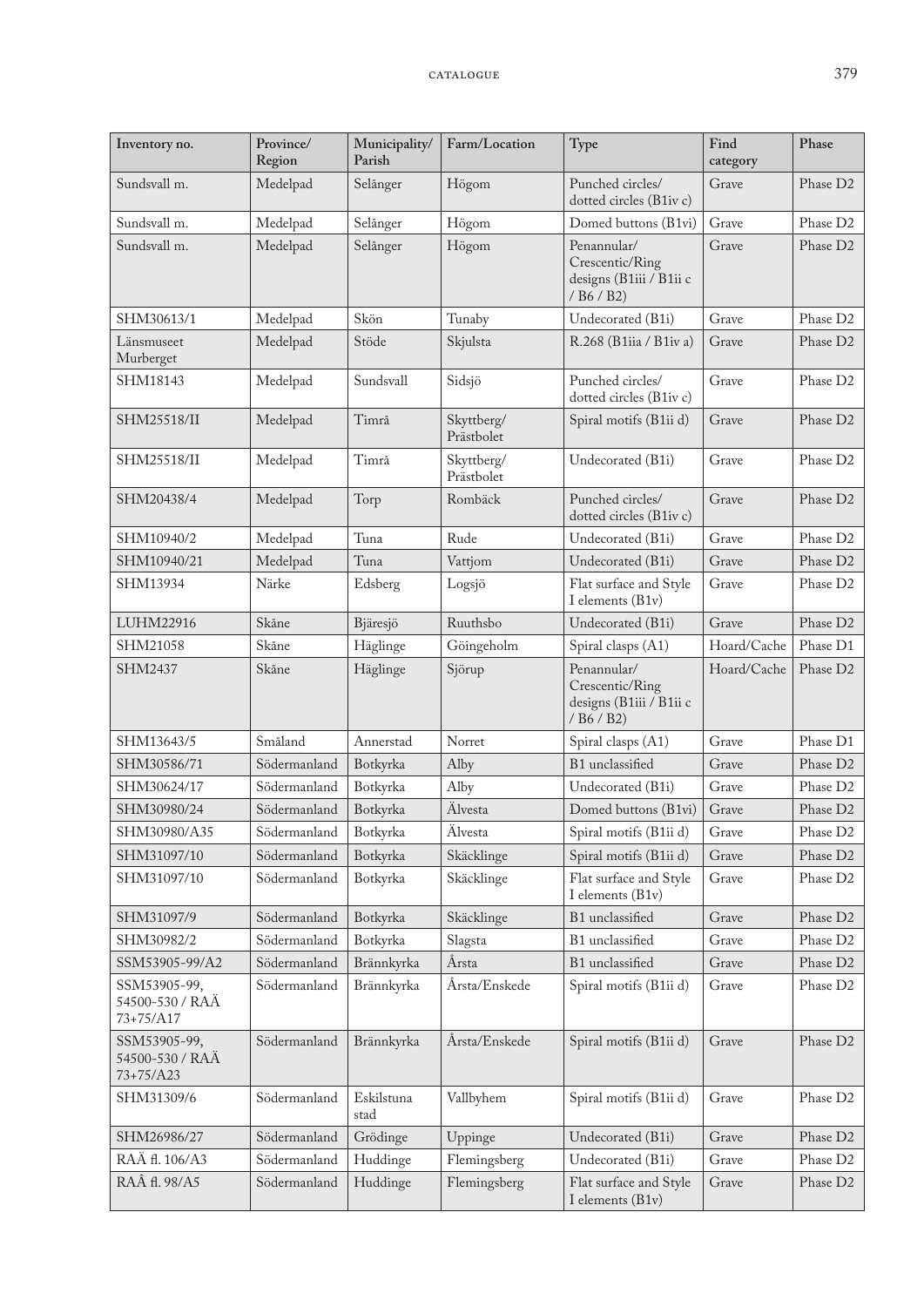| Inventory no.           | Province/<br>Region | Municipality/<br>Parish | Farm/Location           | Type                                                                    | Find<br>category | Phase                |
|-------------------------|---------------------|-------------------------|-------------------------|-------------------------------------------------------------------------|------------------|----------------------|
| SHM31711/8              | Södermanland        | Huddinge                | Segeltorp/<br>Morkullan | Domed buttons (B1vi)                                                    | Grave            | Phase D <sub>2</sub> |
| RAÄ 34/A17              | Södermanland        | Huddinge                | Skärholmen              | Undecorated (B1i)                                                       | Grave            | Phase D <sub>2</sub> |
| SSM/RAÄ35/A5            | Södermanland        | Huddinge                | Skärholmen              | B1 unclassified                                                         | Grave            | Phase D <sub>2</sub> |
| SSM/RAÄ35/A6            | Södermanland        | Huddinge                | Skärholmen              | B1 unclassified                                                         | Grave            | Phase D <sub>2</sub> |
| SSM38428-477/A36        | Södermanland        | Huddinge                | Skärholmen              | B1 unclassified                                                         | Grave            | Phase D <sub>2</sub> |
| SHM fl. 136 H/31        | Södermanland        | Huddinge                | Vårberg                 | Domed buttons (B1vi)                                                    | Grave            | Phase D <sub>2</sub> |
| <b>SHM FL. 136 H/A1</b> | Södermanland        | Huddinge                | Vårberg                 | Flat surface and Style<br>I elements (B1v)                              | Grave            | Phase D <sub>2</sub> |
| SHM Fl. 136 H/A5        | Södermanland        | Huddinge                | Vårberg                 | Flat surface and Style<br>I elements (B1v)                              | Grave            | Phase D <sub>2</sub> |
| SHM Fl. 136 H/A7        | Södermanland        | Huddinge                | Vårberg                 | Flat surface and Style<br>I elements (B1v)                              | Grave            | Phase D <sub>2</sub> |
| <b>SHM F1.4/A5</b>      | Södermanland        | Huddinge                | Vårberg                 | Spiral motifs (B1ii d)                                                  | Grave            | Phase D <sub>2</sub> |
| <b>SHM F1.4/A9</b>      | Södermanland        | Huddinge                | Vårberg                 | Undecorated (B1i)                                                       | Grave            | Phase D <sub>2</sub> |
| SSM Fl. 34/ A17         | Södermanland        | Huddinge                | Vårberg                 | Undecorated (B1i)                                                       | Grave            | Phase D <sub>2</sub> |
| SSM FL 34/ A36          | Södermanland        | Huddinge                | Vårberg                 | Spiral motifs (B1ii d)                                                  | Grave            | Phase D <sub>2</sub> |
| SSM F1.35/A6            | Södermanland        | Huddinge                | Vårberg                 | Spiral motifs (B1ii d)                                                  | Grave            | Phase D <sub>2</sub> |
| <b>SSM F1.35B/A5</b>    | Södermanland        | Huddinge                | Vårberg                 | Undecorated (B1i)                                                       | Grave            | Phase D <sub>2</sub> |
| SHM20771                | Södermanland        | Jäders                  | Jäders kyrka            | Spiral motifs (B1ii d)                                                  | Grave?           | Phase D <sub>2</sub> |
| SHM34492-34493/<br>A14  | Södermanland        | Sorunda                 | Torp                    | Domed buttons (B1vi)                                                    | Grave            | Phase D <sub>2</sub> |
| SHM34492-34493/<br>A14  | Södermanland        | Sorunda                 | Torp                    | Flat surface and Style<br>I elements (B1v)                              | Grave            | Phase D <sub>2</sub> |
| SHM31282                | Södermanland        | Toresund                | Salby                   | Spiral motifs (B1ii d)                                                  | Grave            | Phase D <sub>2</sub> |
| SHM31282                | Södermanland        | Toresund                | Salby                   | Domed buttons (B1vi)                                                    | Grave            | Phase D <sub>2</sub> |
| RAÄ F1.100/A1. F15      | Södermanland        | Torshälla               | <b>Brunnsta</b>         | Undecorated (B1i)                                                       | Grave            | Phase D <sub>2</sub> |
| SHM31574/18             | Södermanland        | Torshälla               | Folkesta                | Undecorated (B1i)                                                       | Grave            | Phase D <sub>2</sub> |
| Lamm's archives         | Södermanland        | Unknown                 | Unknown                 | Domed buttons (B1vi)                                                    | Stray find       | Phase D <sub>2</sub> |
| SHM u.nr.               | Södermanland        | Unknown                 | Unknown                 | Domed buttons (B1vi)                                                    | Stray find       | Phase D <sub>2</sub> |
| SHM26284/47             | Södermanland        | Ösmo                    | Älby                    | Undecorated (B1i)                                                       | Grave            | Phase D <sub>2</sub> |
| SHM26303/3/59           | Södermanland        | Ösmo                    | Nibble                  | Undecorated (B1i)                                                       | Grave            | Phase D <sub>2</sub> |
| RAÄ Fl. 212-213/<br>A18 | Södermanland        | Ösmo                    | Vansta                  | B1 unclassified                                                         | Grave            | Phase D <sub>2</sub> |
| SHM Fl. 23 H/A16        | Södermanland        | Österjälje              | Igelsta                 | Flat surface and Style<br>I elements (B1v)                              | Grave            | Phase D <sub>2</sub> |
| SHM33000/4              | Södermanland        | Östertälje              | Igelsta                 | Undecorated (B1i)                                                       | Grave            | Phase D <sub>2</sub> |
| SHMF1. 23, A25 F95      | Södermanland        | Östertälje              | Igelsta                 | Undecorated (B1i)                                                       | Grave            | Phase D <sub>2</sub> |
| SHM33985/A42            | Södermanland        | Östertälje              | Karleby/Gärtuna         | Flat surface and Style<br>I elements (B1v)                              | Grave            | Phase D <sub>2</sub> |
| SHM33985/A44            | Södermanland        | Östertälje              | Karleby/Gärtuna         | Undecorated (B1i)                                                       | Grave            | Phase D <sub>2</sub> |
| SHM33985/A93            | Södermanland        | Östertälje              | Karleby/Gärtuna         | Undecorated (B1i)                                                       | Grave            | Phase D <sub>2</sub> |
| SHM20061/XII            | Uppland             | Alsike                  | Tuna                    | Undecorated (B1i)                                                       | Grave            | Phase D <sub>2</sub> |
| SHM9404                 | Uppland             | Alsike                  | Tuna                    | Flat surface and Style<br>I elements (B1v)                              | Grave            | Phase D <sub>2</sub> |
| SHM22463                | Uppland             | Altuna                  | Fröslunda               | Penannular/<br>Crescentic/Ring<br>designs (B1iii / B1ii c<br>/ B6 / B2) | Grave            | Phase D <sub>2</sub> |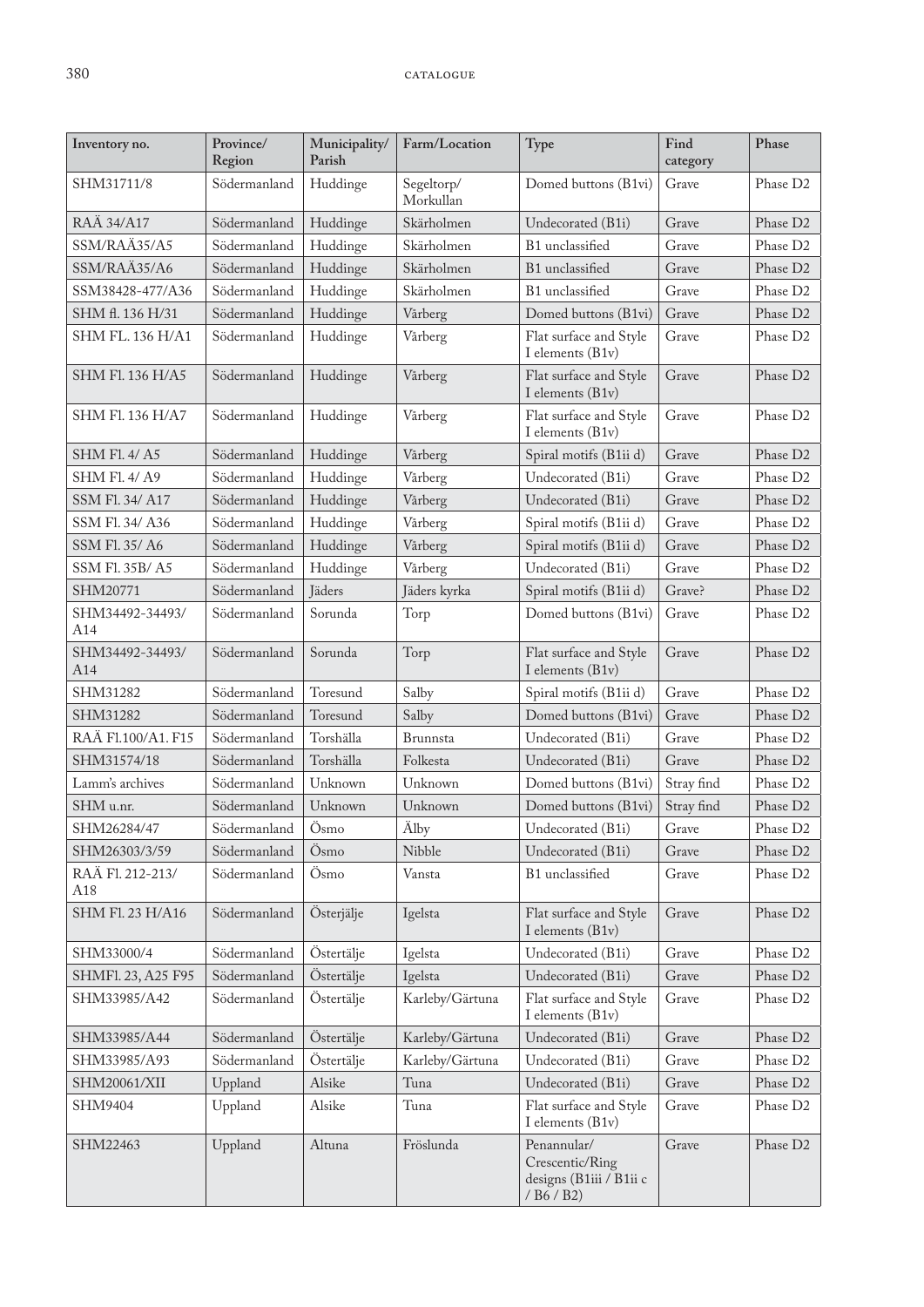| Inventory no.                       | Province/<br>Region | Municipality/<br>Parish | Farm/Location   | Type                                                                    | Find<br>category                     | Phase                |
|-------------------------------------|---------------------|-------------------------|-----------------|-------------------------------------------------------------------------|--------------------------------------|----------------------|
| SHM31291/4                          | Uppland             | Danderyd                | Mörby           | Domed buttons (B1vi)                                                    | Grave                                | Phase D2             |
| SHM31291/4                          | Uppland             | Danderyd                | Mörby           | Undecorated (B1i)                                                       | Grave                                | Phase D <sub>2</sub> |
| SHM31291/7                          | Uppland             | Danderyd                | Mörby           | Undecorated (B1i)                                                       | Grave                                | Phase D <sub>2</sub> |
| RAÄ Fl. 100 A47                     | Uppland             | Danmark                 | Danmarksby      | <b>B</b> individual                                                     | Grave                                | Phase D <sub>2</sub> |
| RAÄ Fl. 100 A47                     | Uppland             | Danmark                 | Danmarksby      | Domed buttons (B1vi)                                                    | Grave                                | Phase D2             |
| RAÄ Fl. 100/A17                     | Uppland             | Danmark                 | Danmarksby      | Spiral motifs (B1ii d)                                                  | Grave                                | Phase D <sub>2</sub> |
| RAÄ Fl. 100/A46/<br>F <sub>26</sub> | Uppland             | Danmark                 | Danmarksby      | Undecorated (B1i)                                                       | Grave                                | Phase D2             |
| RAÄ Fl. 100/A7                      | Uppland             | Danmark                 | Danmarksby      | Spiral motifs (B1ii d)                                                  | Grave                                | Phase D <sub>2</sub> |
| <b>UUM3174</b>                      | Uppland             | Ekeby                   | Västra Ovanby   | Flat surface and Style<br>I elements (B1v)                              | Hoard/<br>Cache?                     | Phase D <sub>2</sub> |
| SHM26481                            | Uppland             | Ekerö                   | Helgö           | Flat surface and Style<br>I elements (B1v)                              | Grave? (/<br>Stray find)             | Phase D2             |
| SHM26481?                           | Uppland             | Ekerö                   | Helgö           | Undecorated (B1i)                                                       | Grave                                | Phase D <sub>2</sub> |
| SSM18109                            | Uppland             | Ekerö                   | Träkvista       | Domed buttons (B1vi)                                                    | Grave                                | Phase D <sub>2</sub> |
| SHM25990/12                         | Uppland             | Ekerö                   | Väsby           | Undecorated (B1i)                                                       | Grave                                | Phase D <sub>2</sub> |
| SHM25990/17                         | Uppland             | Ekerö                   | Väsby           | Undecorated (B1i)                                                       | Grave                                | Phase D <sub>2</sub> |
| SHM25990/21                         | Uppland             | Ekerö                   | Väsby           | Spiral motifs (B1ii d)                                                  | Grave                                | Phase D <sub>2</sub> |
| SHM25990/21                         | Uppland             | Ekerö                   | Väsby           | Domed buttons (B1vi)                                                    | Grave                                | Phase D <sub>2</sub> |
| SHM Dnr. 3988/79 /<br>RAÄ 106/A3    | Uppland             | Fresta                  | Grimstaby       | Undecorated (B1i)                                                       | Grave                                | Phase D2             |
| SHM Dnr. 3988/79 /<br>RAÄ 106/A33   | Uppland             | Fresta                  | Grimstaby       | Penannular/<br>Crescentic/Ring<br>designs (B1iii / B1ii c<br>/ B6 / B2) | Grave                                | Phase D <sub>2</sub> |
| SHM Dnr. 3988/79 /<br>RAÄ 106/A42   | Uppland             | Fresta                  | Grimstaby       | Spiral motifs (B1ii d)                                                  | Grave                                | Phase D2             |
| SHM Dnr. 3988/79 /<br>RAÄ 106/A8    | Uppland             | Fresta                  | Grimstaby       | Undecorated (B1i)                                                       | Grave                                | Phase D2             |
| SHM34440?/ Dnr.<br>3988/79 G.114    | Uppland             | Fresta                  | Grimstaby       | Undecorated (B1i)                                                       | Grave                                | Phase D <sub>2</sub> |
| SHM34440?/ Dnr.<br>3988/79 F170     | Uppland             | Fresta                  | Grimstaby       | Undecorated (B1i)                                                       | Grave (/Stray   Phase $D2$<br>find?) |                      |
| RAÄ Fl. 213+219/A3                  | Uppland             | Gamla<br>Uppsala        | Storvreta/Ekeby | Undecorated (B1i)                                                       | Grave                                | Phase D <sub>2</sub> |
| SHM26843/1                          | Uppland             | Hammarby                | Hammarby        | Undecorated (B1i)                                                       | Grave                                | Phase D <sub>2</sub> |
| RAÄ Fl. 125-126/<br>A10             | Uppland             | Hammarby                | Skälby          | Undecorated (B1i)                                                       | Grave                                | Phase D <sub>2</sub> |
| SHM33365/3                          | Uppland             | Hammarby                | Smedby          | Undecorated (B1i)                                                       | Grave                                | Phase D <sub>2</sub> |
| SHM27028/1                          | Uppland             | Husby-<br>Ärlinghundra  | Ekilla          | Undecorated (B1i)                                                       | Grave                                | Phase D <sub>2</sub> |
| SHM27028/8                          | Uppland             | Husby-<br>Ärlinghundra  | Ekilla          | Flat surface and Style<br>I elements (B1v)                              | Grave                                | Phase D <sub>2</sub> |
| SHM27253/503                        | Uppland             | Järfälla                | Barsbro         | Penannular/<br>Crescentic/Ring<br>designs (B1iii / B1ii c<br>/ B6 / B2) | Grave                                | Phase D <sub>2</sub> |
| SHM26024/12                         | Uppland             | Järfälla                | Igelbäcken      | Flat surface and Style<br>I elements (B1v)                              | Grave                                | Phase D <sub>2</sub> |
| SHM26024/12                         | Uppland             | Järfälla                | Igelbäcken      | Domed buttons (B1vi)                                                    | Grave                                | Phase D2             |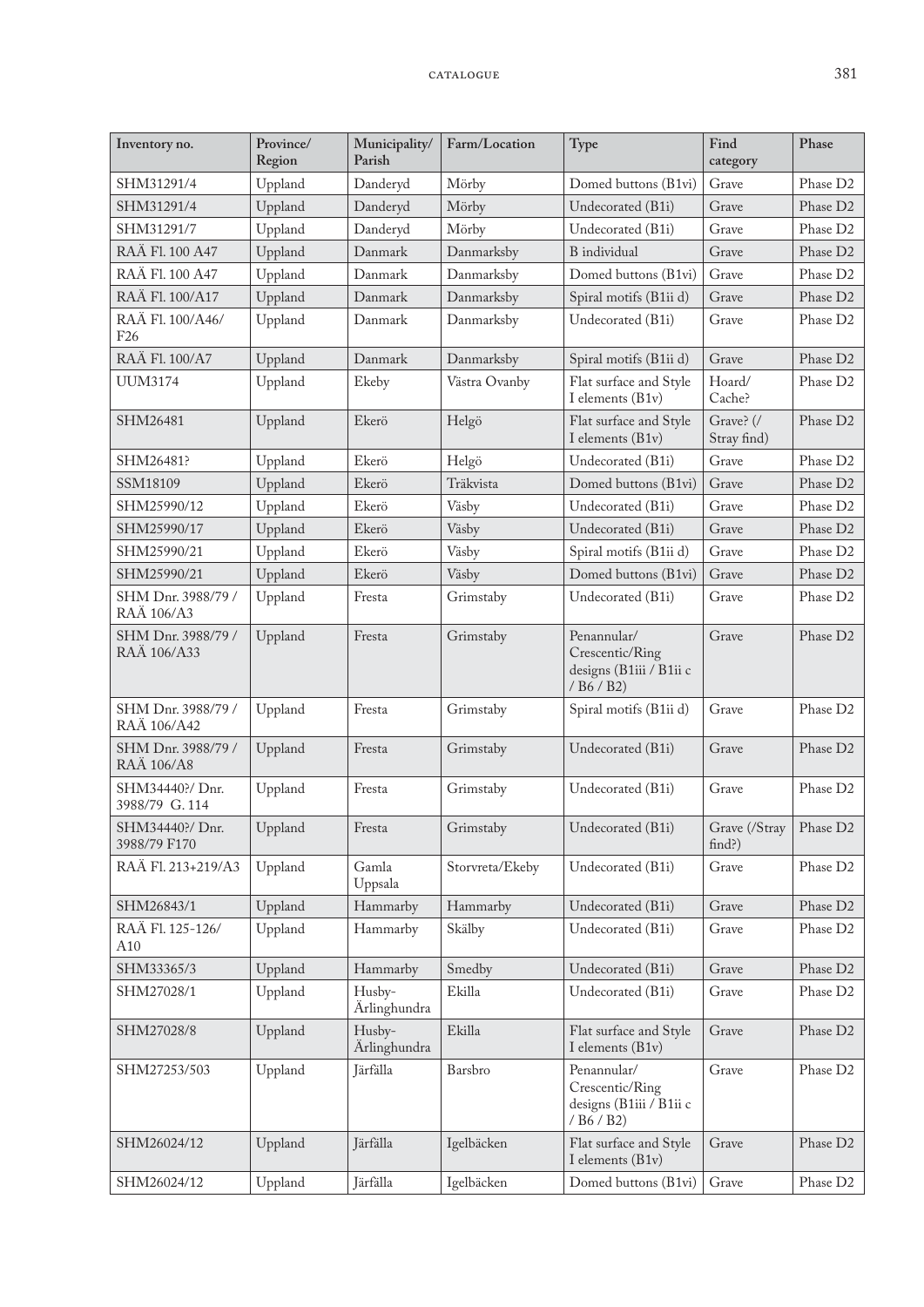| Inventory no.         | Province/<br>Region | Municipality/<br>Parish | Farm/Location                  | Type                                                                    | Find<br>category | Phase                |
|-----------------------|---------------------|-------------------------|--------------------------------|-------------------------------------------------------------------------|------------------|----------------------|
| <b>UUM6000</b>        | Uppland             | Läby                    | Västerby                       | Penannular/<br>Crescentic/Ring<br>designs (B1iii / B1ii c<br>/ B6 / B2) | Grave            | Phase D <sub>2</sub> |
| SHM30042/21           | Uppland             | Lillkyrka               | Mösa                           | Undecorated (B1i)                                                       | Grave            | Phase D <sub>2</sub> |
| SHM29401/1            | Uppland             | Lovö                    | Viken                          | Domed buttons (B1vi)                                                    | Grave            | Phase D <sub>2</sub> |
| SHM29401/2            | Uppland             | Lovö                    | Viken                          | Spiral motifs (B1ii d)                                                  | Grave            | Phase D <sub>2</sub> |
| SHM29401/2            | Uppland             | Lovö                    | Viken                          | Undecorated (B1i)                                                       | Grave            | Phase D <sub>2</sub> |
| SHM29401/2            | Uppland             | Lovö                    | Viken                          | Penannular/<br>Crescentic/Ring<br>designs (B1iii / B1ii c<br>/ B6 / B2) | Grave            | Phase D <sub>2</sub> |
| SHM29401/3            | Uppland             | Lovö                    | Viken                          | Undecorated (B1i)                                                       | Grave            | Phase D <sub>2</sub> |
| SHM29401/3            | Uppland             | Lovö                    | Viken                          | Penannular/<br>Crescentic/Ring<br>designs (B1iii / B1ii c<br>/ B6 / B2) | Grave            | Phase D <sub>2</sub> |
| SHM29401/3            | Uppland             | Lovö                    | Viken                          | Domed buttons (B1vi)                                                    | Grave            | Phase D <sub>2</sub> |
| SHM32300/148          | Uppland             | Lovö                    | Lunda                          | Punched circles/<br>dotted circles (B1iv c)                             | Grave            | Phase D1             |
| SHM32300/157          | Uppland             | Lovö                    | Lunda                          | Domed buttons (B1vi)                                                    | Grave            | Phase D2             |
| SHM27865/10           | Uppland             | Skepptuna               | Ljusdal                        | Undecorated (B1i)                                                       | Grave            | Phase D <sub>2</sub> |
| SHM27865/14           | Uppland             | Skepptuna               | Ljusdal                        | Undecorated (B1i)                                                       | Grave            | Phase D <sub>2</sub> |
| SSM18476/20           | Uppland             | Sollentuna              | Edsberg                        | B1 unclassified                                                         | Grave?           | Phase D2             |
| SSM26743/32           | Uppland             | Sollentuna              | Edsberg                        | Flat surface and Style<br>I elements (B1v)                              | Grave            | Phase D <sub>2</sub> |
| SHM22062/30           | Uppland             | Sollentuna              | Hersby                         | B1 unclassified                                                         | Grave            | Phase D <sub>2</sub> |
| SHM22062/30           | Uppland             | Sollentuna              | Hersby                         | <b>B</b> individual                                                     | Grave            | Phase D <sub>2</sub> |
| SHM19104/27           | Uppland             | Sollentuna              | Unknown                        | B1 unclassified                                                         | Grave            | Phase D <sub>2</sub> |
| SHM19915/1            | Uppland             | Solna                   | Stockholm,<br>Norrbackaområdet | Undecorated (B1i)                                                       | Grave            | Phase D <sub>2</sub> |
| SHM19915/4            | Uppland             | Solna                   | Stockholm,<br>Norrbackaområdet | B1 unclassified                                                         | Grave            | Phase D <sub>2</sub> |
| SHM19915/7            | Uppland             | Solna                   | Stockholm,<br>Norrbackaområdet | Flat surface and Style<br>I elements (B1v)                              | Grave            | Phase D <sub>2</sub> |
| SSM24562              | Uppland             | Solna                   | Stora Frösunda                 | Domed buttons (B1vi)                                                    | Grave            | Phase D <sub>2</sub> |
| SSM/RÄA69/A36         | Uppland             | Spånga                  | (Lilla) Tensta                 | Undecorated (B1i)                                                       | Grave            | Phase D <sub>2</sub> |
| SSM RAÄ 157 A/A<br>46 | Uppland             | Spånga                  | Ärvinge                        | Undecorated (B1i)                                                       | Grave            | Phase D <sub>2</sub> |
| SSM RAÄ 157 A/A<br>68 | Uppland             | Spånga                  | Ärvinge                        | B1 unclassified                                                         | Grave            | Phase D <sub>2</sub> |
| SSM RAÄ 157 A/A<br>68 | Uppland             | Spånga                  | Arvinge                        | Spiral motifs (B1ii d)                                                  | Grave            | Phase D2             |
| SSM/RAÄ156/A129       | Uppland             | Spånga                  | Ärvinge                        | B1 unclassified                                                         | Grave            | Phase D <sub>2</sub> |
| RAÄ 162/A47           | Uppland             | Spånga                  | Ärvinge(/Kista?)               | Faceted designs (B1ii<br>$b/e$ / $B3)$                                  | Grave            | Phase D2             |
| RAÄ 158/A5            | Uppland             | Spånga                  | Ärvinge/Granby                 | Undecorated (B1i)                                                       | Grave            | Phase D2             |
| RAÄ 163/A10           | Uppland             | Spånga                  | Ärvinge/Kista                  | Undecorated (B1i)                                                       | Grave            | Phase D <sub>2</sub> |
| RAÄ 163/A11           | Uppland             | Spånga                  | Ärvinge/Kista                  | Domed buttons (B1vi)                                                    | Grave            | Phase D <sub>2</sub> |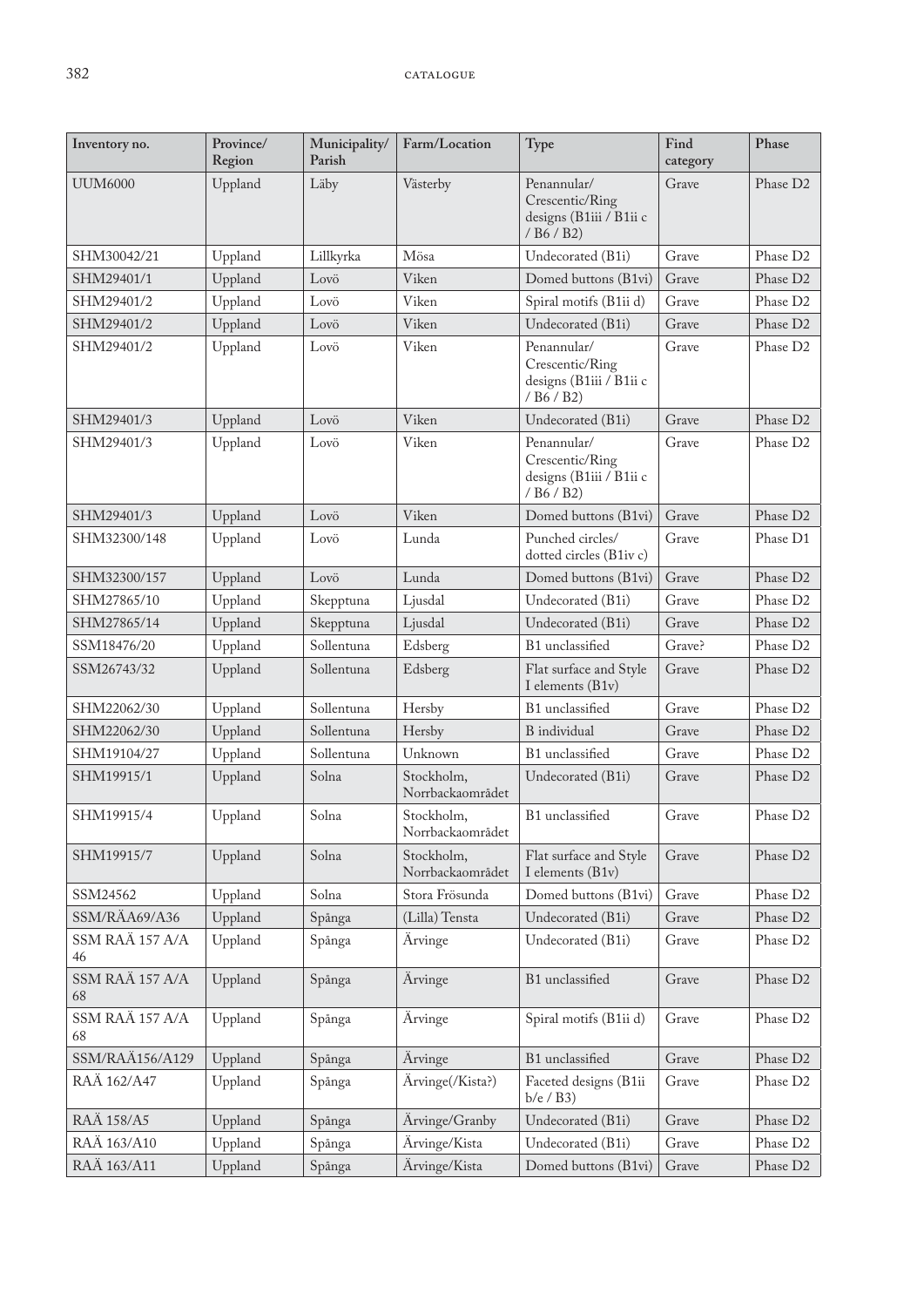| Inventory no.                   | Province/<br>Region | Municipality/<br>Parish | Farm/Location | Type                                                                    | Find<br>category | Phase                |
|---------------------------------|---------------------|-------------------------|---------------|-------------------------------------------------------------------------|------------------|----------------------|
| RAÄ 163/A16                     | Uppland             | Spånga                  | Ärvinge/Kista | Penannular/<br>Crescentic/Ring<br>designs (B1iii / B1ii c<br>/ B6 / B2) | Grave            | Phase D2             |
| RAÄ 163/A2                      | Uppland             | Spånga                  | Ärvinge/Kista | Undecorated (B1i)                                                       | Grave            | Phase D2             |
| SSM20096/1                      | Uppland             | Spånga                  | Hässelby      | Domed buttons (B1vi)                                                    | Grave            | Phase D <sub>2</sub> |
| <b>SSM 35735/RAÄ</b><br>106A/A1 | Uppland             | Spånga                  | Hjulsta       | Undecorated (B1i)                                                       | Grave            | Phase D <sub>2</sub> |
| <b>SSM 35735/RAÄ</b><br>106A/A3 | Uppland             | Spånga                  | Hjulsta       | Undecorated (B1i)                                                       | Grave            | Phase D <sub>2</sub> |
| <b>SSM35739/RAÄ</b><br>106A/A7  | Uppland             | Spånga                  | Hjulsta       | Domed buttons (B1vi)                                                    | Grave            | Phase D <sub>2</sub> |
| RAÄ 168/A13                     | Uppland             | Spånga                  | Kymlinge      | Undecorated (B1i)                                                       | Grave            | Phase D2             |
| RAÄ 168/A2                      | Uppland             | Spånga                  | Kymlinge      | Undecorated (B1i)                                                       | Grave            | Phase D2             |
| RAÄ 168/A36                     | Uppland             | Spånga                  | Kymlinge      | Undecorated (B1i)                                                       | Grave            | Phase D <sub>2</sub> |
| RAÄ 168/A59                     | Uppland             | Spånga                  | Kymlinge      | Undecorated (B1i)                                                       | Grave            | Phase D <sub>2</sub> |
| RAÄ 168/A63                     | Uppland             | Spånga                  | Kymlinge      | Penannular/<br>Crescentic/Ring<br>designs (B1iii / B1ii c<br>/ B6 / B2) | Grave            | Phase D <sub>2</sub> |
| RAÄ 169/A68                     | Uppland             | Spånga                  | Kymlinge      | Undecorated (B1i)                                                       | Grave            | Phase D <sub>2</sub> |
| SSM Gf. 168/10                  | Uppland             | Spånga                  | Kymlinge      | Flat surface and Style<br>I elements (B1v)                              | Grave            | Phase D <sub>2</sub> |
| SSM Gf. 168/10                  | Uppland             | Spånga                  | Kymlinge      | Undecorated (B1i)                                                       | Grave            | Phase D <sub>2</sub> |
| SSM Gf. 168/24                  | Uppland             | Spånga                  | Kymlinge      | Undecorated (B1i)                                                       | Grave            | Phase D2             |
| SSM Gf. 168/67                  | Uppland             | Spånga                  | Kymlinge      | Flat surface and Style<br>I elements (B1v)                              | Grave            | Phase D2             |
| SSM Gf. 168/67                  | Uppland             | Spånga                  | Kymlinge      | Domed buttons (B1vi)                                                    | Grave            | Phase D <sub>2</sub> |
| SSM Gf. 169/4                   | Uppland             | Spånga                  | Kymlinge      | Flat surface and Style<br>I elements (B1v)                              | Grave            | Phase D <sub>2</sub> |
| SSM/RAÄ168/A22                  | Uppland             | Spånga                  | Kymlinge      | B1 unclassified                                                         | Grave            | Phase D <sub>2</sub> |
| SSM/RAÄ169/A139                 | Uppland             | Spånga                  | Kymlinge      | B1 unclassified                                                         | Grave            | Phase D2             |
| SSM Gf. 115/27                  | Uppland             | Spånga                  | Lunda         | Undecorated (B1i)                                                       | Grave            | Phase D <sub>2</sub> |
| SSM Gf. 175/5                   | Uppland             | Spånga                  | Rinkeby       | Flat surface and Style<br>I elements (B1v)                              | Grave            | Phase D <sub>2</sub> |
| SSM Gf.<br>176/2/38499/2        | Uppland             | Spånga                  | Rinkeby       | Flat surface and Style<br>I elements (B1v)                              | Grave            | Phase D2             |
| SHM Gf. 124/146                 | Uppland             | Täby                    | Ensta/Åkerby  | Flat surface and Style<br>I elements (B1v)                              | Grave            | Phase D <sub>2</sub> |
| SHM/RAÄ124/A157                 | Uppland             | Täby                    | Ensta/Åkerby  | B1 unclassified                                                         | Grave            | Phase D2             |
| SHM28019/3                      | Uppland             | Täby                    | Tibble        | Undecorated (B1i)                                                       | Grave            | Phase D <sub>2</sub> |
| SHM29348/11                     | Uppland             | Täby                    | Tibble        | Undecorated (B1i)                                                       | Grave            | Phase D <sub>2</sub> |
| SHM29348/12                     | Uppland             | Täby                    | Tibble        | Domed buttons (B1vi)                                                    | Grave            | Phase D <sub>2</sub> |
| SHM29348/5                      | Uppland             | Täby                    | Tibble        | Spiral motifs (B1ii d)                                                  | Grave            | Phase D <sub>2</sub> |
| SHM29348/5                      | Uppland             | Täby                    | Tibble        | Undecorated (B1i)                                                       | Grave            | Phase D <sub>2</sub> |
| SHM29348/7                      | Uppland             | Täby                    | Tibble        | Spiral motifs (B1ii d)                                                  | Grave            | Phase D2             |
| SHM29348/9                      | Uppland             | Täby                    | Tibble        | Undecorated (B1i)                                                       | Grave            | Phase D <sub>2</sub> |
| SSM20913                        | Uppland             | Täby                    | Viggbyholm    | Undecorated (B1i)                                                       | Grave            | Phase D2             |
| SHM25915/27                     | Uppland             | Täby                    | Viggbyholm    | Flat surface and Style<br>I elements (B1v)                              | Grave            | Phase D <sub>2</sub> |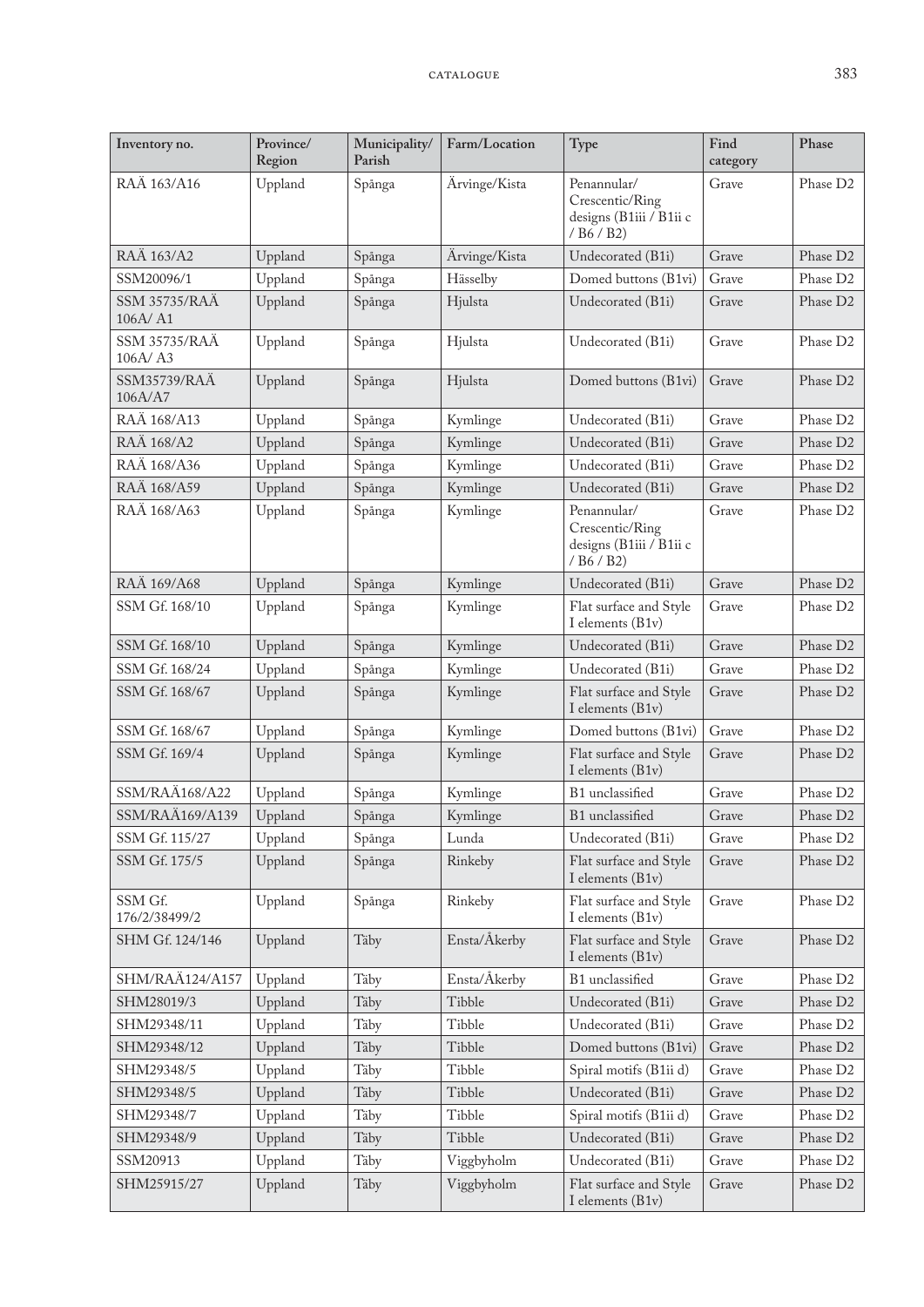| Inventory no.                         | Province/<br>Region | Municipality/<br>Parish | Farm/Location     | Type                                                                    | Find<br>category | Phase                |
|---------------------------------------|---------------------|-------------------------|-------------------|-------------------------------------------------------------------------|------------------|----------------------|
| RAÄ-rap. 1970/A1                      | Uppland             | Uppsala                 | Fullerö           | Spiral motifs (B1ii d)                                                  | Grave            | Phase D <sub>2</sub> |
| RAÄ Fl. 84/A1                         | Uppland             | V. Ryd                  | Korsvreta         | Undecorated (B1i)                                                       | Grave            | Phase D <sub>2</sub> |
| SHM Fl. 180/140                       | Uppland             | V. Ryd                  | Torsätra          | B1 unclassified                                                         | Grave            | Phase D <sub>2</sub> |
| SHM D.nr. 5620/65/<br>A4              | Uppland             | V. Ryd                  | Uppgården         | Undecorated (B1i)                                                       | Grave            | Phase D <sub>2</sub> |
| SHM31760/25/RAÄ<br>74/A25             | Uppland             | V. Ryd                  | Uppgården         | Domed buttons (B1vi)                                                    | Grave            | Phase D <sub>2</sub> |
| SHM19104/27                           | Uppland             | Vallentuna              | Åbyholm           | Undecorated (B1i)                                                       | Grave            | Phase D <sub>2</sub> |
| RAÄ Fl. 27/A10                        | Uppland             | Vallentuna              | Mörby             | Spiral motifs (B1ii d)                                                  | Grave            | Phase D <sub>2</sub> |
| SHM31461/26                           | Uppland             | Vallentuna              | Väsby             | Undecorated (B1i)                                                       | Grave            | Phase D <sub>2</sub> |
| SHM10033/3                            | Uppland             | Vendel                  | Hovgårdsberg      | Spiral motifs (B1ii d)                                                  | Grave            | Phase D <sub>2</sub> |
| SHM19963/36                           | Uppland             | Vendel                  | Hovgårdsberg      | Undecorated (B1i)                                                       | Grave            | Phase D <sub>2</sub> |
| SHM19963/48                           | Uppland             | Vendel                  | Hovgårdsberg      | Undecorated (B1i)                                                       | Grave            | Phase D <sub>2</sub> |
| SHM25457/33                           | Uppland             | Östra Ryd               | Ullna             | Penannular/<br>Crescentic/Ring<br>designs (B1iii / B1ii c<br>/ B6 / B2) | Grave            | Phase D <sub>2</sub> |
| SHM25457/37                           | Uppland             | Östra Ryd               | Ullna             | Undecorated (B1i)                                                       | Grave            | Phase D2             |
| SHM27031/4                            | Uppland             | Östuna                  | Brunnby           | Penannular/<br>Crescentic/Ring<br>designs (B1iii / B1ii c<br>/ B6 / B2) | Grave            | Phase D <sub>2</sub> |
| SHM19267                              | Västergötland       | Friggeråker             | Holmegården       | Penannular/<br>Crescentic/Ring<br>designs (B1iii / B1ii c<br>/ B6 / B2) | Grave            | Phase D <sub>2</sub> |
| SHM25655/2                            | Västergötland       | Hemsjö                  | Ingared           | B1 unclassified                                                         | Grave            | Phase D <sub>2</sub> |
| SHM22794                              | Västergötland       | Holmestad               | Lovsgården        | Undecorated (B1i)                                                       | Grave            | Phase D <sub>2</sub> |
| SHM26214                              | Västergötland       | Häggum                  | Ranstad           | Undecorated (B1i)                                                       | Grave            | Phase D <sub>2</sub> |
| SHM22458/1                            | Västergötland       | Larv                    | Karlsberg         | B1 unclassified                                                         | Grave            | Phase D <sub>2</sub> |
| SHM24447                              | Västergötland       | Lyrestad                | Östra Böckersboda | Undecorated (B1i)                                                       | Grave            | Phase D <sub>2</sub> |
| SHM14416                              | Västergötland       | $\operatorname{Saleby}$ | Rasagården        | Domed buttons (B1vi)                                                    | Grave            | Phase D <sub>2</sub> |
| SHM14416                              | Västergötland       | Saleby                  | Rasagården        | Faceted designs (B1ii<br>$b/e$ / $B3)$                                  | Grave            | Phase D <sub>2</sub> |
| SHM25591                              | Västergötland       | Sjötofta                | Hanabo            | B1 unclassified                                                         | Grave            | Phase D2             |
| SHM6563                               | Västergötland       | Skara                   | Djurgårdsäng      | Spiral clasps (A1)                                                      | Hoard/Cache      | Phase D1             |
| SHM6563                               | Västergötland       | Skara                   | Djurgårdsäng      | Type C2/B5                                                              | Hoard/Cache      | Phase D1             |
| SHM14392                              | Västergötland       | Sävare                  | Grumpan           | Type C2/B5                                                              | Hoard/Cache      | Phase D <sub>2</sub> |
| RAÄ Fl. 100(A125/<br>F <sub>125</sub> | Västmanland         | Kolbäck                 | Forsta            | Spiral motifs (B1ii d)                                                  | Grave            | Phase D2             |
| SHM19311                              | Västmanland         | Kolbäck                 | Åsen              | Undecorated (B1i)                                                       | Grave            | Phase D <sub>2</sub> |
| VLM22840/23                           | Västmanland         | Malma                   | Holmsmalma        | B1 unclassified                                                         | Grave            | Phase D2             |
| SHM25334                              | Västmanland         | Tortuna                 | Nicktuna          | Flat surface and Style<br>I elements (B1v)                              | Grave            | Phase D <sub>2</sub> |
| SHM31457/71                           | Västmanland         | Västerås                | Stenby            | Flat surface and Style<br>I elements (B1v)                              | Grave            | Phase D2             |
| VLM22806/A32                          | Västmanland         | Västerås                | Vedbo             | Flat surface and Style<br>I elements (B1v)                              | Grave            | Phase D <sub>2</sub> |
| SHM?                                  | Öland               | Algutsrum               | Törnbotten        | Undecorated (B1i)                                                       | Grave            | Phase D <sub>2</sub> |
| Lamm's archives                       | Öland               | Glömminge               | Brostorp          | Undecorated (B1i)                                                       | Settlement       | Phase D <sub>2</sub> |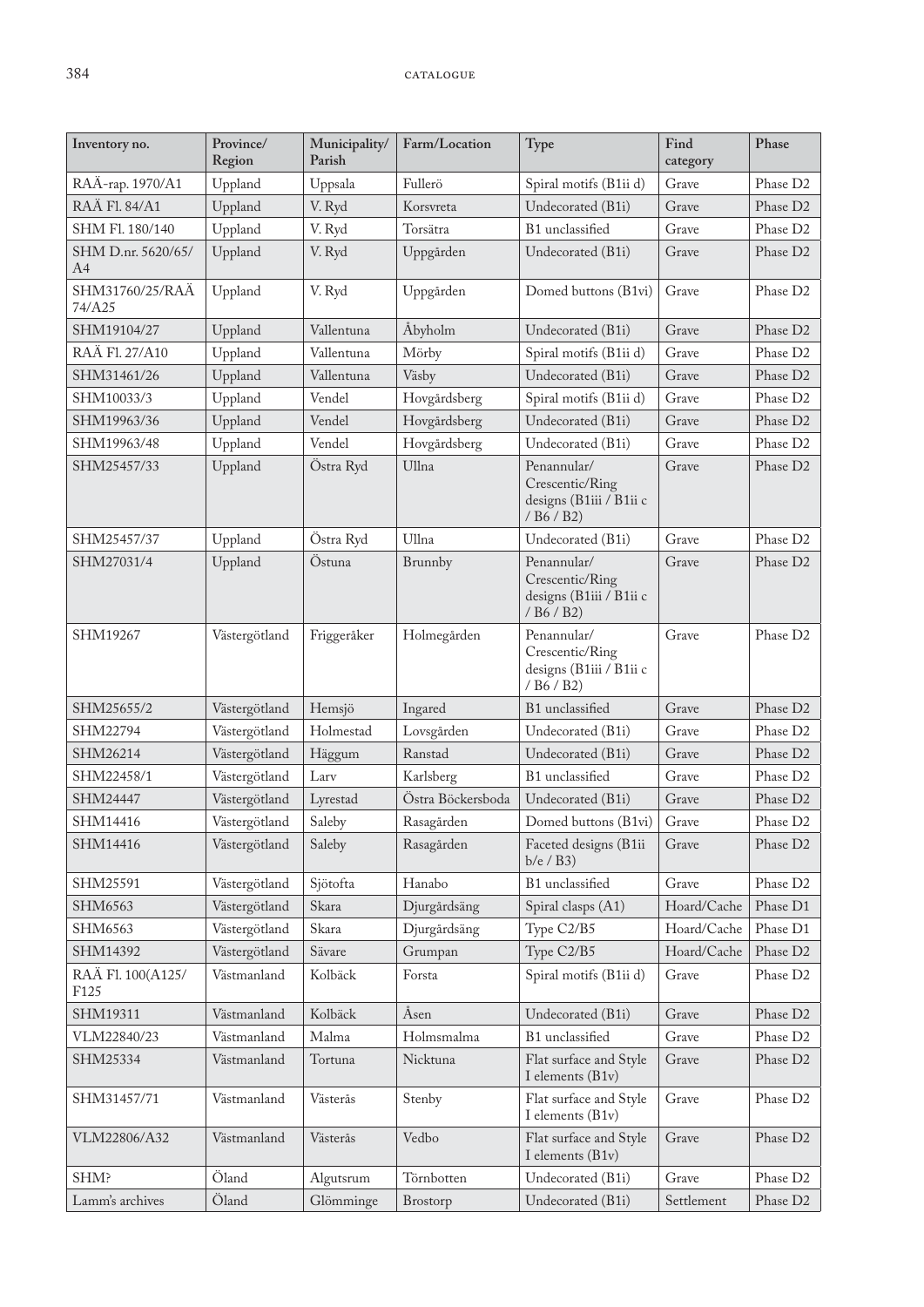| Inventory no.                         | Province/<br>Region | Municipality/<br>Parish | Farm/Location  | Type                                        | Find<br>category | Phase                |
|---------------------------------------|---------------------|-------------------------|----------------|---------------------------------------------|------------------|----------------------|
| SHM31890                              | Öland               | Glömminge               | Brostorp       | A2b                                         | Grave            | Phase D1             |
| SHM27881                              | Öland               | Glömminge               | Strandskogen   | Undecorated (B1i)                           | Grave            | Phase D <sub>2</sub> |
| SHM21617/172                          | Öland               | Källa                   | Vi Alvar       | Undecorated (B1i)                           | Grave            | Phase D <sub>2</sub> |
| <b>SHM8881</b>                        | Öland               | Stenåsa                 | Södra Kvinneby | Undecorated (B1i)                           | Grave            | Phase D <sub>2</sub> |
| SHM1304/1837                          | Öland               | Unknown                 | Unknown        | Undecorated (B1i)                           | Stray find       | Phase D <sub>2</sub> |
| SHM27367                              | Öland               | Ventlinge               | Sebberneby     | Undecorated (B1i)                           | Settlement       | Phase D <sub>2</sub> |
| RAÄ 288 m.<br>fl:A98063               | Ostergötland        | Rinna                   | Abbetorp       | Punched circles/<br>dotted circles (B1iv c) | Grave            | Phase D <sub>2</sub> |
| RAÄ 288 m.<br>fl:A98211               | Östergötland        | Rinna                   | Abbetorp       | B1 unclassified                             | Grave            | Phase D <sub>2</sub> |
| RAÄ 288 m.<br>fl:A98231               | Östergötland        | Rinna                   | Abbetorp       | Undecorated (B1i)                           | Grave            | Phase D <sub>2</sub> |
| Umeå F237, 350, 463,<br>467, 469, 766 | Angermanland        | Själavad                | Gene           | Undecorated (B1i)                           | Settlement       | Phase D <sub>2</sub> |
| Umeå F237, 350, 463,<br>467, 469, 766 | Ångermanland        | Själavad                | Gene           | Undecorated (B1i)                           | Settlement       | Phase D <sub>2</sub> |
| Umeå F237, 350, 463,<br>467, 469, 766 | Ångermanland        | Själavad                | Gene           | Norrala type (B1iv b)                       | Settlement       | Phase D <sub>2</sub> |
| Umeå F237, 350, 463,<br>467, 469, 766 | Ångermanland        | Själavad                | Gene           | Undecorated (B1i)                           | Settlement       | Phase D <sub>2</sub> |
| Umeå F237, 350, 463,<br>467, 469, 766 | Ångermanland        | Själavad                | Gene           | Undecorated (B1i)                           | Settlement       | Phase D <sub>2</sub> |
| Umeå F237, 350, 463,<br>467, 469, 766 | Angermanland        | Själavad                | Gene           | Undecorated (B1i)                           | Settlement       | Phase D <sub>2</sub> |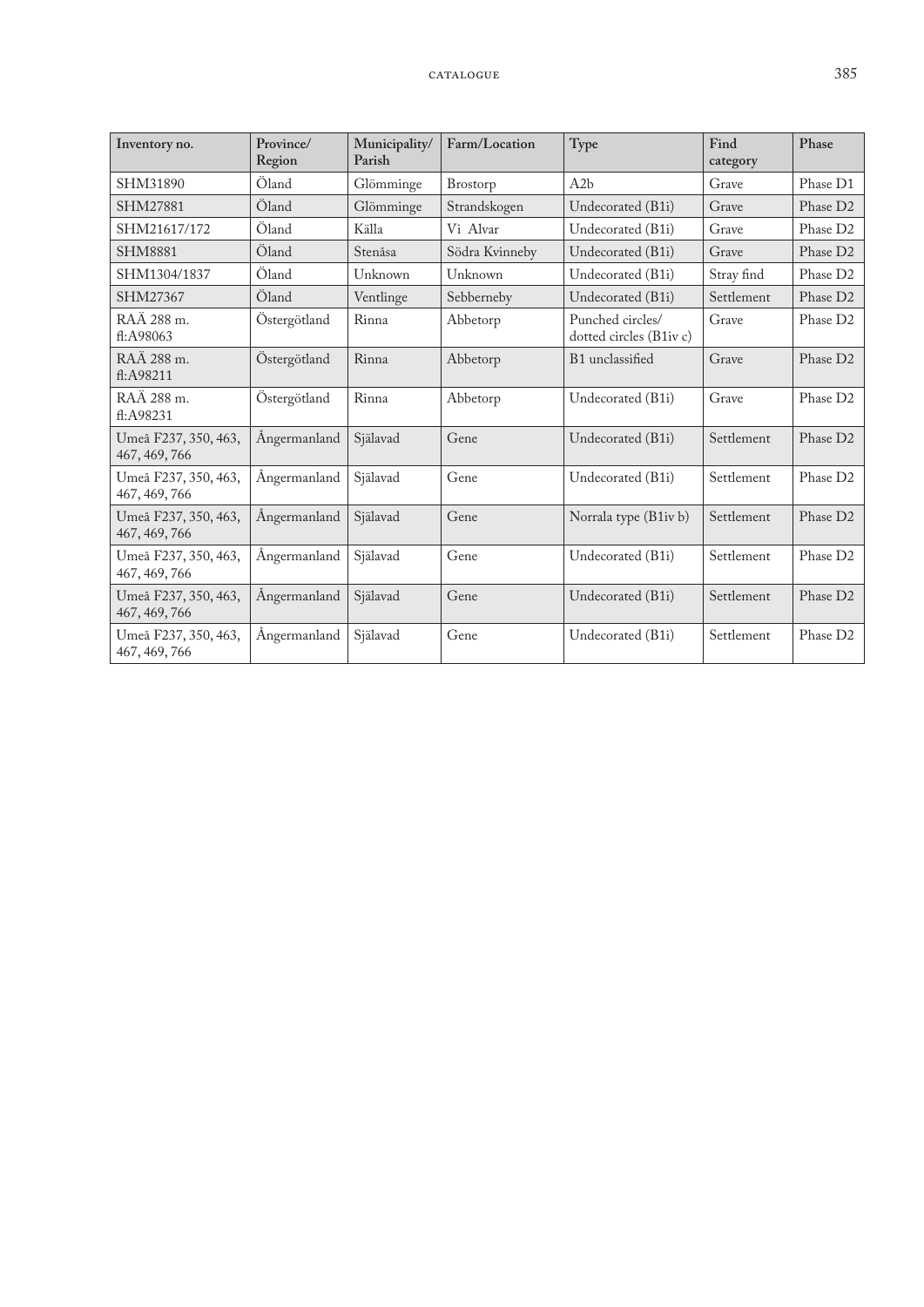# **CLASPS DENMARK**

| Inventory no.                   | Province/<br>Region | Municipality/<br>Parish/County | Farm/Location         | Type                                                                    | Find category | Phase                |
|---------------------------------|---------------------|--------------------------------|-----------------------|-------------------------------------------------------------------------|---------------|----------------------|
| C <sub>25986</sub>              | Bornholm            | Bornholm                       | Dalshøj               | <b>B</b> individual                                                     | Settlement    | Phase D <sub>2</sub> |
| C25986/503                      | Bornholm            | Bornholm                       | Dalshøj               | B1 unclassified                                                         | Settlement    | Phase D <sub>2</sub> |
| C6157                           | Bornholm            | Bornholm                       | Kobbeå                | Penannular/<br>Crescentic/Ring<br>designs (B1iii / B1ii c<br>/ B6 / B2) | Grave         | Phase D <sub>2</sub> |
| C4790                           | Bornholm            | Bornholm                       | Melsted               | Penannular/<br>Crescentic/Ring<br>designs (B1iii / B1ii c<br>/ B6 / B2) | Grave         | Phase D2             |
| C3128 og C 22602                | Fyn                 | Odense                         | Kragehul              | B1 unclassified                                                         | Hoard/Cache   | Phase D <sub>2</sub> |
| C3129 og C 22602                | Fyn                 | Odense                         | Kragehul              | Penannular/<br>Crescentic/Ring<br>designs (B1iii / B1ii c<br>/ B6 / B2) | Hoard/Cache   | Phase D2             |
| C.df.11/84                      | Fyn                 | Svendborg                      | Stenhøjgård/<br>gudme | Ring-shaped clasps<br>(A2a)                                             | Hoard/Cache   | Phase D1             |
| C.df.11/84                      | Fyn                 | Svendborg                      | Stenhøjgård/<br>gudme | A2b                                                                     | Hoard/Cache   | Phase D1             |
| C.df.11/84                      | Fyn                 | Svendborg                      | Stenhøjgård/<br>gudme | Spiral clasps (A1)                                                      | Hoard/Cache   | Phase D1             |
| HME7652, E8955                  | Jutland             | Haderslev                      | Ejsbøl mose           | R.268 (B1iia / B1iv a)                                                  | Hoard/Cache   | Phase D1             |
| C.df.11-28/46                   | Jutland             | Haderslev                      | Simmersted            | Spiral clasps (A1)                                                      | Hoard/Cache   | Phase D1             |
| HM4590-4599                     | Jutland             | Hadersley                      | Vester Galsted        | R.268 (B1iia / B1iv a)                                                  | Grave         | Phase D2             |
| HM4590-4599                     | <b>Jutland</b>      | Haderslev                      | Vester Galsted        | B1ii unclassified                                                       | Grave         | Phase D <sub>2</sub> |
| C14113-14115                    | Jutland             | Hjørring                       | Donbæk                | R.268 (B1iia / B1iv a)                                                  | Grave         | Phase D <sub>2</sub> |
| C14503                          | Jutland             | Hjørring                       | Donbæk                | B1 unclassified                                                         | Grave         | Phase D <sub>2</sub> |
| C10075                          | Jutland             | Randers                        | Øster Tørslev         | Undecorated (B1i)                                                       | Grave         | Phase D <sub>2</sub> |
| VSM3857                         | Jutland             | Ribe                           | Nr. Esbjerg           | R.268 (B1iia / B1iv a)                                                  | Stray find    | Phase D <sub>2</sub> |
| C1410-13                        | Jutland             | Thisted                        | Alsted Vang           | Spiral clasps (A1)                                                      | Grave         | Phase D1             |
| HM1004x1475-76/1450             | Jutland             | Tønder                         | Hjemsted              | Undecorated (B1i)                                                       | Grave         | Phase D <sub>2</sub> |
| HM1004/321, 506-507,<br>515-520 | Jutland             | Tønderslev                     | Hjemsted              | Ring-shaped clasps<br>(A2a)                                             | Grave         | Phase D1             |
| HM1004/366/g.297                | Jutland             | Tønderslev                     | Hjemsted              | Spiral clasps (A1)                                                      | Grave         | Phase D1             |
| HM1004/373, 549-550,<br>355     | Jutland             | Tønderslev                     | Hjemsted              | Spiral clasps (A1)                                                      | Grave         | Phase D1             |
| HM1004/377-78, 382-<br>83/g.313 | Jutland             | Tønderslev                     | Hjemsted              | Spiral clasps (A1)                                                      | Grave         | Phase D1             |
| HM1004/522, 524-525             | Jutland             | Tønderslev                     | Hjemsted              | Spiral clasps (A1)                                                      | Grave         | Phase D1             |
| HM1004/97-101                   | Jutland             | Tønderslev                     | Hjemsted              | Ring-shaped clasps<br>(A2a)                                             | Grave         | Phase D1             |
| C691-92                         | Jutland             | Velje                          | Nykirke mark          | Undecorated (B1i)                                                       | Grave         | Phase D1             |
| C691-92                         | Jutland             | Velje                          | Nykirke mark          | Penannular/<br>Crescentic/Ring<br>designs (B1iii / B1ii c<br>/ B6 / B2) | Grave         | Phase D1             |
| C691-92                         | Jutland             | Velje                          | Nykirke mark          | Spiral clasps (A1)                                                      | Grave         | Phase D1             |
| C11842-47                       | Jutland             | Ålborg                         | Brodshave             | Spiral clasps (A1)                                                      | Grave         | Phase D1             |
| ÅHM669/ DI                      | Jutland             | Ålborg                         | Sejlflod              | Undecorated (B1i)                                                       | Grave         | Phase D1             |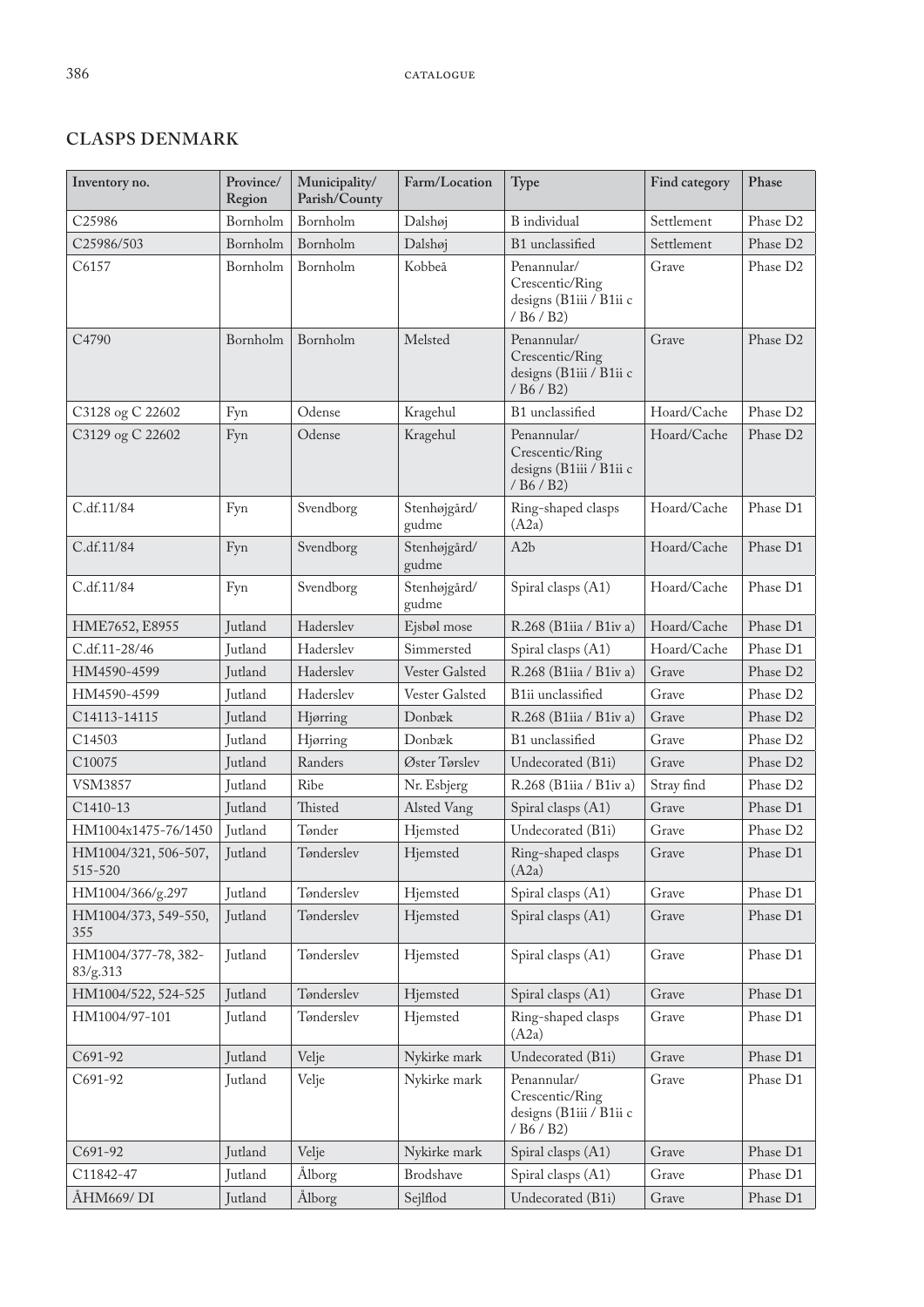| Inventory no.                         | Province/<br>Region | Municipality/<br>Parish/County | Farm/Location | Type                                                                    | Find category | Phase                |
|---------------------------------------|---------------------|--------------------------------|---------------|-------------------------------------------------------------------------|---------------|----------------------|
| ÅHM669/1008,1012,<br>11929/DZ         | Jutland             | Ålborg                         | Sejlflod      | Undecorated (B1i)                                                       | Grave         | Phase D <sub>2</sub> |
| ÅHM669/1008/DZ                        | Jutland             | Ålborg                         | Sejlflod      | B1 unclassified                                                         | Grave         | Phase D <sub>2</sub> |
| ÅHM669/1168-1171/<br>DY               | Jutland             | Ålborg                         | Sejlflod      | Type C2/B5                                                              | Grave         | Phase D <sub>2</sub> |
| ÅHM669/1293-94/IZ                     | Jutland             | Ålborg                         | Sejlflod      | Undecorated (B1i)                                                       | Grave         | Phase D <sub>2</sub> |
| ÅHM669/1333/ES                        | Jutland             | Ålborg                         | Sejlflod      | B1 unclassified                                                         | Grave         | Phase D <sub>2</sub> |
| ÅHM669/1489/IB                        | Jutland             | Ålborg                         | Sejlflod      | Undecorated (B1i)                                                       | Grave         | Phase D <sub>2</sub> |
| ÅHM669/1510, 3198,<br>3344/HP         | Jutland             | Ålborg                         | Sejlflod      | Undecorated (B1i)                                                       | Grave         | Phase D <sub>2</sub> |
| ÅHM669/1562/TA                        | Jutland             | Ålborg                         | Sejlflod      | Undecorated (B1i)                                                       | Grave         | Phase D <sub>2</sub> |
| ÅHM669/1566-7, 1565/<br><b>UM</b>     | Jutland             | Ålborg                         | Sejlflod      | Undecorated (B1i)                                                       | Grave         | Phase D <sub>2</sub> |
| ÅHM669/1691, 2313-<br>14/TO           | Jutland             | Ålborg                         | Sejlflod      | Spiral clasps (A1)                                                      | Grave         | Phase D1             |
| ÅHM669/1755/VZ                        | Jutland             | Ålborg                         | Sejlflod      | Undecorated (B1i)                                                       | Grave         | Phase D <sub>2</sub> |
| ÅHM669/2077, 2125-<br>27              | Jutland             | Ålborg                         | Sejlflod      | Ring-shaped clasps<br>(A2a)                                             | Grave         | Phase D1             |
| ÅHM669/2165, 2184,<br>2216, 3000      | Jutland             | Ålborg                         | Sejlflod      | Spiral clasps (A1)                                                      | Grave         | Phase D1             |
| ÅHM669/2278-9/VI                      | Jutland             | Ålborg                         | Sejlflod      | Undecorated (B1i)                                                       | Grave         | Phase D <sub>2</sub> |
| ÅHM669/2278-9/VI                      | Jutland             | Ålborg                         | Sejlflod      | R.268 (B1iia / B1iv a)                                                  | Grave         | Phase D <sub>2</sub> |
| ÅHM669/2449/VT                        | Jutland             | Ålborg                         | Sejlflod      | Undecorated (B1i)                                                       | Grave         | Phase D <sub>2</sub> |
| ÅHM669/2510/VU                        | Jutland             | Ålborg                         | Sejlflod      | B individual                                                            | Grave         | Phase D <sub>2</sub> |
| ÅHM669/2588/XK                        | Jutland             | Ålborg                         | Sejlflod      | Undecorated (B1i)                                                       | Grave         | Phase D <sub>2</sub> |
| ÅHM669/2773/ZH                        | Jutland             | Ålborg                         | Sejlflod      | Undecorated (B1i)                                                       | Grave         | Phase D2             |
| ÅHM669/3071, 3119/<br>EX              | Jutland             | Ålborg                         | Sejlflod      | Undecorated (B1i)                                                       | Grave         | Phase D <sub>2</sub> |
| ÅHM669/3093-4                         | Jutland             | Ålborg                         | Sejlflod      | Spiral clasps (A1)                                                      | Grave         | Phase D1             |
| ÅHM669/3111/HI                        | Jutland             | Ålborg                         | Sejlflod      | Undecorated (B1i)                                                       | Grave         | Phase D <sub>2</sub> |
| ÅHM669/3199/HO                        | Jutland             | Ålborg                         | Sejlflod      | Undecorated (B1i)                                                       | Grave         | Phase D <sub>2</sub> |
| ÅHM669/3308/HT                        | Jutland             | Ålborg                         | Sejlflod      | Penannular/<br>Crescentic/Ring<br>designs (B1iii / B1ii c<br>/ B6 / B2) | Grave         | Phase D2             |
| ÅHM669/3347, 3353,<br>3366, 3372-6/IC | Jutland             | Ålborg                         | Sejlflod      | Undecorated (B1i)                                                       | Grave         | Phase D <sub>2</sub> |
| ÅHM669/335,1195-<br>99/Z              | Jutland             | Ålborg                         | Sejlflod      | Undecorated (B1i)                                                       | Grave         | Phase D <sub>2</sub> |
| ÅHM669/3381/HY                        | Jutland             | Ålborg                         | Sejlflod      | Undecorated (B1i)                                                       | Grave         | Phase D <sub>2</sub> |
| ÅHM669/3529                           | Jutland             | Ålborg                         | Sejlflod      | Spiral clasps (A1)                                                      | Grave         | Phase D1             |
| ÅHM669/3961                           | Jutland             | Ålborg                         | Sejlflod      | Spiral clasps (A1)                                                      | Grave         | Phase D1             |
| ÅHM669/4004/HV                        | Jutland             | Ålborg                         | Sejlflod      | Undecorated (B1i)                                                       | Grave         | Phase D <sub>2</sub> |
| ÅHM669/4141, 4334<br>/NT              | Jutland             | Ålborg                         | Sejlflod      | Spiral clasps (A1)                                                      | Grave         | Phase D1             |
| ÅHM669/4340, 4343,<br>4354            | Jutland             | Ålborg                         | Sejlflod      | Spiral clasps (A1)                                                      | Grave         | Phase D1             |
| ÅHM669/5685/ZE                        | Jutland             | Ålborg                         | Sejlflod      | Undecorated (B1i)                                                       | Grave         | Phase D <sub>2</sub> |
| ÅHM669/6027-28 /<br>00                | Jutland             | Ålborg                         | Sejlflod      | Ring-shaped clasps<br>(A2a)                                             | Grave         | Phase D1             |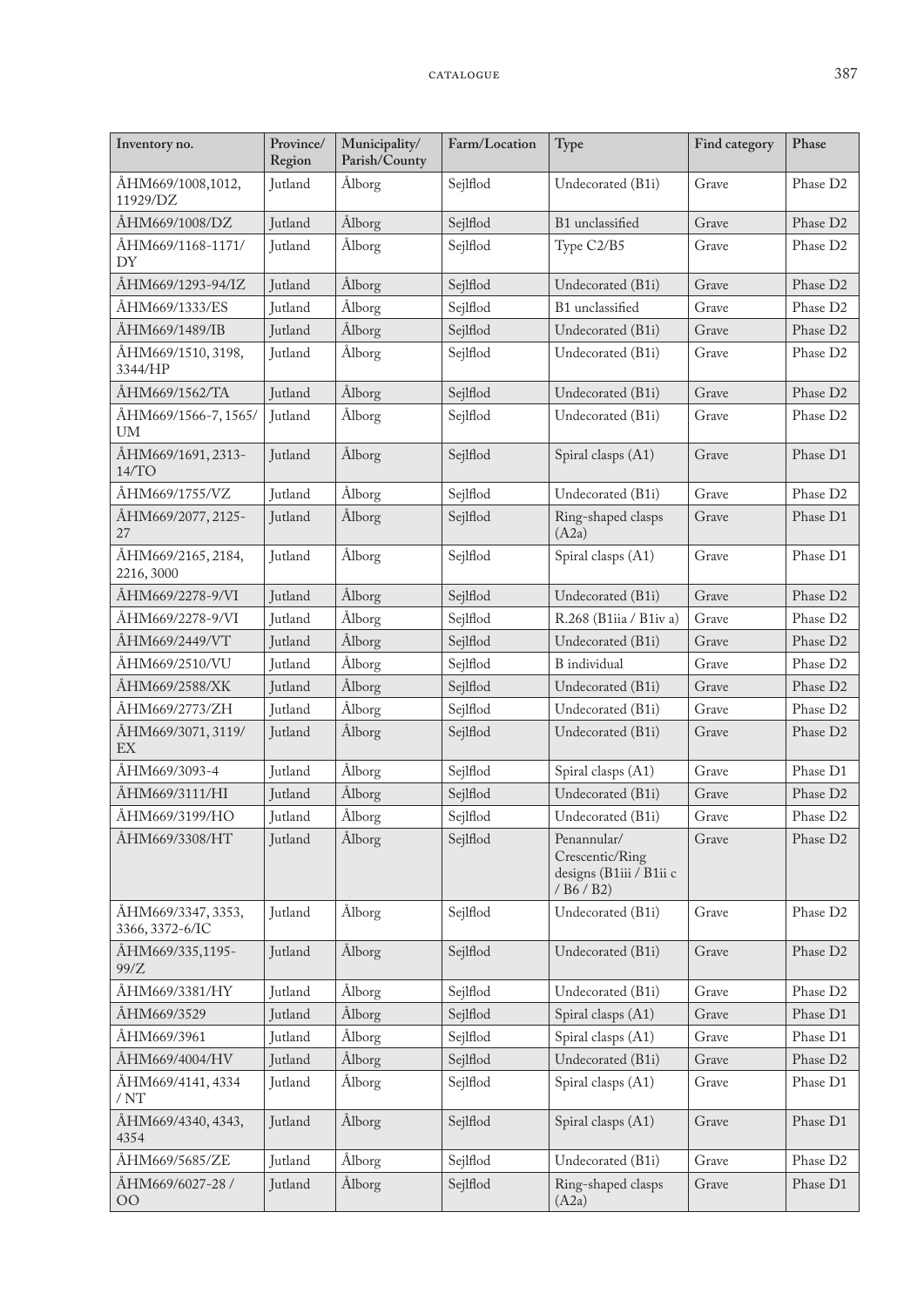| Inventory no.          | Province/<br>Region | Municipality/<br>Parish/County | Farm/Location  | Type                                                                                                   | Find category | Phase                |
|------------------------|---------------------|--------------------------------|----------------|--------------------------------------------------------------------------------------------------------|---------------|----------------------|
| ÅHM669/6248-49         | <b>Jutland</b>      | Ålborg                         | Sejlflod       | Spiral clasps (A1)                                                                                     | Grave         | Phase D1             |
| ÅHM669/7716/SZ         | Jutland             | Ålborg                         | Sejlflod       | Undecorated (B1i)                                                                                      | Grave         | Phase D <sub>2</sub> |
| ÅHM669/7754/TD         | Jutland             | Ålborg                         | Sejlflod       | Undecorated (B1i)                                                                                      | Grave         | Phase D <sub>2</sub> |
| ÅHM669/7796-7/TC       | <b>Jutland</b>      | Ålborg                         | Sejlflod       | Undecorated (B1i)                                                                                      | Grave         | Phase D2             |
| ÅHM669/837/CX          | <b>Jutland</b>      | Ålborg                         | Sejlflod       | B1 unclassified                                                                                        | Grave         | Phase D <sub>2</sub> |
| ÅHM669/860, 862/DD     | Jutland             | Ålborg                         | Sejlflod       | Penannular/<br>Crescentic/Ring<br>designs (B1iii / B1ii c<br>/ B6 / B2)                                | Grave         | Phase D <sub>2</sub> |
| VHM201,1-2             | <b>Jutland</b>      | Ålborg                         | Sønderlade     | Spiral clasps (A1)                                                                                     | Grave         | Phase D1             |
| VSM76                  | <b>Jutland</b>      | Ålborg                         | Vognsild       | Penannular/<br>Crescentic/Ring<br>designs (B1iii / B1ii c<br>$/$ B <sub>6</sub> $/$ B <sub>2</sub> $)$ | Grave         | Phase D <sub>2</sub> |
| C <sub>26665</sub> -74 | Sjælland            | København                      | Tåstrupgård    | Spiral clasps (A1)                                                                                     | Grave         | Phase D1             |
| SAM180-181             | Sjælland            | Ringsted, Sorø                 | Englerup Mølle | B1 unclassified                                                                                        | Grave?        | Phase D <sub>2</sub> |
| C.df 24-109/33         | Sjælland            | Sorø                           | Høstentorp     | Spiral clasps (A1)                                                                                     | Hoard/Cache   | Phase D1             |
| C.df 24-109/33         | Sjælland            | Sorø                           | Høstentorp     | C individual                                                                                           | Hoard/Cache   | Phase D <sub>2</sub> |
| C.df 24-109/33         | Sjælland            | Sorø                           | Høstentorp     | Penannular/<br>Crescentic/Ring<br>designs (B1iii / B1ii c<br>/B6/B2)                                   | Hoard/Cache   | Phase D <sub>2</sub> |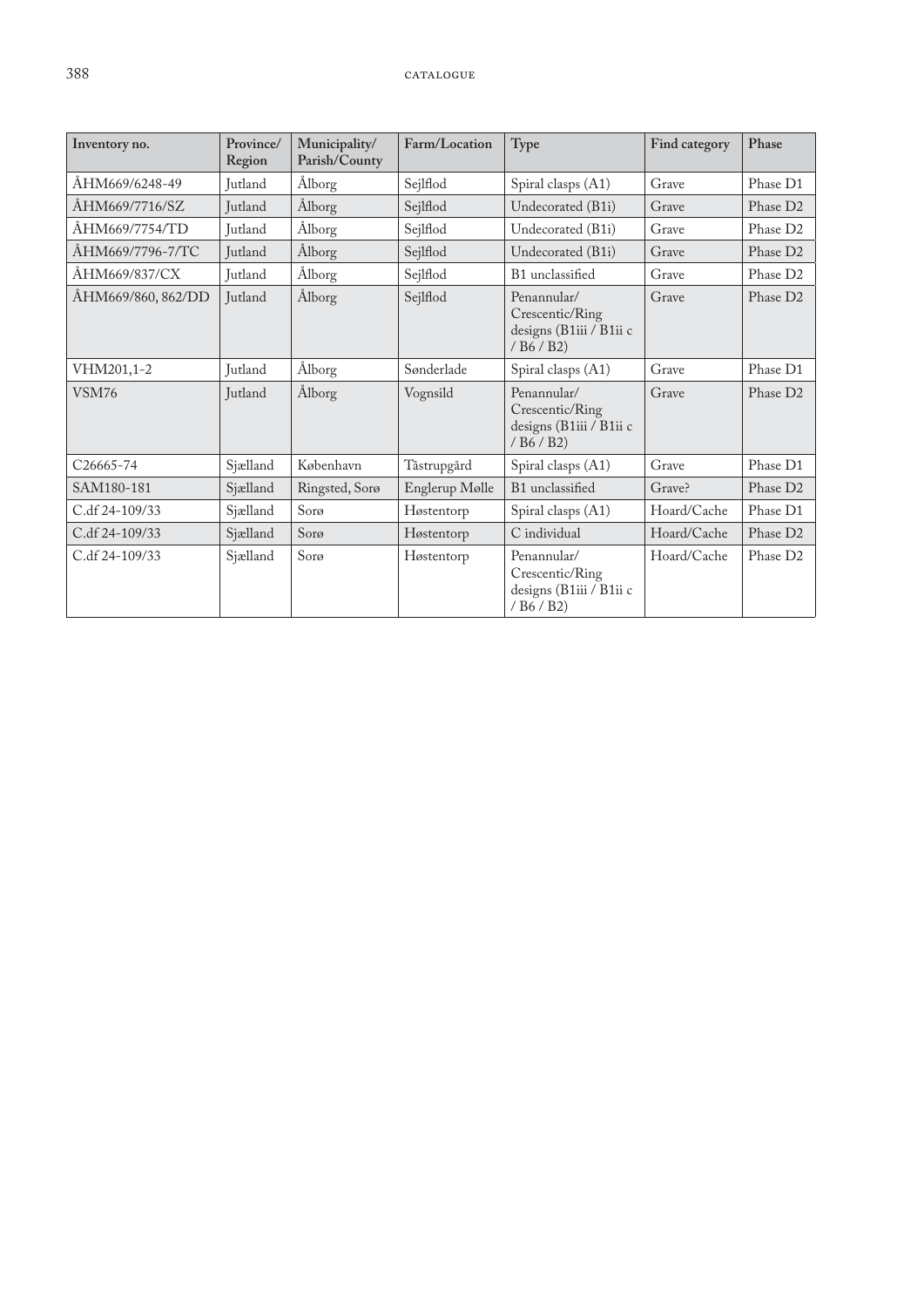| Inventory no.      | Province        | Municipality | Farm/Location                                 | Type                                          | Find category                |
|--------------------|-----------------|--------------|-----------------------------------------------|-----------------------------------------------|------------------------------|
| C58019             | Akershus        | Eidsvoll     | Fremmin med<br>våtliengen                     | Geometric with concentric circles,<br>variant | Stray find                   |
| C58243             | Akershus        | <b>Nes</b>   | Holter østre                                  | Geometric with concentric circles             | Stray find                   |
| C15964-68          | Akershus        | Ullensaker   | Smedengen av<br>Haug                          | Geometric with concentric circles             | Grave                        |
| C37956             | Buskerud        | Hole         | Hundstad Store                                | Geometric with concentric circles             | Stray find                   |
| C57986             | Buskerud        | Modum        | Modum prestegård                              | Undecorated                                   | Stray find                   |
| C58872             | Buskerud        | Øvre Eiker   | Loe østre                                     | Geometric with concentric circles             | Stray find                   |
| C38001             | Hedmark         | Hamar        | Åker                                          | Geometric with concentric circles             | Stray find from<br>boathouse |
| C22394             | Hedmark         | Ringsaker    | Grefsheim                                     | Style II-decoration                           | Grave                        |
| Unnumbered         | Hedmark         | Ringsaker    | Hoel                                          | Geometric with concentric circles             | Stray find                   |
| C18612             | Hedmark         | Stange       | Dal Østre                                     | Geometric with concentric circles             | Grave                        |
| C57205             | Hedmark         | Stor-Elvdal  | Koppangøyene<br>/ Koppang m/<br>Bakken nordre | Geometric with concentric circles,<br>variant | Stray find                   |
| C <sub>17166</sub> | Hedmark         | Trysil       | Ljørdalen søndre                              | Geometric with concentric circles             | Stray find                   |
| B4719              | Hordaland       | Ullensvang   | Hovland                                       | Style II-decoration within outer<br>band      | Grave, mixed<br>find         |
| <b>B478</b>        | Hordaland       | Vindafjord   | Vik nedre                                     | Geometric with concentric circles             | Grave                        |
| T8268              | Møre og Romsdal | Sunndal      | Hoven/Hovin                                   | Geometric with concentric circles             | Grave                        |
| T4084              | Møre og Romsdal | Sunndal      | Romfohjellen                                  | Geometric with concentric circles             | Grave                        |
| B12533             | Møre og Romsdal | Vanylven     | Fiskå                                         | Geometric with concentric circles             | Grave                        |
| B12533             | Møre og Romsdal | Vanylven     | Fiskå                                         | Geometric with concentric circles             | Grave                        |
| B12533             | Møre og Romsdal | Vanylven     | Fiskå                                         | Geometric with concentric circles             | Grave                        |
| Ts893              | Nordland        | Bodø         | Ljønes                                        | Geometric with concentric circles             | Grave                        |
| Ts3978             | Nordland        | Bodø         | Rønnvik                                       | Geometric with concentric circles             | Grave                        |
| T7350              | Nordland        | Dønna        | Hov                                           | Geometric with concentric circles             | Grave                        |
| T13498             | Nordland        | Herøy        | Prestøy                                       | Geometric with concentric circles             | Grave                        |
| T13498             | Nordland        | Herøy        | Prestøy                                       | Geometric with concentric circles             | Grave                        |
| Ts947-948          | Nordland        | Lødingen     | Ytterstad                                     | Geometric with concentric circles             | Grave                        |
| Ts947-948          | Nordland        | Lødingen     | Ytterstad                                     | Geometric with concentric circles             | Grave                        |
| Ts4295             | Nordland        | Lødingen     | Øyjord/Heggstad                               | Geometric with concentric circles             | Hoard/Cache?                 |
| Ts4295             | Nordland        | Lødingen     | Øyjord/Heggstad                               | Style II-decoration                           | Hoard/Cache?                 |
| Ts6370             | Nordland        | Lurøy        | Ytre Kvarøy                                   | Geometric with concentric circles             | Grave                        |
| Ts6372             | Nordland        | Lurøy        | Ytre Kvarøy                                   | Geometric with concentric circles             | Grave                        |
| Ts6378             | Nordland        | Lurøy        | Ytre Kvarøy                                   | Geometric with concentric circles             | Grave                        |
| Ts6657             | Nordland        | Lurøy        | Ytre Kvarøy                                   | Geometric with concentric circles             | Grave                        |
| Ts1631             | Nordland        | Meløy        | Øysund                                        | Geometric with concentric circles,<br>variant | Grave                        |
| Ts2156             | Nordland        | Tjeldsund    | Horvik                                        | Style II-decoration                           | Grave                        |
| Ts6387             | Nordland        | Tjeldsund    | Stokke på Tjeldøya                            | Geometric with concentric circles             | Grave                        |
| Ts4465             | Nordland        | Tjeldsund    | Våje på Tjeldøya                              | Geometric with concentric circles             | Grave                        |
| Ts4460             | Nordland        | Vest-Vågøy   | Kvalnes                                       | Style II-decoration                           | Grave                        |
| T25720             | Nord-Trøndelag  | Levanger     | Gjemble lille                                 | Geometric with concentric circles             | Stray find                   |
| T7378              | Nord-Trøndelag  | Overhalla    | Bjørnes                                       | Undecorated                                   | Grave                        |

## **CONICAL BROOCHES NORWAY**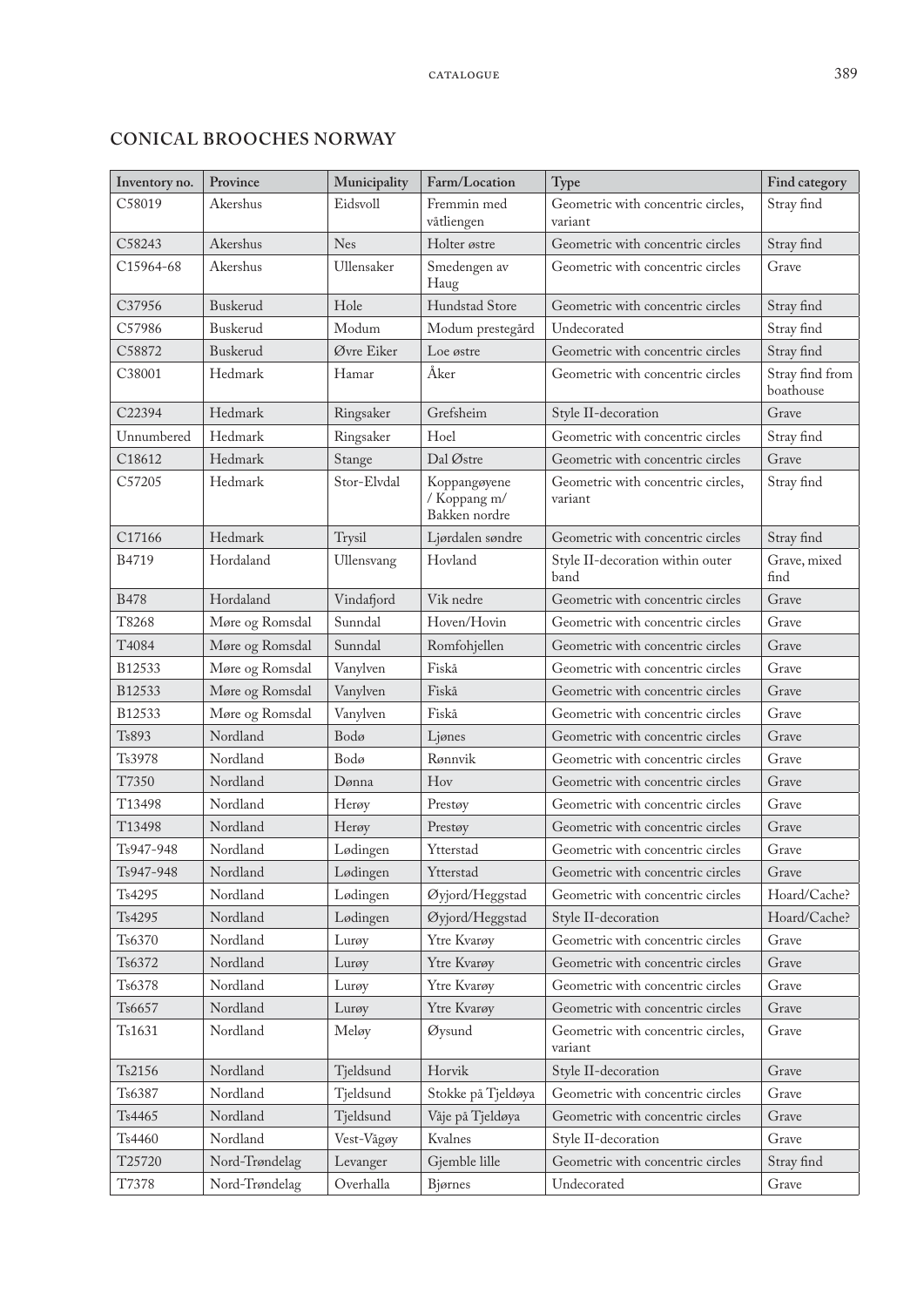| Inventory no.      | Province         | Municipality | Farm/Location               | Type                                          | Find category |
|--------------------|------------------|--------------|-----------------------------|-----------------------------------------------|---------------|
| C58775             | Oppland          | Sør-Fron     | Bjørke nordre               | Style II-decoration within outer<br>band      | Stray find    |
| C58777             | Oppland          | Sør-Fron     | Hundorp øvre og<br>nedre    | Geometric with concentric circles             | Stray find    |
| C58782             | Oppland          | Sør-Fron     | Seielstad søndre            | Style II-decoration                           | Stray find    |
| C58756             | Oppland          | Sør-Fron     | Steig                       | Geometric with concentric circles             | Stray find    |
| C <sub>23035</sub> | Oppland          | Vang         | Belsheim                    | Geometric with concentric circles,<br>variant | Stray find    |
| C24617             | Oppland          | Østre Toten  | Stabu Søndre                | Geometric with concentric circles             | Stray find    |
| C22744             | Oslo             | Oslo         | Madserud allé               | Style II-decoration                           | Stray find    |
| S12241             | Rogaland         | Sola         | Håland                      | Geometric with concentric circles             | Stray find    |
| S12346             | Rogaland         | Sola         | Litle Risa                  | Geometric with concentric circles             | Stray find    |
| S12240             | Rogaland         | Sola         | Utsola                      | Geometric with concentric circles             | Stray find    |
| B9007              | Sogn og Fjordane | Aurland      | Prestegården                | Style II-decoration within outer<br>band      | Stray find    |
| B11304             | Sogn og Fjordane | Gloppen      | Skrøppa                     | Style II-decoration                           | Grave         |
| T12253             | Sør-Trøndelag    | Bjugn        | Berg                        | Geometric with concentric circles             | Grave         |
| T20024             | Sør-Trøndelag    | Hemne        | Holla                       | Geometric with concentric circles             | Grave?        |
| T3880              | Sør-Trøndelag    | Oppdal       | Risegjerdet av Rise         | Geometric with concentric circles             | Stray find    |
| T18758             | Sør-Trøndelag    | Oppdal       | Vang                        | Geometric with concentric circles             | Grave         |
| T18758             | Sør-Trøndelag    | Oppdal       | Vang                        | Style II-decoration within outer<br>band      | Grave         |
| T19507             | Sør-Trøndelag    | Snillfjord   | Arnstu av Selnes            | Geometric with concentric circles             | Grave         |
| T15808             | Sør-Trøndelag    | Ørland       | Storfosen                   | Geometric with concentric circles             | Grave         |
| T15808             | Sør-Trøndelag    | Ørland       | Storfosen                   | Geometric with concentric circles             | Grave         |
| C13395             | Telemark         | Tinn         | Søum                        | Style II-decoration                           | Stray find    |
| Ts2610             | Troms            | Harstad      | Berg                        | Geometric with concentric circles             | Grave         |
| Ts3071             | Troms            | Harstad      | Ytre Elgsnes                | Geometric with concentric circles             | Grave         |
| Ts7358             | Troms            | Harstad      | Ytre Elgsnes                | Style II-decoration                           | Grave?        |
| Ts3071             | Troms            | Harstad      | Ytre Elgsnes                | Geometric with concentric circles             | Grave         |
| Ts4270             | Troms            | Harstad      | Årbogen                     | Geometric with concentric circles             | Grave         |
| C <sub>230</sub>   | Unknown          | Unknown      | Unknown                     | Style II-decoration within outer<br>band      | Stray find    |
| C18752             | Vestfold         | Larvik       | Berg søndre/Lyhus           | Geometric with concentric circles,<br>variant | Grave         |
| C39063             | Vestfold         | Larvik       | Manvik                      | Geometric with concentric circles             | Stray find    |
| C17311             | Vestfold         | Sandefjord   | Virrik vestre med<br>nordre | Geometric with concentric circles,<br>variant | Grave         |
| C24617             | Østfold          | Fredrikstad  | <b>Borge Store</b>          | Geometric with concentric circles             | Stray find    |
| C57203             | Østfold          | Fredrikstad  | Huseby store                | Geometric with concentric circles             | Stray find    |
| C57550             | Østfold          | Rygge        | Rygge prestegård            | Geometric with concentric circles             | Stray find    |
| C15714             | Østfold          | Sarpsborg    | Leikvoll                    | Geometric with concentric circles             | Grave         |
| C17643             | Østfold          | Skiptvet     | Unknown                     | Style II-decoration                           | Stray find    |